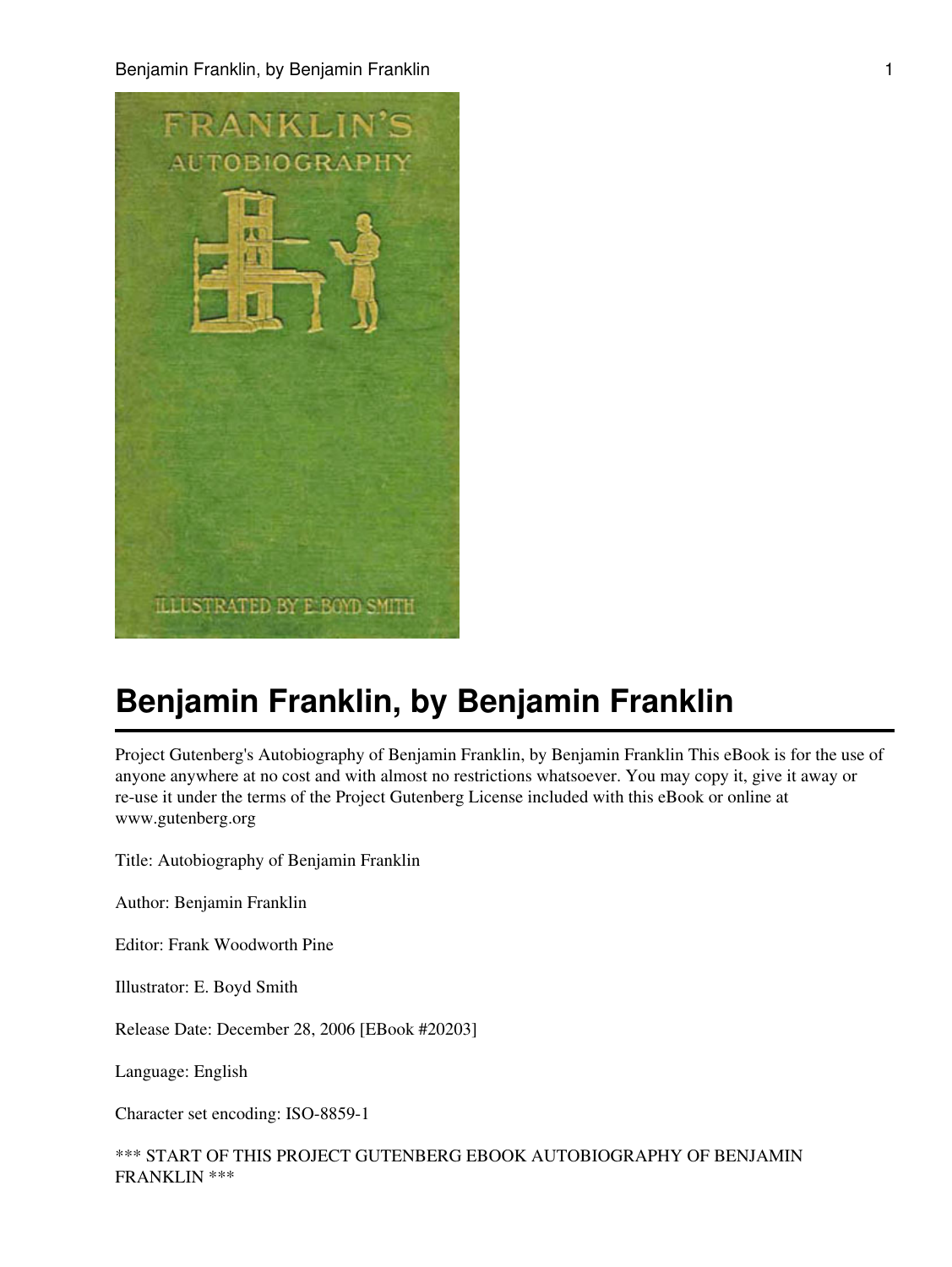Produced by Turgut Dincer, Brian Sogard and the Online Distributed Proofreading Team at http://www.pgdp.net

[Illustration: FRANKLIN ARMS]

[Illustration: FRANKLIN SEAL]

[Illustration: Franklin at the Court of Louis XVI

"He was therefore, feasted and invited to all the court parties. At these he sometimes met the old Duchess of Bourbon, who, being a chess player of about his force, they very generally played together. Happening once to put her king into prize, the Doctor took it. 'Ah,' says she, 'we do not take kings so.' 'We do in America,' said the Doctor."--Thomas Jefferson.]

AUTOBIOGRAPHY

OF

BENJAMIN

FRANKLIN

WITH ILLUSTRATIONS *by* E. BOYD SMITH

EDITED *by* FRANK WOODWORTH PINE

[Illustration: Printers Mark]

*New York* HENRY HOLT AND COMPANY 1916

Copyright, 1916,

BY HENRY HOLT AND COMPANY

June, 1922

THE QUINN & BODEN CO. PRESS RAHWAY, N. J.

#### **CONTENTS**

Introduction vii

The Autobiography

I. Ancestry and Early Life in Boston 3

II. Beginning Life as a Printer 21

III. Arrival in Philadelphia 41

IV. First Visit to Boston 55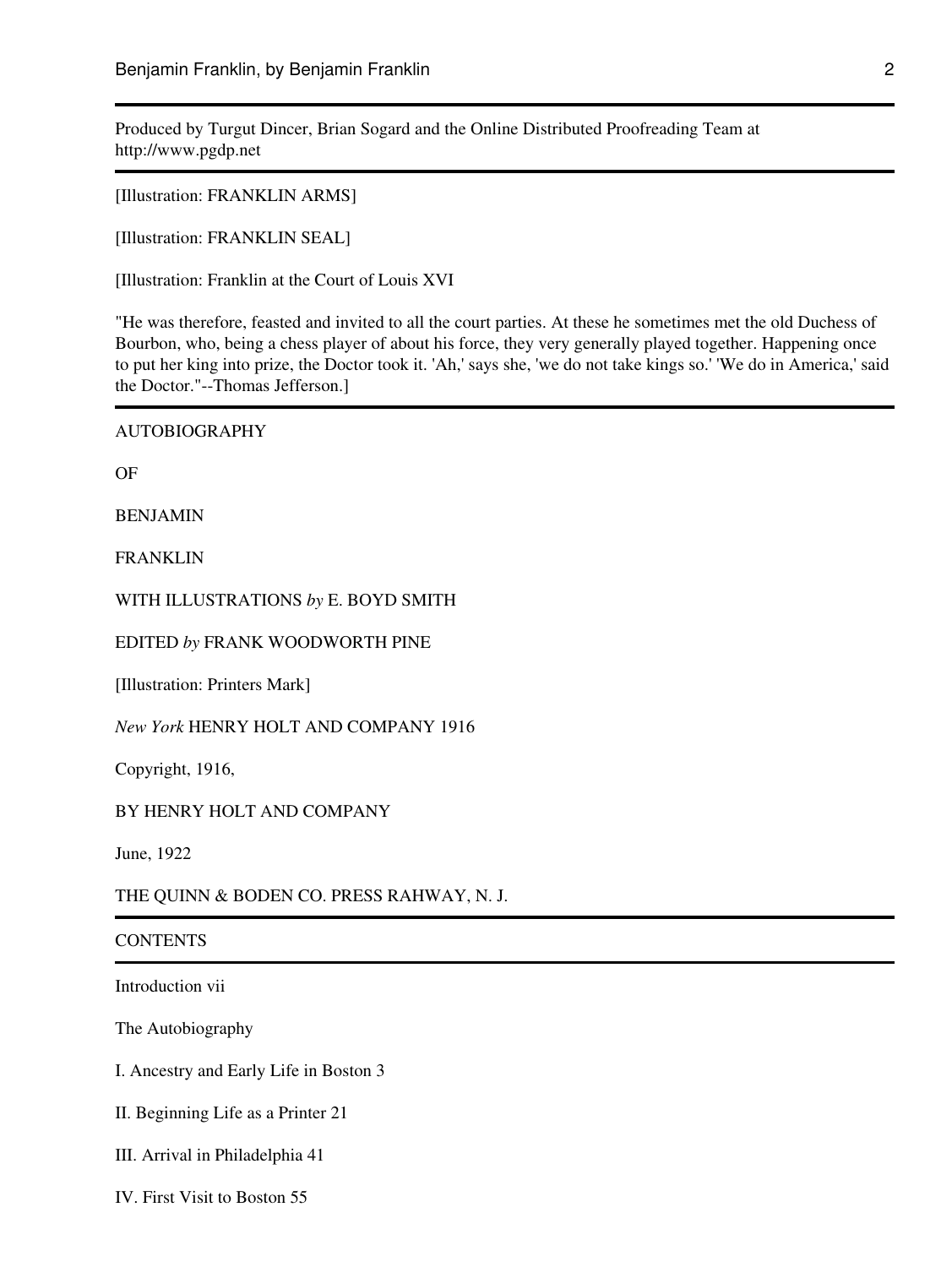V. Early Friends in Philadelphia 69

VI. First Visit to London 77

VII. Beginning Business in Philadelphia 99

VIII. Business Success and First Public Service 126

IX. Plan for Attaining Moral Perfection 146

X. *Poor Richard's Almanac* and Other Activities 169

XI. Interest in Public Affairs 188

XII. Defense of the Province 201

XIII. Public Services and Duties 217

XIV. Albany Plan of Union 241

XV. Quarrels with the Proprietary Governors 246

XVI. Braddock's Expedition 253

XVII. Franklin's Defense of the Frontier 274

XVIII. Scientific Experiments 289

XIX. Agent of Pennsylvania in London 296

Appendix

Electrical Kite 327

The Way to Wealth 331

The Whistle 336

A Letter to Samuel Mather 34O

Bibliography 343

#### ILLUSTRATIONS

Franklin at the Court of Louis XVI *Frontispiece*

"He was therefore, feasted and invited to all the court parties. At these he sometimes met the old Duchess of Bourbon, who, being a chess player of about his force, they very generally played together. Happening once to put her king into prize, the Doctor took it. 'Ah,' says she, 'we do not take kings so.' 'We do in America,' said the Doctor."--Thomas Jefferson.

PAGE Portrait of Franklin vii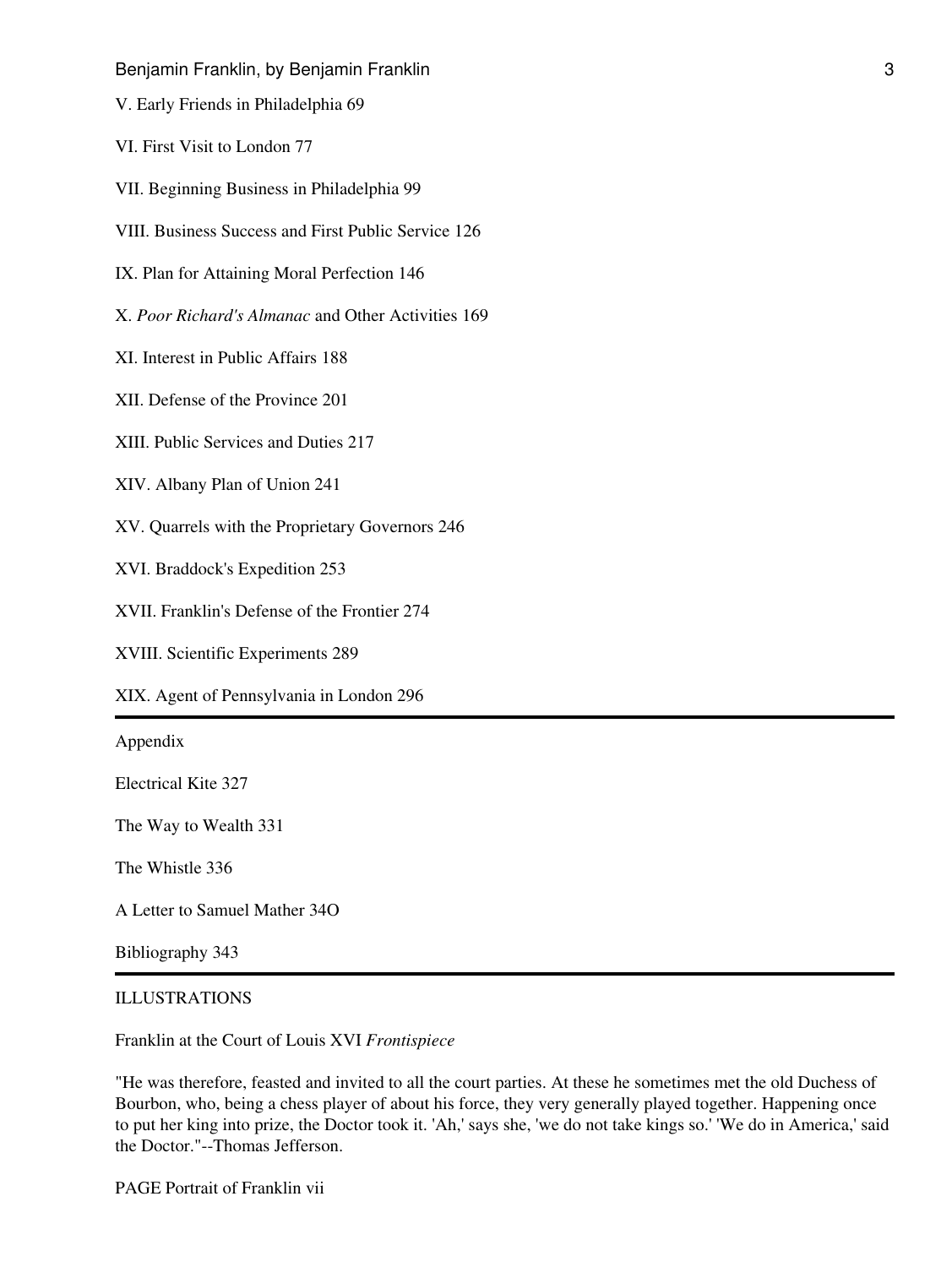Pages 1 and 4 of *The Pennsylvania Gazette*, Number XL, the first number after Franklin took control xxi

First page of *The New England Courant* of December 4-11, 1721 33

"I was employed to carry the papers thro' the streets to the customers" 36

"She, standing at the door, saw me, and thought I made, as I certainly did, a most awkward, ridiculous appearance" 48

"I took to working at press" 88

"I see him still at work when I go home from club" 120

Two pages from *Poor Richard's Almanac* for 1736 171

"I regularly took my turn of duty there as a common soldier" 204

"In the evening, hearing a great noise among them, the commissioners walk'd out to see what was the matter" 224

"Our axes ... were immediately set to work to cut down trees" 278

"We now appeared very wide, and so far from each other in our opinions as to discourage all hope of agreement" 318

"You will find it stream out plentifully from the key on the approach of your knuckle" 328

Father Abraham in his study 330

The end papers show, at the front, the Franklin arms and the Franklin seal; at the back, the medal given by the Boston public schools from the fund left by Franklin for that purpose as provided in the following extract from his will:

"I was born in Boston, New England, and owe my first instructions in literature to the free grammar-schools established there. I therefore give one hundred pounds sterling to my executors, to be by them ... paid over to the managers or directors of the free schools in my native town of Boston, to be by them ... put out to interest, and so continued at interest forever, which interest annually shall be laid out in silver medals, and given as honorary rewards annually by the directors of the said free schools belonging to the said town, in such manner as to the discretion of the selectmen of the said town shall seem meet."

[Illustration: B. Franklin From an engraving by J. Thomson from the original picture by J. A. Duplessis]

[Illustration: B. Franklin's signature]

#### **INTRODUCTION**

We Americans devour eagerly any piece of writing that purports to tell us the secret of success in life; yet how often we are disappointed to find nothing but commonplace statements, or receipts that we know by heart but never follow. Most of the life stories of our famous and successful men fail to inspire because they lack the human element that makes the record real and brings the story within our grasp. While we are searching far and near for some Aladdin's Lamp to give coveted fortune, there is ready at our hand if we will only reach out and take it, like the charm in Milton's *Comus*,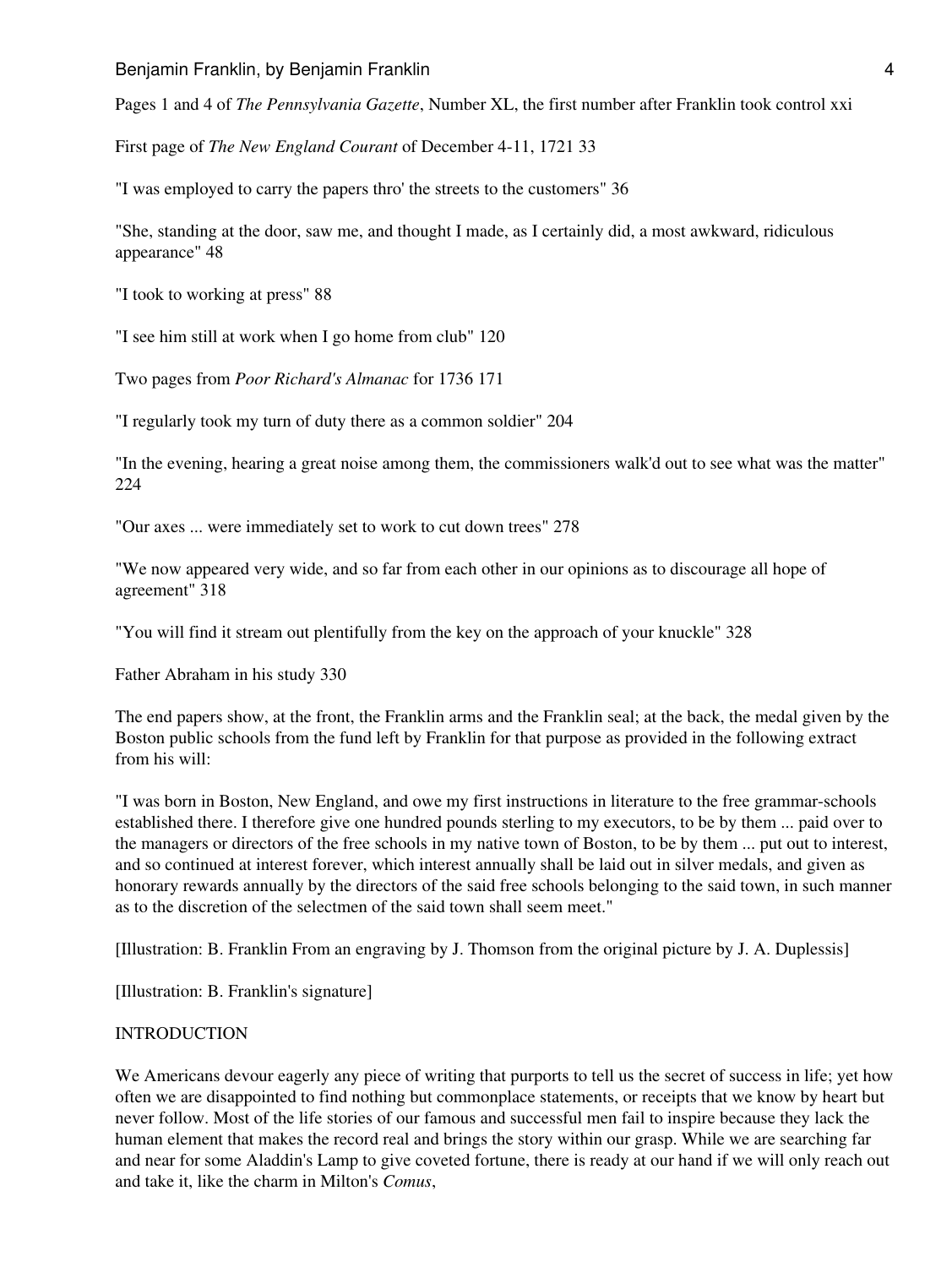"Unknown, and like esteemed, and the dull swain Treads on it daily with his clouted shoon;"

the interesting, human, and vividly told story of one of the wisest and most useful lives in our own history, and perhaps in any history. In Franklin's *Autobiography* is offered not so much a ready-made formula for success, as the companionship of a real flesh and blood man of extraordinary mind and quality, whose daily walk and conversation will help us to meet our own difficulties, much as does the example of a wise and strong friend. While we are fascinated by the story, we absorb the human experience through which a strong and helpful character is building.

The thing that makes Franklin's *Autobiography* different from every other life story of a great and successful man is just this human aspect of the account. Franklin told the story of his life, as he himself says, for the benefit of his posterity. He wanted to help them by the relation of his own rise from obscurity and poverty to eminence and wealth. He is not unmindful of the importance of his public services and their recognition, yet his accounts of these achievements are given only as a part of the story, and the vanity displayed is incidental and in keeping with the honesty of the recital. There is nothing of the impossible in the method and practice of Franklin as he sets them forth. The youth who reads the fascinating story is astonished to find that Franklin in his early years struggled with the same everyday passions and difficulties that he himself experiences, and he loses the sense of discouragement that comes from a realization of his own shortcomings and inability to attain.

There are other reasons why the *Autobiography* should be an intimate friend of American young people. Here they may establish a close relationship with one of the foremost Americans as well as one of the wisest men of his age.

The life of Benjamin Franklin is of importance to every American primarily because of the part he played in securing the independence of the United States and in establishing it as a nation. Franklin shares with Washington the honors of the Revolution, and of the events leading to the birth of the new nation. While Washington was the animating spirit of the struggle in the colonies, Franklin was its ablest champion abroad. To Franklin's cogent reasoning and keen satire, we owe the clear and forcible presentation of the American case in England and France; while to his personality and diplomacy as well as to his facile pen, we are indebted for the foreign alliance and the funds without which Washington's work must have failed. His patience, fortitude, and practical wisdom, coupled with self-sacrificing devotion to the cause of his country, are hardly less noticeable than similar qualities displayed by Washington. In fact, Franklin as a public man was much like Washington, especially in the entire disinterestedness of his public service.

Franklin is also interesting to us because by his life and teachings he has done more than any other American to advance the material prosperity of his countrymen. It is said that his widely and faithfully read maxims made Philadelphia and Pennsylvania wealthy, while Poor Richard's pithy sayings, translated into many languages, have had a world-wide influence.

Franklin is a good type of our American manhood. Although not the wealthiest or the most powerful, he is undoubtedly, in the versatility of his genius and achievements, the greatest of our self-made men. The simple yet graphic story in the *Autobiography* of his steady rise from humble boyhood in a tallow-chandler shop, by industry, economy, and perseverance in self-improvement, to eminence, is the most remarkable of all the remarkable histories of our self-made men. It is in itself a wonderful illustration of the results possible to be attained in a land of unequaled opportunity by following Franklin's maxims.

Franklin's fame, however, was not confined to his own country. Although he lived in a century notable for the rapid evolution of scientific and political thought and activity, yet no less a keen judge and critic than Lord Jeffrey, the famous editor of the *Edinburgh Review*, a century ago said that "in one point of view the name of Franklin must be considered as standing higher than any of the others which illustrated the eighteenth century. Distinguished as a statesman, he was equally great as a philosopher, thus uniting in himself a rare degree of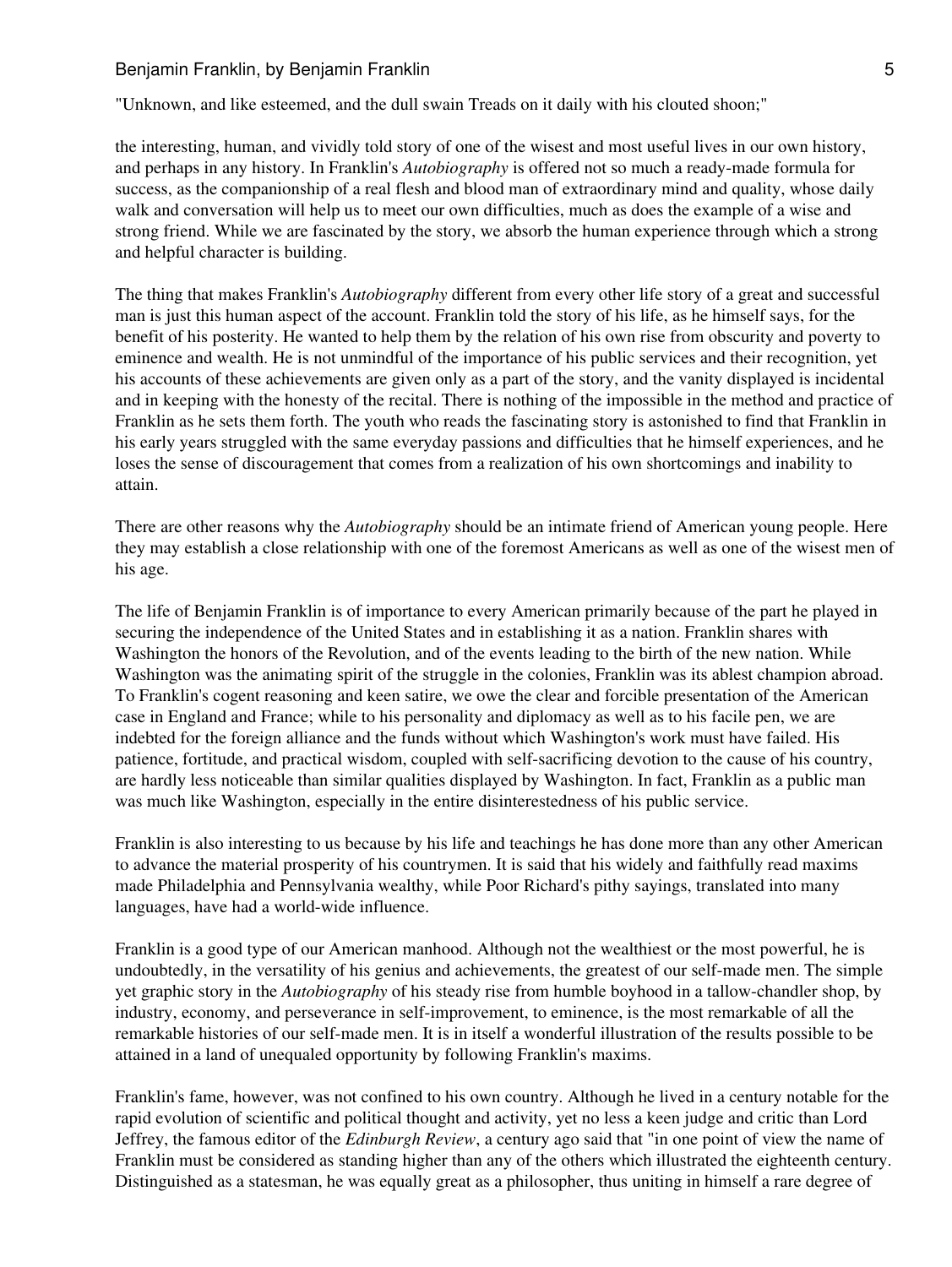#### Benjamin Franklin, by Benjamin Franklin 6 and 1997 and 1997 and 1997 and 1998 and 1997 6 and 1997 6 and 1997 6

excellence in both these pursuits, to excel in either of which is deemed the highest praise."

Franklin has indeed been aptly called "many-sided." He was eminent in science and public service, in diplomacy and in literature. He was the Edison of his day, turning his scientific discoveries to the benefit of his fellow-men. He perceived the identity of lightning and electricity and set up the lightning rod. He invented the Franklin stove, still widely used, and refused to patent it. He possessed a masterly shrewdness in business and practical affairs. Carlyle called him the father of all the Yankees. He founded a fire company, assisted in founding a hospital, and improved the cleaning and lighting of streets. He developed journalism, established the American Philosophical Society, the public library in Philadelphia, and the University of Pennsylvania. He organized a postal system for the colonies, which was the basis of the present United States Post Office. Bancroft, the eminent historian, called him "the greatest diplomatist of his century." He perfected the Albany Plan of Union for the colonies. He is the only statesman who signed the Declaration of Independence, the Treaty of Alliance with France, the Treaty of Peace with England, and the Constitution. As a writer, he has produced, in his *Autobiography* and in *Poor Richard's Almanac*, two works that are not surpassed by similar writing. He received honorary degrees from Harvard and Yale, from Oxford and St. Andrews, and was made a fellow of the Royal Society, which awarded him the Copley gold medal for improving natural knowledge. He was one of the eight foreign associates of the French Academy of Science.

The careful study of the *Autobiography* is also valuable because of the style in which it is written. If Robert Louis Stevenson is right in believing that his remarkable style was acquired by imitation then the youth who would gain the power to express his ideas clearly, forcibly, and interestingly cannot do better than to study Franklin's method. Franklin's fame in the scientific world was due almost as much to his modest, simple, and sincere manner of presenting his discoveries and to the precision and clearness of the style in which he described his experiments, as to the results he was able to announce. Sir Humphry Davy, the celebrated English chemist, himself an excellent literary critic as well as a great scientist, said: "A singular felicity guided all Franklin's researches, and by very small means he established very grand truths. The style and manner of his publication on electricity are almost as worthy of admiration as the doctrine it contains."

Franklin's place in literature is hard to determine because he was not primarily a literary man. His aim in his writings as in his life work was to be helpful to his fellow-men. For him writing was never an end in itself, but always a means to an end. Yet his success as a scientist, a statesman, and a diplomat, as well as socially, was in no little part due to his ability as a writer. "His letters charmed all, and made his correspondence eagerly sought. His political arguments were the joy of his party and the dread of his opponents. His scientific discoveries were explained in language at once so simple and so clear that plow-boy and exquisite could follow his thought or his experiment to its conclusion."[1]

#### [1] *The Many-Sided Franklin.* Paul L. Ford.

As far as American literature is concerned, Franklin has no contemporaries. Before the *Autobiography* only one literary work of importance had been produced in this country--Cotton Mather's *Magnalia*, a church history of New England in a ponderous, stiff style. Franklin was the first American author to gain a wide and permanent reputation in Europe. The *Autobiography*, *Poor Richard*, *Father Abraham's Speech* or *The Way to Wealth*, as well as some of the *Bagatelles*, are as widely known abroad as any American writings. Franklin must also be classed as the first American humorist.

English literature of the eighteenth century was characterized by the development of prose. Periodical literature reached its perfection early in the century in *The Tatler* and *The Spectator* of Addison and Steele. Pamphleteers flourished throughout the period. The homelier prose of Bunyan and Defoe gradually gave place to the more elegant and artificial language of Samuel Johnson, who set the standard for prose writing from 1745 onward. This century saw the beginnings of the modern novel, in Fielding's *Tom Jones*, Richardson's *Clarissa Harlowe*, Sterne's *Tristram Shandy*, and Goldsmith's *Vicar of Wakefield*. Gibbon wrote *The Decline and Fall of the Roman Empire*, Hume his *History of England*, and Adam Smith the *Wealth of Nations*.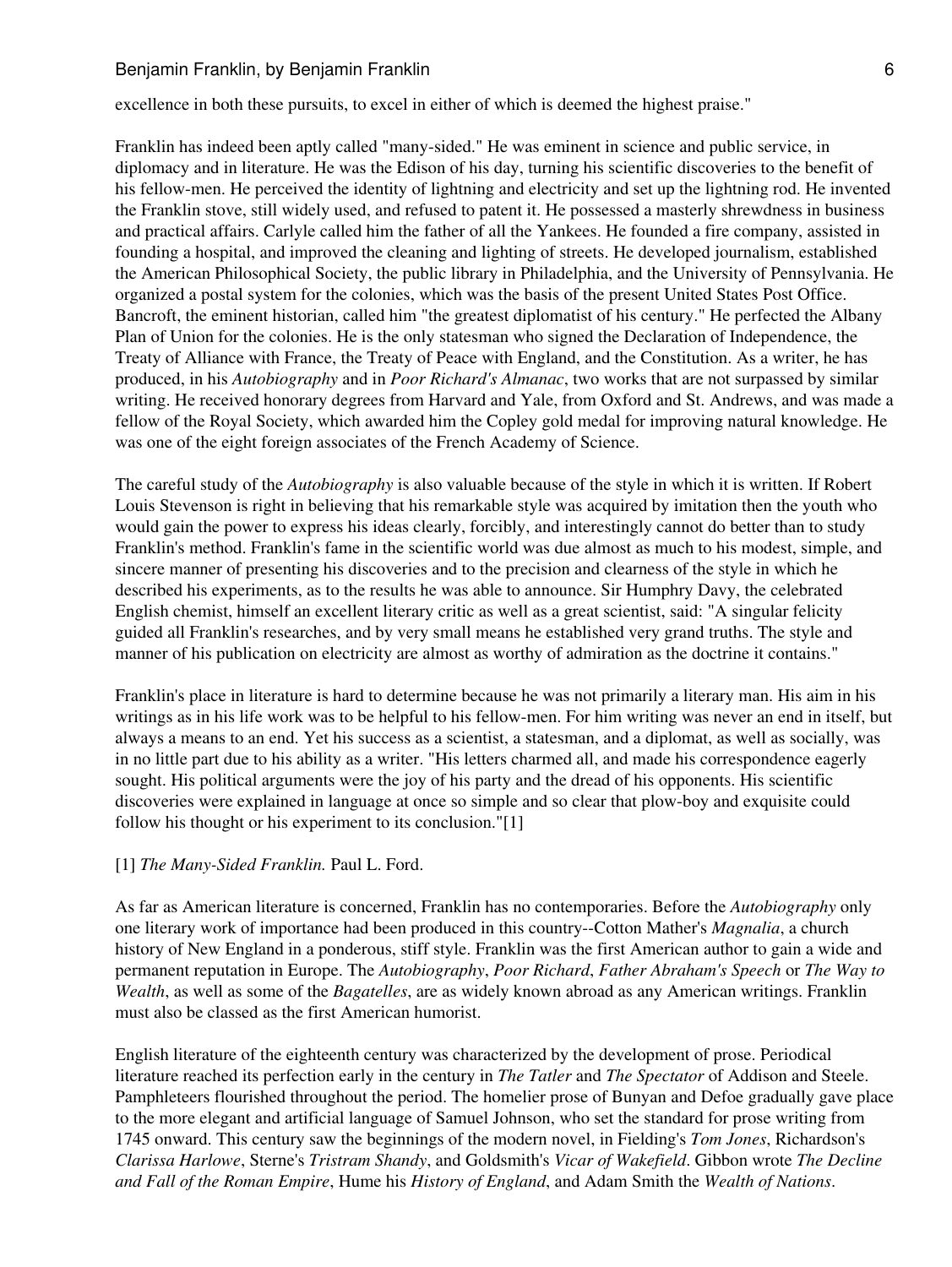In the simplicity and vigor of his style Franklin more nearly resembles the earlier group of writers. In his first essays he was not an inferior imitator of Addison. In his numerous parables, moral allegories, and apologues he showed Bunyan's influence. But Franklin was essentially a journalist. In his swift, terse style, he is most like Defoe, who was the first great English journalist and master of the newspaper narrative. The style of both writers is marked by homely, vigorous expression, satire, burlesque, repartee. Here the comparison must end. Defoe and his contemporaries were authors. Their vocation was writing and their success rests on the imaginative or creative power they displayed. To authorship Franklin laid no claim. He wrote no work of the imagination. He developed only incidentally a style in many respects as remarkable as that of his English contemporaries. He wrote the best autobiography in existence, one of the most widely known collections of maxims, and an unsurpassed series of political and social satires, because he was a man of unusual scope of power and usefulness, who knew how to tell his fellow-men the secrets of that power and that usefulness.

#### The Story of the Autobiography

The account of how Franklin's *Autobiography* came to be written and of the adventures of the original manuscript forms in itself an interesting story. The *Autobiography* is Franklin's longest work, and yet it is only a fragment. The first part, written as a letter to his son, William Franklin, was not intended for publication; and the composition is more informal and the narrative more personal than in the second part, from 1730 on, which was written with a view to publication. The entire manuscript shows little evidence of revision. In fact, the expression is so homely and natural that his grandson, William Temple Franklin, in editing the work changed some of the phrases because he thought them inelegant and vulgar.

Franklin began the story of his life while on a visit to his friend, Bishop Shipley, at Twyford, in Hampshire, southern England, in 1771. He took the manuscript, completed to 1731, with him when he returned to Philadelphia in 1775. It was left there with his other papers when he went to France in the following year, and disappeared during the confusion incident to the Revolution. Twenty-three pages of closely written manuscript fell into the hands of Abel James, an old friend, who sent a copy to Franklin at Passy, near Paris, urging him to complete the story. Franklin took up the work at Passy in 1784 and carried the narrative forward a few months. He changed the plan to meet his new purpose of writing to benefit the young reader. His work was soon interrupted and was not resumed until 1788, when he was at home in Philadelphia. He was now old, infirm, and suffering, and was still engaged in public service. Under these discouraging conditions the work progressed slowly. It finally stopped when the narrative reached the year 1757. Copies of the manuscript were sent to friends of Franklin in England and France, among others to Monsieur Le Veillard at Paris.

The first edition of the *Autobiography* was published in French at Paris in 1791. It was clumsily and carelessly translated, and was imperfect and unfinished. Where the translator got the manuscript is not known. Le Veillard disclaimed any knowledge of the publication. From this faulty French edition many others were printed, some in Germany, two in England, and another in France, so great was the demand for the work.

In the meantime the original manuscript of the *Autobiography* had started on a varied and adventurous career. It was left by Franklin with his other works to his grandson, William Temple Franklin, whom Franklin designated as his literary executor. When Temple Franklin came to publish his grandfather's works in 1817, he sent the original manuscript of the *Autobiography* to the daughter of Le Veillard in exchange for her father's copy, probably thinking the clearer transcript would make better printer's copy. The original manuscript thus found its way to the Le Veillard family and connections, where it remained until sold in 1867 to Mr. John Bigelow, United States Minister to France. By him it was later sold to Mr. E. Dwight Church of New York, and passed with the rest of Mr. Church's library into the possession of Mr. Henry E. Huntington. The original manuscript of Franklin's *Autobiography* now rests in the vault in Mr. Huntington's residence at Fifth Avenue and Fifty-seventh Street, New York City.

When Mr. Bigelow came to examine his purchase, he was astonished to find that what people had been reading for years as the authentic *Life of Benjamin Franklin by Himself*, was only a garbled and incomplete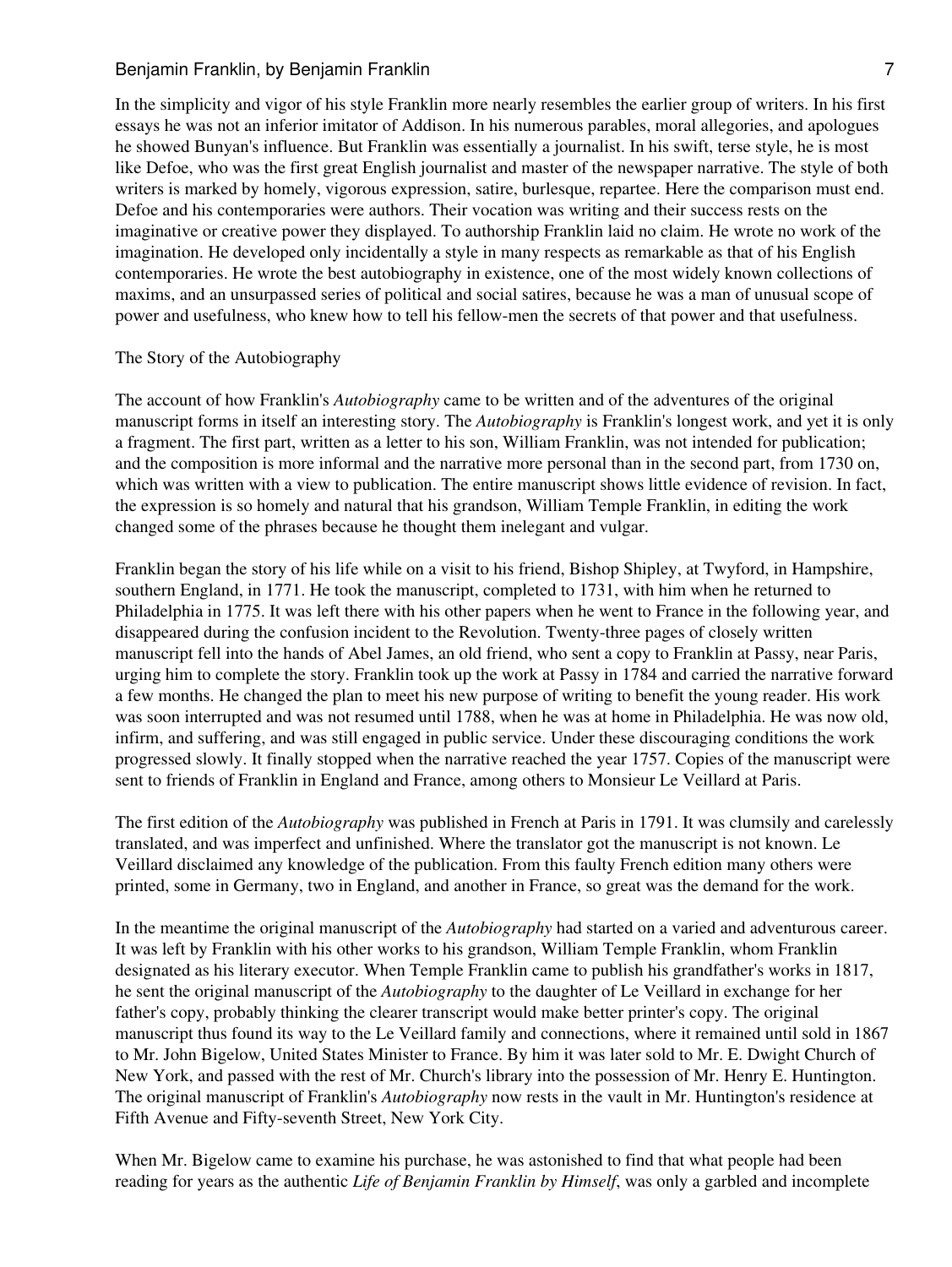# Benjamin Franklin, by Benjamin Franklin 88 and 1978 and 1978 and 1978 and 1978 and 1988 and 1988 and 1988 and 1

version of the real *Autobiography*. Temple Franklin had taken unwarranted liberties with the original. Mr. Bigelow says he found more than twelve hundred changes in the text. In 1868, therefore, Mr. Bigelow published the standard edition of Franklin's *Autobiography*. It corrected errors in the previous editions and was the first English edition to contain the short fourth part, comprising the last few pages of the manuscript, written during the last year of Franklin's life. Mr. Bigelow republished the *Autobiography*, with additional interesting matter, in three volumes in 1875, in 1905, and in 1910. The text in this volume is that of Mr. Bigelow's editions.[2]

[2] For the division into chapters and the chapter titles, however, the present editor is responsible.

The *Autobiography* has been reprinted in the United States many scores of times and translated into all the languages of Europe. It has never lost its popularity and is still in constant demand at circulating libraries. The reason for this popularity is not far to seek. For in this work Franklin told in a remarkable manner the story of a remarkable life. He displayed hard common sense and a practical knowledge of the art of living. He selected and arranged his material, perhaps unconsciously, with the unerring instinct of the journalist for the best effects. His success is not a little due to his plain, clear, vigorous English. He used short sentences and words, homely expressions, apt illustrations, and pointed allusions. Franklin had a most interesting, varied, and unusual life. He was one of the greatest conversationalists of his time.

His book is the record of that unusual life told in Franklin's own unexcelled conversational style. It is said that the best parts of Boswell's famous biography of Samuel Johnson are those parts where Boswell permits Johnson to tell his own story. In the *Autobiography* a no less remarkable man and talker than Samuel Johnson is telling his own story throughout.

F. W. P.

The Gilman Country School, Baltimore, September, 1916.

[Illustration: Pages 1 and 4 of The Pennsylvania Gazette, the first number after Franklin took control. Reduced nearly one-half. Reproduced from a copy at the New York Public Library.]

[Transcriber's note: Transcription of these pages are given at the end of the text.]

# AUTOBIOGRAPHY OF BENJAMIN FRANKLIN

I

# ANCESTRY AND EARLY YOUTH IN BOSTON

Twyford,[3] *at the Bishop of St. Asaph's*, 1771.

Dear son: I have ever had pleasure in obtaining any little anecdotes of my ancestors. You may remember the inquiries I made among the remains of my relations when you were with me in England, and the journey I undertook for that purpose. Imagining it may be equally agreeable to you to know the circumstances of my life, many of which you are yet unacquainted with, and expecting the enjoyment of a week's uninterrupted leisure in my present country retirement, I sit down to write them for you. To which I have besides some other inducements. Having emerged from the poverty and obscurity in which I was born and bred, to a state of affluence and some degree of reputation in the world, and having gone so far through life with a considerable share of felicity, the conducing means I made use of, which with the blessing of God so well succeeded, my posterity may like to know, as they may find some of them suitable to their own situations, and therefore fit to be imitated.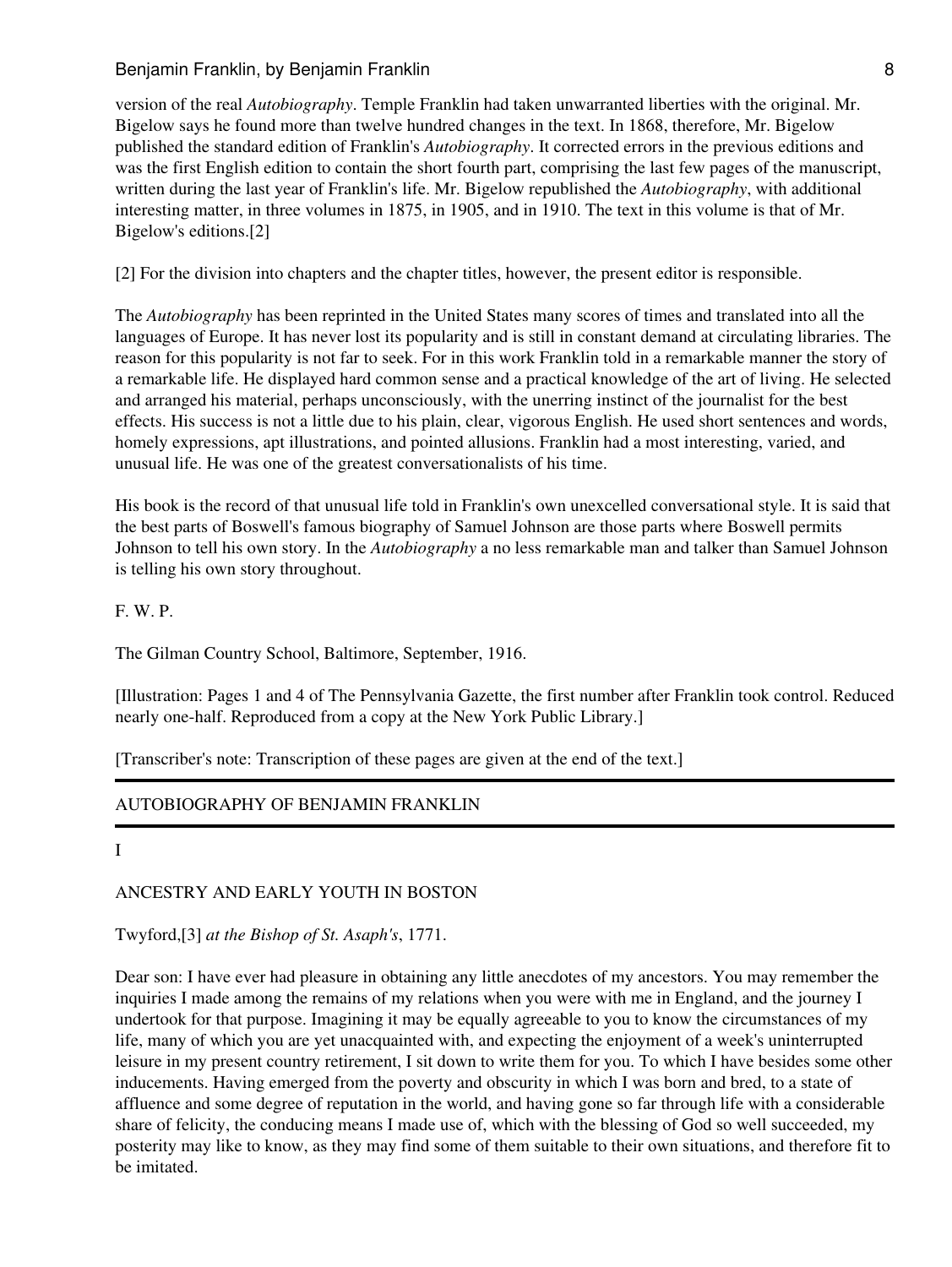#### Benjamin Franklin, by Benjamin Franklin 9 and 1998 and 1998 and 1999 and 1999 and 1999 and 1999 and 1999 and 1

[3] A small village not far from Winchester in Hampshire, southern England. Here was the country seat of the Bishop of St. Asaph, Dr. Jonathan Shipley, the "good Bishop," as Dr. Franklin used to style him. Their relations were intimate and confidential. In his pulpit, and in the House of Lords, as well as in society, the bishop always opposed the harsh measures of the Crown toward the Colonies.--Bigelow.

That felicity, when I reflected on it, has induced me sometimes to say, that were it offered to my choice, I should have no objection to a repetition of the same life from its beginning, only asking the advantages authors have in a second edition to correct some faults of the first. So I might, besides correcting the faults, change some sinister accidents and events of it for others more favourable. But though this were denied, I should still accept the offer. Since such a repetition is not to be expected, the next thing most like living one's life over again seems to be a recollection of that life, and to make that recollection as durable as possible by putting it down in writing.

Hereby, too, I shall indulge the inclination so natural in old men, to be talking of themselves and their own past actions; and I shall indulge it without being tiresome to others, who, through respect to age, might conceive themselves obliged to give me a hearing, since this may be read or not as anyone pleases. And, lastly (I may as well confess it, since my denial of it will be believed by nobody), perhaps I shall a good deal gratify my own *vanity*.[4] Indeed, I scarce ever heard or saw the introductory words, "*Without vanity I may say*," etc., but some vain thing immediately followed. Most people dislike vanity in others, whatever share they have of it themselves; but I give it fair quarter wherever I meet with it, being persuaded that it is often productive of good to the possessor, and to others that are within his sphere of action; and therefore, in many cases, it would not be altogether absurd if a man were to thank God for his vanity among the other comforts of life.

[4] In this connection Woodrow Wilson says, "And yet the surprising and delightful thing about this book (the *Autobiography*) is that, take it all in all, it has not the low tone of conceit, but is a staunch man's sober and unaffected assessment of himself and the circumstances of his career."

Gibbon and Hume, the great British historians, who were contemporaries of Franklin, express in their autobiographies the same feeling about the propriety of just self-praise.

And now I speak of thanking God, I desire with all humility to acknowledge that I owe the mentioned happiness of my past life to His kind providence, which lead me to the means I used and gave them success. My belief of this induces me to *hope*, though I must not *presume*, that the same goodness will still be exercised toward me, in continuing that happiness, or enabling me to bear a fatal reverse, which I may experience as others have done; the complexion of my future fortune being known to Him only in whose power it is to bless to us even our afflictions.

The notes one of my uncles (who had the same kind of curiosity in collecting family anecdotes) once put into my hands, furnished me with several particulars relating to our ancestors. From these notes I learned that the family had lived in the same village, Ecton, in Northamptonshire,[5] for three hundred years, and how much longer he knew not (perhaps from the time when the name of Franklin, that before was the name of an order of people,[6] was assumed by them as a surname when others took surnames all over the kingdom), on a freehold of about thirty acres, aided by the smith's business, which had continued in the family till his time, the eldest son being always bred to that business; a custom which he and my father followed as to their eldest sons. When I searched the registers at Ecton, I found an account of their births, marriages and burials from the year 1555 only, there being no registers kept in that parish at any time preceding. By that register I perceived that I was the youngest son of the youngest son for five generations back. My grandfather Thomas, who was born in 1598, lived at Ecton till he grew too old to follow business longer, when he went to live with his son John, a dyer at Banbury, in Oxfordshire, with whom my father served an apprenticeship. There my grandfather died and lies buried. We saw his gravestone in 1758. His eldest son Thomas lived in the house at Ecton, and left it with the land to his only child, a daughter, who, with her husband, one Fisher, of Wellingborough, sold it to Mr. Isted, now lord of the manor there. My grandfather had four sons that grew up,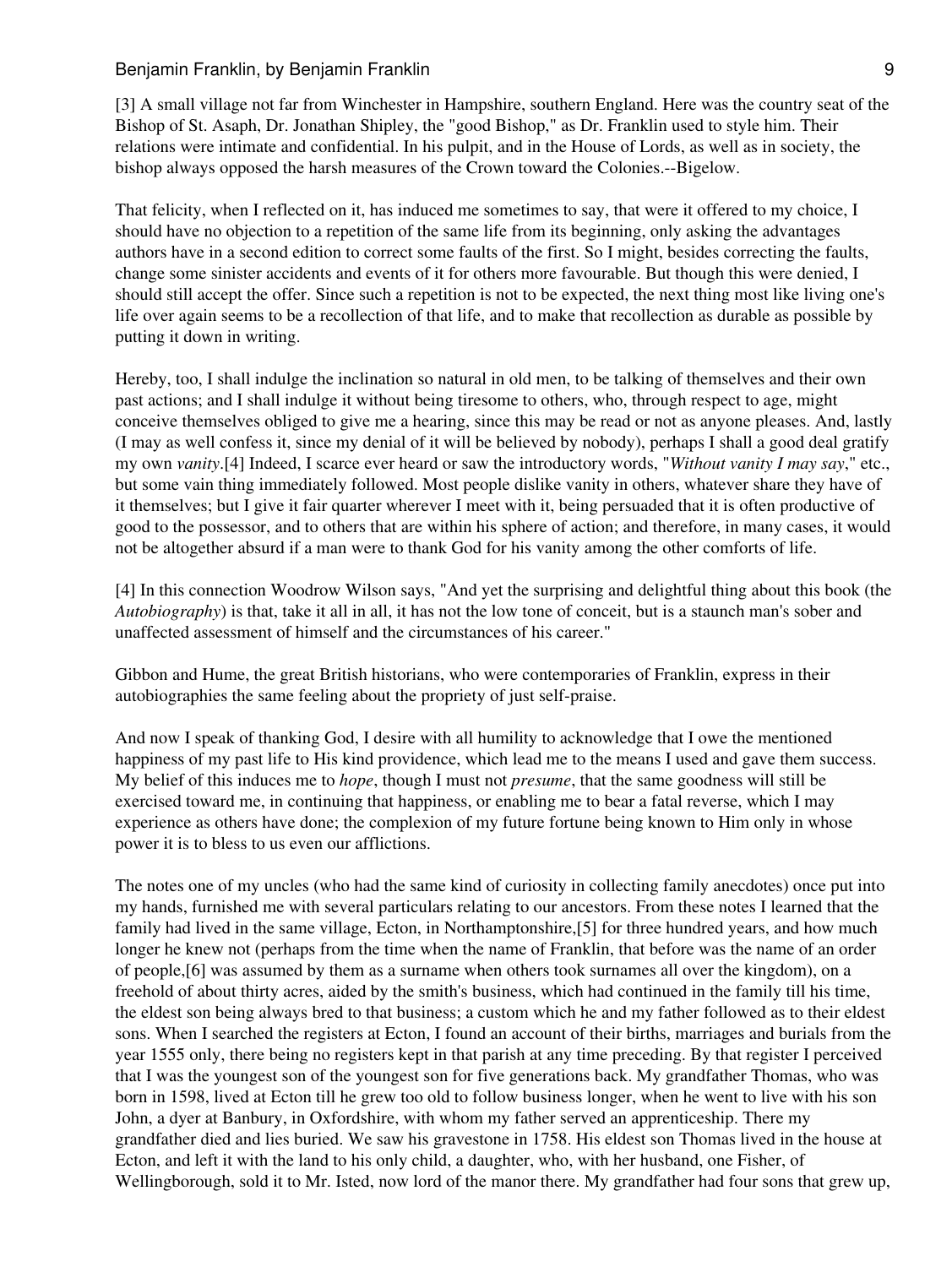## Benjamin Franklin, by Benjamin Franklin 10 and 10 and 10 and 10 and 10 and 10 and 10 and 10 and 10 and 10 and 10 and 10 and 10 and 10 and 10 and 10 and 10 and 10 and 10 and 10 and 10 and 10 and 10 and 10 and 10 and 10 and

viz.: Thomas, John, Benjamin and Josiah. I will give you what account I can of them at this distance from my papers, and if these are not lost in my absence, you will among them find many more particulars.

## [5] See *Introduction*.

## [6] A small landowner.

Thomas was bred a smith under his father; but, being ingenious, and encouraged in learning (as all my brothers were) by an Esquire Palmer, then the principal gentleman in that parish, he qualified himself for the business of scrivener; became a considerable man in the county; was a chief mover of all public-spirited undertakings for the county or town of Northampton, and his own village, of which many instances were related of him; and much taken notice of and patronized by the then Lord Halifax. He died in 1702, January 6, old style,[7] just four years to a day before I was born. The account we received of his life and character from some old people at Ecton, I remember, struck you as something extraordinary, from its similarity to what you knew of mine. "Had he died on the same day," you said, "one might have supposed a transmigration."

[7] January 17, new style. This change in the calendar was made in 1582 by Pope Gregory XIII, and adopted in England in 1752. Every year whose number in the common reckoning since Christ is not divisible by 4, as well as every year whose number is divisible by 100 but not by 400, shall have 365 days, and all other years shall have 366 days. In the eighteenth century there was a difference of eleven days between the old and the new style of reckoning, which the English Parliament canceled by making the 3rd of September, 1752, the 14th. The Julian calendar, or "old style," is still retained in Russia and Greece, whose dates consequently are now 13 days behind those of other Christian countries.

John was bred a dyer, I believe of woollens, Benjamin was bred a silk dyer, serving an apprenticeship at London. He was an ingenious man. I remember him well, for when I was a boy he came over to my father in Boston, and lived in the house with us some years. He lived to a great age. His grandson, Samuel Franklin, now lives in Boston. He left behind him two quarto volumes, MS., of his own poetry, consisting of little occasional pieces addressed to his friends and relations, of which the following, sent to me, is a specimen.[8] He had formed a short-hand of his own, which he taught me, but, never practising it, I have now forgot it. I was named after this uncle, there being a particular affection between him and my father. He was very pious, a great attender of sermons of the best preachers, which he took down in his short-hand, and had with him many volumes of them. He was also much of a politician; too much, perhaps, for his station. There fell lately into my hands, in London, a collection he had made of all the principal pamphlets relating to public affairs, from 1641 to 1717; many of the volumes are wanting as appears by the numbering, but there still remain eight volumes in folio, and twenty-four in quarto and in octavo. A dealer in old books met with them, and knowing me by my sometimes buying of him, he brought them to me. It seems my uncle must have left them here when he went to America, which was about fifty years since. There are many of his notes in the margins.

## [8] The specimen is not in the manuscript of the *Autobiography*.

This obscure family of ours was early in the Reformation, and continued Protestants through the reign of Queen Mary, when they were sometimes in danger of trouble on account of their zeal against popery. They had got an English Bible, and to conceal and secure it, it was fastened open with tapes under and within the cover of a joint-stool. When my great-great-grandfather read it to his family, he turned up the joint-stool upon his knees, turning over the leaves then under the tapes. One of the children stood at the door to give notice if he saw the apparitor coming, who was an officer of the spiritual court. In that case the stool was turned down again upon its feet, when the Bible remained concealed under it as before. This anecdote I had from my uncle Benjamin. The family continued all of the Church of England till about the end of Charles the Second's reign, when some of the ministers that had been outed for non-conformity, holding conventicles[9] in Northamptonshire, Benjamin and Josiah adhered to them, and so continued all their lives: the rest of the family remained with the Episcopal Church.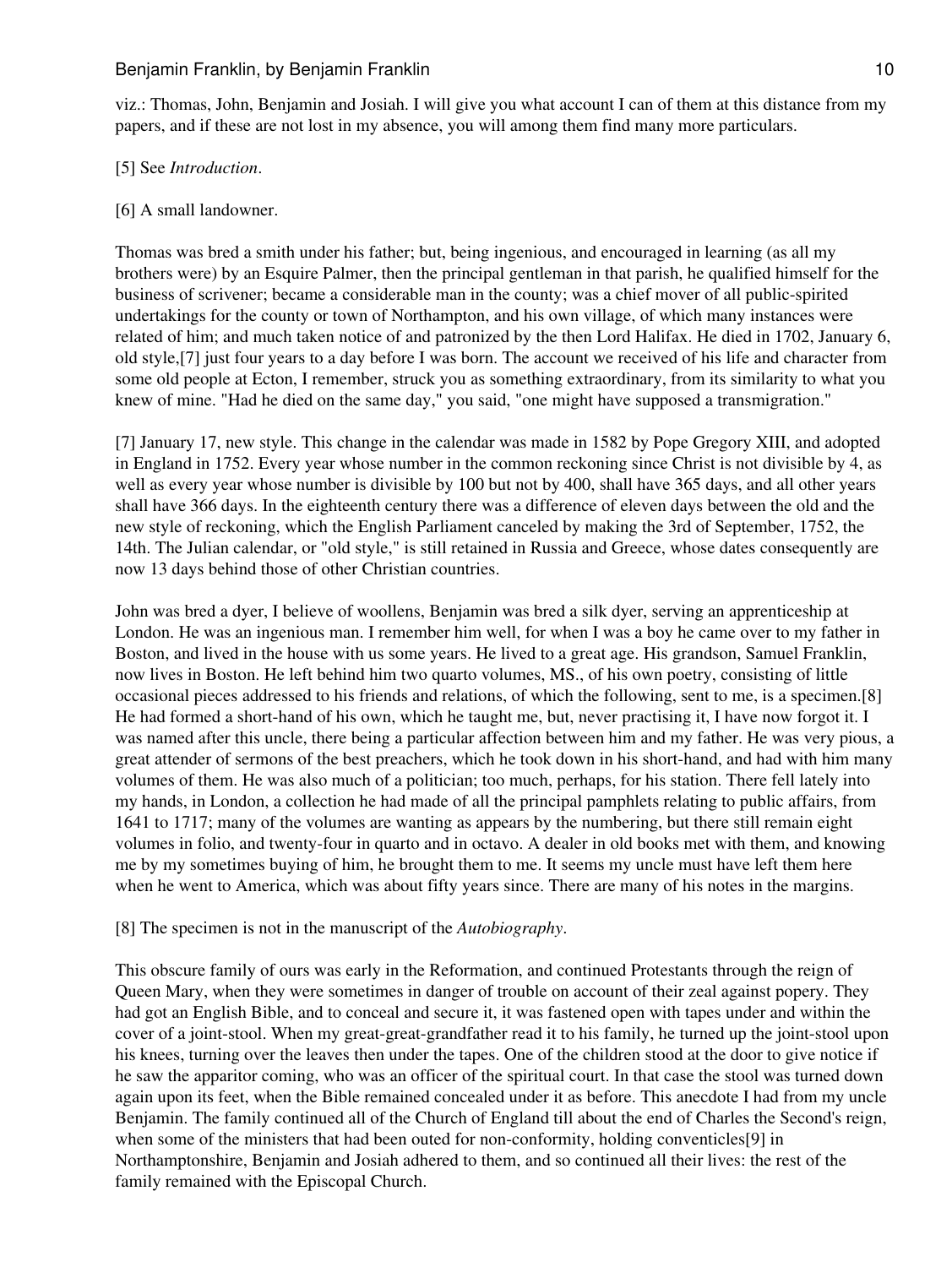[9] Secret gatherings of dissenters from the established Church.

[Illustration: Birthplace of Franklin. Milk Street, Boston.]

Josiah, my father, married young, and carried his wife with three children into New England, about 1682. The conventicles having been forbidden by law, and frequently disturbed, induced some considerable men of his acquaintance to remove to that country, and he was prevailed with to accompany them thither, where they expected to enjoy their mode of religion with freedom. By the same wife he had four children more born there, and by a second wife ten more, in all seventeen; of which I remember thirteen sitting at one time at his table, who all grew up to be men and women, and married; I was the youngest son, and the youngest child but two, and was born in Boston, New England.[10] My mother, the second wife, was Abiah Folger, daughter of Peter Folger, one of the first settlers of New England, of whom honorable mention is made by Cotton Mather,[11] in his church history of that country, entitled *Magnalia Christi Americana*, as "*a godly, learned Englishman*," if I remember the words rightly. I have heard that he wrote sundry small occasional pieces, but only one of them was printed, which I saw now many years since. It was written in 1675, in the home-spun verse of that time and people, and addressed to those then concerned in the government there. It was in favour of liberty of conscience, and in behalf of the Baptists, Quakers, and other sectaries that had been under persecution, ascribing the Indian wars, and other distresses that had befallen the country, to that persecution, as so many judgments of God to punish so heinous an offense, and exhorting a repeal of those uncharitable laws. The whole appeared to me as written with a good deal of decent plainness and manly freedom. The six concluding lines I remember, though I have forgotten the two first of the stanza; but the purport of them was, that his censures proceeded from good-will, and, therefore, he would be known to be the author.

"Because to be a libeller (says he) I hate it with my heart; From Sherburne town,[12] where now I dwell My name I do put here; Without offense your real friend, It is Peter Folgier."

[10] Franklin was born on Sunday, January 6, old style, 1706, in a house on Milk Street, opposite the Old South Meeting House, where he was baptized on the day of his birth, during a snowstorm. The house where he was born was burned in 1810.--Griffin.

[11] Cotton Mather (1663-1728), clergyman, author, and scholar. Pastor of the North Church, Boston. He took an active part in the persecution of witchcraft.

[12] Nantucket.

My elder brothers were all put apprentices to different trades. I was put to the grammar-school at eight years of age, my father intending to devote me, as the tithe[13] of his sons, to the service of the Church. My early readiness in learning to read (which must have been very early, as I do not remember when I could not read), and the opinion of all his friends, that I should certainly make a good scholar, encouraged him in this purpose of his. My uncle Benjamin, too, approved of it, and proposed to give me all his short-hand volumes of sermons, I suppose as a stock to set up with, if I would learn his character.[14] I continued, however, at the grammar-school not quite one year, though in that time I had risen gradually from the middle of the class of that year to be the head of it, and farther was removed into the next class above it, in order to go with that into the third at the end of the year. But my father, in the meantime, from a view of the expense of a college education, which having so large a family he could not well afford, and the mean living many so educated were afterwards able to obtain--reasons that he gave to his friends in my hearing--altered his first intention, took me from the grammar-school, and sent me to a school for writing and arithmetic, kept by a then famous man, Mr. George Brownell, very successful in his profession generally, and that by mild, encouraging methods. Under him I acquired fair writing pretty soon, but I failed in the arithmetic, and made no progress in it. At ten years old I was taken home to assist my father in his business, which was that of a tallow-chandler and sope-boiler; a business he was not bred to, but had assumed on his arrival in New England, and on finding his dyeing trade would not maintain his family, being in little request. Accordingly, I was employed in cutting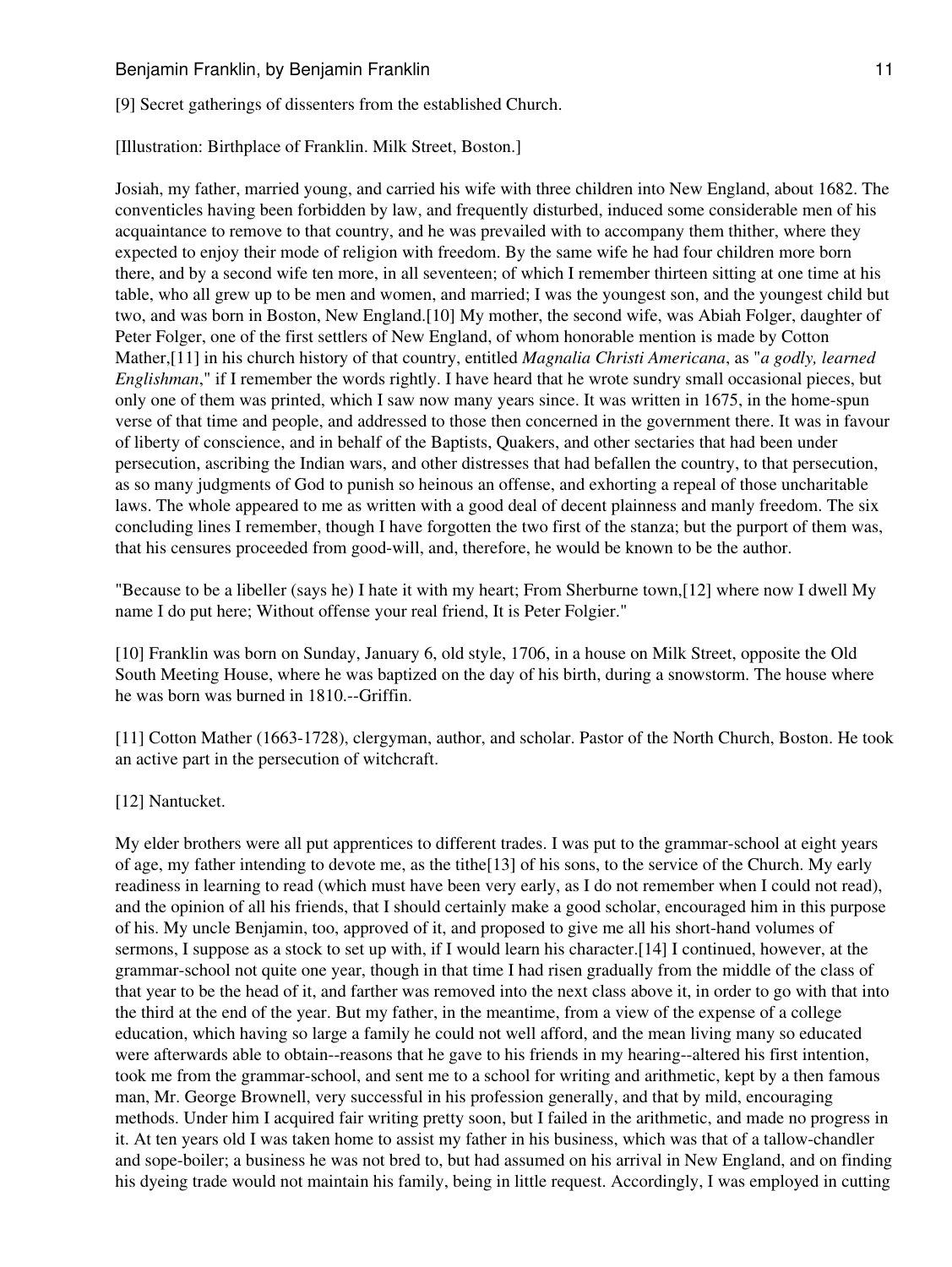wick for the candles, filling the dipping mould and the moulds for cast candles, attending the shop, going of errands, etc.

[13] Tenth.

[14] System of short-hand.

I disliked the trade, and had a strong inclination for the sea, but my father declared against it; however, living near the water, I was much in and about it, learnt early to swim well, and to manage boats; and when in a boat or canoe with other boys, I was commonly allowed to govern, especially in any case of difficulty; and upon other occasions I was generally a leader among the boys, and sometimes led them into scrapes, of which I will mention one instance, as it shows an early projecting public spirit, tho' not then justly conducted.

There was a salt-marsh that bounded part of the mill-pond, on the edge of which, at high water, we used to stand to fish for minnows. By much trampling, we had made it a mere quagmire. My proposal was to build a wharf there fit for us to stand upon, and I showed my comrades a large heap of stones, which were intended for a new house near the marsh, and which would very well suit our purpose. Accordingly, in the evening, when the workmen were gone, I assembled a number of my playfellows, and working with them diligently like so many emmets, sometimes two or three to a stone, we brought them all away and built our little wharf. The next morning the workmen were surprised at missing the stones, which were found in our wharf. Inquiry was made after the removers; we were discovered and complained of; several of us were corrected by our fathers; and, though I pleaded the usefulness of the work, mine convinced me that nothing was useful which was not honest.

I think you may like to know something of his person and character. He had an excellent constitution of body, was of middle stature, but well set, and very strong; he was ingenious, could draw prettily, was skilled a little in music, and had a clear, pleasing voice, so that when he played psalm tunes on his violin and sung withal, as he sometimes did in an evening after the business of the day was over, it was extremely agreeable to hear. He had a mechanical genius too, and, on occasion, was very handy in the use of other tradesmen's tools; but his great excellence lay in a sound understanding and solid judgment in prudential matters, both in private and publick affairs. In the latter, indeed, he was never employed, the numerous family he had to educate and the straitness of his circumstances keeping him close to his trade; but I remember well his being frequently visited by leading people, who consulted him for his opinion in affairs of the town or of the church he belonged to, and showed a good deal of respect for his judgment and advice: he was also much consulted by private persons about their affairs when any difficulty occurred, and frequently chosen an arbitrator between contending parties. At his table he liked to have, as often as he could, some sensible friend or neighbor to converse with, and always took care to start some ingenious or useful topic for discourse, which might tend to improve the minds of his children. By this means he turned our attention to what was good, just, and prudent in the conduct of life; and little or no notice was ever taken of what related to the victuals on the table, whether it was well or ill dressed, in or out of season, of good or bad flavor, preferable or inferior to this or that other thing of the kind, so that I was bro't up in such a perfect inattention to those matters as to be quite indifferent what kind of food was set before me, and so unobservant of it, that to this day if I am asked I can scarce tell a few hours after dinner what I dined upon. This has been a convenience to me in traveling, where my companions have been sometimes very unhappy for want of a suitable gratification of their more delicate, because better instructed, tastes and appetites.

My mother had likewise an excellent constitution: she suckled all her ten children. I never knew either my father or mother to have any sickness but that of which they dy'd, he at 89, and she at 85 years of age. They lie buried together at Boston, where I some years since placed a marble over their grave,[15] with this inscription:

Josiah Franklin, and Abiah his wife, lie here interred. They lived lovingly together in wedlock fifty-five years.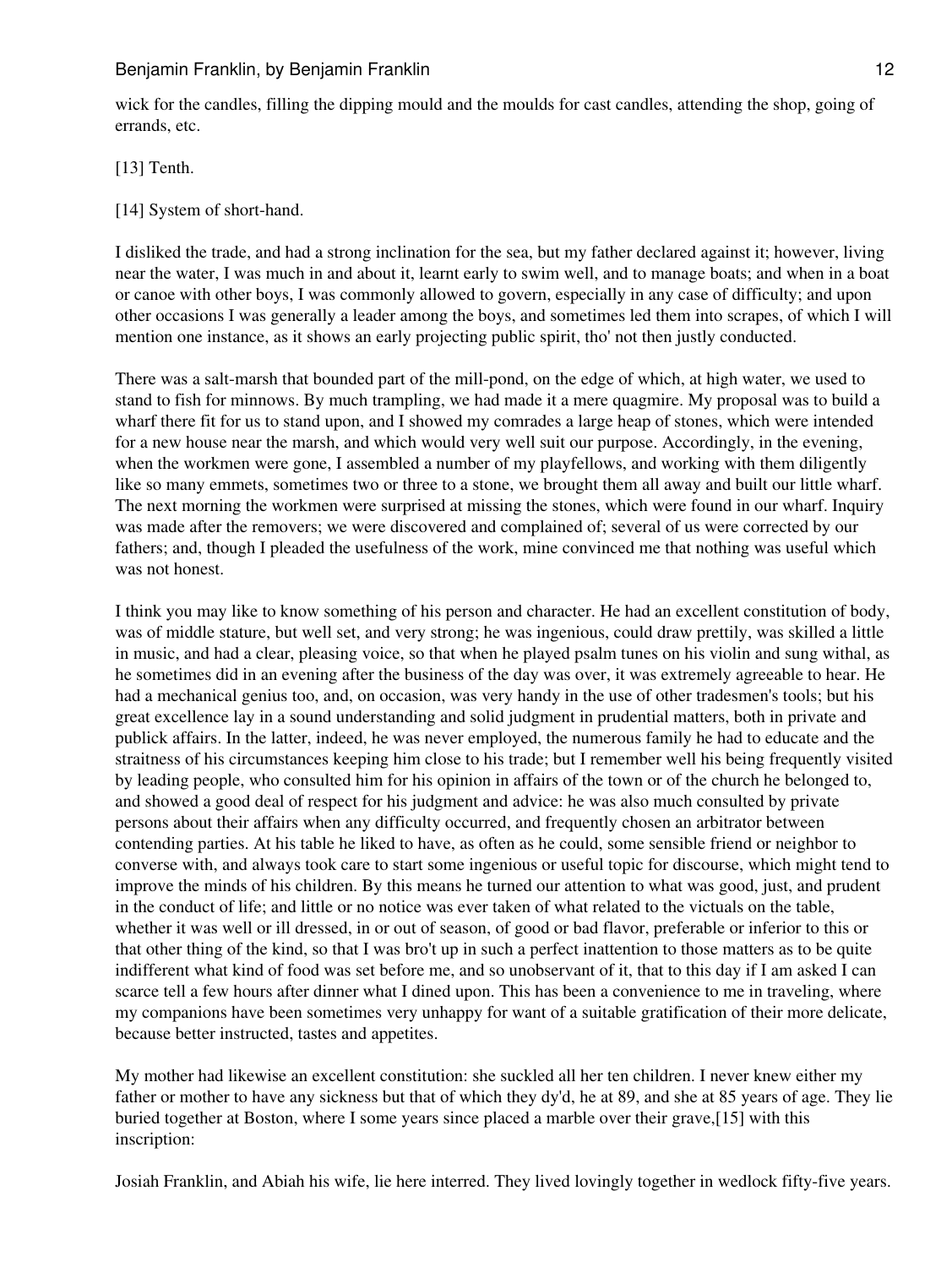Without an estate, or any gainful employment, By constant labor and industry, with God's blessing, They maintained a large family comfortably, and brought up thirteen children and seven grandchildren reputably. From this instance, reader, Be encouraged to diligence in thy calling, And distrust not Providence. He was a pious and prudent man; She, a discreet and virtuous woman. Their youngest son, In filial regard to their memory, Places this stone. J. F. born 1655, died 1744, Ætat 89. A. F. born 1667, died 1752,----85.

[15] This marble having decayed, the citizens of Boston in 1827 erected in its place a granite obelisk, twenty-one feet high, bearing the original inscription quoted in the text and another explaining the erection of the monument.

By my rambling digressions I perceive myself to be grown old. I us'd to write more methodically. But one does not dress for private company as for a publick ball. 'Tis perhaps only negligence.

To return: I continued thus employed in my father's business for two years, that is, till I was twelve years old; and my brother John, who was bred to that business, having left my father, married, and set up for himself at Rhode Island, there was all appearance that I was destined to supply his place, and become a tallow-chandler. But my dislike to the trade continuing, my father was under apprehensions that if he did not find one for me more agreeable, I should break away and get to sea, as his son Josiah had done, to his great vexation. He therefore sometimes took me to walk with him, and see joiners, bricklayers, turners, braziers, etc., at their work, that he might observe my inclination, and endeavor to fix it on some trade or other on land. It has ever since been a pleasure to me to see good workmen handle their tools; and it has been useful to me, having learnt so much by it as to be able to do little jobs myself in my house when a workman could not readily be got, and to construct little machines for my experiments, while the intention of making the experiment was fresh and warm in my mind. My father at last fixed upon the cutler's trade, and my uncle Benjamin's son Samuel, who was bred to that business in London, being about that time established in Boston, I was sent to be with him some time on liking. But his expectations of a fee with me displeasing my father, I was taken home again.

# II

# BEGINNING LIFE AS A PRINTER

From a child I was fond of reading, and all the little money that came into my hands was ever laid out in books. Pleased with the *Pilgrim's Progress*, my first collection was of John Bunyan's works in separate little volumes. I afterward sold them to enable me to buy R. Burton's *Historical Collections*; they were small chapmen's books,[16] and cheap, 40 or 50 in all. My father's little library consisted chiefly of books in polemic divinity, most of which I read, and have since often regretted that, at a time when I had such a thirst for knowledge, more proper books had not fallen in my way, since it was now resolved I should not be a clergyman. Plutarch's *Lives* there was in which I read abundantly, and I still think that time spent to great advantage. There was also a book of DeFoe's, called an *Essay on Projects*, and another of Dr. Mather's, called *Essays to do Good*, which perhaps gave me a turn of thinking that had an influence on some of the principal future events of my life.

[16] Small books, sold by chapmen or peddlers.

This bookish inclination at length determined my father to make me a printer, though he had already one son (James) of that profession. In 1717 my brother James returned from England with a press and letters to set up his business in Boston. I liked it much better than that of my father, but still had a hankering for the sea. To prevent the apprehended effect of such an inclination, my father was impatient to have me bound to my brother. I stood out some time, but at last was persuaded, and signed the indentures when I was yet but twelve years old. I was to serve as an apprentice till I was twenty-one years of age, only I was to be allowed journeyman's wages during the last year. In a little time I made great proficiency in the business, and became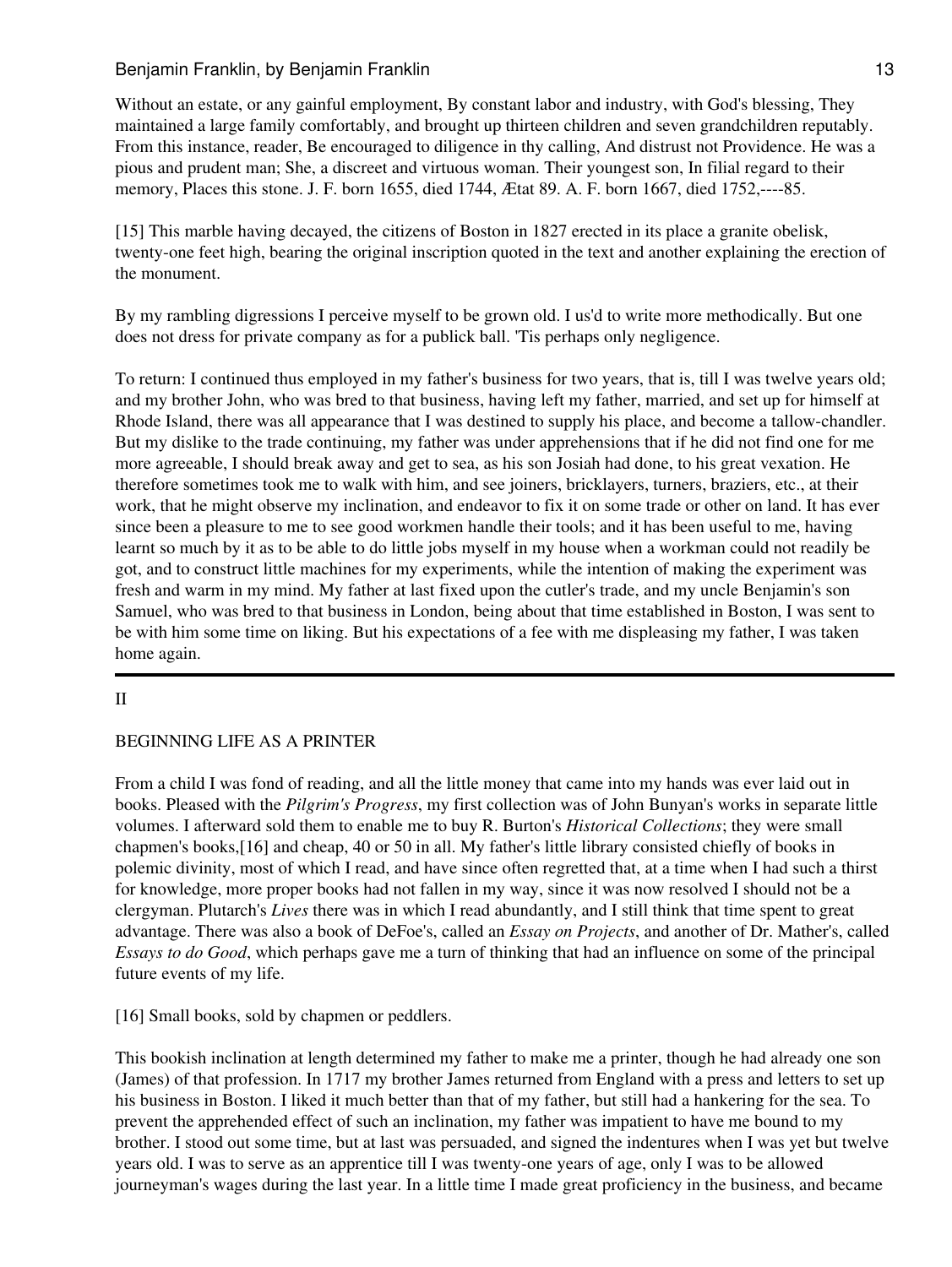a useful hand to my brother. I now had access to better books. An acquaintance with the apprentices of booksellers enabled me sometimes to borrow a small one, which I was careful to return soon and clean. Often I sat up in my room reading the greatest part of the night, when the book was borrowed in the evening and to be returned early in the morning, lest it should be missed or wanted.

And after some time an ingenious tradesman, Mr. Matthew Adams, who had a pretty collection of books, and who frequented our printing-house, took notice of me, invited me to his library, and very kindly lent me such books as I chose to read. I now took a fancy to poetry, and made some little pieces; my brother, thinking it might turn to account, encouraged me, and put me on composing occasional ballads. One was called *The Lighthouse Tragedy*, and contained an account of the drowning of Captain Worthilake, with his two daughters: the other was a sailor's song, on the taking of *Teach* (or Blackbeard) the pirate. They were wretched stuff, in the Grub-street-ballad style;[17] and when they were printed he sent me about the town to sell them. The first sold wonderfully, the event being recent, having made a great noise. This flattered my vanity; but my father discouraged me by ridiculing my performances, and telling me verse-makers were generally beggars. So I escaped being a poet, most probably a very bad one; but as prose writing has been of great use to me in the course of my life, and was a principal means of my advancement, I shall tell you how, in such a situation, I acquired what little ability I have in that way.

[17] Grub-street: famous in English literature as the home of poor writers.

There was another bookish lad in the town, John Collins by name, with whom I was intimately acquainted. We sometimes disputed, and very fond we were of argument, and very desirous of confuting one another, which disputatious turn, by the way, is apt to become a very bad habit, making people often extremely disagreeable in company by the contradiction that is necessary to bring it into practice; and thence, besides souring and spoiling the conversation, is productive of disgusts and, perhaps enmities where you may have occasion for friendship. I had caught it by reading my father's books of dispute about religion. Persons of good sense, I have since observed, seldom fall into it, except lawyers, university men, and men of all sorts that have been bred at Edinborough.

A question was once, somehow or other, started between Collins and me, of the propriety of educating the female sex in learning, and their abilities for study. He was of opinion that it was improper, and that they were naturally unequal to it. I took the contrary side, perhaps a little for dispute's sake. He was naturally more eloquent, had a ready plenty of words, and sometimes, as I thought, bore me down more by his fluency than by the strength of his reasons. As we parted without settling the point, and were not to see one another again for some time, I sat down to put my arguments in writing, which I copied fair and sent to him. He answered, and I replied. Three or four letters of a side had passed, when my father happened to find my papers and read them. Without entering into the discussion, he took occasion to talk to me about the manner of my writing; observed that, though I had the advantage of my antagonist in correct spelling and pointing (which I ow'd to the printing-house), I fell far short in elegance of expression, in method and in perspicuity, of which he convinced me by several instances. I saw the justice of his remarks, and thence grew more attentive to the manner in writing, and determined to endeavor at improvement.

About this time I met with an odd volume of the *Spectator*.[18] It was the third. I had never before seen any of them. I bought it, read it over and over, and was much delighted with it. I thought the writing excellent, and wished, if possible, to imitate it. With this view I took some of the papers, and, making short hints of the sentiment in each sentence, laid them by a few days, and then, without looking at the book, try'd to compleat the papers again, by expressing each hinted sentiment at length, and as fully as it had been expressed before, in any suitable words that should come to hand. Then I compared my *Spectator* with the original, discovered some of my faults, and corrected them. But I found I wanted a stock of words, or a readiness in recollecting and using them, which I thought I should have acquired before that time if I had gone on making verses; since the continual occasion for words of the same import, but of different length, to suit the measure, or of different sound for the rhyme, would have laid me under a constant necessity of searching for variety, and also have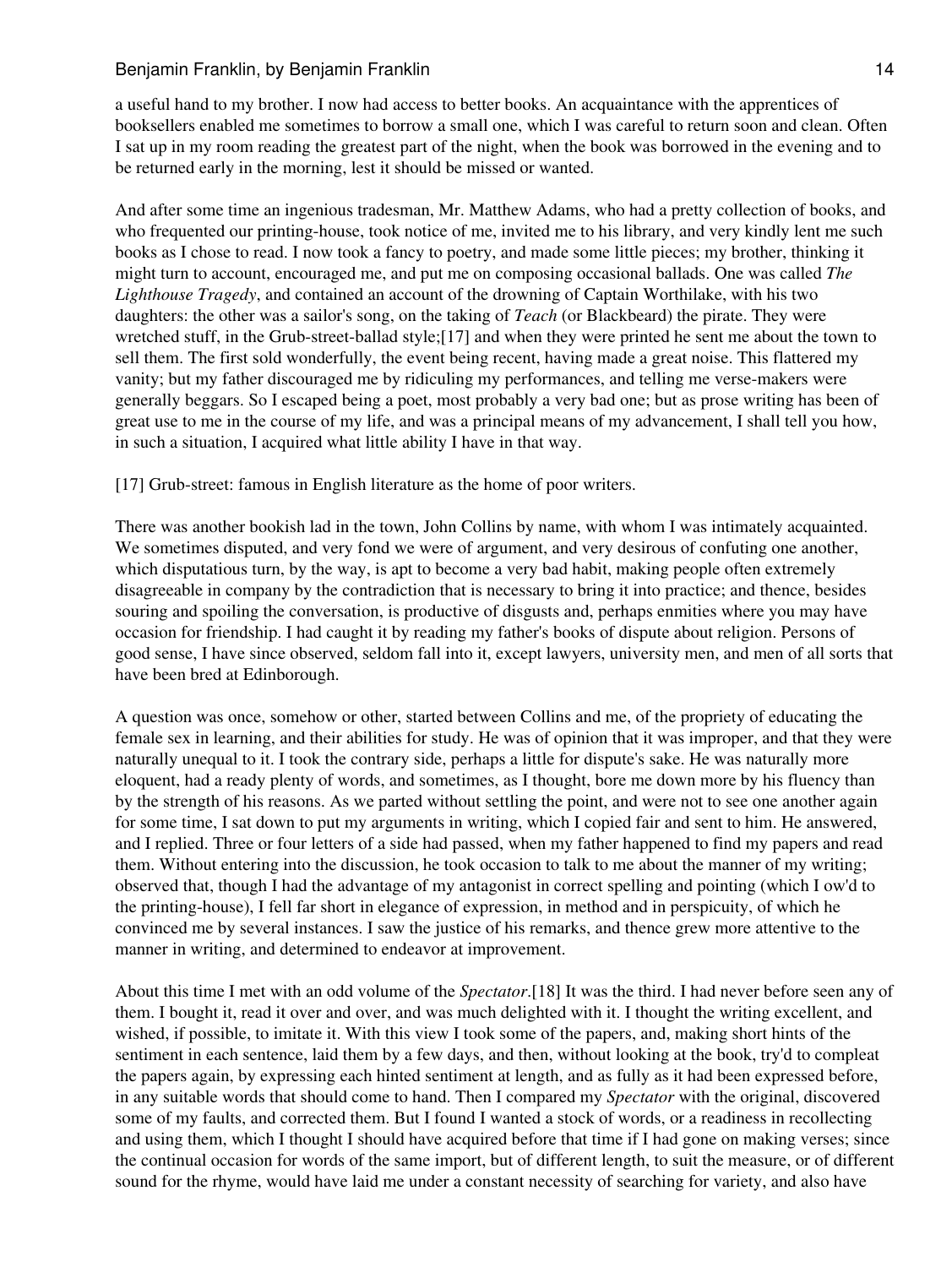tended to fix that variety in my mind, and make me master of it. Therefore I took some of the tales and turned them into verse; and, after a time, when I had pretty well forgotten the prose, turned them back again. I also sometimes jumbled my collections of hints into confusion, and after some weeks endeavored to reduce them into the best order, before I began to form the full sentences and compleat the paper. This was to teach me method in the arrangement of thoughts. By comparing my work afterwards with the original, I discovered many faults and amended them; but I sometimes had the pleasure of fancying that, in certain particulars of small import, I had been lucky enough to improve the method of the language, and this encouraged me to think I might possibly in time come to be a tolerable English writer, of which I was extremely ambitious. My time for these exercises and for reading was at night, after work or before it began in the morning, or on Sundays, when I contrived to be in the printing-house alone, evading as much as I could the common attendance on public worship which my father used to exact of me when I was under his care, and which indeed I still thought a duty, thought I could not, as it seemed to me, afford time to practise it.

[18] A daily London journal, comprising satirical essays on social subjects, published by Addison and Steele in 1711-1712. The *Spectator* and its predecessor, the *Tatler* (1709), marked the beginning of periodical literature.

When about 16 years of age I happened to meet with a book, written by one Tryon, recommending a vegetable diet. I determined to go into it. My brother, being yet unmarried, did not keep house, but boarded himself and his apprentices in another family. My refusing to eat flesh occasioned an inconveniency, and I was frequently chid for my singularity. I made myself acquainted with Tryon's manner of preparing some of his dishes, such as boiling potatoes or rice, making hasty pudding, and a few others, and then proposed to my brother, that if he would give me, weekly, half the money he paid for my board, I would board myself. He instantly agreed to it, and I presently found that I could save half what he paid me. This was an additional fund for buying books. But I had another advantage in it. My brother and the rest going from the printing-house to their meals, I remained there alone, and, dispatching presently my light repast, which often was no more than a bisket or a slice of bread, a handful of raisins or a tart from the pastry-cook's, and a glass of water, had the rest of the time till their return for study, in which I made the greater progress, from that greater clearness of head and quicker apprehension which usually attend temperance in eating and drinking.

And now it was that, being on some occasion made asham'd of my ignorance in figures, which I had twice failed in learning when at school, I took Cocker's book of Arithmetick, and went through the whole by myself with great ease. I also read Seller's and Shermy's books of Navigation, and became acquainted with the little geometry they contain; but never proceeded far in that science. And I read about this time Locke *On Human Understanding*,[19] and the *Art of Thinking*, by Messrs. du Port Royal.[20]

[19] John Locke (1632-1704), a celebrated English philosopher, founder of the so-called "common-sense" school of philosophers. He drew up a constitution for the colonists of Carolina.

[20] A noted society of scholarly and devout men occupying the abbey of Port Royal near Paris, who published learned works, among them the one here referred to, better known as the *Port Royal Logic*.

While I was intent on improving my language, I met with an English grammar (I think it was Greenwood's), at the end of which there were two little sketches of the arts of rhetoric and logic, the latter finishing with a specimen of a dispute in the Socratic[21] method; and soon after I procur'd Xenophon's Memorable Things of Socrates, wherein there are many instances of the same method. I was charm'd with it, adopted it, dropt my abrupt contradiction and positive argumentation, and put on the humble inquirer and doubter. And being then, from reading Shaftesbury and Collins, become a real doubter in many points of our religious doctrine, I found this method safest for myself and very embarrassing to those against whom I used it; therefore I took a delight in it, practis'd it continually, and grew very artful and expert in drawing people, even of superior knowledge, into concessions, the consequences of which they did not foresee, entangling them in difficulties out of which they could not extricate themselves, and so obtaining victories that neither myself nor my cause always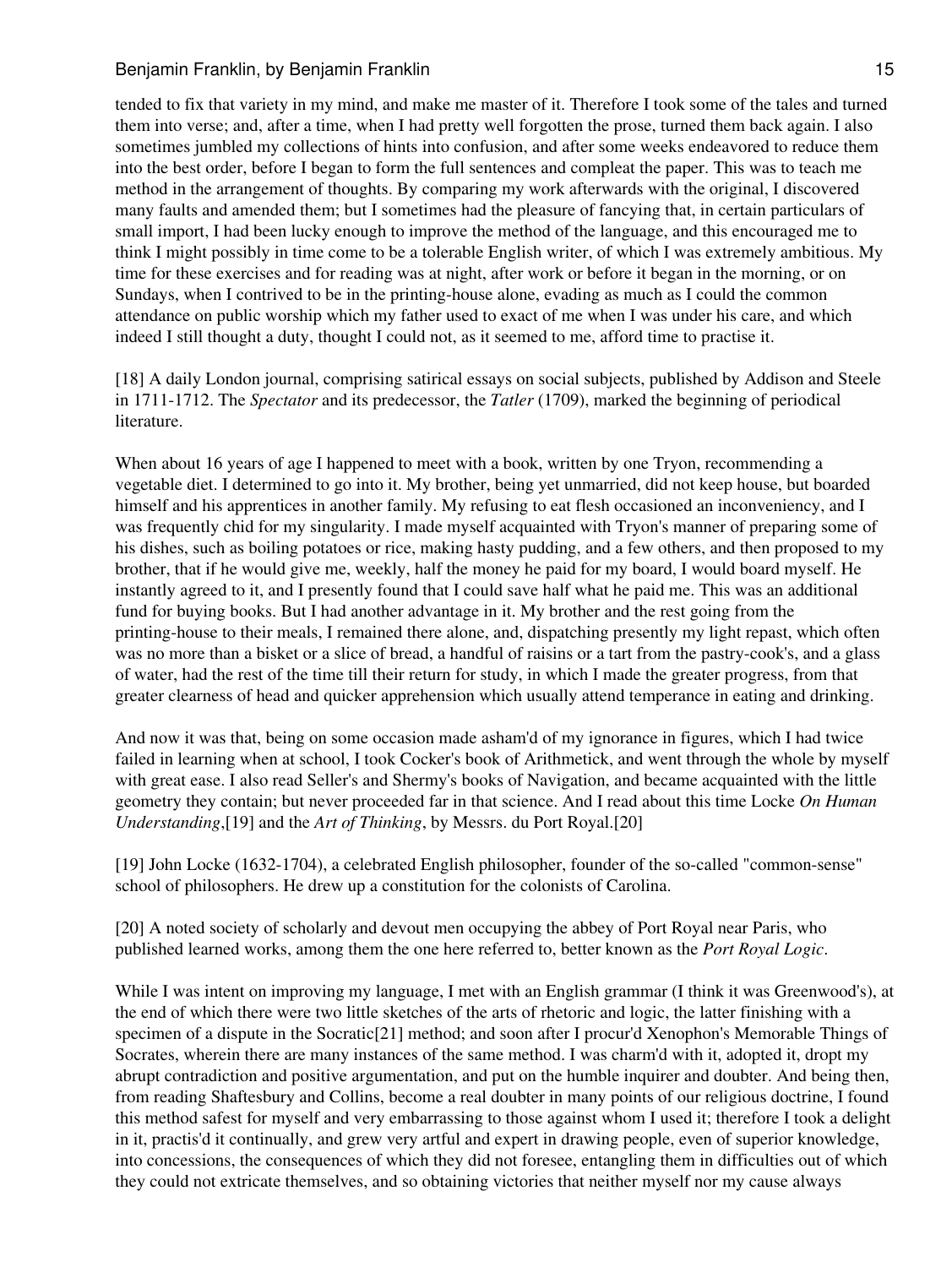deserved. I continu'd this method some few years, but gradually left it, retaining only the habit of expressing myself in terms of modest diffidence; never using, when I advanced anything that may possibly be disputed, the words *certainly*, *undoubtedly*, or any others that give the air of positiveness to an opinion; but rather say, I conceive or apprehend a thing to be so and so; it appears to me, or *I should think it so or so*, for such and such reasons; or *I imagine it to be so*; or *it is so, if I am not mistaken*. This habit, I believe, has been of great advantage to me when I have had occasion to inculcate my opinions, and persuade men into measures that I have been from time to time engaged in promoting; and, as the chief ends of conversation are to *inform* or to be *informed*, to *please* or to *persuade*, I wish well-meaning, sensible men would not lessen their power of doing good by a positive, assuming manner, that seldom fails to disgust, tends to create opposition, and to defeat everyone of those purposes for which speech was given to us, to wit, giving or receiving information or pleasure. For, if you would inform, a positive and dogmatical manner in advancing your sentiments may provoke contradiction and prevent a candid attention. If you wish information and improvement from the knowledge of others, and yet at the same time express yourself as firmly fix'd in your present opinions, modest, sensible men, who do not love disputation, will probably leave you undisturbed in the possession of your error. And by such a manner, you can seldom hope to recommend yourself in *pleasing* your hearers, or to persuade those whose concurrence you desire. Pope[22] says, judiciously:

*"Men should be taught as if you taught them not, And things unknown propos'd as things forgot;"*

farther recommending to us

"To speak, tho' sure, with seeming diffidence."

And he might have coupled with this line that which he has coupled with another, I think, less properly,

"For want of modesty is want of sense."

If you ask, Why less properly? I must repeat the lines,

"Immodest words admit of no defense, For want of modesty is want of sense."

Now, is not *want of sense* (where a man is so unfortunate as to want it) some apology for his *want of modesty*? and would not the lines stand more justly thus?

"Immodest words admit *but* this defense, That want of modesty is want of sense."

This, however, I should submit to better judgments.

[21] Socrates confuted his opponents in argument by asking questions so skillfully devised that the answers would confirm the questioner's position or show the error of the opponent.

[22] Alexander Pope (1688-1744), the greatest English poet of the first half of the eighteenth century.

My brother had, in 1720 or 1721, begun to print a newspaper. It was the second that appeared in America,[23] and was called the New England Courant. The only one before it was the Boston News-Letter. I remember his being dissuaded by some of his friends from the undertaking, as not likely to succeed, one newspaper being, in their judgment, enough for America. At this time (1771) there are not less than five-and-twenty. He went on, however, with the undertaking, and after having worked in composing the types and printing off the sheets, I was employed to carry the papers thro' the streets to the customers.

[23] Franklin's memory does not serve him correctly here. The *Courant* was really the fifth newspaper established in America, although generally called the fourth, because the first, *Public Occurrences*, published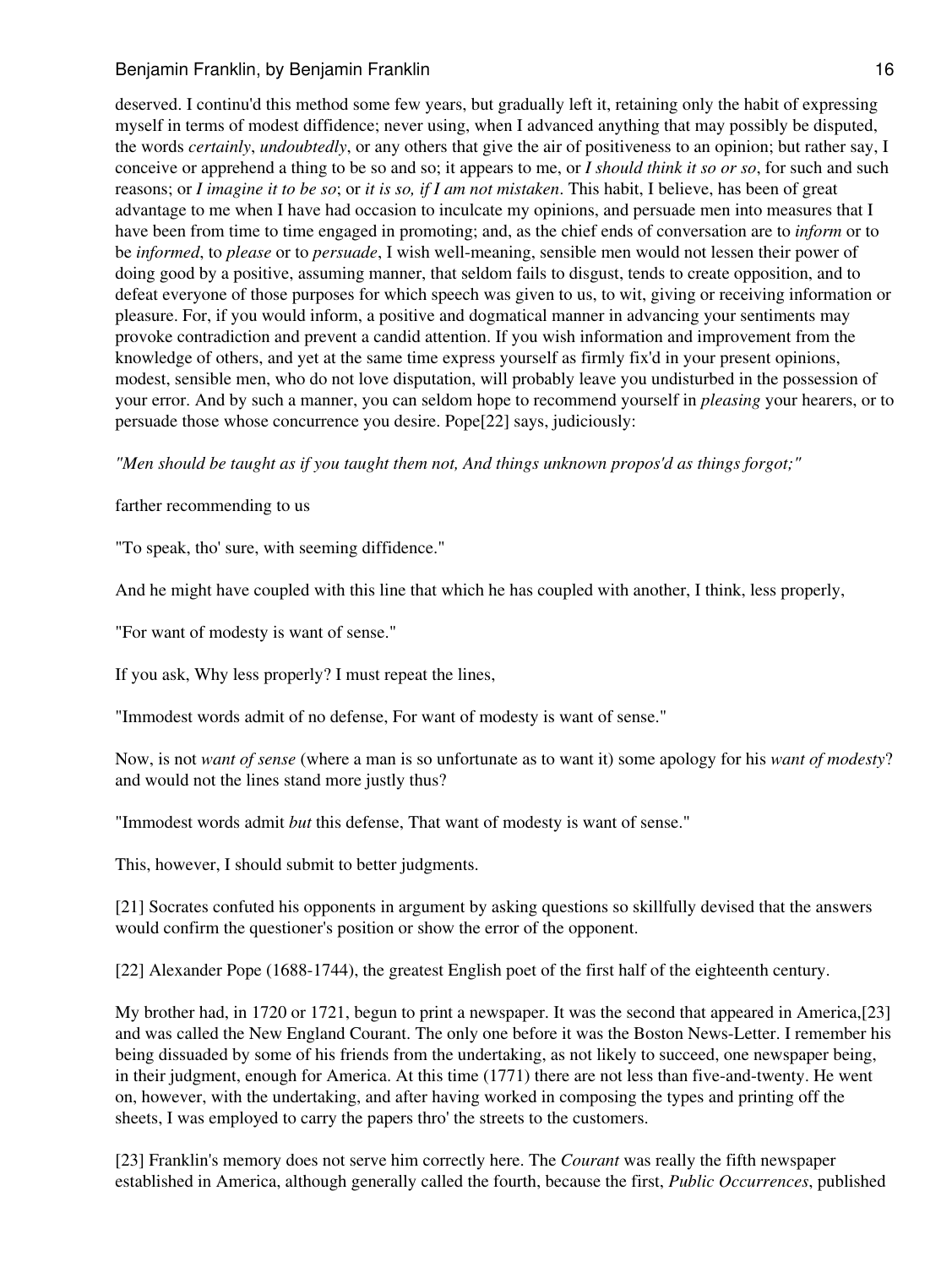in Boston in 1690, was suppressed after the first issue. Following is the order in which the other four papers were published: *Boston News Letter*, 1704; *Boston Gazette*, December 21, 1719; *The American Weekly Mercury*, Philadelphia, December 22, 1719; *The New England Courant*, 1721.

[Illustration: First page of The New England Courant of Dec. 4-11, 1721. Reduced about one-third. From a copy in the Library of the Massachusetts Historical Society.]

[Transcriber's note: Transcription given at the end of the text.]

He had some ingenious men among his friends, who amus'd themselves by writing little pieces for this paper, which gain'd it credit and made it more in demand, and these gentlemen often visited us. Hearing their conversations, and their accounts of the approbation their papers were received with, I was excited to try my hand among them; but, being still a boy, and suspecting that my brother would object to printing anything of mine in his paper if he knew it to be mine, I contrived to disguise my hand, and, writing an anonymous paper, I put it in at night under the door of the printing-house. It was found in the morning, and communicated to his writing friends when they call'd in as usual. They read it, commented on it in my hearing, and I had the exquisite pleasure of finding it met with their approbation, and that, in their different guesses at the author, none were named but men of some character among us for learning and ingenuity. I suppose now that I was rather lucky in my judges, and that perhaps they were not really so very good ones as I then esteem'd them.

Encourag'd, however, by this, I wrote and conveyed in the same way to the press several more papers which were equally approv'd; and I kept my secret till my small fund of sense for such performances was pretty well exhausted, and then I discovered[24] it, when I began to be considered a little more by my brother's acquaintance, and in a manner that did not quite please him, as he thought, probably with reason, that it tended to make me too vain. And, perhaps, this might be one occasion of the differences that we began to have about this time. Though a brother, he considered himself as my master, and me as his apprentice, and, accordingly, expected the same services from me as he would from another, while I thought he demean'd me too much in some he requir'd of me, who from a brother expected more indulgence. Our disputes were often brought before our father, and I fancy I was either generally in the right, or else a better pleader, because the judgment was generally in my favor. But my brother was passionate, and had often beaten me, which I took extreamly amiss; and, thinking my apprenticeship very tedious, I was continually wishing for some opportunity of shortening it, which at length offered in a manner unexpected.

# [24] Disclosed.

[Illustration: "I was employed to carry the papers thro' the streets to the customers"]

One of the pieces in our newspaper on some political point, which I have now forgotten, gave offense to the Assembly. He was taken up, censur'd, and imprison'd for a month, by the speaker's warrant, I suppose, because he would not discover his author. I too was taken up and examin'd before the council; but, tho' I did not give them any satisfaction, they contented themselves with admonishing me, and dismissed me, considering me, perhaps, as an apprentice, who was bound to keep his master's secrets.

During my brother's confinement, which I resented a good deal, notwithstanding our private differences, I had the management of the paper; and I made bold to give our rulers some rubs in it, which my brother took very kindly, while others began to consider me in an unfavorable light, as a young genius that had a turn for libeling and satyr. My brother's discharge was accompany'd with an order of the House (a very odd one), that "*James Franklin should no longer print the paper called the New England Courant*."

There was a consultation held in our printing-house among his friends, what he should do in this case. Some proposed to evade the order by changing the name of the paper; but my brother, seeing inconveniences in that, it was finally concluded on as a better way, to let it be printed for the future under the name of Benjamin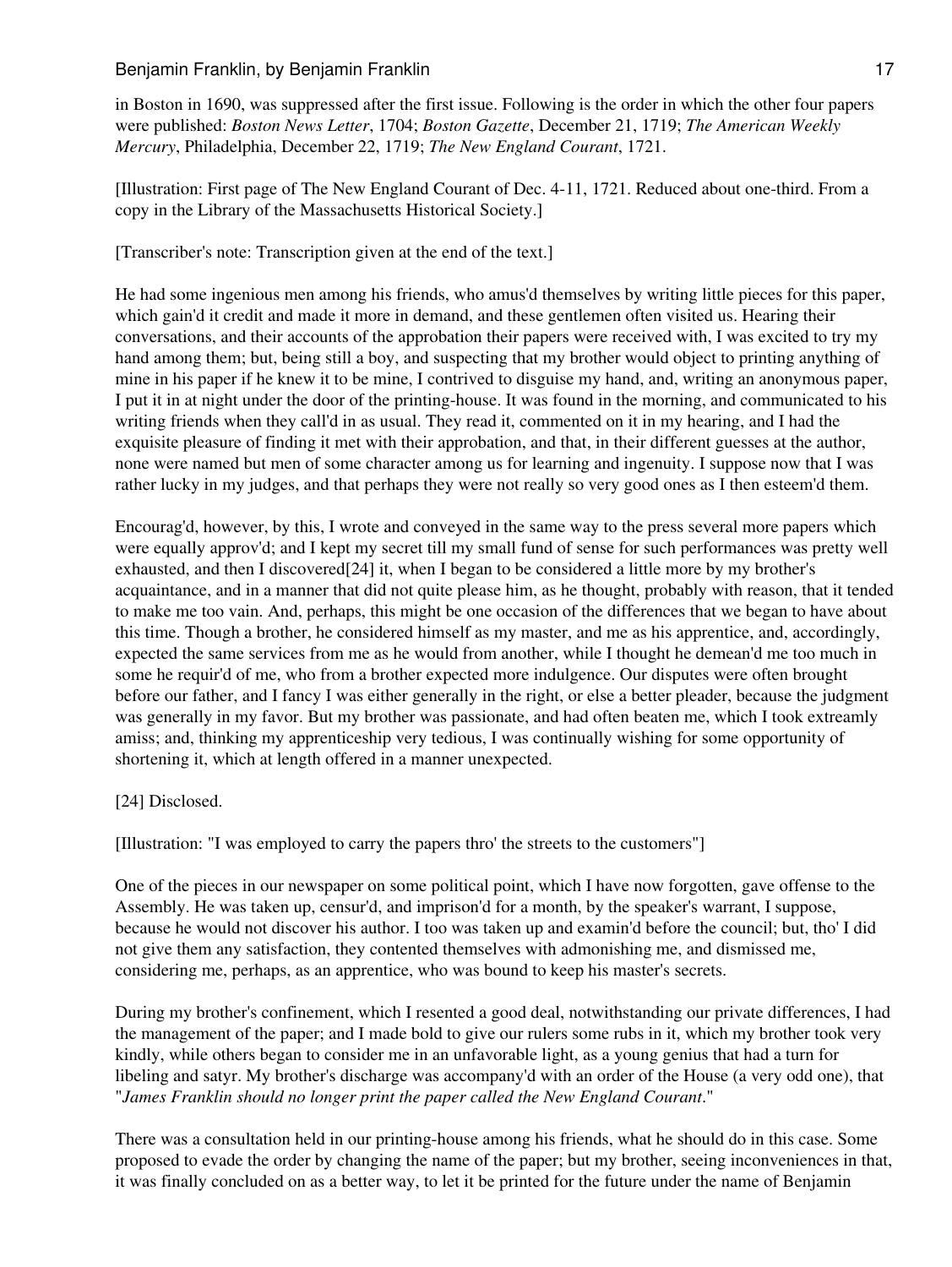Franklin; and to avoid the censure of the Assembly, that might fall on him as still printing it by his apprentice, the contrivance was that my old indenture should be return'd to me, with a full discharge on the back of it, to be shown on occasion, but to secure to him the benefit of my service, I was to sign new indentures for the remainder of the term, which were to be kept private. A very flimsy scheme it was; however, it was immediately executed, and the paper went on accordingly, under my name for several months.

At length, a fresh difference arising between my brother and me, I took upon me to assert my freedom, presuming that he would not venture to produce the new indentures. It was not fair in me to take this advantage, and this I therefore reckon one of the first errata of my life; but the unfairness of it weighed little with me, when under the impressions of resentment for the blows his passion too often urged him to bestow upon me, though he was otherwise not an ill-natur'd man: perhaps I was too saucy and provoking.

When he found I would leave him, he took care to prevent my getting employment in any other printing-house of the town, by going round and speaking to every master, who accordingly refus'd to give me work. I then thought of going to New York, as the nearest place where there was a printer; and I was rather inclin'd to leave Boston when I reflected that I had already made myself a little obnoxious to the governing party, and, from the arbitrary proceedings of the Assembly in my brother's case, it was likely I might, if I stay'd, soon bring myself into scrapes; and farther, that my indiscreet disputations about religion began to make me pointed at with horror by good people as an infidel or atheist. I determin'd on the point, but my father now siding with my brother, I was sensible that, if I attempted to go openly, means would be used to prevent me. My friend Collins, therefore, undertook to manage a little for me. He agreed with the captain of a New York sloop for my passage, under the notion of my being a young acquaintance of his. So I sold some of my books to raise a little money, was taken on board privately, and as we had a fair wind, in three days I found myself in New York, near 300 miles from home, a boy of but 17, without the least recommendation to, or knowledge of, any person in the place, and with very little money in my pocket.

[Illustration: Sailboat]

## III

## ARRIVAL IN PHILADELPHIA

My inclinations for the sea were by this time worne out, or I might now have gratify'd them. But, having a trade, and supposing myself a pretty good workman, I offer'd my service to the printer in the place, old Mr. William Bradford, who had been the first printer in Pennsylvania, but removed from thence upon the quarrel of George Keith. He could give me no employment, having little to do, and help enough already; but says he, "My son at Philadelphia has lately lost his principal hand, Aquilla Rose, by death; if you go thither, I believe he may employ you." Philadelphia was a hundred miles further; I set out, however, in a boat for Amboy, leaving my chest and things to follow me round by sea.

In crossing the bay, we met with a squall that tore our rotten sails to pieces, prevented our getting into the Kill,[25] and drove us upon Long Island. In our way, a drunken Dutchman, who was a passenger too, fell overboard; when he was sinking, I reached through the water to his shock pate, and drew him up, so that we got him in again. His ducking sobered him a little, and he went to sleep, taking first out of his pocket a book, which he desir'd I would dry for him. It proved to be my old favorite author, Bunyan's Pilgrim's Progress, in Dutch, finely printed on good paper, with copper cuts, a dress better than I had ever seen it wear in its own language. I have since found that it has been translated into most of the languages of Europe, and suppose it has been more generally read than any other book, except perhaps the Bible. Honest John was the first that I know of who mix'd narration and dialogue; a method of writing very engaging to the reader, who in the most interesting parts finds himself, as it were, brought into the company and present at the discourse. De Foe in his Cruso, his Moll Flanders, Religious Courtship, Family Instructor, and other pieces, has imitated it with success; and Richardson[26] has done the same in his Pamela, etc.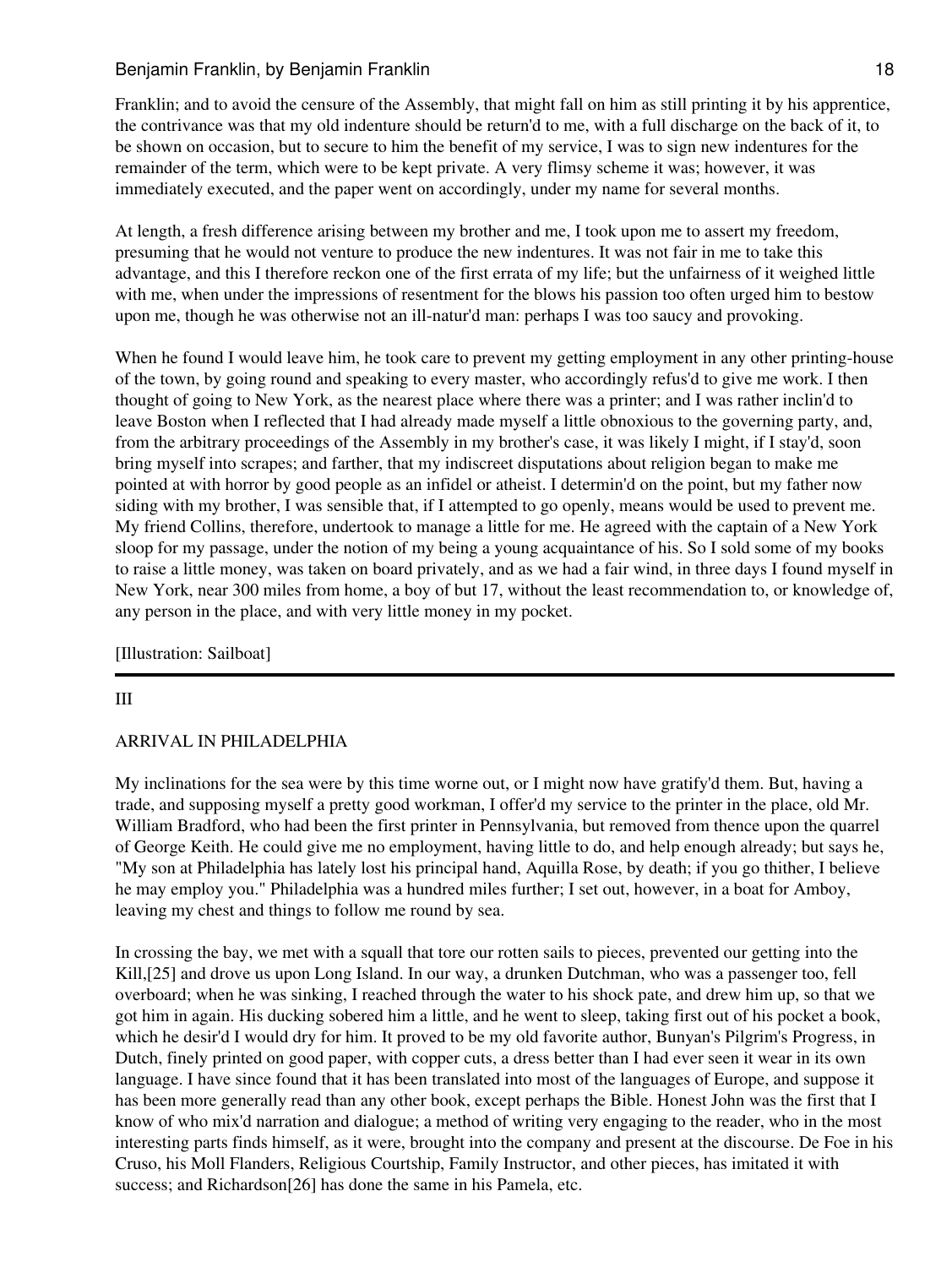[25] Kill van Kull, the channel separating Staten Island from New Jersey on the north.

[26] Samuel Richardson, the father of the English novel, wrote *Pamela*, *Clarissa Harlowe*, and the *History of Sir Charles Grandison*, novels published in the form of letters.

When we drew near the island, we found it was at a place where there could be no landing, there being a great surff on the stony beach. So we dropt anchor, and swung round towards the shore. Some people came down to the water edge and hallow'd to us, as we did to them; but the wind was so high, and the surff so loud, that we could not hear so as to understand each other. There were canoes on the shore, and we made signs, and hallow'd that they should fetch us; but they either did not understand us, or thought it impracticable, so they went away, and night coming on, we had no remedy but to wait till the wind should abate; and, in the meantime, the boatman and I concluded to sleep, if we could; and so crowded into the scuttle, with the Dutchman, who was still wet, and the spray beating over the head of our boat, leak'd thro' to us, so that we were soon almost as wet as he. In this manner we lay all night, with very little rest; but, the wind abating the next day, we made a shift to reach Amboy before night, having been thirty hours on the water, without victuals, or any drink but a bottle of filthy rum, and the water we sail'd on being salt.

In the evening I found myself very feverish, and went in to bed; but, having read somewhere that cold water drank plentifully was good for a fever, I follow'd the prescription, sweat plentifully most of the night, my fever left me, and in the morning, crossing the ferry, I proceeded on my journey on foot, having fifty miles to Burlington, where I was told I should find boats that would carry me the rest of the way to Philadelphia.

#### [Illustration: It rained very hard all the day]

It rained very hard all the day; I was thoroughly soak'd, and by noon a good deal tired; so I stopt at a poor inn, where I staid all night, beginning now to wish that I had never left home. I cut so miserable a figure, too, that I found, by the questions ask'd me, I was suspected to be some runaway servant, and in danger of being taken up on that suspicion. However, I proceeded the next day, and got in the evening to an inn, within eight or ten miles of Burlington, kept by one Dr. Brown. He entered into conversation with me while I took some refreshment, and, finding I had read a little, became very sociable and friendly. Our acquaintance continu'd as long as he liv'd. He had been, I imagine, an itinerant doctor, for there was no town in England, or country in Europe, of which he could not give a very particular account. He had some letters, and was ingenious, but much of an unbeliever, and wickedly undertook, some years after, to travesty the Bible in doggrel verse, as Cotton had done Virgil. By this means he set many of the facts in a very ridiculous light, and might have hurt weak minds if his work had been published; but it never was.

At his house I lay that night, and the next morning reach'd Burlington, but had the mortification to find that the regular boats were gone a little before my coming, and no other expected to go before Tuesday, this being Saturday; wherefore I returned to an old woman in the town, of whom I had bought gingerbread to eat on the water, and ask'd her advice. She invited me to lodge at her house till a passage by water should offer; and being tired with my foot traveling, I accepted the invitation. She understanding I was a printer, would have had me stay at that town and follow my business, being ignorant of the stock necessary to begin with. She was very hospitable, gave me a dinner of ox-cheek with great good will, accepting only of a pot of ale in return; and I thought myself fixed till Tuesday should come. However, walking in the evening by the side of the river, a boat came by, which I found was going towards Philadelphia, with several people in her. They took me in, and, as there was no wind, we row'd all the way; and about midnight, not having yet seen the city, some of the company were confident we must have passed it, and would row no farther; the others knew not where we were; so we put toward the shore, got into a creek, landed near an old fence, with the rails of which we made a fire, the night being cold, in October, and there we remained till daylight. Then one of the company knew the place to be Cooper's Creek, a little above Philadelphia, which we saw as soon as we got out of the creek, and arriv'd there about eight or nine o'clock on the Sunday morning, and landed at the Market-street wharf.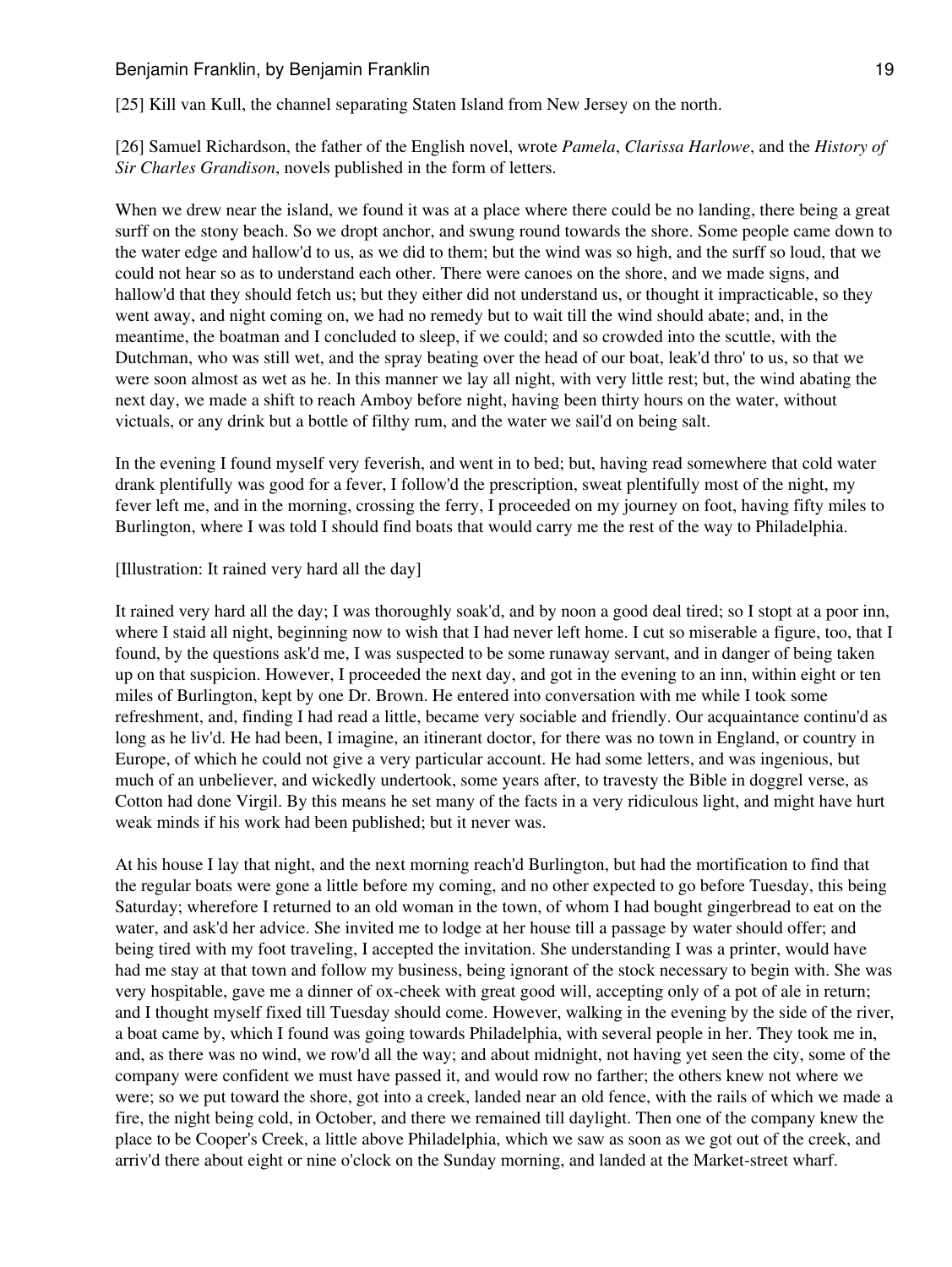I have been the more particular in this description of my journey, and shall be so of my first entry into that city, that you may in your mind compare such unlikely beginnings with the figure I have since made there. I was in my working dress, my best clothes being to come round by sea. I was dirty from my journey; my pockets were stuff'd out with shirts and stockings, and I knew no soul nor where to look for lodging. I was fatigued with traveling, rowing, and want of rest, I was very hungry; and my whole stock of cash consisted of a Dutch dollar, and about a shilling in copper. The latter I gave the people of the boat for my passage, who at first refus'd it, on account of my rowing; but I insisted on their taking it. A man being sometimes more generous when he has but a little money than when he has plenty, perhaps thro' fear of being thought to have but little.

Then I walked up the street, gazing about till near the market-house I met a boy with bread. I had made many a meal on bread, and, inquiring where he got it, I went immediately to the baker's he directed me to, in Second-street, and ask'd for bisket, intending such as we had in Boston; but they, it seems, were not made in Philadelphia. Then I asked for a three-penny loaf, and was told they had none such. So not considering or knowing the difference of money, and the greater cheapness nor the names of his bread, I bade him give me three-penny worth of any sort. He gave me, accordingly, three great puffy rolls. I was surpris'd at the quantity, but took it, and, having no room in my pockets, walk'd off with a roll under each arm, and eating the other. Thus I went up Market-street as far as Fourth-street, passing by the door of Mr. Read, my future wife's father; when she, standing at the door, saw me, and thought I made, as I certainly did, a most awkward, ridiculous appearance. Then I turned and went down Chestnut-street and part of Walnut-street, eating my roll all the way, and, coming round, found myself again at Market-street wharf, near the boat I came in, to which I went for a draught of the river water; and, being filled with one of my rolls, gave the other two to a woman and her child that came down the river in the boat with us, and were waiting to go farther.

[Illustration: "She, standing at the door, saw me, and thought I made, as I certainly did, a most awkward, ridiculous appearance"]

Thus refreshed, I walked again up the street, which by this time had many clean-dressed people in it, who were all walking the same way. I joined them, and thereby was led into the great meeting-house of the Quakers near the market. I sat down among them, and, after looking round awhile and hearing nothing said, being very drowsy thro' labour and want of rest the preceding night, I fell fast asleep, and continu'd so till the meeting broke up, when one was kind enough to rouse me. This was, therefore, the first house I was in, or slept in, in Philadelphia.

Walking down again toward the river, and, looking in the faces of people, I met a young Quaker man, whose countenance I lik'd, and, accosting him, requested he would tell me where a stranger could get lodging. We were then near the sign of the Three Mariners. "Here," says he, "is one place that entertains strangers, but it is not a reputable house; if thee wilt walk with me, I'll show thee a better." He brought me to the Crooked Billet in Water-street. Here I got a dinner; and, while I was eating it, several sly questions were asked me, as it seemed to be suspected from my youth and appearance, that I might be some runaway.

After dinner, my sleepiness return'd, and being shown to a bed, I lay down without undressing, and slept till six in the evening, was call'd to supper, went to bed again very early, and slept soundly till next morning. Then I made myself as tidy as I could, and went to Andrew Bradford the printer's. I found in the shop the old man his father, whom I had seen at New York, and who, traveling on horseback, had got to Philadelphia before me. He introduc'd me to his son, who receiv'd me civilly, gave me a breakfast, but told me he did not at present want a hand, being lately suppli'd with one; but there was another printer in town, lately set up, one Keimer, who, perhaps, might employ me; if not, I should be welcome to lodge at his house, and he would give me a little work to do now and then till fuller business should offer.

The old gentleman said he would go with me to the new printer; and when we found him, "Neighbour," says Bradford, "I have brought to see you a young man of your business; perhaps you may want such a one." He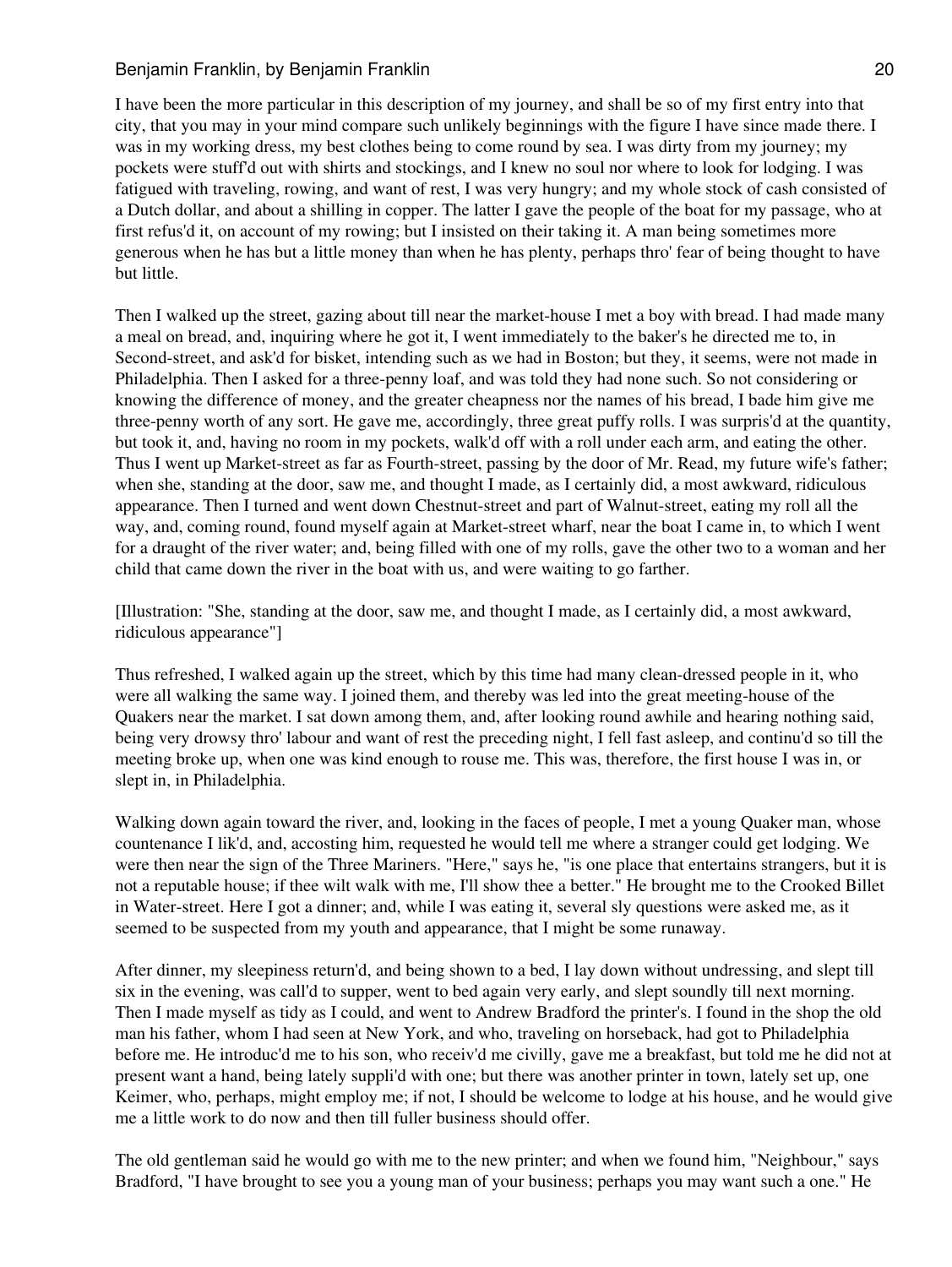ask'd me a few questions, put a composing stick in my hand to see how I work'd, and then said he would employ me soon, though he had just then nothing for me to do; and, taking old Bradford, whom he had never seen before, to be one of the town's people that had a good will for him, enter'd into a conversation on his present undertaking and prospects; while Bradford, not discovering that he was the other printer's father, on Keimer's saying he expected soon to get the greatest part of the business into his own hands, drew him on by artful questions, and starting little doubts, to explain all his views, what interest he reli'd on, and in what manner he intended to proceed. I, who stood by and heard all, saw immediately that one of them was a crafty old sophister, and the other a mere novice. Bradford left me with Keimer, who was greatly surpris'd when I told him who the old man was.

Keimer's printing-house, I found, consisted of an old shatter'd press, and one small, worn-out font of English, which he was then using himself, composing an Elegy on Aquilla Rose, before mentioned, an ingenious young man, of excellent character, much respected in the town, clerk of the Assembly, and a pretty poet. Keimer made verses too, but very indifferently. He could not be said to write them, for his manner was to compose them in the types directly out of his head. So there being no copy,[27] but one pair of cases, and the Elegy likely to require all the letter, no one could help him. I endeavour'd to put his press (which he had not yet us'd, and of which he understood nothing) into order fit to be work'd with; and, promising to come and print off his Elegy as soon as he should have got it ready, I return'd to Bradford's, who gave me a little job to do for the present, and there I lodged and dieted. A few days after, Keimer sent for me to print off the Elegy. And now he had got another pair of cases,[28] and a pamphlet to reprint, on which he set me to work.

These two printers I found poorly qualified for their business. Bradford had not been bred to it, and was very illiterate; and Keimer, tho' something of a scholar, was a mere compositor, knowing nothing of presswork. He had been one of the French prophets,[29] and could act their enthusiastic agitations. At this time he did not profess any particular religion, but something of all on occasion; was very ignorant of the world, and had, as I afterward found, a good deal of the knave in his composition. He did not like my lodging at Bradford's while I work'd with him. He had a house, indeed, but without furniture, so he could not lodge me; but he got me a lodging at Mr. Read's before mentioned, who was the owner of his house; and, my chest and clothes being come by this time, I made rather a more respectable appearance in the eyes of Miss Read than I had done when she first happen'd to see me eating my roll in the street.

[27] Manuscript.

[28] The frames for holding type are in two sections, the upper for capitals and the lower for small letters.

[29] Protestants of the South of France, who became fanatical under the persecutions of Louis XIV, and thought they had the gift of prophecy. They had as mottoes "No Taxes" and "Liberty of Conscience."

I began now to have some acquaintance among the young people of the town, that were lovers of reading, with whom I spent my evenings very pleasantly; and gaining money by my industry and frugality, I lived very agreeably, forgetting Boston as much as I could, and not desiring that any there should know where I resided, except my friend Collins, who was in my secret, and kept it when I wrote to him. At length, an incident happened that sent me back again much sooner than I had intended. I had a brother-in-law, Robert Holmes, master of a sloop that traded between Boston and Delaware. He being at Newcastle, forty miles below Philadelphia, heard there of me, and wrote me a letter mentioning the concern of my friends in Boston at my abrupt departure, assuring me of their good will to me, and that everything would be accommodated to my mind if I would return, to which he exhorted me very earnestly. I wrote an answer to his letter, thank'd him for his advice, but stated my reasons for quitting Boston fully and in such a light as to convince him I was not so wrong as he had apprehended.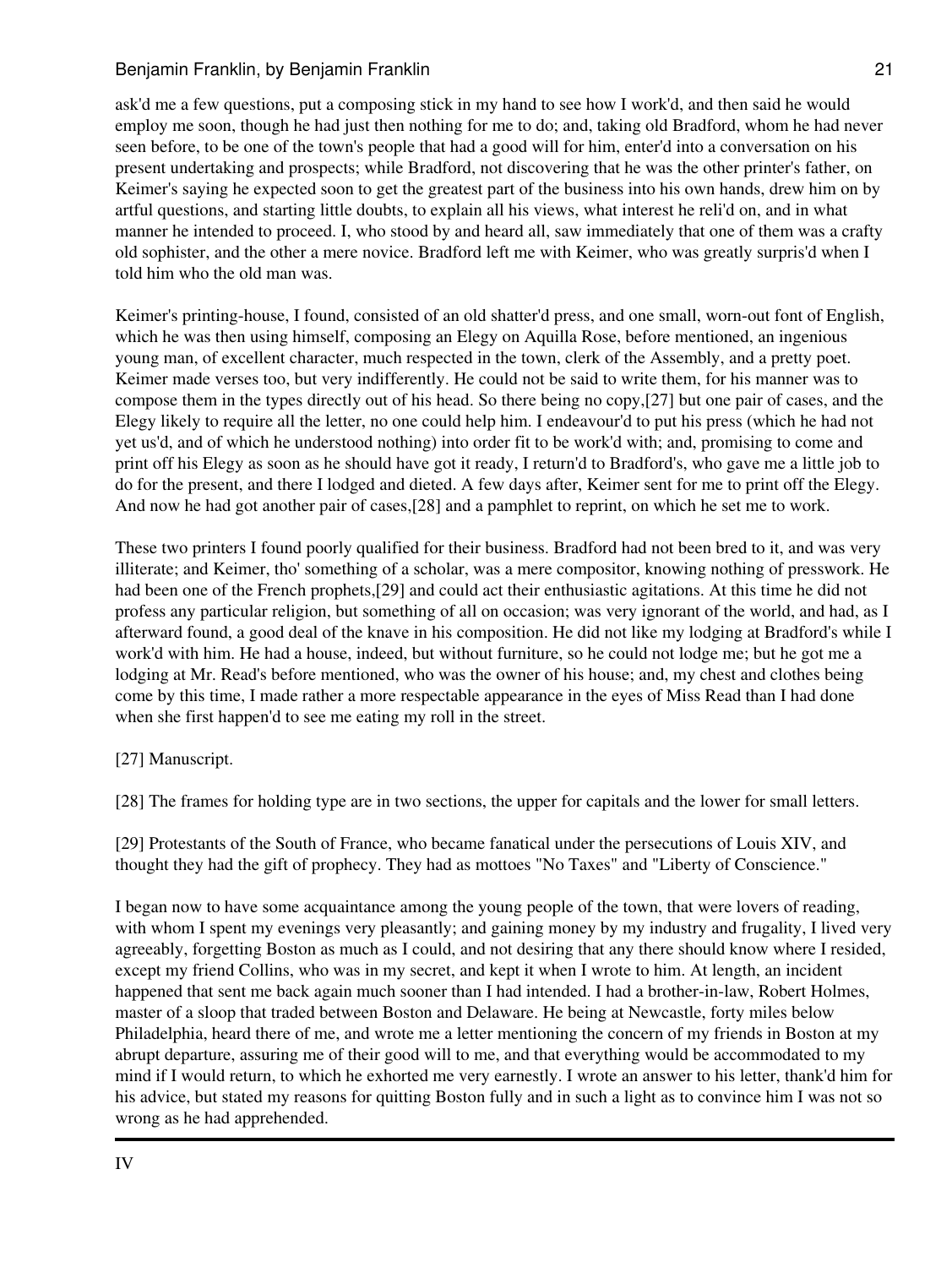# FIRST VISIT TO BOSTON

Sir William Keith, governor of the province, was then at Newcastle, and Captain Holmes, happening to be in company with him when my letter came to hand, spoke to him of me, and show'd him the letter. The governor read it, and seem'd surpris'd when he was told my age. He said I appear'd a young man of promising parts, and therefore should be encouraged; the printers at Philadelphia were wretched ones; and, if I would set up there, he made no doubt I should succeed; for his part, he would procure me the public business, and do me every other service in his power. This my brother-in-law afterwards told me in Boston, but I knew as yet nothing of it; when, one day, Keimer and I being at work together near the window, we saw the governor and another gentleman (which proved to be Colonel French, of Newcastle), finely dress'd, come directly across the street to our house, and heard them at the door.

Keimer ran down immediately, thinking it a visit to him; but the governor inquir'd for me, came up, and with a condescension and politeness I had been quite unus'd to, made me many compliments, desired to be acquainted with me, blam'd me kindly for not having made myself known to him when I first came to the place, and would have me away with him to the tavern, where he was going with Colonel French to taste, as he said, some excellent Madeira. I was not a little surprised, and Keimer star'd like a pig poison'd.[30] I went, however, with the governor and Colonel French to a tavern, at the corner of Third-street, and over the Madeira he propos'd my setting up my business, laid before me the probabilities of success, and both he and Colonel French assur'd me I should have their interest and influence in procuring the public business of both governments.[31] On my doubting whether my father would assist me in it, Sir William said he would give me a letter to him, in which he would state the advantages, and he did not doubt of prevailing with him. So it was concluded I should return to Boston in the first vessel, with the governor's letter recommending me to my father. In the meantime the intention was to be kept a secret, and I went on working with Keimer as usual, the governor sending for me now and then to dine with him, a very great honour I thought it, and conversing with me in the most affable, familiar, and friendly manner imaginable.

[30] Temple Franklin considered this specific figure vulgar and changed it to "stared with astonishment."

[31] Pennsylvania and Delaware.

About the end of April, 1724, a little vessel offer'd for Boston. I took leave of Keimer as going to see my friends. The governor gave me an ample letter, saying many flattering things of me to my father, and strongly recommending the project of my setting up at Philadelphia as a thing that must make my fortune. We struck on a shoal in going down the bay, and sprung a leak; we had a blustering time at sea, and were oblig'd to pump almost continually, at which I took my turn. We arriv'd safe, however, at Boston in about a fortnight. I had been absent seven months, and my friends had heard nothing of me; for my br. Holmes was not yet return'd, and had not written about me. My unexpected appearance surpris'd the family; all were, however, very glad to see me, and made me welcome, except my brother. I went to see him at his printing-house. I was better dress'd than ever while in his service, having a genteel new suit from head to foot, a watch, and my pockets lin'd with near five pounds sterling in silver. He receiv'd me not very frankly, look'd me all over, and turn'd to his work again.

[Illustration: The journeymen were inquisitive]

The journeymen were inquisitive where I had been, what sort of a country it was, and how I lik'd it. I prais'd it much, and the happy life I led in it, expressing strongly my intention of returning to it; and, one of them asking what kind of money we had there, I produc'd a handful of silver, and spread it before them, which was a kind of raree-show[32] they had not been us'd to, paper being the money of Boston.[33] Then I took an opportunity of letting them see my watch; and, lastly (my brother still grum and sullen), I gave them a piece of eight[34] to drink, and took my leave. This visit of mine offended him extreamly; for, when my mother some time after spoke to him of a reconciliation, and of her wishes to see us on good terms together, and that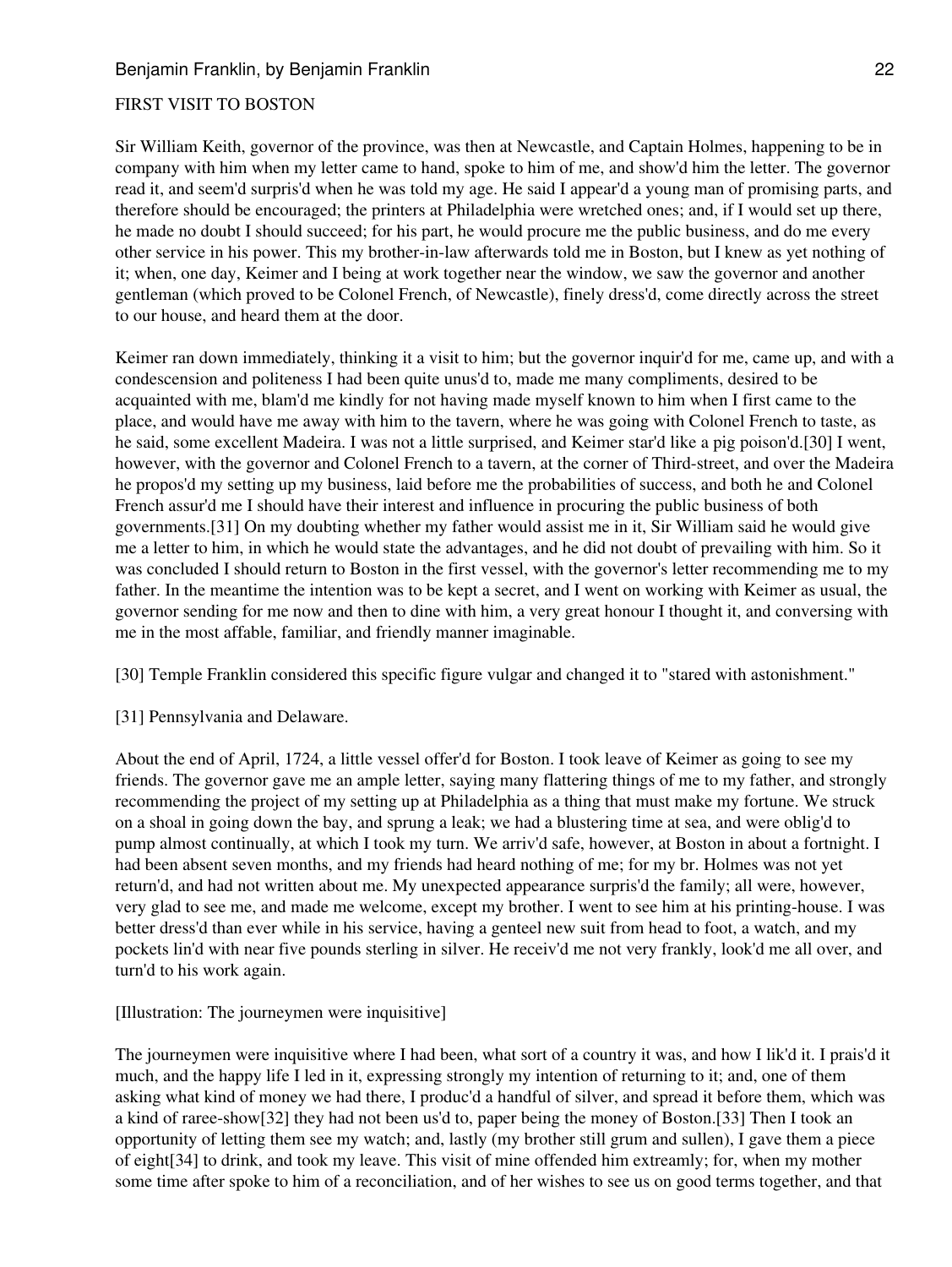we might live for the future as brothers, he said I had insulted him in such a manner before his people that he could never forget or forgive it. In this, however, he was mistaken.

[32] A peep-show in a box.

[33] There were no mints in the colonies, so the metal money was of foreign coinage and not nearly so common as paper money, which was printed in large quantities in America, even in small denominations.

[34] Spanish dollar about equivalent to our dollar.

My father received the governor's letter with some apparent surprise, but said little of it to me for some days, when Capt. Holmes returning he show'd it to him, asked him if he knew Keith, and what kind of man he was; adding his opinion that he must be of small discretion to think of setting a boy up in business who wanted yet three years of being at man's estate. Holmes said what he could in favour of the project, but my father was clear in the impropriety of it, and at last, gave a flat denial to it. Then he wrote a civil letter to Sir William, thanking him for the patronage he had so kindly offered me, but declining to assist me as yet in setting up, I being, in his opinion, too young to be trusted with the management of a business so important, and for which the preparation must be so expensive.

My friend and companion Collins, who was a clerk in the post-office, pleas'd with the account I gave him of my new country, determined to go thither also; and, while I waited for my father's determination, he set out before me by land to Rhode Island, leaving his books, which were a pretty collection of mathematicks and natural philosophy, to come with mine and me to New York, where he propos'd to wait for me.

My father, tho' he did not approve Sir William's proposition, was yet pleas'd that I had been able to obtain so advantageous a character from a person of such note where I had resided, and that I had been so industrious and careful as to equip myself so handsomely in so short a time; therefore, seeing no prospect of an accommodation between my brother and me, he gave his consent to my returning again to Philadelphia, advis'd me to behave respectfully to the people there, endeavour to obtain the general esteem, and avoid lampooning and libeling, to which he thought I had too much inclination; telling me, that by steady industry and a prudent parsimony I might save enough by the time I was one-and-twenty to set me up; and that, if I came near the matter, he would help me out with the rest. This was all I could obtain, except some small gifts as tokens of his and my mother's love, when I embark'd again for New York, now with their approbation and their blessing.

The sloop putting in at Newport, Rhode Island, I visited my brother John, who had been married and settled there some years. He received me very affectionately, for he always lov'd me. A friend of his, one Vernon, having some money due to him in Pennsylvania, about thirty-five pounds currency, desired I would receive it for him, and keep it till I had his directions what to remit it in. Accordingly, he gave me an order. This afterwards occasion'd me a good deal of uneasiness.

At Newport we took in a number of passengers for New York, among which were two young women, companions, and a grave, sensible, matronlike Quaker woman, with her attendants. I had shown an obliging readiness to do her some little services, which impress'd her I suppose with a degree of good will toward me; therefore, when she saw a daily growing familiarity between me and the two young women, which they appear'd to encourage, she took me aside, and said, "Young man, I am concern'd for thee, as thou hast no friend with thee, and seems not to know much of the world, or of the snares youth is expos'd to; depend upon it, those are very bad women; I can see it in all their actions; and if thee art not upon thy guard, they will draw thee into some danger; they are strangers to thee, and I advise thee, in a friendly concern for thy welfare, to have no acquaintance with them." As I seem'd at first not to think so ill of them as she did, she mentioned some things she had observ'd and heard that had escap'd my notice, but now convinc'd me she was right. I thank'd her for her kind advice, and promis'd to follow it. When we arriv'd at New York, they told me where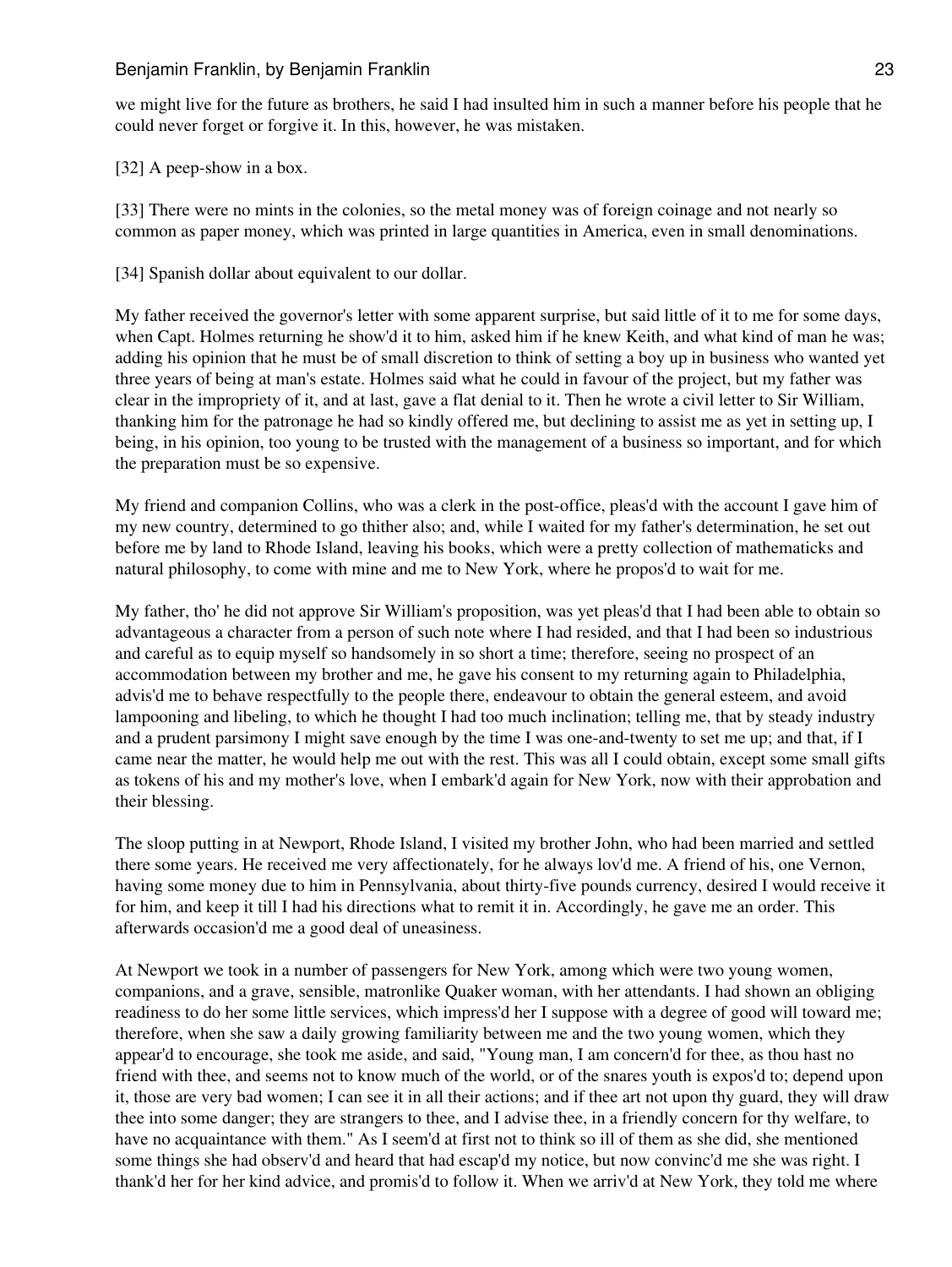they liv'd, and invited me to come and see them; but I avoided it, and it was well I did; for the next day the captain miss'd a silver spoon and some other things, that had been taken out of his cabin, and, knowing that these were a couple of strumpets, he got a warrant to search their lodgings, found the stolen goods, and had the thieves punish'd. So, tho' we had escap'd a sunken rock, which we scrap'd upon in the passage, I thought this escape of rather more importance to me.

At New York I found my friend Collins, who had arriv'd there some time before me. We had been intimate from children, and had read the same books together; but he had the advantage of more time for reading and studying, and a wonderful genius for mathematical learning, in which he far outstript me. While I liv'd in Boston, most of my hours of leisure for conversation were spent with him, and he continu'd a sober as well as an industrious lad; was much respected for his learning by several of the clergy and other gentlemen, and seemed to promise making a good figure in life. But, during my absence, he had acquir'd a habit of sotting with brandy; and I found by his own account, and what I heard from others, that he had been drunk every day since his arrival at New York, and behav'd very oddly. He had gam'd, too, and lost his money, so that I was oblig'd to discharge his lodgings, and defray his expenses to and at Philadelphia, which prov'd extremely inconvenient to me.

The then governor of New York, Burnet (son of Bishop Burnet), hearing from the captain that a young man, one of his passengers, had a great many books, desir'd he would bring me to see him. I waited upon him accordingly, and should have taken Collins with me but that he was not sober. The gov'r. treated me with great civility, show'd me his library, which was a very large one, and we had a good deal of conversation about books and authors. This was the second governor who had done me the honour to take notice of me; which, to a poor boy like me, was very pleasing.

We proceeded to Philadelphia. I received on the way Vernon's money, without which we could hardly have finish'd our journey. Collins wished to be employ'd in some counting-house; but, whether they discover'd his dramming by his breath, or by his behaviour, tho' he had some recommendations, he met with no success in any application, and continu'd lodging and boarding at the same house with me, and at my expense. Knowing I had that money of Vernon's, he was continually borrowing of me, still promising repayment as soon as he should be in business. At length he had got so much of it that I was distress'd to think what I should do in case of being call'd on to remit it.

His drinking continu'd, about which we sometimes quarrel'd; for, when a little intoxicated, he was very fractious. Once, in a boat on the Delaware with some other young men, he refused to row in his turn. "I will be row'd home," says he. "We will not row you," says I. "You must, or stay all night on the water," says he, "just as you please." The others said, "Let us row; what signifies it?" But, my mind being soured with his other conduct, I continu'd to refuse. So he swore he would make me row, or throw me overboard; and coming along, stepping on the thwarts, toward me, when he came up and struck at me, I clapped my hand under his crutch, and, rising, pitched him head-foremost into the river. I knew he was a good swimmer, and so was under little concern about him; but before he could get round to lay hold of the boat, we had with a few strokes pull'd her out of his reach; and ever when he drew near the boat, we ask'd if he would row, striking a few strokes to slide her away from him. He was ready to die with vexation, and obstinately would not promise to row. However, seeing him at last beginning to tire, we lifted him in and brought him home dripping wet in the evening. We hardly exchang'd a civil word afterwards, and a West India captain, who had a commission to procure a tutor for the sons of a gentleman at Barbados, happening to meet with him, agreed to carry him thither. He left me then, promising to remit me the first money he should receive in order to discharge the debt; but I never heard of him after.

The breaking into this money of Vernon's was one of the first great errata of my life; and this affair show'd that my father was not much out in his judgment when he suppos'd me too young to manage business of importance. But Sir William, on reading his letter, said he was too prudent. There was great difference in persons; and discretion did not always accompany years, nor was youth always without it. "And since he will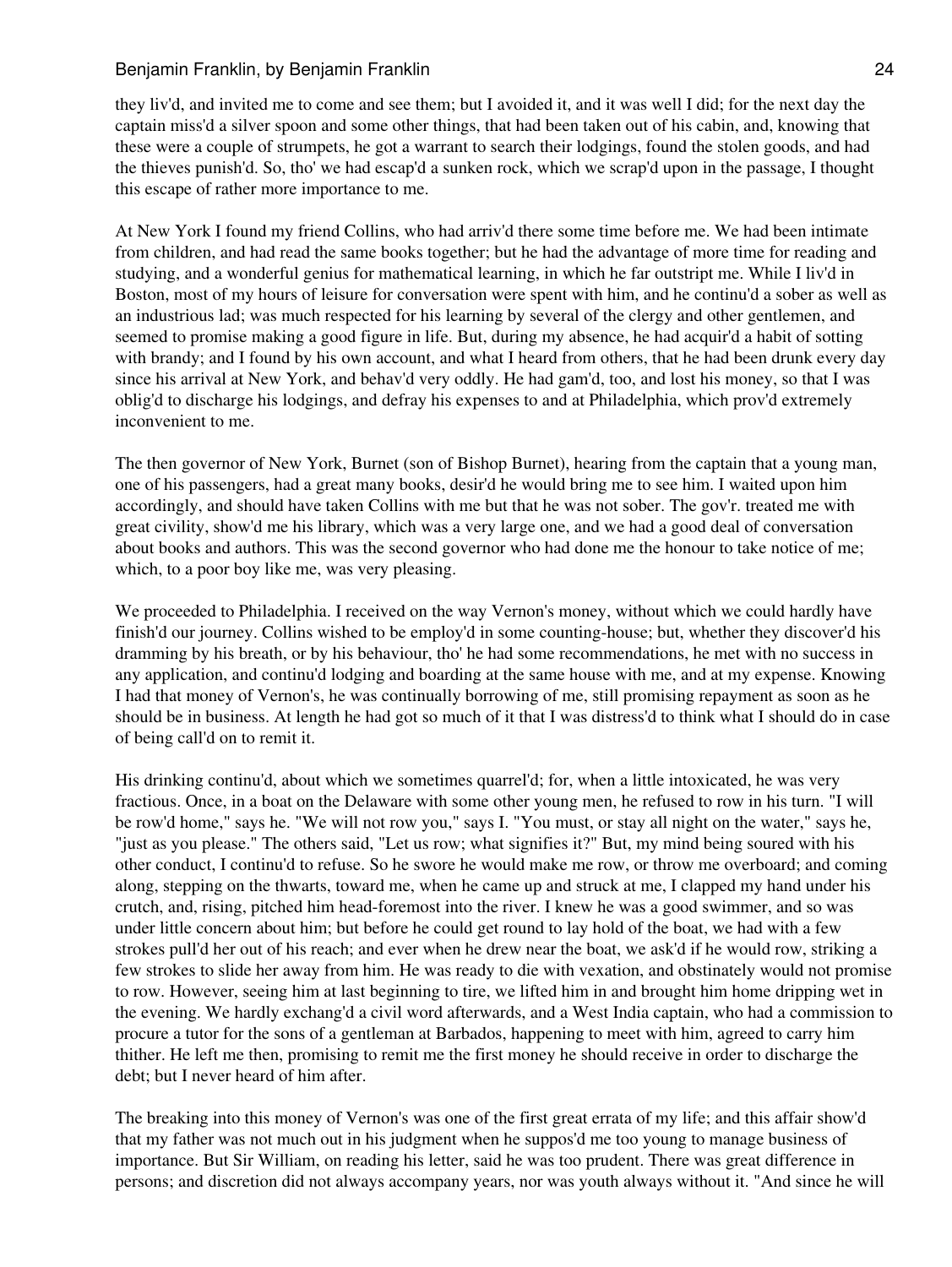not set you up," says he, "I will do it myself. Give me an inventory of the things necessary to be had from England, and I will send for them. You shall repay me when you are able; I am resolv'd to have a good printer here, and I am sure you must succeed." This was spoken with such an appearance of cordiality, that I had not the least doubt of his meaning what he said. I had hitherto kept the proposition of my setting up, a secret in Philadelphia, and I still kept it. Had it been known that I depended on the governor, probably some friend, that knew him better, would have advis'd me not to rely on him, as I afterwards heard it as his known character to be liberal of promises which he never meant to keep. Yet, unsolicited as he was by me, how could I think his generous offers insincere? I believ'd him one of the best men in the world.

I presented him an inventory of a little print'-house, amounting by my computation to about one hundred pounds sterling. He lik'd it, but ask'd me if my being on the spot in England to chuse the types, and see that everything was good of the kind, might not be of some advantage. "Then," says he, "when there, you may make acquaintances, and establish correspondences in the bookselling and stationery way." I agreed that this might be advantageous. "Then," says he, "get yourself ready to go with Annis;" which was the annual ship, and the only one at that time usually passing between London and Philadelphia. But it would be some months before Annis sail'd, so I continued working with Keimer, fretting about the money Collins had got from me, and in daily apprehensions of being call'd upon by Vernon, which, however, did not happen for some years after.

I believe I have omitted mentioning that, in my first voyage from Boston, being becalm'd off Block Island, our people set about catching cod, and hauled up a great many. Hitherto I had stuck to my resolution of not eating animal food, and on this occasion I consider'd, with my master Tryon, the taking every fish as a kind of unprovoked murder, since none of them had, or ever could do us any injury that might justify the slaughter. All this seemed very reasonable. But I had formerly been a great lover of fish, and, when this came hot out of the frying-pan, it smelt admirably well. I balanc'd some time between principle and inclination, till I recollected that, when the fish were opened, I saw smaller fish taken out of their stomachs; then thought I, "If you eat one another, I don't see why we mayn't eat you." So I din'd upon cod very heartily, and continued to eat with other people, returning only now and then occasionally to a vegetable diet. So convenient a thing is it to be a *reasonable creature*, since it enables one to find or make a reason for everything one has a mind to do.

V

# EARLY FRIENDS IN PHILADELPHIA

Keimer and I liv'd on a pretty good familiar footing, and agreed tolerably well, for he suspected nothing of my setting up. He retained a great deal of his old enthusiasms and lov'd argumentation. We therefore had many disputations. I used to work him so with my Socratic method, and had trepann'd him so often by questions apparently so distant from any point we had in hand, and yet by degrees led to the point, and brought him into difficulties and contradictions, that at last he grew ridiculously cautious, and would hardly answer me the most common question, without asking first, "*What do you intend to infer from that*?" However, it gave him so high an opinion of my abilities in the confuting way, that he seriously proposed my being his colleague in a project he had of setting up a new sect. He was to preach the doctrines, and I was to confound all opponents. When he came to explain with me upon the doctrines, I found several conundrums which I objected to, unless I might have my way a little too, and introduce some of mine.

Keimer wore his beard at full length, because somewhere in the Mosaic law it is said, "*Thou shalt not mar the corners of thy beard*." He likewise kept the Seventh day, Sabbath; and these two points were essentials with him. I dislik'd both; but agreed to admit them upon condition of his adopting the doctrine of using no animal food. "I doubt," said he, "my constitution will not bear that." I assur'd him it would, and that he would be the better for it. He was usually a great glutton, and I promised myself some diversion in half starving him. He agreed to try the practice, if I would keep him company. I did so, and we held it for three months. We had our victuals dress'd, and brought to us regularly by a woman in the neighborhood, who had from me a list of forty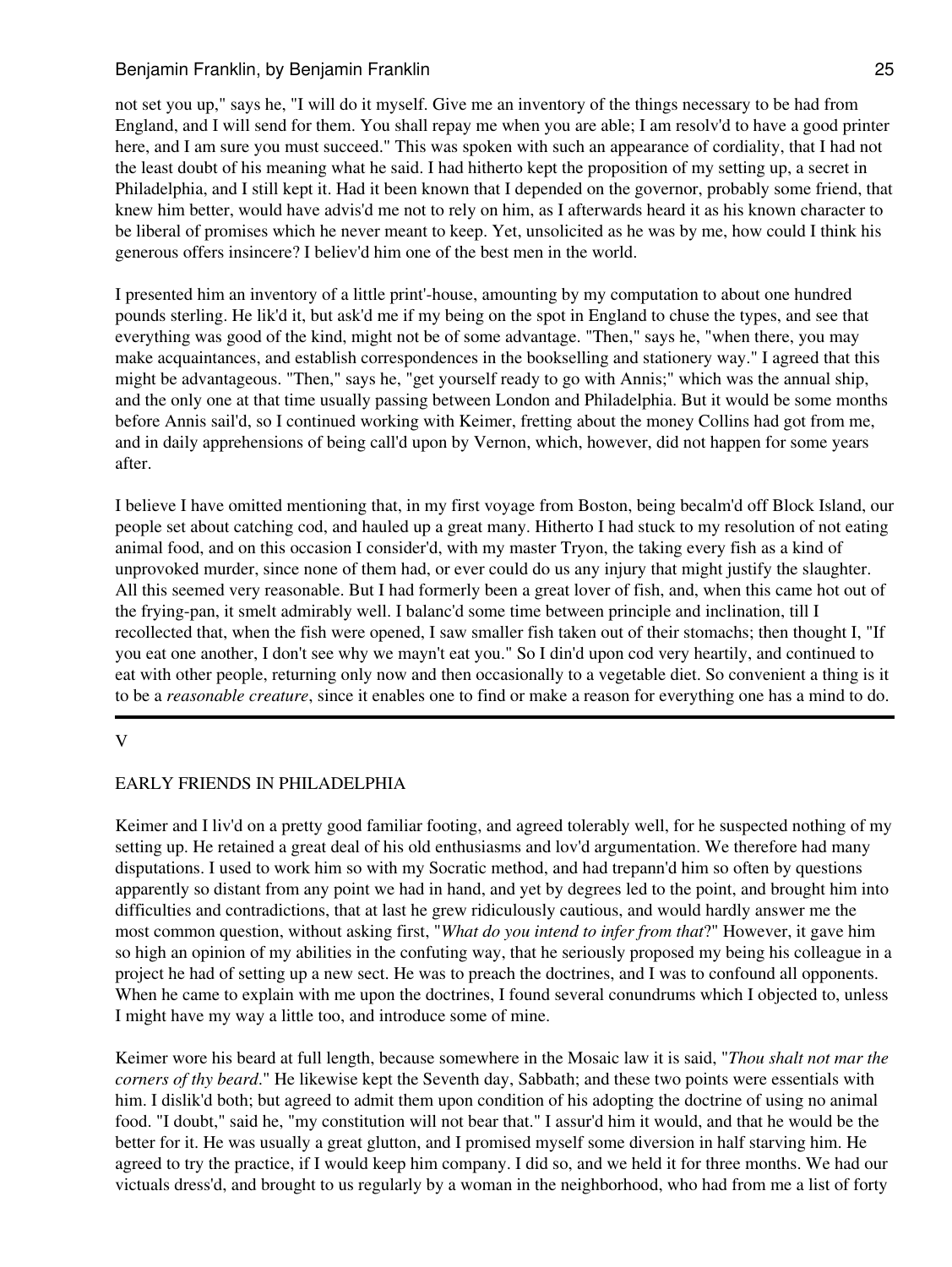dishes, to be prepar'd for us at different times, in all which there was neither fish, flesh, nor fowl, and the whim suited me the better at this time from the cheapness of it, not costing us above eighteenpence sterling each per week. I have since kept several Lents most strictly, leaving the common diet for that, and that for the common, abruptly, without the least inconvenience, so that I think there is little in the advice of making those changes by easy gradations. I went on pleasantly, but poor Keimer suffered grievously, tired of the project, long'd for the flesh-pots of Egypt, and order'd a roast pig. He invited me and two women friends to dine with him; but, it being brought too soon upon table, he could not resist the temptation, and ate the whole before we came.

I had made some courtship during this time to Miss Read. I had a great respect and affection for her, and had some reason to believe she had the same for me; but, as I was about to take a long voyage, and we were both very young, only a little above eighteen, it was thought most prudent by her mother to prevent our going too far at present, as a marriage, if it was to take place, would be more convenient after my return, when I should be, as I expected, set up in my business. Perhaps, too, she thought my expectations not so well founded as I imagined them to be.

My chief acquaintances at this time were Charles Osborne, Joseph Watson, and James Ralph, all lovers of reading. The two first were clerks to an eminent scrivener or conveyancer in the town, Charles Brockden; the other was clerk to a merchant. Watson was a pious, sensible young man, of great integrity; the others rather more lax in their principles of religion, particularly Ralph, who, as well as Collins, had been unsettled by me, for which they both made me suffer. Osborne was sensible, candid, frank; sincere and affectionate to his friends; but, in literary matters, too fond of criticizing. Ralph was ingenious, genteel in his manners, and extremely eloquent; I think I never knew a prettier talker. Both of them were great admirers of poetry, and began to try their hands in little pieces. Many pleasant walks we four had together on Sundays into the woods, near Schuylkill, where we read to one another, and conferr'd on what we read.

[Illustration: "Many pleasant walks we four had together"]

Ralph was inclin'd to pursue the study of poetry, not doubting but he might become eminent in it, and make his fortune by it, alleging that the best poets must, when they first began to write, make as many faults as he did. Osborne dissuaded him, assur'd him he had no genius for poetry, and advis'd him to think of nothing beyond the business he was bred to; that, in the mercantile way, tho' he had no stock, he might, by his diligence and punctuality, recommend himself to employment as a factor, and in time acquire wherewith to trade on his own account. I approv'd the amusing one's self with poetry now and then, so far as to improve one's language, but no farther.

On this it was propos'd that we should each of us, at our next meeting, produce a piece of our own composing, in order to improve by our mutual observations, criticisms, and corrections. As language and expression were what we had in view, we excluded all considerations of invention by agreeing that the task should be a version of the eighteenth Psalm, which describes the descent of a Deity. When the time of our meeting drew nigh, Ralph called on me first, and let me know his piece was ready. I told him I had been busy, and, having little inclination, had done nothing. He then show'd me his piece for my opinion, and I much approv'd it, as it appear'd to me to have great merit. "Now," says he, "Osborne never will allow the least merit in anything of mine, but makes 1000 criticisms out of mere envy. He is not so jealous of you; I wish, therefore, you would take this piece, and produce it as yours; I will pretend not to have had time, and so produce nothing. We shall then see what he will say to it." It was agreed, and I immediately transcrib'd it, that it might appear in my own hand.

We met; Watson's performance was read; there were some beauties in it, but many defects. Osborne's was read; it was much better; Ralph did it justice; remarked some faults, but applauded the beauties. He himself had nothing to produce. I was backward; seemed desirous of being excused; had not had sufficient time to correct, etc.; but no excuse could be admitted; produce I must. It was read and repeated; Watson and Osborne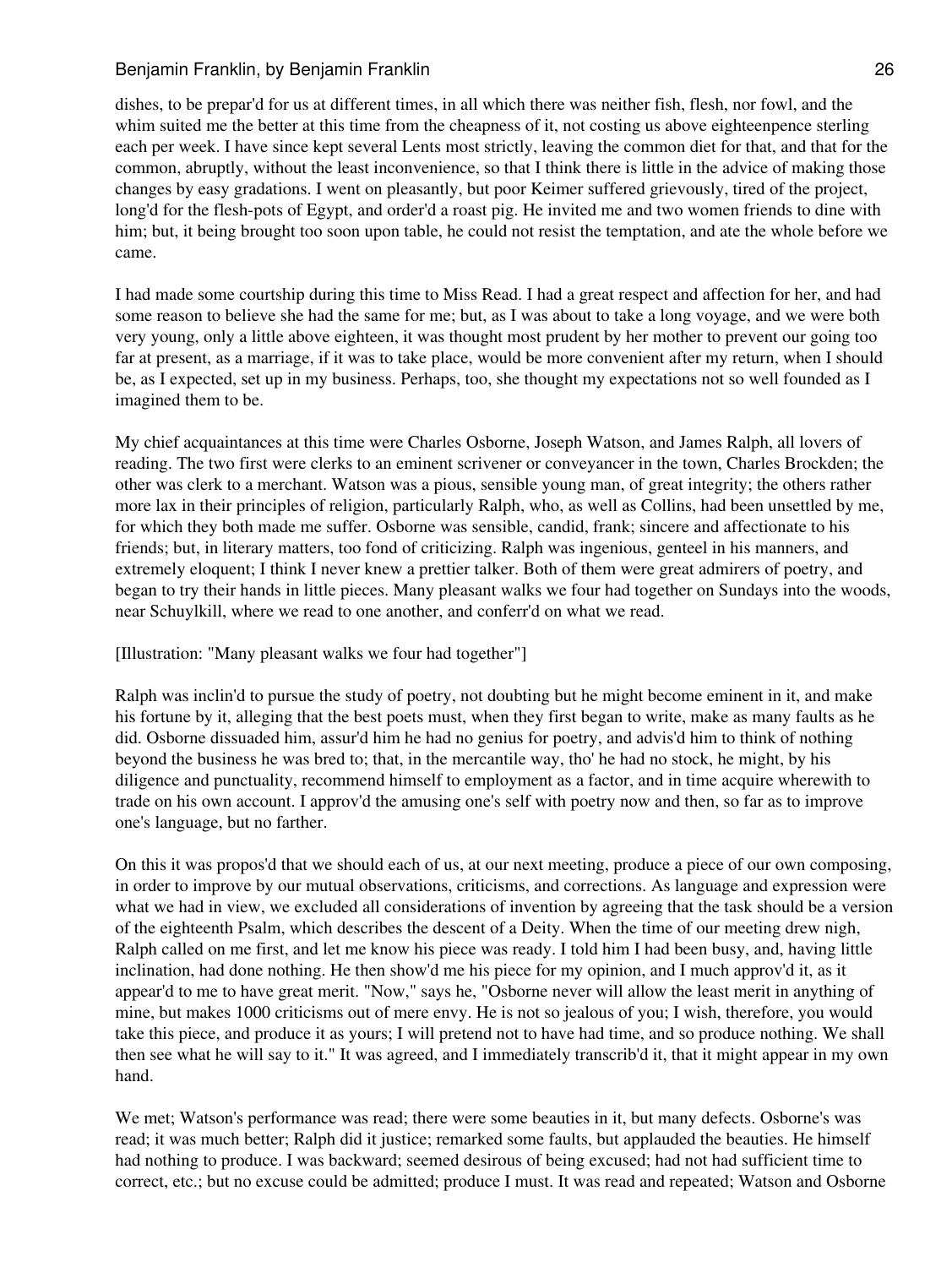gave up the contest, and join'd in applauding it. Ralph only made some criticisms, and propos'd some amendments; but I defended my text. Osborne was against Ralph, and told him he was no better a critic than poet, so he dropt the argument. As they two went home together, Osborne expressed himself still more strongly in favor of what he thought my production; having restrain'd himself before, as he said, lest I should think it flattery. "But who would have imagin'd," said he, "that Franklin had been capable of such a performance; such painting, such force, such fire! He has even improv'd the original. In his common conversation he seems to have no choice of words; he hesitates and blunders; and yet, good God! how he writes!" When we next met, Ralph discovered the trick we had plaid him, and Osborne was a little laughed at.

This transaction fixed Ralph in his resolution of becoming a poet. I did all I could to dissuade him from it, but he continued scribbling verses till *Pope* cured him.[35] He became, however, a pretty good prose writer. More of him hereafter. But, as I may not have occasion again to mention the other two, I shall just remark here, that Watson died in my arms a few years after, much lamented, being the best of our set. Osborne went to the West Indies, where he became an eminent lawyer and made money, but died young. He and I had made a serious agreement, that the one who happen'd first to die should, if possible, make a friendly visit to the other, and acquaint him how he found things in that separate state. But he never fulfill'd his promise.

[35] "In one of the later editions of the *Dunciad* occur the following lines:

'Silence, ye wolves! while Ralph to Cynthia howls, And makes night hideous--answer him, ye owls.'

To this the poet adds the following note:

'James Ralph, a name inserted after the first editions, not known till he writ a swearing-piece called *Sawney*, very abusive of Dr. Swift, Mr. Gay, and myself.'"

# VI

# FIRST VISIT TO LONDON

The governor, seeming to like my company, had me frequently to his house, and his setting me up was always mention'd as a fixed thing. I was to take with me letters recommendatory to a number of his friends, besides the letter of credit to furnish me with the necessary money for purchasing the press and types, paper, etc. For these letters I was appointed to call at different times, when they were to be ready; but a future time was still named. Thus he went on till the ship, whose departure too had been several times postponed, was on the point of sailing. Then, when I call'd to take my leave and receive the letters, his secretary, Dr. Bard, came out to me and said the governor was extremely busy in writing, but would be down at Newcastle, before the ship, and there the letters would be delivered to me.

Ralph, though married, and having one child, had determined to accompany me in this voyage. It was thought he intended to establish a correspondence, and obtain goods to sell on commission; but I found afterwards, that, thro' some discontent with his wife's relations, he purposed to leave her on their hands, and never return again. Having taken leave of my friends, and interchang'd some promises with Miss Read, I left Philadelphia in the ship, which anchor'd at Newcastle. The governor was there; but when I went to his lodging, the secretary came to me from him with the civillest message in the world, that he could not then see me, being engaged in business of the utmost importance, but should send the letters to me on board, wished me heartily a good voyage and a speedy return, etc. I returned on board a little puzzled, but still not doubting.

Mr. Andrew Hamilton, a famous lawyer of Philadelphia, had taken passage in the same ship for himself and son, and with Mr. Denham, a Quaker merchant, and Messrs. Onion and Russel, masters of an iron work in Maryland, had engaged the great cabin; so that Ralph and I were forced to take up with a berth in the steerage, and none on board knowing us, were considered as ordinary persons. But Mr. Hamilton and his son (it was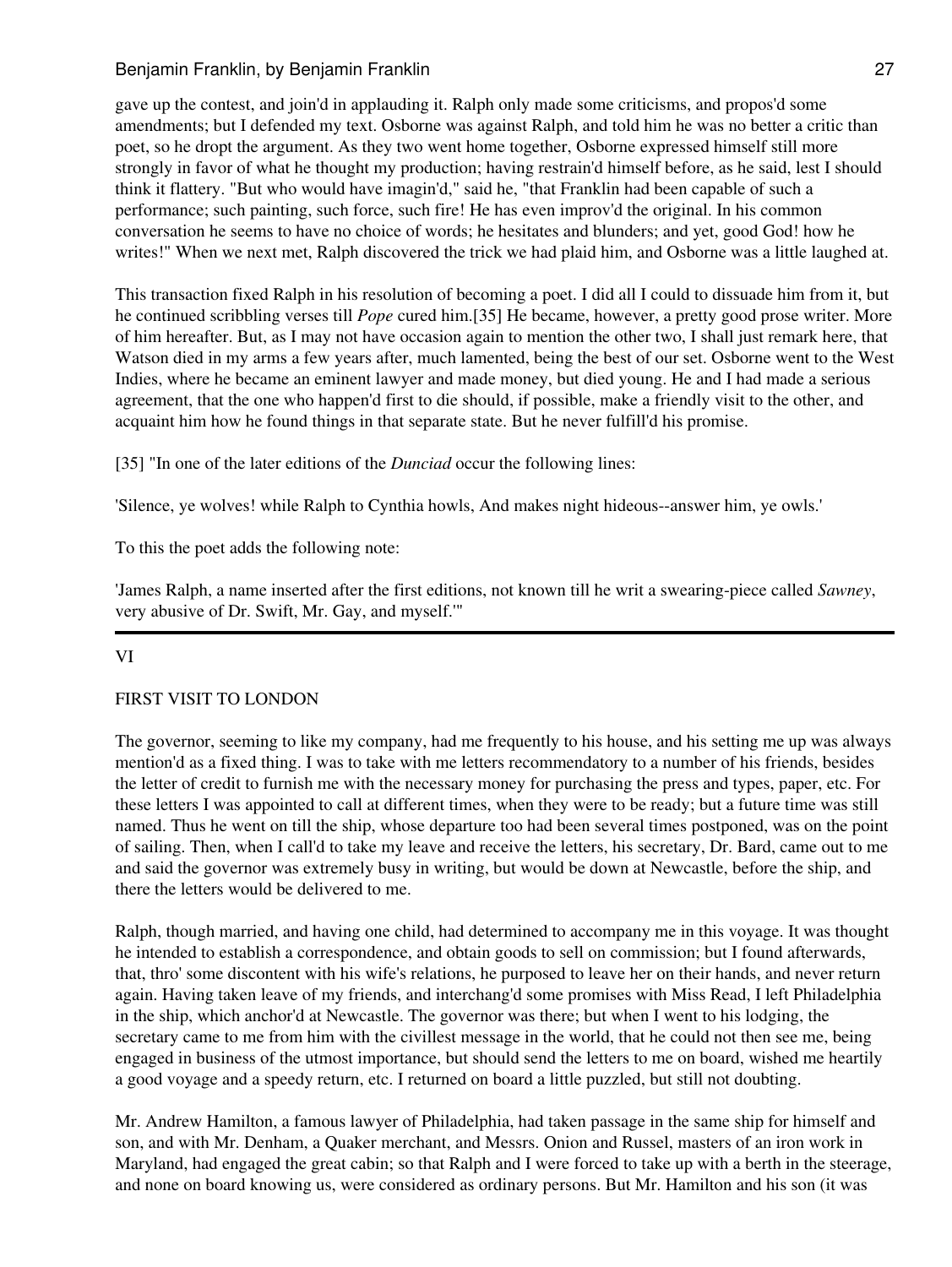James, since governor) return'd from Newcastle to Philadelphia, the father being recall'd by a great fee to plead for a seized ship; and, just before we sail'd, Colonel French coming on board, and showing me great respect, I was more taken notice of, and, with my friend Ralph, invited by the other gentlemen to come into the cabin, there being now room. Accordingly, we remov'd thither.

Understanding that Colonel French had brought on board the governor's despatches, I ask'd the captain for those letters that were to be under my care. He said all were put into the bag together and he could not then come at them; but, before we landed in England, I should have an opportunity of picking them out; so I was satisfied for the present, and we proceeded on our voyage. We had a sociable company in the cabin, and lived uncommonly well, having the addition of all Mr. Hamilton's stores, who had laid in plentifully. In this passage Mr. Denham contracted a friendship for me that continued during his life. The voyage was otherwise not a pleasant one, as we had a great deal of bad weather.

When we came into the Channel, the captain kept his word with me, and gave me an opportunity of examining the bag for the governor's letters. I found none upon which my name was put as under my care. I picked out six or seven, that, by the handwriting, I thought might be the promised letters, especially as one of them was directed to Basket, the king's printer, and another to some stationer. We arriv'd in London the 24th of December, 1724. I waited upon the stationer, who came first in my way, delivering the letter as from Governor Keith. "I don't know such a person," says he; but, opening the letter, "O! this is from Riddlesden. I have lately found him to be a compleat rascal, and I will have nothing to do with him, nor receive any letters from him." So, putting the letter into my hand, he turn'd on his heel and left me to serve some customer. I was surprized to find these were not the governor's letters; and, after recollecting and comparing circumstances, I began to doubt his sincerity. I found my friend Denham, and opened the whole affair to him. He let me into Keith's character; told me there was not the least probability that he had written any letters for me; that no one, who knew him, had the smallest dependence on him; and he laught at the notion of the governor's giving me a letter of credit, having, as he said, no credit to give. On my expressing some concern about what I should do, he advised me to endeavour getting some employment in the way of my business. "Among the printers here," said he, "you will improve yourself, and when you return to America, you will set up to greater advantage."

## [Illustration: "So, putting the letter into my hand"]

We both of us happen'd to know, as well as the stationer, that Riddlesden, the attorney, was a very knave. He had half ruin'd Miss Read's father by persuading him to be bound for him. By this letter it appear'd there was a secret scheme on foot to the prejudice of Hamilton (suppos'd to be then coming over with us); and that Keith was concerned in it with Riddlesden. Denham, who was a friend of Hamilton's, thought he ought to be acquainted with it; so, when he arriv'd in England, which was soon after, partly from resentment and ill-will to Keith and Riddlesden, and partly from good-will to him, I waited on him, and gave him the letter. He thank'd me cordially, the information being of importance to him; and from that time he became my friend, greatly to my advantage afterwards on many occasions.

But what shall we think of a governor's playing such pitiful tricks, and imposing so grossly on a poor ignorant boy! It was a habit he had acquired. He wish'd to please everybody; and, having little to give, he gave expectations. He was otherwise an ingenious, sensible man, a pretty good writer, and a good governor for the people, tho' not for his constituents, the proprietaries, whose instructions he sometimes disregarded. Several of our best laws were of his planning and passed during his administration.

Ralph and I were inseparable companions. We took lodgings together in Little Britain[36] at three shillings and sixpence a week--as much as we could then afford. He found some relations, but they were poor, and unable to assist him. He now let me know his intentions of remaining in London, and that he never meant to return to Philadelphia. He had brought no money with him, the whole he could muster having been expended in paying his passage. I had fifteen pistoles;[37] so he borrowed occasionally of me to subsist, while he was looking out for business. He first endeavoured to get into the play-house, believing himself qualify'd for an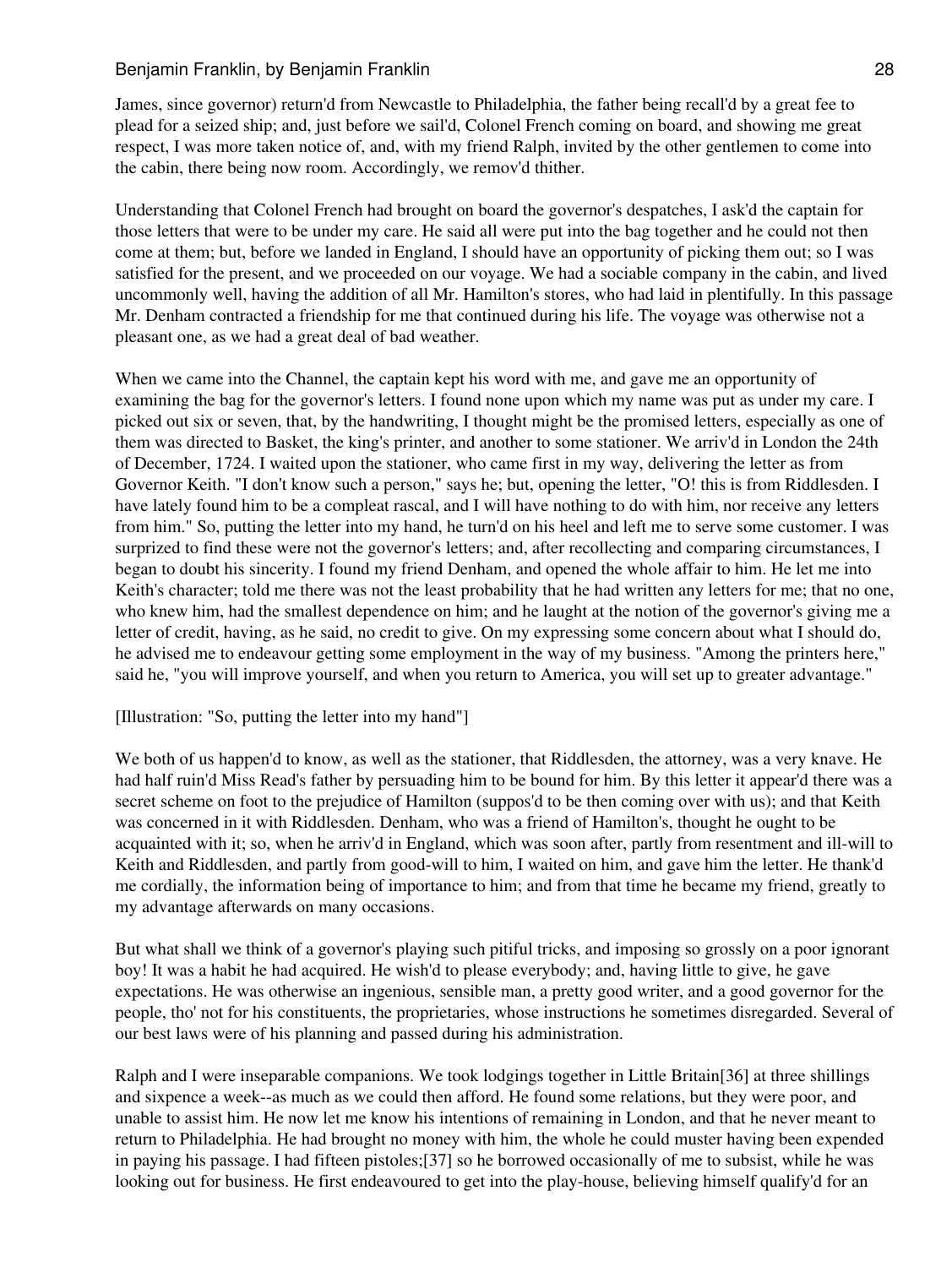actor; but Wilkes,[38] to whom he apply'd, advis'd him candidly not to think of that employment, as it was impossible he should succeed in it. Then he propos'd to Roberts, a publisher in Paternoster Row,[39] to write for him a weekly paper like the Spectator, on certain conditions, which Roberts did not approve. Then he endeavoured to get employment as a hackney writer, to copy for the stationers and lawyers about the Temple,[40] but could find no vacancy.

[36] One of the oldest parts of London, north of St. Paul's Cathedral, called "Little Britain" because the Dukes of Brittany used to live there. See the essay entitled "Little Britain" in Washington Irving's *Sketch Book*.

[37] A gold coin worth about four dollars in our money.

[38] A popular comedian, manager of Drury Lane Theater.

[39] Street north of St. Paul's, occupied by publishing houses.

[40] Law schools and lawyers' residences situated southwest of St. Paul's, between Fleet Street and the Thames.

I immediately got into work at Palmer's, then a famous printing-house in Bartholomew Close, and here I continu'd near a year. I was pretty diligent, but spent with Ralph a good deal of my earnings in going to plays and other places of amusement. We had together consumed all my pistoles, and now just rubbed on from hand to mouth. He seem'd quite to forget his wife and child, and I, by degrees, my engagements with Miss Read, to whom I never wrote more than one letter, and that was to let her know I was not likely soon to return. This was another of the great errata of my life, which I should wish to correct if I were to live it over again. In fact, by our expenses, I was constantly kept unable to pay my passage.

At Palmer's I was employed in composing for the second edition of Wollaston's "Religion of Nature." Some of his reasonings not appearing to me well founded, I wrote a little metaphysical piece in which I made remarks on them. It was entitled "A Dissertation on Liberty and Necessity, Pleasure and Pain." I inscribed it to my friend Ralph; I printed a small number. It occasion'd my being more consider'd by Mr. Palmer as a young man of some ingenuity, tho' he seriously expostulated with me upon the principles of my pamphlet, which to him appear'd abominable. My printing this pamphlet was another erratum.

While I lodg'd in Little Britain, I made an acquaintance with one Wilcox, a bookseller, whose shop was at the next door. He had an immense collection of second-hand books. Circulating libraries were not then in use; but we agreed that, on certain reasonable terms, which I have now forgotten, I might take, read, and return any of his books. This I esteem'd a great advantage, and I made as much use of it as I could.

My pamphlet by some means falling into the hands of one Lyons, a surgeon, author of a book entitled "The Infallibility of Human Judgment," it occasioned an acquaintance between us. He took great notice of me, called on me often to converse on those subjects, carried me to the Horns, a pale alehouse in----Lane, Cheapside, and introduced me to Dr. Mandeville, author of the "Fable of the Bees," who had a club there, of which he was the soul, being a most facetious, entertaining companion. Lyons, too, introduced me to Dr. Pemberton, at Batson's Coffee-house, who promis'd to give me an opportunity, sometime or other, of seeing Sir Isaac Newton, of which I was extreamly desirous; but this never happened.

I had brought over a few curiosities, among which the principal was a purse made of the asbestos, which purifies by fire. Sir Hans Sloane heard of it, came to see me, and invited me to his house in Bloomsbury Square, where he show'd me all his curiosities, and persuaded me to let him add that to the number, for which he paid me handsomely.

In our house there lodg'd a young woman, a milliner, who, I think, had a shop in the Cloisters. She had been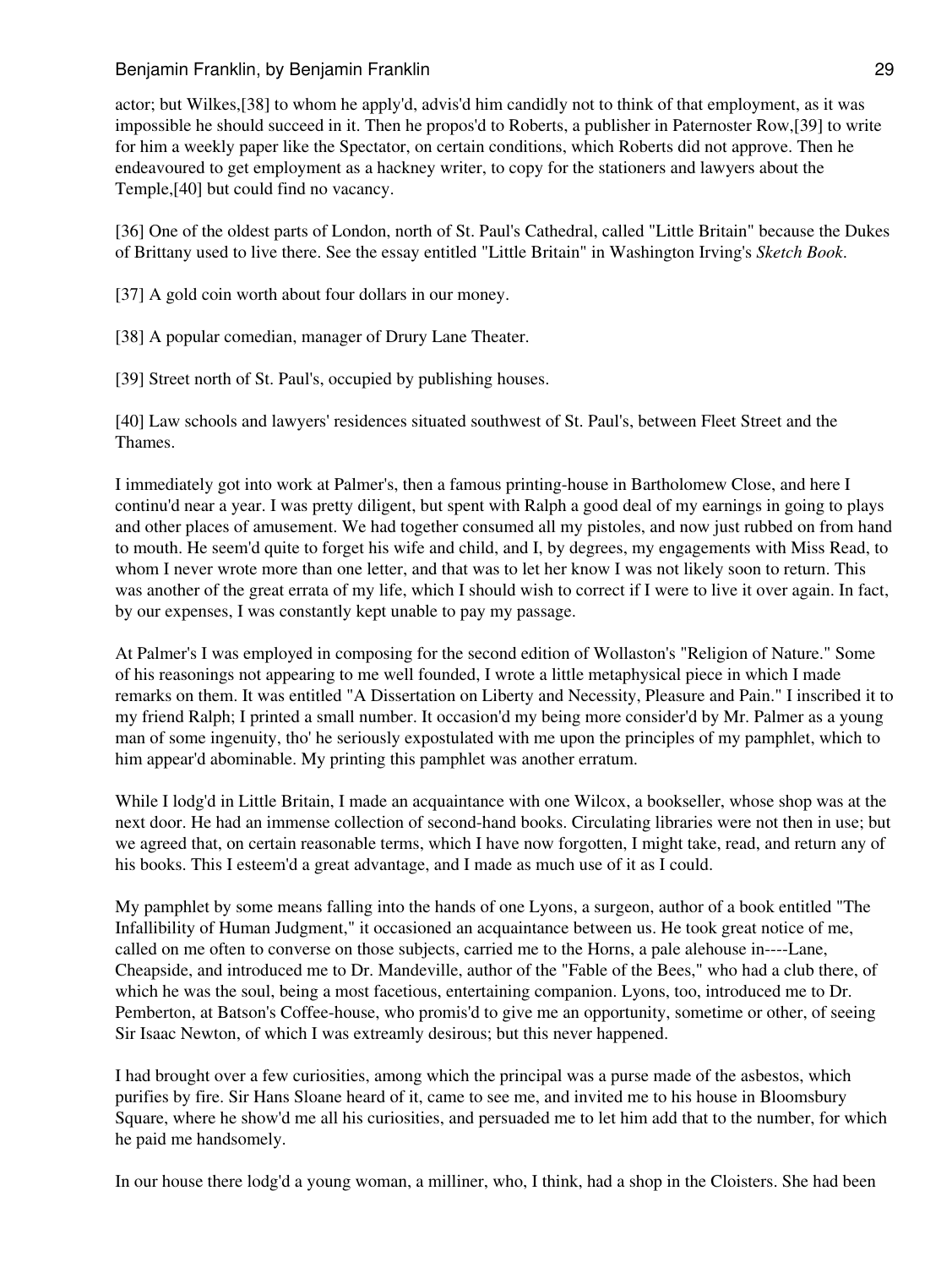# Benjamin Franklin, by Benjamin Franklin 30 and 30 and 30 and 30 and 30 and 30 and 30 and 30 and 30 and 30 and 30 and 30 and 30 and 30 and 30 and 30 and 30 and 30 and 30 and 30 and 30 and 30 and 30 and 30 and 30 and 30 and

genteelly bred, was sensible and lively, and of most pleasing conversation. Ralph read plays to her in the evenings, they grew intimate, she took another lodging, and he followed her. They liv'd together some time; but, he being still out of business, and her income not sufficient to maintain them with her child, he took a resolution of going from London, to try for a country school, which he thought himself well qualified to undertake, as he wrote an excellent hand, and was a master of arithmetic and accounts. This, however, he deemed a business below him, and confident of future better fortune, when he should be unwilling to have it known that he once was so meanly employed, he changed his name, and did me the honour to assume mine; for I soon after had a letter from him, acquainting me that he was settled in a small village (in Berkshire, I think it was, where he taught reading and writing to ten or a dozen boys, at sixpence each per week), recommending Mrs. T---- to my care, and desiring me to write to him, directing for Mr. Franklin, schoolmaster, at such a place.

He continued to write frequently, sending me large specimens of an epic poem which he was then composing, and desiring my remarks and corrections. These I gave him from time to time, but endeavour'd rather to discourage his proceeding. One of Young's Satires[41] was then just published. I copy'd and sent him a great part of it, which set in a strong light the folly of pursuing the Muses with any hope of advancement by them. All was in vain; sheets of the poem continued to come by every post. In the meantime, Mrs. T----, having on his account lost her friends and business, was often in distresses, and us'd to send for me and borrow what I could spare to help her out of them. I grew fond of her company, and, being at that time under no religious restraint, and presuming upon my importance to her, I attempted familiarities (another erratum) which she repuls'd with a proper resentment, and acquainted him with my behaviour. This made a breach between us; and, when he returned again to London, he let me know he thought I had cancell'd all the obligations he had been under to me. So I found I was never to expect his repaying me what I lent to him or advanc'd for him. This, however, was not then of much consequence, as he was totally unable; and in the loss of his friendship I found myself relieved from a burthen. I now began to think of getting a little money beforehand, and, expecting better work, I left Palmer's to work at Watts's, near Lincoln's Inn Fields, a still greater printing-house.[42] Here I continued all the rest of my stay in London.

[41] Edward Young (1681-1765), an English poet. See his satires, Vol. III, Epist. ii, page 70.

[42] The printing press at which Franklin worked is preserved in the Patent Office at Washington.

At my first admission into this printing-house I took to working at press, imagining I felt a want of the bodily exercise I had been us'd to in America, where presswork is mix'd with composing. I drank only water; the other workmen, near fifty in number, were great guzzlers of beer. On occasion, I carried up and down stairs a large form of types in each hand, when others carried but one in both hands. They wondered to see, from this and several instances, that the *Water-American*, as they called me, was *stronger* than themselves, who drank *strong* beer! We had an alehouse boy who attended always in the house to supply the workmen. My companion at the press drank every day a pint before breakfast, a pint at breakfast with his bread and cheese, a pint between breakfast and dinner, a pint at dinner, a pint in the afternoon about six o'clock, and another when he had done his day's work. I thought it a detestable custom; but it was necessary, he suppos'd, to drink *strong* beer, that he might be *strong* to labour. I endeavoured to convince him that the bodily strength afforded by beer could only be in proportion to the grain or flour of the barley dissolved in the water of which it was made; that there was more flour in a pennyworth of bread; and therefore, if he would eat that with a pint of water, it would give him more strength than a quart of beer. He drank on, however, and had four or five shillings to pay out of his wages every Saturday night for that muddling liquor; an expense I was free from. And thus these poor devils keep themselves always under.

[Illustration: "I took to working at press"]

Watts, after some weeks, desiring to have me in the composing-room,[43] I left the pressmen; a new bien venu or sum for drink, being five shillings, was demanded of me by the compositors. I thought it an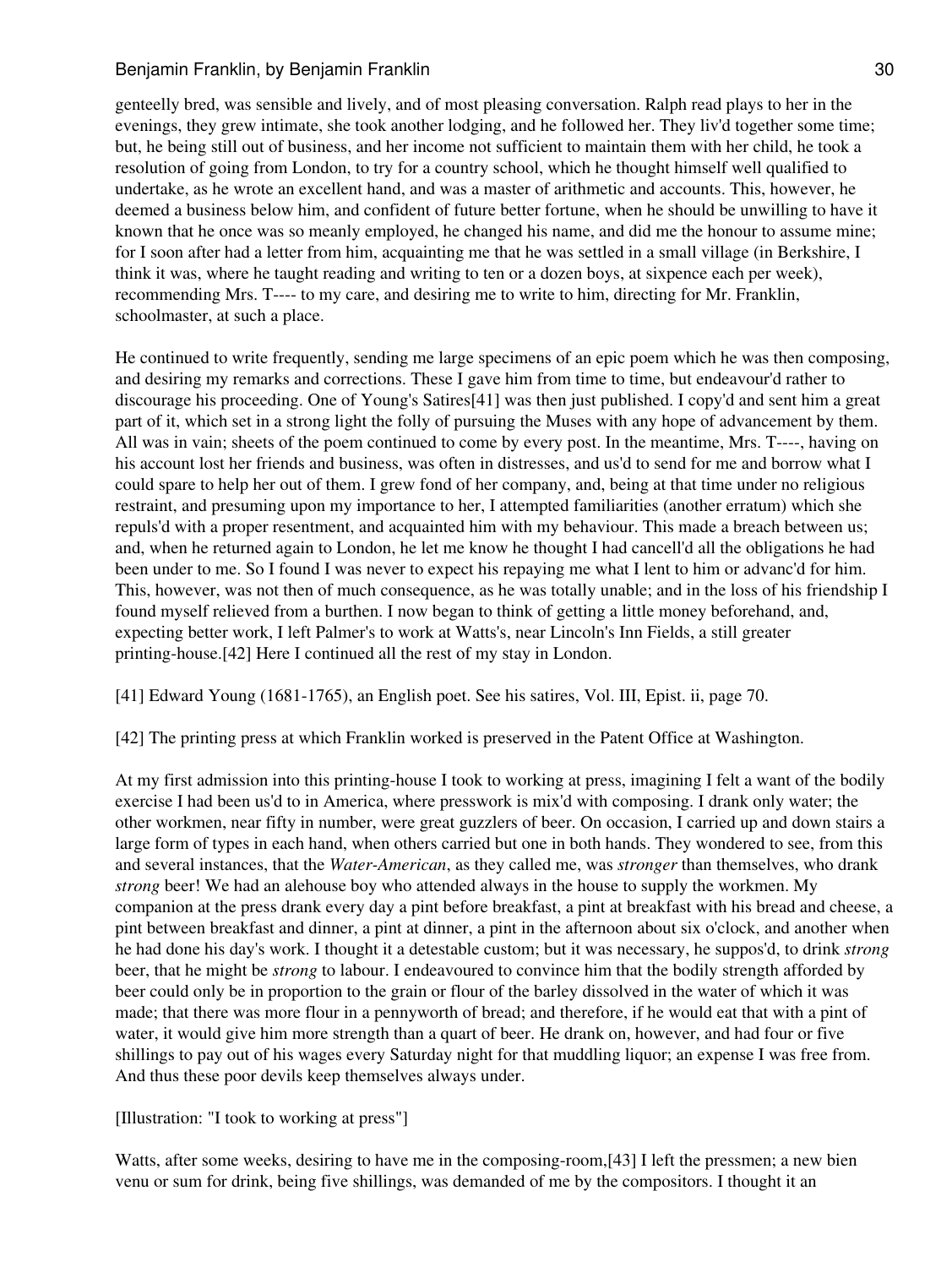imposition, as I had paid below; the master thought so too, and forbade my paying it. I stood out two or three weeks, was accordingly considered as an excommunicate, and had so many little pieces of private mischief done me, by mixing my sorts, transposing my pages, breaking my matter, etc., etc., if I were ever so little out of the room, and all ascribed to the chappel ghost, which they said ever haunted those not regularly admitted, that, notwithstanding the master's protection, I found myself oblig'd to comply and pay the money, convinc'd of the folly of being on ill terms with those one is to live with continually.

[43] Franklin now left the work of operating the printing presses, which was largely a matter of manual labor, and began setting type, which required more skill and intelligence.

I was now on a fair footing with them, and soon acquir'd considerable influence. I propos'd some reasonable alterations in their chappel laws,[44] and carried them against all opposition. From my example, a great part of them left their muddling breakfast of beer, and bread, and cheese, finding they could with me be supply'd from a neighbouring house with a large porringer of hot water-gruel, sprinkled with pepper, crumb'd with bread, and a bit of butter in it, for the price of a pint of beer, viz., three half-pence. This was a more comfortable as well as cheaper breakfast, and keep their heads clearer. Those who continued sotting with beer all day, were often, by not paying, out of credit at the alehouse, and us'd to make interest with me to get beer; their *light*, as they phrased it, *being out*. I watch'd the pay-table on Saturday night, and collected what I stood engag'd for them, having to pay sometimes near thirty shillings a week on their accounts. This, and my being esteem'd a pretty good *riggite*, that is, a jocular verbal satirist, supported my consequence in the society. My constant attendance (I never making a St. Monday)[45] recommended me to the master; and my uncommon quickness at composing occasioned my being put upon all work of dispatch, which was generally better paid. So I went on now very agreeably.

[44] A printing house is called a chapel because Caxton, the first English printer, did his printing in a chapel connected with Westminster Abbey.

[45] A holiday taken to prolong the dissipation of Saturday's wages.

My lodging in Little Britain being too remote, I found another in Duke-street, opposite to the Romish Chapel. It was two pair of stairs backwards, at an Italian warehouse. A widow lady kept the house; she had a daughter, and a maid servant, and a journeyman who attended the warehouse, but lodg'd abroad. After sending to inquire my character at the house where I last lodg'd she agreed to take me in at the same rate, 3s. 6d. per week; cheaper, as she said, from the protection she expected in having a man lodge in the house. She was a widow, an elderly woman; had been bred a Protestant, being a clergyman's daughter, but was converted to the Catholic religion by her husband, whose memory she much revered; had lived much among people of distinction, and knew a thousand anecdotes of them as far back as the times of Charles the Second. She was lame in her knees with the gout, and, therefore, seldom stirred out of her room, so sometimes wanted company; and hers was so highly amusing to me, that I was sure to spend an evening with her whenever she desired it. Our supper was only half an anchovy each, on a very little strip of bread and butter, and half a pint of ale between us; but the entertainment was in her conversation. My always keeping good hours, and giving little trouble in the family, made her unwilling to part with me, so that, when I talk'd of a lodging I had heard of, nearer my business, for two shillings a week, which, intent as I now was on saving money, made some difference, she bid me not think of it, for she would abate me two shillings a week for the future; so I remained with her at one shilling and sixpence as long as I staid in London.

In a garret of her house there lived a maiden lady of seventy, in the most retired manner, of whom my landlady gave me this account: that she was a Roman Catholic, had been sent abroad when young, and lodg'd in a nunnery with an intent of becoming a nun; but, the country not agreeing with her, she returned to England, where, there being no nunnery, she had vow'd to lead the life of a nun, as near as might be done in those circumstances. Accordingly, she had given all her estate to charitable uses, reserving only twelve pounds a year to live on, and out of this sum she still gave a great deal in charity, living herself on water-gruel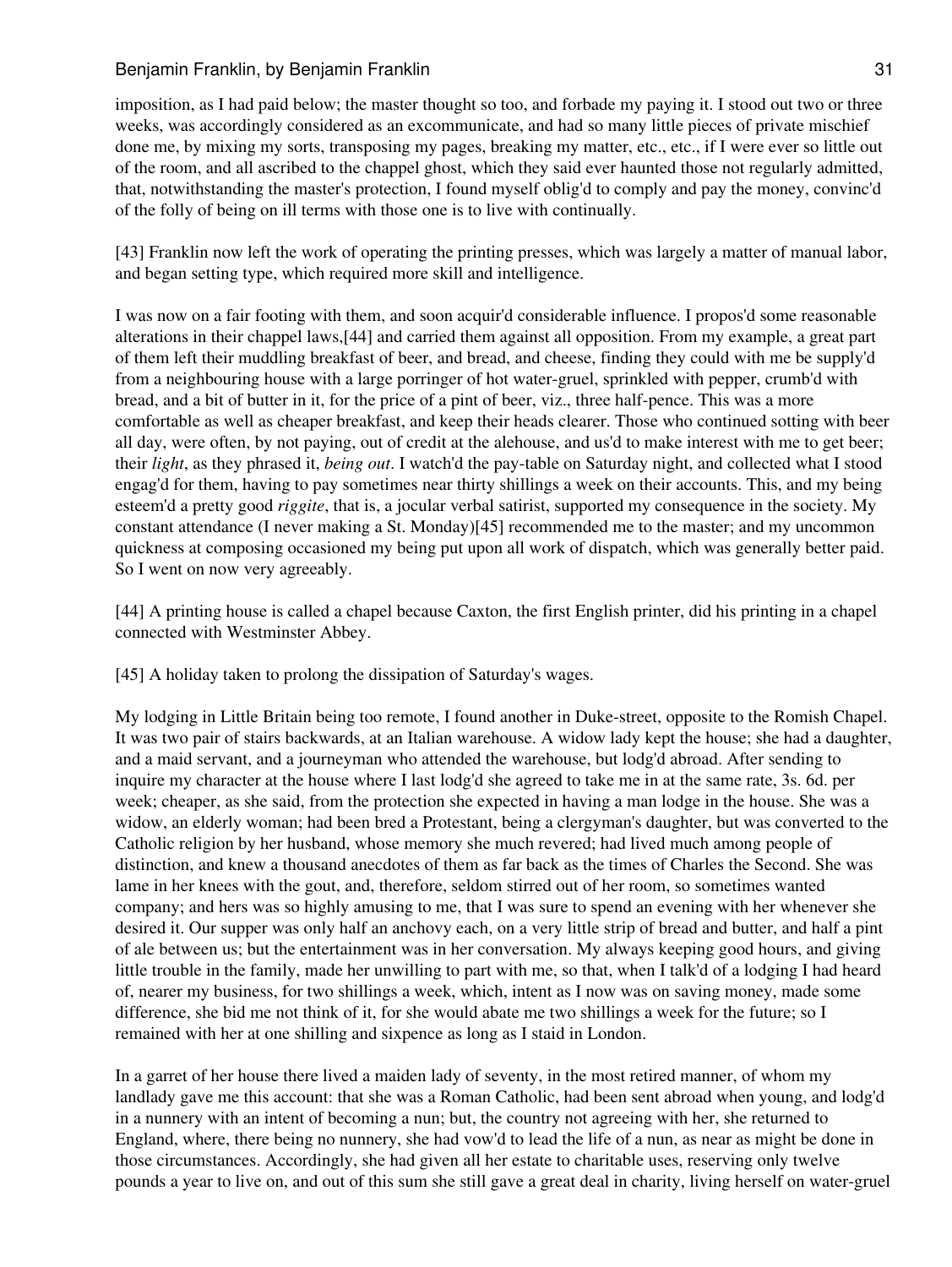only, and using no fire but to boil it. She had lived many years in that garret, being permitted to remain there gratis by successive Catholic tenants of the house below, as they deemed it a blessing to have her there. A priest visited her to confess her every day. "I have ask'd her," says my landlady, "how she, as she liv'd, could possibly find so much employment for a confessor?" "Oh," said she, "it is impossible to avoid *vain thoughts*." I was permitted once to visit her. She was cheerful and polite, and convers'd pleasantly. The room was clean, but had no other furniture than a matras, a table with a crucifix and book, a stool which she gave me to sit on, and a picture over the chimney of Saint Veronica displaying her handkerchief, with the miraculous figure of Christ's bleeding face on it,[46] which she explained to me with great seriousness. She look'd pale, but was never sick; and I give it as another instance on how small an income, life and health may be supported.

At Watts's printing-house I contracted an acquaintance with an ingenious young man, one Wygate, who, having wealthy relations, had been better educated than most printers; was a tolerable Latinist, spoke French, and lov'd reading. I taught him and a friend of his to swim at twice going into the river, and they soon became good swimmers. They introduc'd me to some gentlemen from the country, who went to Chelsea by water to see the College and Don Saltero's curiosities.[47] In our return, at the request of the company, whose curiosity Wygate had excited, I stripped and leaped into the river, and swam from near Chelsea to Blackfriar's,[48] performing on the way many feats of activity, both upon and under water, that surpris'd and pleas'd those to whom they were novelties.

[46] The story is that she met Christ on His way to crucifixion and offered Him her handkerchief to wipe the blood from His face, after which the handkerchief always bore the image of Christ's bleeding face.

[47] James Salter, a former servant of Hans Sloane, lived in Cheyne Walk, Chelsea. "His house, a barber-shop, was known as 'Don Saltero's Coffee-House.' The curiosities were in glass cases and constituted an amazing and motley collection--a petrified crab from China, a 'lignified hog,' Job's tears, Madagascar lances, William the Conqueror's flaming sword, and Henry the Eighth's coat of mail."--Smyth.

## [48] About three miles.

I had from a child been ever delighted with this exercise, had studied and practis'd all Thevenot's motions and positions, added some of my own, aiming at the graceful and easy as well as the useful. All these I took this occasion of exhibiting to the company, and was much flatter'd by their admiration; and Wygate, who was desirous of becoming a master, grew more and more attach'd to me on that account, as well as from the similarity of our studies. He at length proposed to me traveling all over Europe together, supporting ourselves everywhere by working at our business. I was once inclined to it; but, mentioning it to my good friend Mr. Denham, with whom I often spent an hour when I had leisure, he dissuaded me from it, advising me to think only of returning to Pennsylvania, which he was now about to do.

I must record one trait of this good man's character. He had formerly been in business at Bristol, but failed in debt to a number of people, compounded and went to America. There, by a close application to business as a merchant, he acquired a plentiful fortune in a few years. Returning to England in the ship with me, he invited his old creditors to an entertainment, at which he thank'd them for the easy composition they had favoured him with, and, when they expected nothing but the treat, every man at the first remove found under his plate an order on a banker for the full amount of the unpaid remainder with interest.

He now told me he was about to return to Philadelphia, and should carry over a great quantity of goods in order to open a store there. He propos'd to take me over as his clerk, to keep his books, in which he would instruct me, copy his letters, and attend the store. He added, that, as soon as I should be acquainted with mercantile business, he would promote me by sending me with a cargo of flour and bread, etc., to the West Indies, and procure me commissions from others which would be profitable; and, if I manag'd well, would establish me handsomely. The thing pleas'd me; for I was grown tired of London, remembered with pleasure the happy months I had spent in Pennsylvania, and wish'd again to see it; therefore I immediately agreed on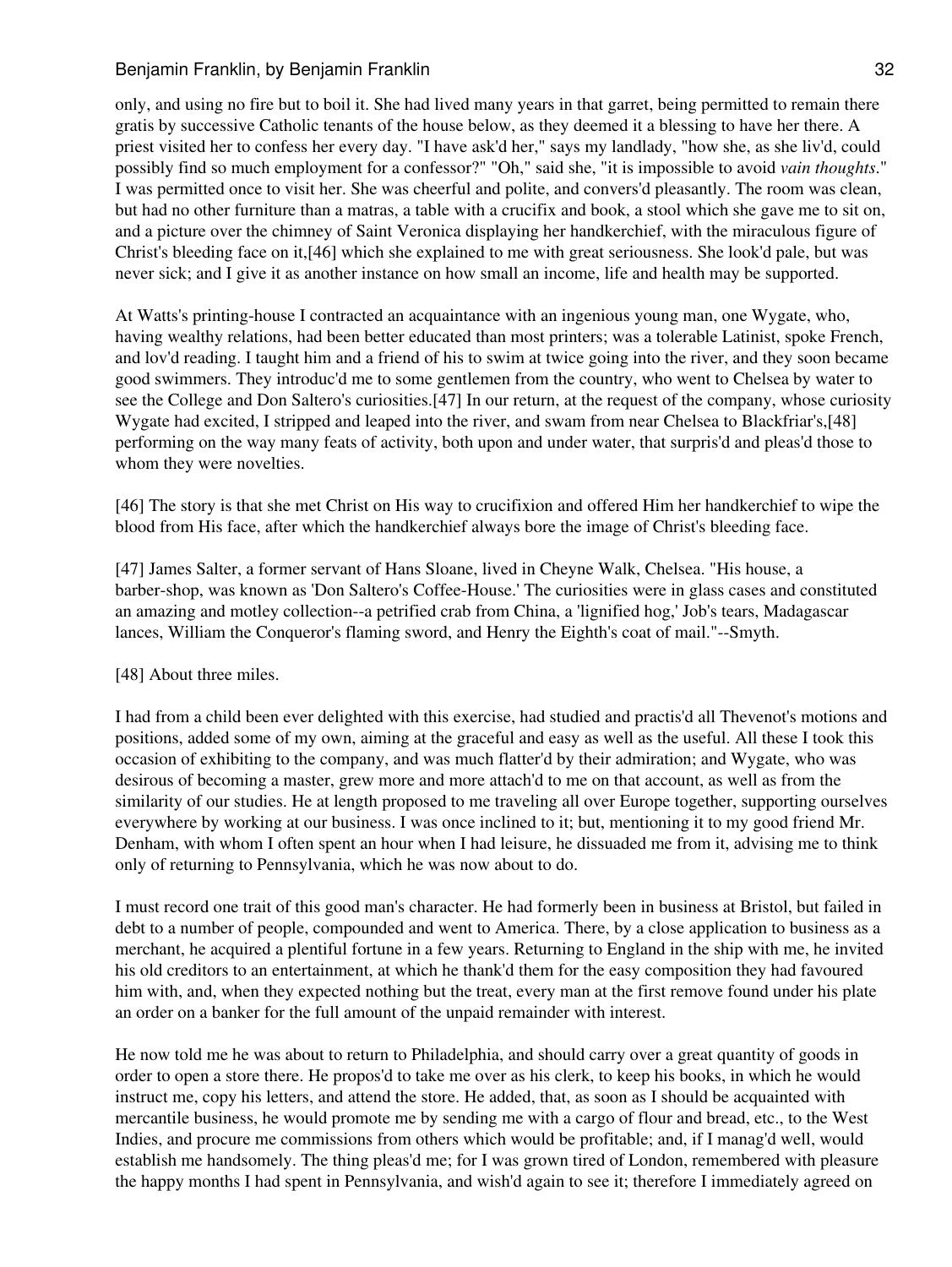the terms of fifty pounds a year,[49] Pennsylvania money; less, indeed, than my present gettings as a compositor, but affording a better prospect.

# [49] About \$167.

I now took leave of printing, as I thought, forever, and was daily employed in my new business, going about with Mr. Denham among the tradesmen to purchase various articles, and seeing them pack'd up, doing errands, calling upon workmen to dispatch, etc.; and, when all was on board, I had a few days' leisure. On one of these days, I was, to my surprise, sent for by a great man I knew only by name, a Sir William Wyndham, and I waited upon him. He had heard by some means or other of my swimming from Chelsea to Blackfriars, and of my teaching Wygate and another young man to swim in a few hours. He had two sons, about to set out on their travels; he wish'd to have them first taught swimming, and proposed to gratify me handsomely if I would teach them. They were not yet come to town, and my stay was uncertain, so I could not undertake it; but, from this incident, I thought it likely that, if I were to remain in England and open a swimming-school, I might get a good deal of money; and it struck me so strongly, that, had the overture been sooner made me, probably I should not so soon have returned to America. After many years, you and I had something of more importance to do with one of these sons of Sir William Wyndham, become Earl of Egremont, which I shall mention in its place.

Thus I spent about eighteen months in London; most part of the time I work'd hard at my business, and spent but little upon myself except in seeing plays and in books. My friend Ralph had kept me poor; he owed me about twenty-seven pounds, which I was now never likely to receive; a great sum out of my small earnings! I lov'd him, notwithstanding, for he had many amiable qualities. I had by no means improv'd my fortune; but I had picked up some very ingenious acquaintance, whose conversation was of great advantage to me; and I had read considerably.

# VII

# BEGINNING BUSINESS IN PHILADELPHIA

We sail'd from Gravesend on the 23rd of July, 1726. For the incidents of the voyage, I refer you to my Journal, where you will find them all minutely related. Perhaps the most important part of that journal is the *plan*[50] to be found in it, which I formed at sea, for regulating my future conduct in life. It is the more remarkable, as being formed when I was so young, and yet being pretty faithfully adhered to quite thro' to old age.

[50] "Not found in the manuscript journal, which was left among Franklin's papers."--Bigelow.

We landed in Philadelphia on the 11th of October, where I found sundry alterations. Keith was no longer governor, being superseded by Major Gordon. I met him walking the streets as a common citizen. He seem'd a little asham'd at seeing me, but pass'd without saying anything. I should have been as much asham'd at seeing Miss Read, had not her friends, despairing with reason of my return after the receipt of my letter, persuaded her to marry another, one Rogers, a potter, which was done in my absence. With him, however, she was never happy, and soon parted from him, refusing to cohabit with him or bear his name, it being now said that he had another wife. He was a worthless fellow, tho' an excellent workman, which was the temptation to her friends. He got into debt, ran away in 1727 or 1728, went to the West Indies, and died there. Keimer had got a better house, a shop well supply'd with stationery, plenty of new types, a number of hands, tho' none good, and seem'd to have a great deal of business.

Mr. Denham took a store in Water-street, where we open'd our goods; I attended the business diligently, studied accounts, and grew, in a little time, expert at selling. We lodg'd and boarded together; he counsell'd me as a father, having a sincere regard for me. I respected and loved him, and we might have gone on together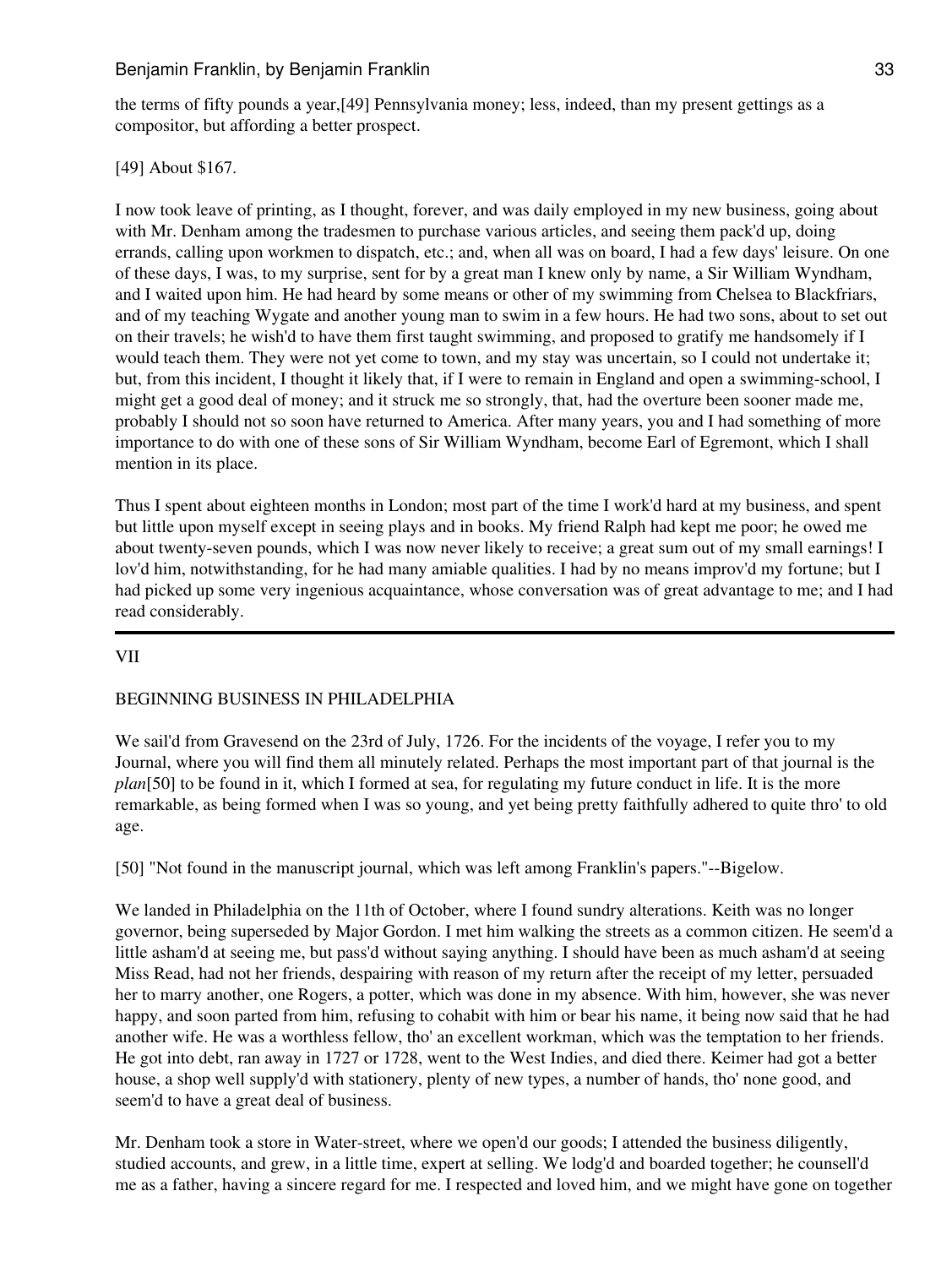very happy; but, in the beginning of February, 1726/7, when I had just pass'd my twenty-first year, we both were taken ill. My distemper was a pleurisy, which very nearly carried me off. I suffered a good deal, gave up the point in my own mind, and was rather disappointed when I found myself recovering, regretting, in some degree, that I must now, some time or other, have all that disagreeable work to do over again. I forget what his distemper was; it held him a long time, and at length carried him off. He left me a small legacy in a nuncupative will, as a token of his kindness for me, and he left me once more to the wide world; for the store was taken into the care of his executors, and my employment under him ended.

## [Illustration: "Mr. Denham took a store in Water-street"]

My brother-in-law, Holmes, being now at Philadelphia, advised my return to my business; and Keimer tempted me, with an offer of large wages by the year, to come and take the management of his printing-house, that he might better attend his stationer's shop. I had heard a bad character of him in London from his wife and her friends, and was not fond of having any more to do with him. I tri'd for farther employment as a merchant's clerk; but, not readily meeting with any, I clos'd again with Keimer. I found in his house these hands: Hugh Meredith, a Welsh Pennsylvanian, thirty years of age, bred to country work; honest, sensible, had a great deal of solid observation, was something of a reader, but given to drink. Stephen Potts, a young countryman of full age, bred to the same, of uncommon natural parts, and great wit and humor, but a little idle. These he had agreed with at extream low wages per week to be rais'd a shilling every three months, as they would deserve by improving in their business; and the expectation of these high wages, to come on hereafter, was what he had drawn them in with. Meredith was to work at press, Potts at book-binding, which he, by agreement, was to teach them, though he knew neither one nor t'other. John----, a wild Irishman, brought up to no business, whose service, for four years, Keimer had purchased from the captain of a ship; he, too, was to be made a pressman. George Webb, an Oxford scholar, whose time for four years he had likewise bought, intending him for a compositor, of whom more presently; and David Harry, a country boy, whom he had taken apprentice.

I soon perceiv'd that the intention of engaging me at wages so much higher than he had been us'd to give, was, to have these raw, cheap hands form'd thro' me; and, as soon as I had instructed them, then they being all articled to him, he should be able to do without me. I went on, however, very chearfully, put his printing-house in order, which had been in great confusion, and brought his hands by degrees to mind their business and to do it better.

It was an odd thing to find an Oxford scholar in the situation of a bought servant. He was not more than eighteen years of age, and gave me this account of himself; that he was born in Gloucester, educated at a grammar-school there, had been distinguish'd among the scholars for some apparent superiority in performing his part, when they exhibited plays; belong'd to the Witty Club there, and had written some pieces in prose and verse, which were printed in the Gloucester newspapers; thence he was sent to Oxford; where he continued about a year, but not well satisfi'd, wishing of all things to see London, and become a player. At length, receiving his quarterly allowance of fifteen guineas, instead of discharging his debts he walk'd out of town, hid his gown in a furze bush, and footed it to London, where, having no friend to advise him, he fell into bad company, soon spent his guineas, found no means of being introduc'd among the players, grew necessitous, pawn'd his cloaths, and wanted bread. Walking the street very hungry, and not knowing what to do with himself, a crimp's bill[51] was put into his hand, offering immediate entertainment and encouragement to such as would bind themselves to serve in America. He went directly, sign'd the indentures, was put into the ship, and came over, never writing a line to acquaint his friends what was become of him. He was lively, witty, good-natur'd, and a pleasant companion, but idle, thoughtless, and imprudent to the last degree.

[51] A crimp was the agent of a shipping company. Crimps were sometimes employed to decoy men into such service as is here mentioned.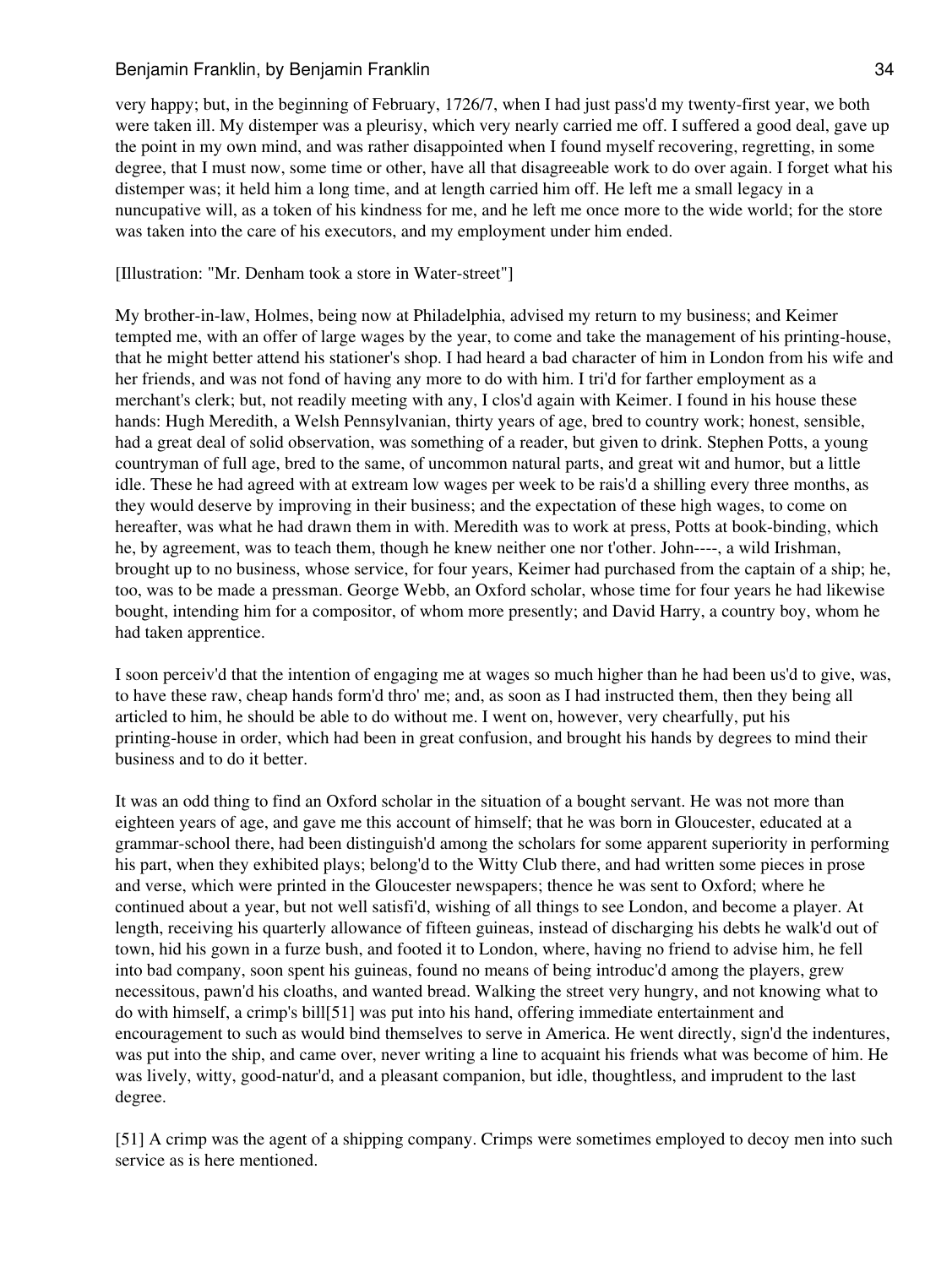John, the Irishman, soon ran away; with the rest I began to live very agreeably, for they all respected me the more, as they found Keimer incapable of instructing them, and that from me they learned something daily. We never worked on Saturday, that being Keimer's Sabbath, so I had two days for reading. My acquaintance with ingenious people in the town increased. Keimer himself treated me with great civility and apparent regard, and nothing now made me uneasy but my debt to Vernon, which I was yet unable to pay, being hitherto but a poor æconomist. He, however, kindly made no demand of it.

Our printing-house often wanted sorts, and there was no letter-founder in America; I had seen types cast at James's in London, but without much attention to the manner; however, I now contrived a mould, made use of the letters we had as puncheons, struck the mattrices in lead, and thus supply'd in a pretty tolerable way all deficiencies. I also engrav'd several things on occasion; I made the ink; I was warehouseman, and everything, and, in short, quite a fac-totum.

But, however serviceable I might be, I found that my services became every day of less importance, as the other hands improv'd in the business; and, when Keimer paid my second quarter's wages, he let me know that he felt them too heavy, and thought I should make an abatement. He grew by degrees less civil, put on more of the master, frequently found fault, was captious, and seem'd ready for an outbreaking. I went on, nevertheless, with a good deal of patience, thinking that his encumber'd circumstances were partly the cause. At length a trifle snapt our connections; for, a great noise happening near the court-house, I put my head out of the window to see what was the matter. Keimer, being in the street, look'd up and saw me, call'd out to me in a loud voice and angry tone to mind my business, adding some reproachful words, that nettled me the more for their publicity, all the neighbours who were looking out on the same occasion being witnesses how I was treated. He came up immediately into the printing-house, continu'd the quarrel, high words pass'd on both sides, he gave me the quarter's warning we had stipulated, expressing a wish that he had not been oblig'd to so long a warning. I told him his wish was unnecessary, for I would leave him that instant; and so, taking my hat, walk'd out of doors, desiring Meredith, whom I saw below, to take care of some things I left, and bring them to my lodgings.

Meredith came accordingly in the evening, when we talked my affair over. He had conceiv'd a great regard for me, and was very unwilling that I should leave the house while he remain'd in it. He dissuaded me from returning to my native country, which I began to think of; he reminded me that Keimer was in debt for all he possess'd; that his creditors began to be uneasy; that he kept his shop miserably, sold often without profit for ready money, and often trusted without keeping accounts; that he must therefore fail, which would make a vacancy I might profit of. I objected my want of money. He then let me know that his father had a high opinion of me, and, from some discourse that had pass'd between them, he was sure would advance money to set us up, if I would enter into partnership with him. "My time," says he, "will be out with Keimer in the spring; by that time we may have our press and types in from London. I am sensible I am no workman; if you like it, your skill in the business shall be set against the stock I furnish, and we will share the profits equally."

The proposal was agreeable, and I consented; his father was in town and approv'd of it; the more as he saw I had great influence with his son, had prevailed on him to abstain long from dram-drinking, and he hop'd might break him of that wretched habit entirely, when we came to be so closely connected. I gave an inventory to the father, who carry'd it to a merchant; the things were sent for, the secret was to be kept till they should arrive, and in the meantime I was to get work, if I could, at the other printing-house. But I found no vacancy there, and so remained idle a few days, when Keimer, on a prospect of being employ'd to print some paper money in New Jersey, which would require cuts and various types that I only could supply, and apprehending Bradford might engage me and get the jobb from him, sent me a very civil message, that old friends should not part for a few words, the effect of sudden passion, and wishing me to return. Meredith persuaded me to comply, as it would give more opportunity for his improvement under my daily instructions; so I return'd, and we went on more smoothly than for some time before. The New Jersey jobb was obtained, I contriv'd a copperplate press for it, the first that had been seen in the country; I cut several ornaments and checks for the bills. We went together to Burlington, where I executed the whole to satisfaction; and he received so large a sum for the work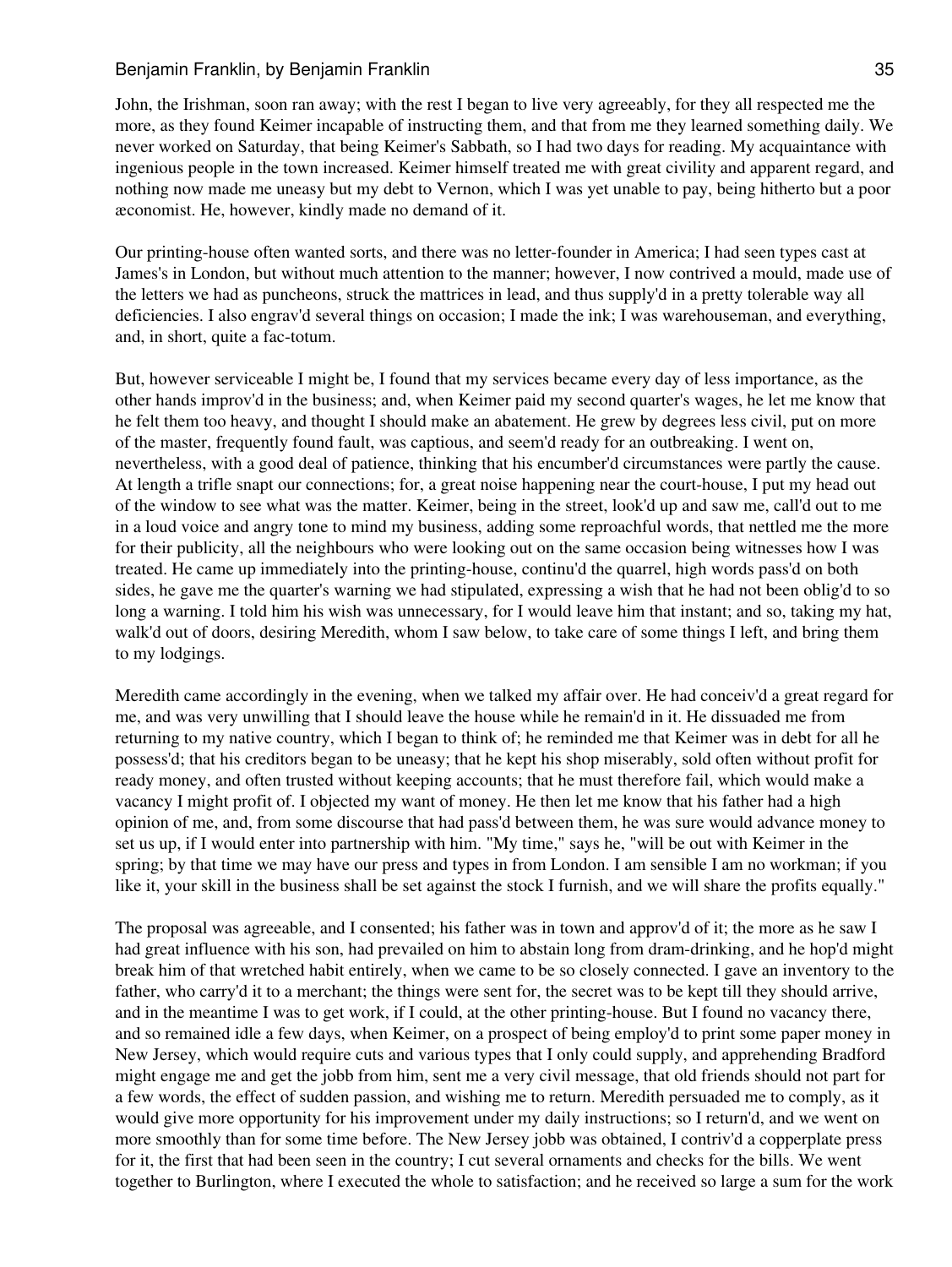as to be enabled thereby to keep his head much longer above water.

At Burlington I made an acquaintance with many principal people of the province. Several of them had been appointed by the Assembly a committee to attend the press, and take care that no more bills were printed than the law directed. They were therefore, by turns, constantly with us, and generally he who attended, brought with him a friend or two for company. My mind having been much more improv'd by reading than Keimer's, I suppose it was for that reason my conversation seem'd to be more valu'd. They had me to their houses, introduced me to their friends, and show'd me much civility; while he, tho' the master, was a little neglected. In truth, he was an odd fish; ignorant of common life, fond of rudely opposing receiv'd opinions, slovenly to extream dirtiness, enthusiastic in some points of religion, and a little knavish withal.

We continu'd there near three months; and by that time I could reckon among my acquired friends, Judge Allen, Samuel Bustill, the secretary of the Province, Isaac Pearson, Joseph Cooper, and several of the Smiths, members of Assembly, and Isaac Decow, the surveyor-general. The latter was a shrewd, sagacious old man, who told me that he began for himself, when young, by wheeling clay for brick-makers, learned to write after he was of age, carri'd the chain for surveyors, who taught him surveying, and he had now by his industry, acquir'd a good estate; and says he, "I foresee that you will soon work this man out of his business, and make a fortune in it at Philadelphia." He had not then the least intimation of my intention to set up there or anywhere. These friends were afterwards of great use to me, as I occasionally was to some of them. They all continued their regard for me as long as they lived.

Before I enter upon my public appearance in business, it may be well to let you know the then state of my mind with regard to my principles and morals, that you may see how far those influenc'd the future events of my life. My parents had early given me religious impressions, and brought me through my childhood piously in the Dissenting way. But I was scarce fifteen, when, after doubting by turns of several points, as I found them disputed in the different books I read, I began to doubt of Revelation itself. Some books against Deism[52] fell into my hands; they were said to be the substance of sermons preached at Boyle's Lectures. It happened that they wrought an effect on me quite contrary to what was intended by them; for the arguments of the Deists, which were quoted to be refuted, appeared to me much stronger than the refutations; in short, I soon became a thorough Deist. My arguments perverted some others, particularly Collins and Ralph; but, each of them having afterwards wrong'd me greatly without the least compunction, and recollecting Keith's conduct towards me (who was another free-thinker), and my own towards Vernon and Miss Read, which at times gave me great trouble, I began to suspect that this doctrine, tho' it might be true, was not very useful. My London pamphlet, which had for its motto these lines of Dryden:[53]

"Whatever is, is right. Though purblind man Sees but a part o' the chain, the nearest link: His eyes not carrying to the equal beam, That poises all above;"

and from the attributes of God, his infinite wisdom, goodness and power, concluded that nothing could possibly be wrong in the world, and that vice and virtue were empty distinctions, no such things existing, appear'd now not so clever a performance as I once thought it; and I doubted whether some error had not insinuated itself unperceiv'd into my argument, so as to infect all that follow'd, as is common in metaphysical reasonings.

[52] The creed of an eighteenth century theological sect which, while believing in God, refused to credit the possibility of miracles and to acknowledge the validity of revelation.

[53] A great English poet, dramatist, and critic (1631-1700). The lines are inaccurately quoted from Dryden's OEdipus, Act III, Scene I, line 293.

I grew convinc'd that *truth*, *sincerity* and *integrity* in dealings between man and man were of the utmost importance to the felicity of life; and I form'd written resolutions, which still remain in my journal book, to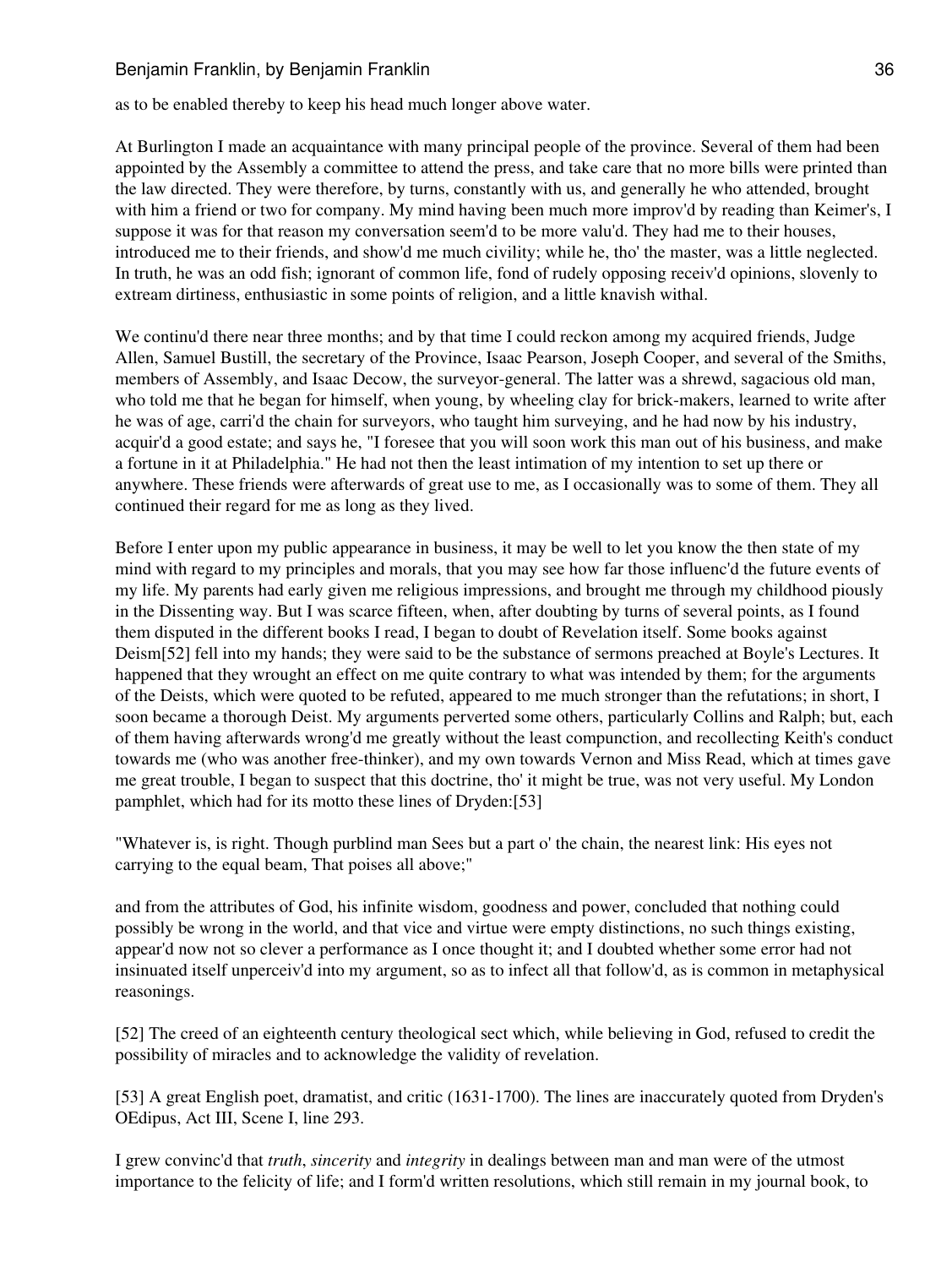practice them ever while I lived. Revelation had indeed no weight with me, as such; but I entertain'd an opinion that, though certain actions might not be bad *because* they were forbidden by it, or good *because* it commanded them, yet probably these actions might be forbidden *because* they were bad for us, or commanded *because* they were beneficial to us, in their own natures, all the circumstances of things considered. And this persuasion, with the kind hand of Providence, or some guardian angel, or accidental favourable circumstances and situations, or all together, preserved me, thro' this dangerous time of youth, and the hazardous situations I was sometimes in among strangers, remote from the eye and advice of my father, without any willful gross immorality or injustice, that might have been expected from my want of religion. I say willful, because the instances I have mentioned had something of *necessity* in them, from my youth, inexperience, and the knavery of others. I had therefore a tolerable character to begin the world with; I valued it properly, and determin'd to preserve it.

We had not been long return'd to Philadelphia before the new types arriv'd from London. We settled with Keimer, and left him by his consent before he heard of it. We found a house to hire near the market, and took it. To lessen the rent, which was then but twenty-four pounds a year, tho' I have since known it to let for seventy, we took in Thomas Godfrey, a glazier, and his family, who were to pay a considerable part of it to us, and we to board with them. We had scarce opened our letters and put our press in order, before George House, an acquaintance of mine, brought a countryman to us, whom he had met in the street inquiring for a printer. All our cash was now expended in the variety of particulars we had been obliged to procure, and this countryman's five shillings, being our first-fruits, and coming so seasonably, gave me more pleasure than any crown I have since earned; and the gratitude I felt toward House has made me often more ready than perhaps I should otherwise have been to assist young beginners.

There are croakers in every country, always boding its ruin. Such a one then lived in Philadelphia; a person of note, an elderly man, with a wise look and a very grave manner of speaking; his name was Samuel Mickle. This gentleman, a stranger to me, stopt one day at my door, and asked me if I was the young man who had lately opened a new printing-house. Being answered in the affirmative, he said he was sorry for me, because it was an expensive undertaking, and the expense would be lost; for Philadelphia was a sinking place, the people already half-bankrupts, or near being so; all appearances to the contrary, such as new buildings and the rise of rents, being to his certain knowledge fallacious; for they were, in fact, among the things that would soon ruin us. And he gave me such a detail of misfortunes now existing, or that were soon to exist, that he left me half melancholy. Had I known him before I engaged in this business, probably I never should have done it. This man continued to live in this decaying place, and to declaim in the same strain, refusing for many years to buy a house there, because all was going to destruction; and at last I had the pleasure of seeing him give five times as much for one as he might have bought it for when he first began his croaking.

I should have mentioned before, that, in the autumn of the preceding year, I had form'd most of my ingenious acquaintance into a club of mutual improvement, which was called the Junto;[54] we met on Friday evenings. The rules that I drew up required that every member, in his turn, should produce one or more queries on any point of Morals, Politics, or Natural Philosophy, to be discuss'd by the company; and once in three months produce and read an essay of his own writing, on any subject he pleased. Our debates were to be under the direction of a president, and to be conducted in the sincere spirit of inquiry after truth, without fondness for dispute, or desire of victory; and, to prevent warmth, all expressions of positiveness in opinions, or direct contradiction, were after some time made contraband, and prohibited under small pecuniary penalties.

[54] A Spanish term meaning a combination for political intrigue; here a club or society.

The first members were Joseph Breintnal, a copyer of deeds for the scriveners, a good-natur'd, friendly middle-ag'd man, a great lover of poetry, reading all he could meet with, and writing some that was tolerable; very ingenious in many little Nicknackeries, and of sensible conversation.

Thomas Godfrey, a self-taught mathematician, great in his way, and afterward inventor of what is now called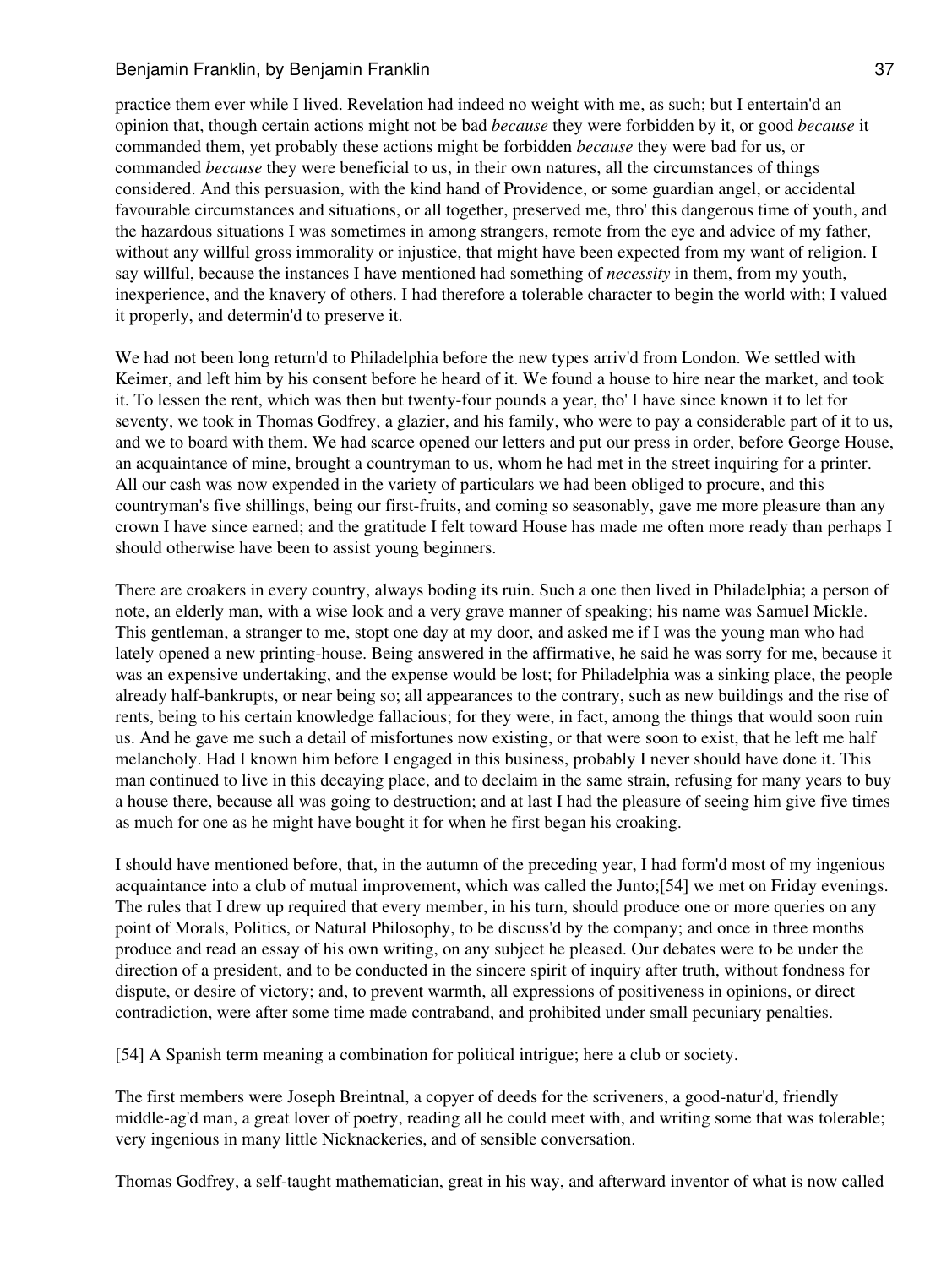Hadley's Quadrant. But he knew little out of his way, and was not a pleasing companion; as, like most great mathematicians I have met with, he expected universal precision in everything said, or was forever denying or distinguishing upon trifles, to the disturbance of all conversation. He soon left us.

Nicholas Scull, a surveyor, afterwards surveyor-general, who lov'd books, and sometimes made a few verses.

William Parsons, bred a shoemaker, but, loving reading, had acquir'd a considerable share of mathematics, which he first studied with a view to astrology, that he afterwards laught at it. He also became surveyor-general.

William Maugridge, a joiner, a most exquisite mechanic, and a solid, sensible man.

Hugh Meredith, Stephen Potts, and George Webb I have characteriz'd before.

Robert Grace, a young gentleman of some fortune, generous, lively, and witty; a lover of punning and of his friends.

And William Coleman, then a merchant's clerk, about my age, who had the coolest, clearest head, the best heart, and the exactest morals of almost any man I ever met with. He became afterwards a merchant of great note, and one of our provincial judges. Our friendship continued without interruption to his death, upwards of forty years; and the club continued almost as long, and was the best school of philosophy, morality, and politics that then existed in the province; for our queries, which were read the week preceding their discussion, put us upon reading with attention upon the several subjects, that we might speak more to the purpose; and here, too, we acquired better habits of conversation, everything being studied in our rules which might prevent our disgusting each other. From hence the long continuance of the club, which I shall have frequent occasion to speak further of hereafter.

But my giving this account of it here is to show something of the interest I had, everyone of these exerting themselves in recommending business to us. Breintnal particularly procur'd us from the Quakers the printing forty sheets of their history, the rest being to be done by Keimer; and upon this we work'd exceedingly hard, for the price was low. It was a folio, pro patria size, in pica, with long primer notes.[55] I compos'd of it a sheet a day, and Meredith worked it off at press; it was often eleven at night, and sometimes later, before I had finished my distribution for the next day's work, for the little jobbs sent in by our other friends now and then put us back. But so determin'd I was to continue doing a sheet a day of the folio, that one night, when, having impos'd[56] my forms, I thought my day's work over, one of them by accident was broken, and two pages reduced to pi,[57] I immediately distribut'd and composed it over again before I went to bed; and this industry, visible to our neighbors, began to give us character and credit; particularly, I was told, that mention being made of the new printing-office at the merchants' Every-night club, the general opinion was that it must fail, there being already two printers in the place, Keimer and Bradford; but Dr. Baird (whom you and I saw many years after at his native place, St. Andrew's in Scotland) gave a contrary opinion: "For the industry of that Franklin," says he, "is superior to anything I ever saw of the kind; I see him still at work when I go home from club, and he is at work again before his neighbors are out of bed." This struck the rest, and we soon after had offers from one of them to supply us with stationery; but as yet we did not chuse to engage in shop business.

[55] A sheet 8-1/2 by 13-1/2 inches, having the words *pro patria* in translucent letters in the body of the paper. Pica--a size of type; as, A B C D: Long Primer--a smaller size of type; as, A B C D.

[56] To arrange and lock up pages or columns of type in a rectangular iron frame, ready for printing.

[57] Reduced to complete disorder.

I mention this industry the more particularly and the more freely, tho' it seems to be talking in my own praise,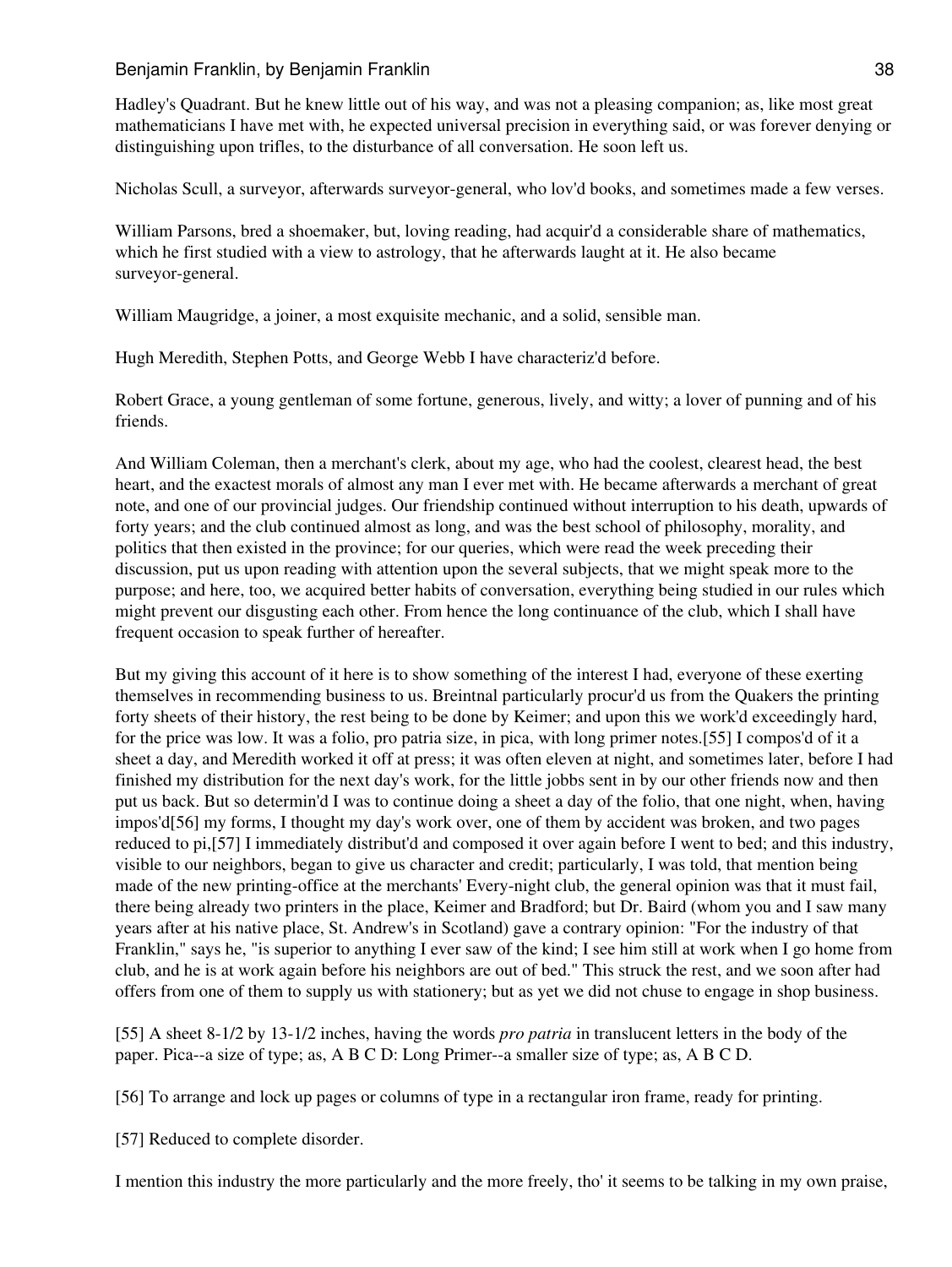that those of my posterity, who shall read it, may know the use of that virtue, when they see its effects in my favour throughout this relation.

George Webb, who had found a female friend that lent him wherewith to purchase his time of Keimer, now came to offer himself as a journeyman to us. We could not then employ him; but I foolishly let him know as a secret that I soon intended to begin a newspaper, and might then have work for him. My hopes of success, as I told him, were founded on this, that the then only newspaper, printed by Bradford, was a paltry thing, wretchedly manag'd, no way entertaining, and yet was profitable to him; I therefore thought a good paper would scarcely fail of good encouragement. I requested Webb not to mention it; but he told it to Keimer, who immediately, to be beforehand with me, published proposals for printing one himself, on which Webb was to be employ'd. I resented this; and, to counteract them, as I could not yet begin our paper, I wrote several pieces of entertainment for Bradford's paper, under the title of the Busy Body, which Breintnal continu'd some months. By this means the attention of the publick was fixed on that paper, and Keimer's proposals, which we burlesqu'd and ridicul'd, were disregarded. He began his paper, however, and, after carrying it on three quarters of a year, with at most only ninety subscribers, he offered it to me for a trifle; and I, having been ready some time to go on with it, took it in hand directly; and it prov'd in a few years extremely profitable to me.

I perceive that I am apt to speak in the singular number, though our partnership still continu'd; the reason may be that, in fact, the whole management of the business lay upon me. Meredith was no compositor, a poor pressman, and seldom sober. My friends lamented my connection with him, but I was to make the best of it.

[Illustration: "I see him still at work when I go home from club"]

Our first papers made a quite different appearance from any before in the province; a better type, and better printed; but some spirited remarks of my writing, on the dispute then going on between Governor Burnet and the Massachusetts Assembly, struck the principal people, occasioned the paper and the manager of it to be much talk'd of, and in a few weeks brought them all to be our subscribers.

Their example was follow'd by many, and our number went on growing continually. This was one of the first good effects of my having learnt a little to scribble; another was, that the leading men, seeing a newspaper now in the hands of one who could also handle a pen, thought it convenient to oblige and encourage me. Bradford still printed the votes, and laws, and other publick business. He had printed an address of the House to the governor, in a coarse, blundering manner; we reprinted it elegantly and correctly, and sent one to every member. They were sensible of the difference: it strengthened the hands of our friends in the House, and they voted us their printers for the year ensuing.

Among my friends in the House I must not forget Mr. Hamilton, before mentioned, who was then returned from England, and had a seat in it. He interested himself for me strongly in that instance, as he did in many others afterward, continuing his patronage till his death.[58]

[58] I got his son once £500.--*Marg. note*.

Mr. Vernon, about this time, put me in mind of the debt I ow'd him, but did not press me. I wrote him an ingenuous letter of acknowledgment, crav'd his forbearance a little longer, which he allow'd me, and as soon as I was able, I paid the principal with interest, and many thanks; so that erratum was in some degree corrected.

But now another difficulty came upon me which I had never the least reason to expect. Mr. Meredith's father, who was to have paid for our printing-house, according to the expectations given me, was able to advance only one hundred pounds currency, which had been paid; and a hundred more was due to the merchant, who grew impatient, and su'd us all. We gave bail, but saw that, if the money could not be rais'd in time, the suit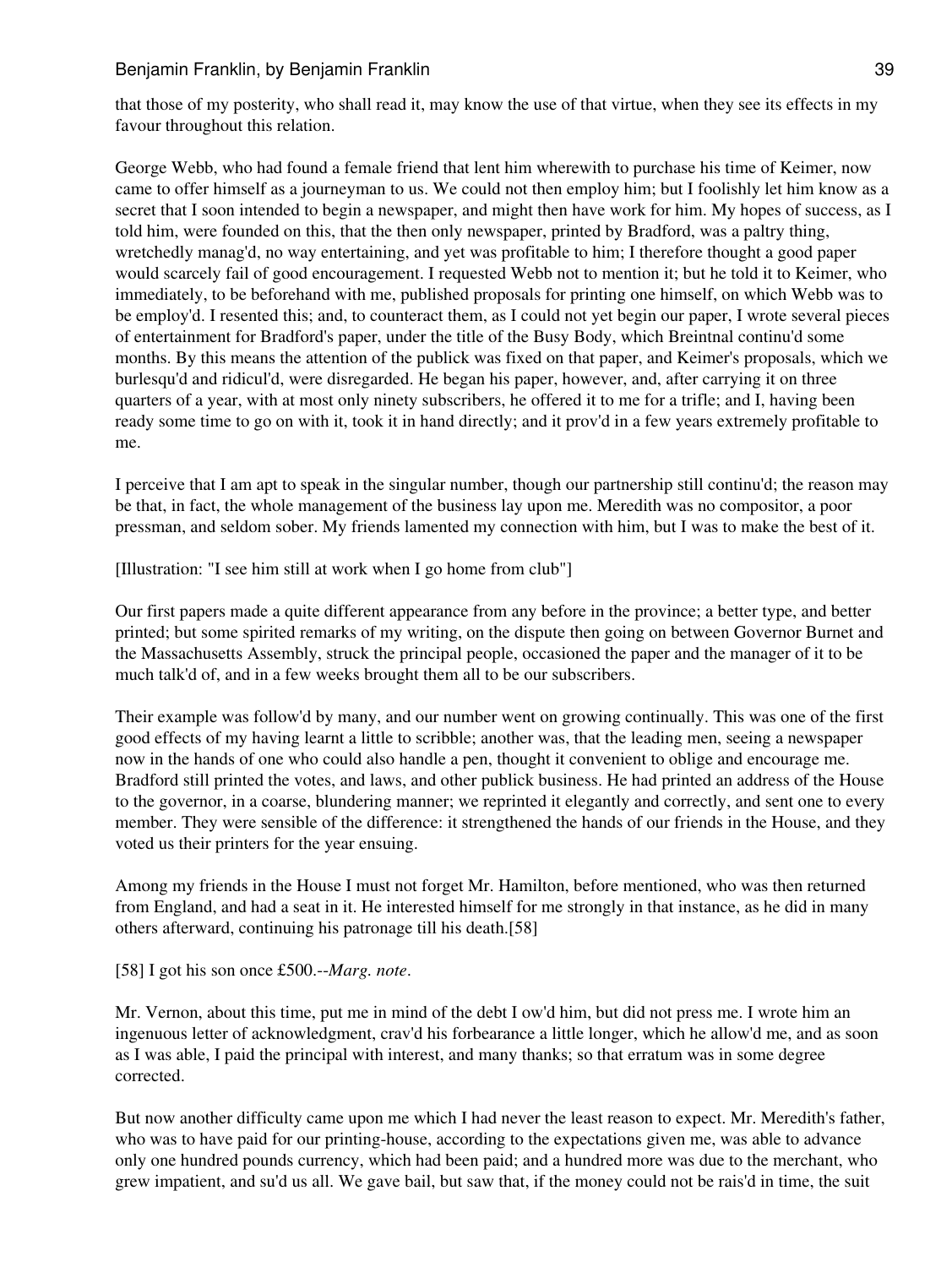# Benjamin Franklin, by Benjamin Franklin **Australian Communist Communist Communist Communist Communist Communist Communist Communist Communist Communist Communist Communist Communist Communist Communist Communist Communist**

must soon come to a judgment and execution, and our hopeful prospects must, with us, be ruined, as the press and letters must be sold for payment, perhaps at half price.

In this distress two true friends, whose kindness I have never forgotten, nor ever shall forget while I can remember any thing, came to me separately, unknown to each other, and, without any application from me, offering each of them to advance me all the money that should be necessary to enable me to take the whole business upon myself, if that should be practicable; but they did not like my continuing the partnership with Meredith, who, as they said, was often seen drunk in the streets, and playing at low games in alehouses, much to our discredit. These two friends were William Coleman and Robert Grace. I told them I could not propose a separation while any prospect remain'd of the Meredith's fulfilling their part of our agreement, because I thought myself under great obligations to them for what they had done, and would do if they could; but, if they finally fail'd in their performance, and our partnership must be dissolv'd, I should then think myself at liberty to accept the assistance of my friends.

Thus the matter rested for some time, when I said to my partner, "Perhaps your father is dissatisfied at the part you have undertaken in this affair of ours, and is unwilling to advance for you and me what he would for you alone. If that is the case, tell me, and I will resign the whole to you, and go about my business." "No," said he, "my father has really been disappointed, and is really unable; and I am unwilling to distress him farther. I see this is a business I am not fit for. I was bred a farmer, and it was a folly in me to come to town, and put myself, at thirty years of age, an apprentice to learn a new trade. Many of our Welsh people are going to settle in North Carolina, where land is cheap. I am inclin'd to go with them, and follow my old employment. You may find friends to assist you. If you will take the debts of the company upon you; return to my father the hundred pounds he has advanced; pay my little personal debts, and give me thirty pounds and a new saddle, I will relinquish the partnership, and leave the whole in your hands." I agreed to this proposal: it was drawn up in writing, sign'd, and seal'd immediately. I gave him what he demanded, and he went soon after to Carolina, from whence he sent me next year two long letters, containing the best account that had been given of that country, the climate, the soil, husbandry, etc., for in those matters he was very judicious. I printed them in the papers, and they gave great satisfaction to the publick.

As soon as he was gone, I recurr'd to my two friends; and because I would not give an unkind preference to either, I took half of what each had offered and I wanted of one, and half of the other; paid off the company's debts, and went on with the business in my own name, advertising that the partnership was dissolved. I think this was in or about the year 1729.

### VIII

# BUSINESS SUCCESS AND FIRST PUBLIC SERVICE

About this time there was a cry among the people for more paper money, only fifteen thousand pounds being extant in the province, and that soon to be sunk.[59] The wealthy inhabitants oppos'd any addition, being against all paper currency, from an apprehension that it would depreciate, as it had done in New England, to the prejudice of all creditors. We had discuss'd this point in our Junto, where I was on the side of an addition, being persuaded that the first small sum struck in 1723 had done much good by increasing the trade, employment, and number of inhabitants in the province, since I now saw all the old houses inhabited, and many new ones building: whereas I remembered well, that when I first walk'd about the streets of Philadelphia, eating my roll, I saw most of the houses in Walnut Street, between Second and Front streets,[60] with bills on their doors, "To be let"; and many likewise in Chestnut-street and other streets, which made me then think the inhabitants of the city were deserting it one after another.

[59] Recalled to be redeemed.

[60] This part of Philadelphia is now the center of the wholesale business district.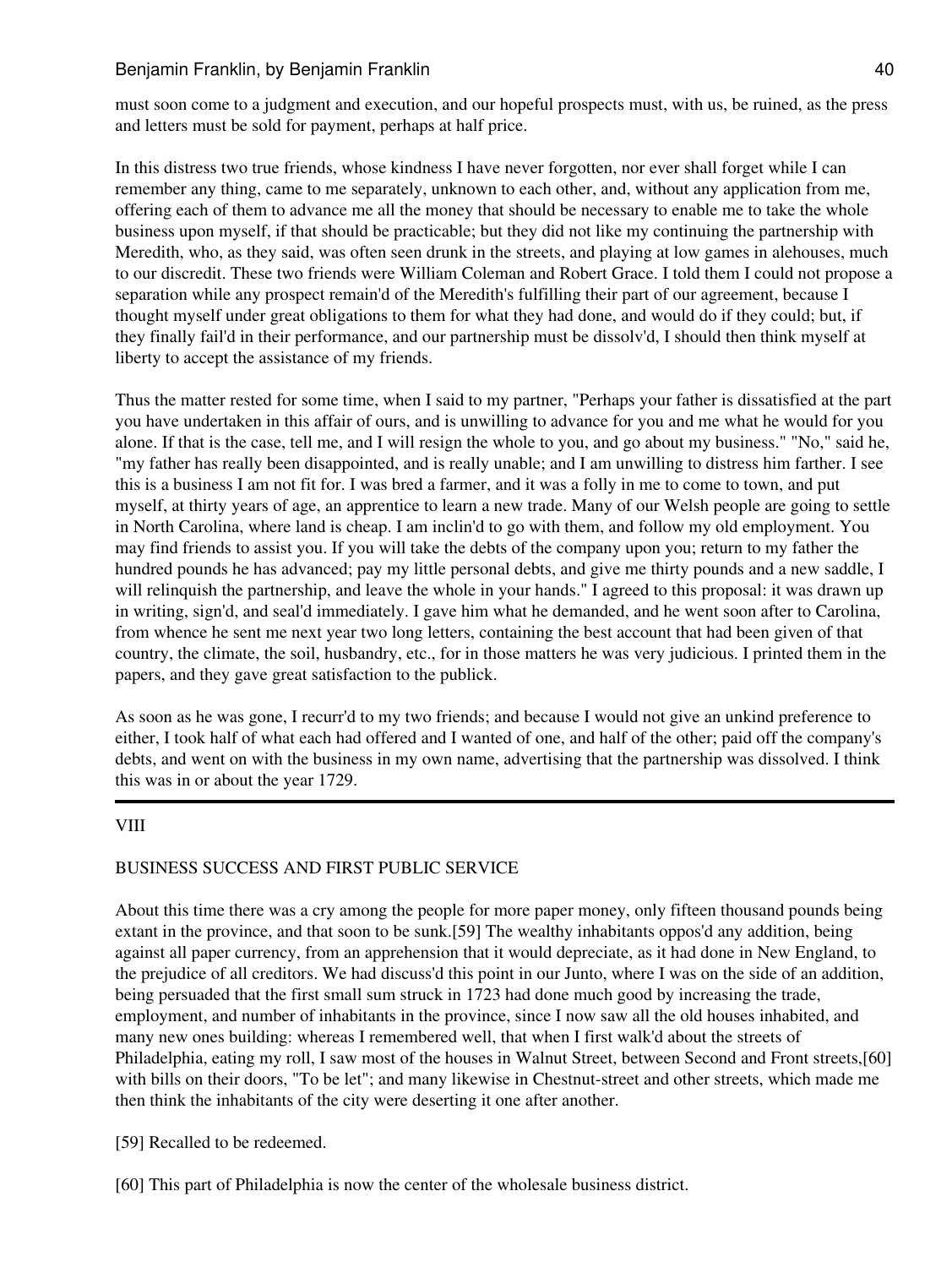Our debates possess'd me so fully of the subject, that I wrote and printed an anonymous pamphlet on it, entitled "*The Nature and Necessity of a Paper Currency*." It was well receiv'd by the common people in general; but the rich men dislik'd it, for it increas'd and strengthen'd the clamor for more money, and they happening to have no writers among them that were able to answer it, their opposition slacken'd, and the point was carried by a majority in the House. My friends there, who conceiv'd I had been of some service, thought fit to reward me by employing me in printing the money; a very profitable jobb and a great help to me. This was another advantage gain'd by my being able to write.

The utility of this currency became by time and experience so evident as never afterwards to be much disputed; so that it grew soon to fifty-five thousand pounds, and in 1739 to eighty thousand pounds, since which it arose during war to upwards of three hundred and fifty thousand pounds, trade, building, and inhabitants all the while increasing, tho' I now think there are limits beyond which the quantity may be hurtful.<sup>[61]</sup>

[61] Paper money is a promise to pay its face value in gold or silver. When a state or nation issues more such promises than there is a likelihood of its being able to redeem, the paper representing the promises depreciates in value. Before the success of the Colonies in the Revolution was assured, it took hundreds of dollars of their paper money to buy a pair of boots.

I soon after obtain'd, thro' my friend Hamilton, the printing of the Newcastle paper money, another profitable jobb as I then thought it; small things appearing great to those in small circumstances; and these, to me, were really great advantages, as they were great encouragements. He procured for me, also, the printing of the laws and votes of that government, which continu'd in my hands as long as I follow'd the business.

I now open'd a little stationer's shop. I had in it blanks of all sorts, the correctest that ever appear'd among us, being assisted in that by my friend Breintnal. I had also paper, parchment, chapmen's books, etc. One Whitemash, a compositor I had known in London, an excellent workman, now came to me, and work'd with me constantly and diligently; and I took an apprentice, the son of Aquilla Rose.

[Illustration: "I sometimes brought home the paper I purchas'd at the stores thro' the streets on a wheelbarrow"]

I began now gradually to pay off the debt I was under for the printing-house. In order to secure my credit and character as a tradesman, I took care not only to be in *reality* industrious and frugal, but to avoid all appearances to the contrary. I drest plainly; I was seen at no places of idle diversion. I never went out a fishing or shooting; a book, indeed, sometimes debauch'd me from my work, but that was seldom, snug, and gave no scandal; and, to show that I was not above my business, I sometimes brought home the paper I purchas'd at the stores thro' the streets on a wheelbarrow. Thus being esteem'd an industrious, thriving young man, and paying duly for what I bought, the merchants who imported stationery solicited my custom; others proposed supplying me with books, and I went on swimmingly. In the meantime, Keimer's credit and business declining daily, he was at last forc'd to sell his printing-house to satisfy his creditors. He went to Barbadoes, and there lived some years in very poor circumstances.

His apprentice, David Harry, whom I had instructed while I work'd with him, set up in his place at Philadelphia, having bought his materials. I was at first apprehensive of a powerful rival in Harry, as his friends were very able, and had a good deal of interest. I therefore propos'd a partnership to him, which he, fortunately for me, rejected with scorn. He was very proud, dress'd like a gentleman, liv'd expensively, took much diversion and pleasure abroad, ran in debt, and neglected his business; upon which, all business left him; and, finding nothing to do, he followed Keimer to Barbadoes, taking the printing-house with him. There this apprentice employ'd his former master as a journeyman; they quarrell'd often; Harry went continually behindhand, and at length was forc'd to sell his types and return to his country work in Pennsylvania. The person that bought them employ'd Keimer to use them, but in a few years he died.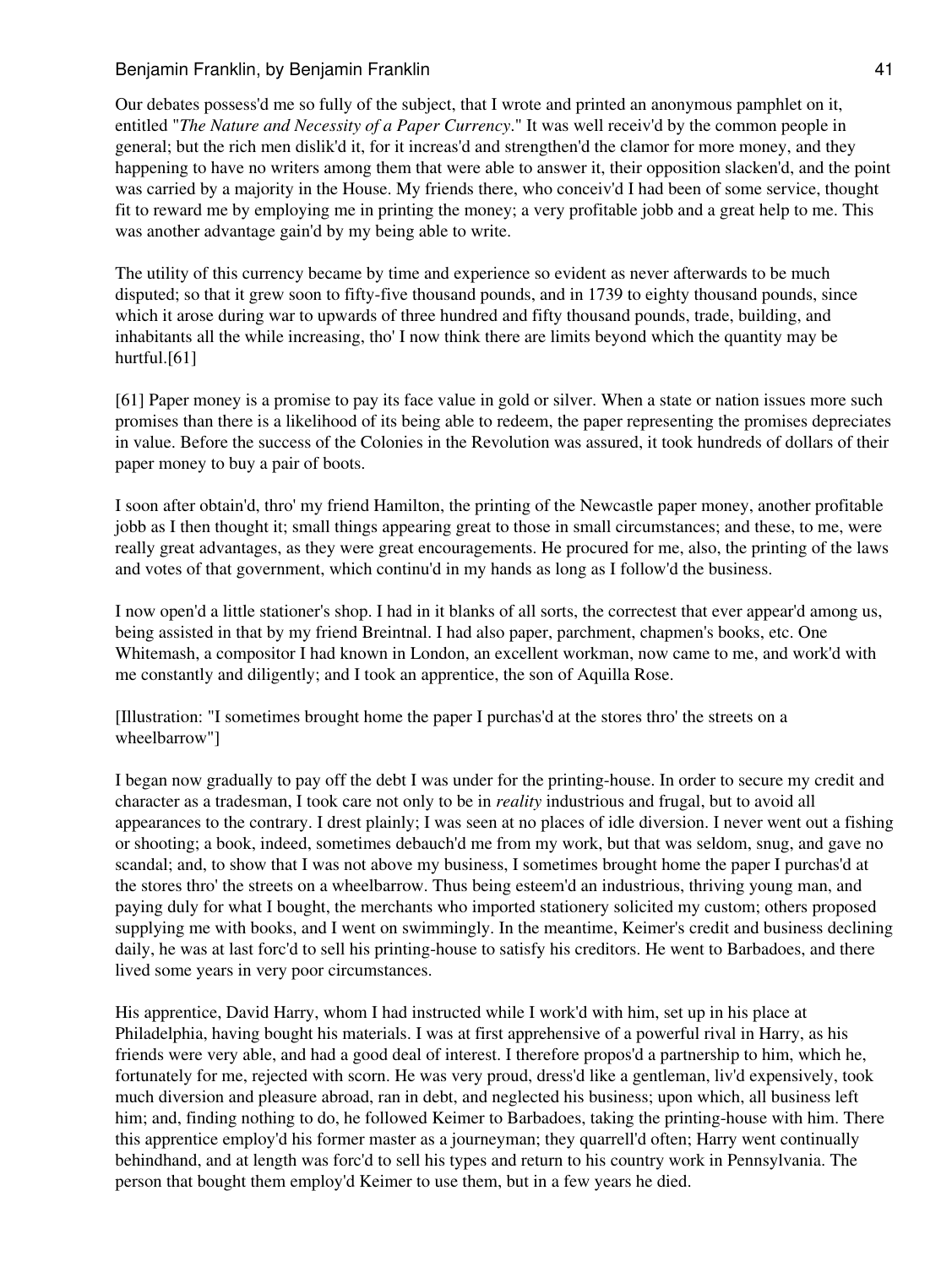There remained now no competitor with me at Philadelphia but the old one, Bradford; who was rich and easy, did a little printing now and then by straggling hands, but was not very anxious about the business. However, as he kept the post-office, it was imagined he had better opportunities of obtaining news; his paper was thought a better distributer of advertisements than mine, and therefore had many more, which was a profitable thing to him, and a disadvantage to me; for, tho' I did indeed receive and send papers by the post, yet the publick opinion was otherwise, for what I did send was by bribing the riders, who took them privately, Bradford being unkind enough to forbid it, which occasion'd some resentment on my part; and I thought so meanly of him for it, that, when I afterward came into his situation, I took care never to imitate it.

I had hitherto continu'd to board with Godfrey, who lived in part of my house with his wife and children, and had one side of the shop for his glazier's business, tho' he worked little, being always absorbed in his mathematics. Mrs. Godfrey projected a match for me with a relation's daughter, took opportunities of bringing us often together, till a serious courtship on my part ensu'd, the girl being in herself very deserving. The old folks encourag'd me by continual invitations to supper, and by leaving us together, till at length it was time to explain. Mrs. Godfrey manag'd our little treaty. I let her know that I expected as much money with their daughter as would pay off my remaining debt for the printing-house, which I believe was not then above a hundred pounds. She brought me word they had no such sum to spare; I said they might mortgage their house in the loan-office. The answer to this, after some days, was, that they did not approve the match; that, on inquiry of Bradford, they had been informed the printing business was not a profitable one; the types would soon be worn out, and more wanted; that S. Keimer and D. Harry had failed one after the other, and I should probably soon follow them; and, therefore, I was forbidden the house, and the daughter shut up.

Whether this was a real change of sentiment or only artifice, on a supposition of our being too far engaged in affection to retract, and therefore that we should steal a marriage, which would leave them at liberty to give or withhold what they pleas'd, I know not; but I suspected the latter, resented it, and went no more. Mrs. Godfrey brought me afterward some more favorable accounts of their disposition, and would have drawn me on again; but I declared absolutely my resolution to have nothing more to do with that family. This was resented by the Godfreys; we differed, and they removed, leaving me the whole house, and I resolved to take no more inmates.

But this affair having turned my thoughts to marriage, I look'd round me and made overtures of acquaintance in other places; but soon found that, the business of a printer being generally thought a poor one, I was not to expect money with a wife, unless with such a one as I should not otherwise think agreeable. A friendly correspondence as neighbours and old acquaintances had continued between me and Mrs. Read's family, who all had a regard for me from the time of my first lodging in their house. I was often invited there and consulted in their affairs, wherein I sometimes was of service. I piti'd poor Miss Read's unfortunate situation, who was generally dejected, seldom chearful, and avoided company. I considered my giddiness and inconstancy when in London as in a great degree the cause of her unhappiness, tho' the mother was good enough to think the fault more her own than mine, as she had prevented our marrying before I went thither, and persuaded the other match in my absence. Our mutual affection was revived, but there were now great objections to our union. The match was indeed looked upon as invalid, a preceding wife being said to be living in England; but this could not easily be prov'd, because of the distance; and, tho' there was a report of his death, it was not certain. Then, tho' it should be true, he had left many debts, which his successor might be call'd upon to pay. We ventured, however, over all these difficulties, and I took her to wife, September 1st, 1730. None of the inconveniences happened that we had apprehended; she proved a good and faithful helpmate,[62] assisted me much by attending the shop; we throve together, and have ever mutually endeavour'd to make each other happy. Thus I corrected that great *erratum* as well as I could.

[62] Mrs. Franklin survived her marriage over forty years. Franklin's correspondence abounds with evidence that their union was a happy one. "We are grown old together, and if she has any faults, I am so used to them that I don't perceive them." The following is a stanza from one of Franklin's own songs written for the Junto: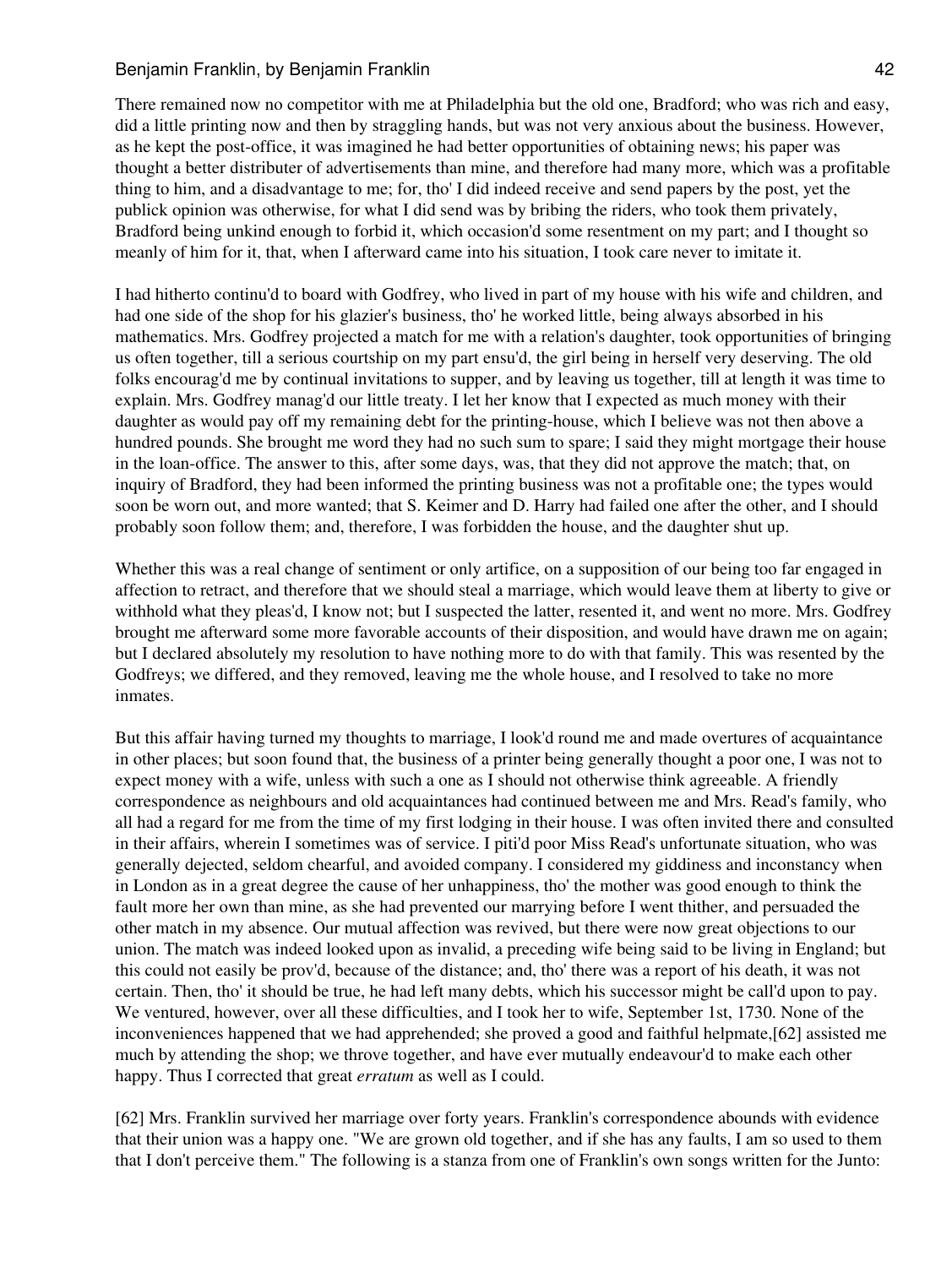"Of their Chloes and Phyllises poets may prate, I sing my plain country Joan, These twelve years my wife, still the joy of my life, Blest day that I made her my own."

About this time, our club meeting, not at a tavern, but in a little room of Mr. Grace's, set apart for that purpose, a proposition was made by me, that, since our books were often referr'd to in our disquisitions upon the queries, it might be convenient to us to have them altogether where we met, that upon occasion they might be consulted; and by thus clubbing our books to a common library, we should, while we lik'd to keep them together, have each of us the advantage of using the books of all the other members, which would be nearly as beneficial as if each owned the whole. It was lik'd and agreed to, and we fill'd one end of the room with such books as we could best spare. The number was not so great as we expected; and tho' they had been of great use, yet some inconveniences occurring for want of due care of them, the collection, after about a year, was separated, and each took his books home again.

And now I set on foot my first project of a public nature, that for a subscription library. I drew up the proposals, got them put into form by our great scrivener, Brockden, and, by the help of my friends in the Junto, procured fifty subscribers of forty shillings each to begin with, and ten shillings a year for fifty years, the term our company was to continue. We afterwards obtain'd a charter, the company being increased to one hundred: this was the mother of all the North American subscription libraries, now so numerous. It is become a great thing itself, and continually increasing. These libraries have improved the general conversation of the Americans, made the common tradesmen and farmers as intelligent as most gentlemen from other countries, and perhaps have contributed in some degree to the stand so generally made throughout the colonies in defense of their privileges.[63]

*Mem°.* Thus far was written with the intention express'd in the beginning and therefore contains several little family anecdotes of no importance to others. What follows was written many years after in compliance with the advice contain'd in these letters, and accordingly intended for the public. The affairs of the Revolution occasion'd the interruption.[64]

[63] Here the first part of the *Autobiography*, written at Twyford in 1771, ends. The second part, which follows, was written at Passy in 1784.

[64] After this memorandum, Franklin inserted letters from Abel James and Benjamin Vaughan, urging him to continue his *Autobiography*.

# [*Continuation of the Account of my Life, begun at Passy, near Paris, 1784.*]

It is some time since I receiv'd the above letters, but I have been too busy till now to think of complying with the request they contain. It might, too, be much better done if I were at home among my papers, which would aid my memory, and help to ascertain dates; but my return being uncertain, and having just now a little leisure, I will endeavour to recollect and write what I can; if I live to get home, it may there be corrected and improv'd.

Not having any copy here of what is already written, I know not whether an account is given of the means I used to establish the Philadelphia public library, which, from a small beginning, is now become so considerable, though I remember to have come down to near the time of that transaction (1730). I will therefore begin here with an account of it, which may be struck out if found to have been already given.

At the time I establish'd myself in Pennsylvania, there was not a good bookseller's shop in any of the colonies to the southward of Boston. In New York and Philad'a the printers were indeed stationers; they sold only paper, etc., almanacs, ballads, and a few common school-books. Those who lov'd reading were obliged to send for their books from England; the members of the Junto had each a few. We had left the alehouse, where we first met, and hired a room to hold our club in. I propos'd that we should all of us bring our books to that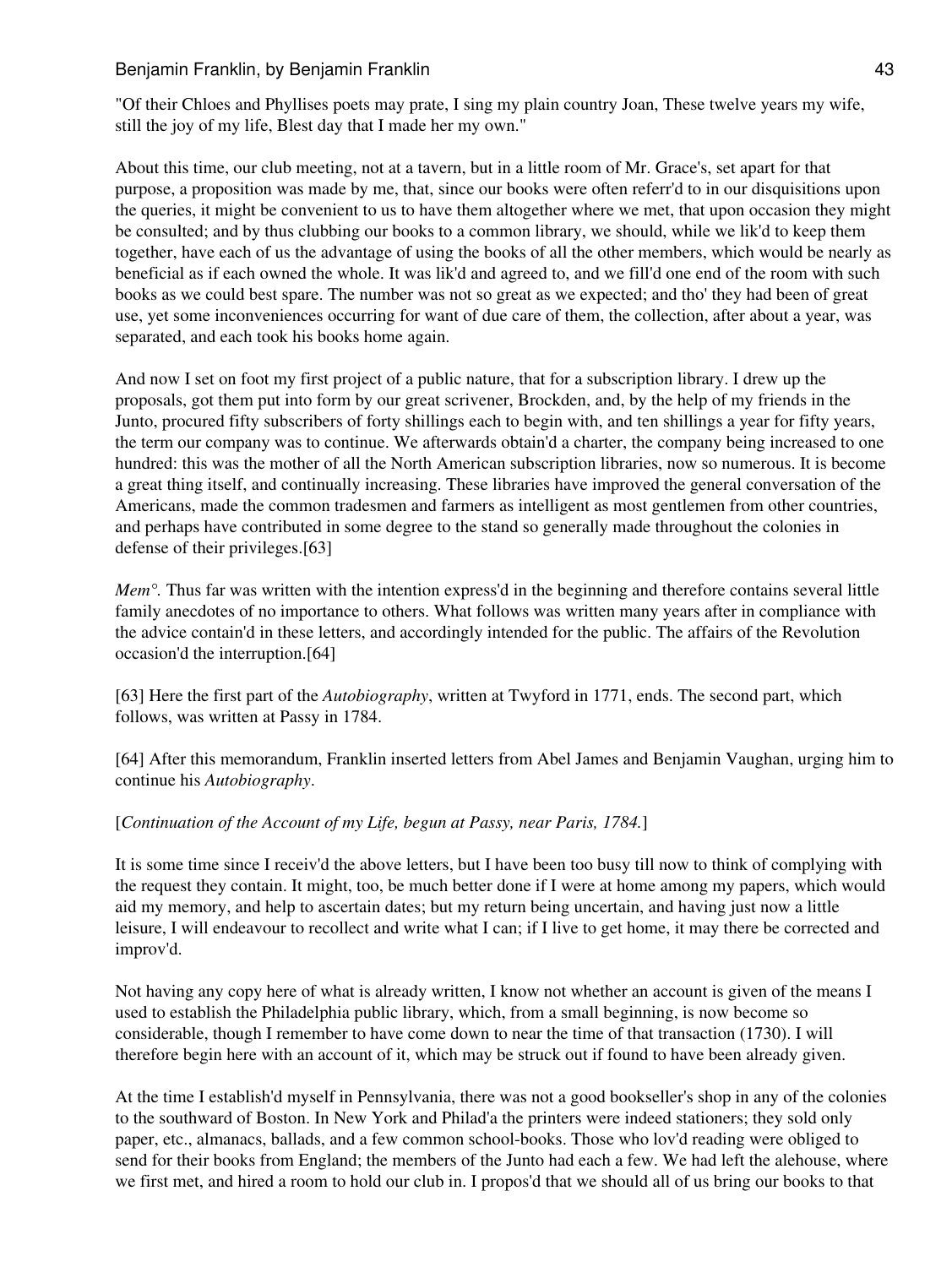room, where they would not only be ready to consult in our conferences, but become a common benefit, each of us being at liberty to borrow such as he wish'd to read at home. This was accordingly done, and for some time contented us.

Finding the advantage of this little collection, I propos'd to render the benefit from books more common, by commencing a public subscription library. I drew a sketch of the plan and rules that would be necessary, and got a skilful conveyancer, Mr. Charles Brockden, to put the whole in form of articles of agreement to be subscribed, by which each subscriber engag'd to pay a certain sum down for the first purchase of books, and an annual contribution for increasing them. So few were the readers at that time in Philadelphia, and the majority of us so poor, that I was not able, with great industry, to find more than fifty persons, mostly young tradesmen, willing to pay down for this purpose forty shillings each, and ten shillings per annum. On this little fund we began. The books were imported; the library was opened one day in the week for lending to the subscribers, on their promissory notes to pay double the value if not duly returned. The institution soon manifested its utility, was imitated by other towns, and in other provinces. The libraries were augmented by donations; reading became fashionable; and our people, having no publick amusements to divert their attention from study, became better acquainted with books, and in a few years were observ'd by strangers to be better instructed and more intelligent than people of the same rank generally are in other countries.

When we were about to sign the above mentioned articles, which were to be binding on us, our heirs, etc., for fifty years, Mr. Brockden, the scrivener, said to us, "You are young men, but it is scarcely probable that any of you will live to see the expiration of the term fix'd in the instrument." A number of us, however, are yet living; but the instrument was after a few years rendered null by a charter that incorporated and gave perpetuity to the company.

The objections and reluctances I met with in soliciting the subscriptions, made me soon feel the impropriety of presenting one's self as the proposer of any useful project, that might be suppos'd to raise one's reputation in the smallest degree above that of one's neighbours, when one has need of their assistance to accomplish that project. I therefore put myself as much as I could out of sight, and stated it as a scheme of a *number of friends*, who had requested me to go about and propose it to such as they thought lovers of reading. In this way my affair went on more smoothly, and I ever after practis'd it on such occasions; and, from my frequent successes, can heartily recommend it. The present little sacrifice of your vanity will afterwards be amply repaid. If it remains a while uncertain to whom the merit belongs, someone more vain than yourself will be encouraged to claim it, and then even envy will be disposed to do you justice by plucking those assumed feathers, and restoring them to their right owner.

This library afforded me the means of improvement by constant study, for which I set apart an hour or two each day, and thus repair'd in some degree the loss of the learned education my father once intended for me. Reading was the only amusement I allow'd myself. I spent no time in taverns, games, or frolicks of any kind; and my industry in my business continu'd as indefatigable as it was necessary. I was indebted for my printing-house; I had a young family coming on to be educated, and I had to contend with for business two printers, who were established in the place before me. My circumstances, however, grew daily easier. My original habits of frugality continuing, and my father having, among his instructions to me when a boy, frequently repeated a proverb of Solomon, "Seest thou a man diligent in his calling, he shall stand before kings, he shall not stand before mean men," I from thence considered industry as a means of obtaining wealth and distinction, which encourag'd me, tho' I did not think that I should ever literally *stand before kings*, which, however, has since happened; for I have stood before *five*, and even had the honor of sitting down with one, the King of Denmark, to dinner.

We have an English proverb that says, "*He that would thrive, must ask his wife*." It was lucky for me that I had one as much dispos'd to industry and frugality as myself. She assisted me chearfully in my business, folding and stitching pamphlets, tending shop, purchasing old linen rags for the paper-makers, etc., etc. We kept no idle servants, our table was plain and simple, our furniture of the cheapest. For instance, my breakfast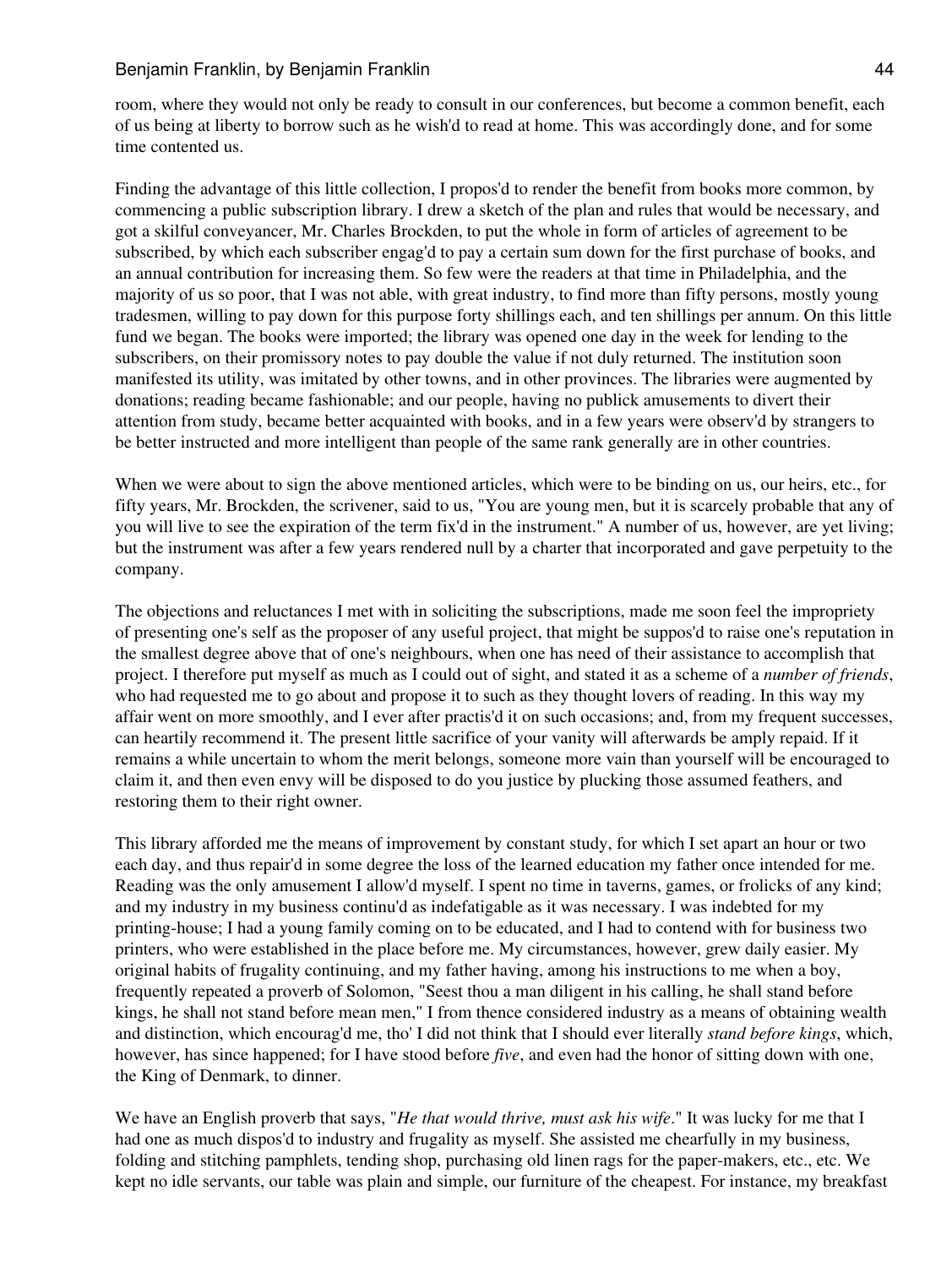was a long time break and milk (no tea), and I ate it out of a twopenny earthen porringer, with a pewter spoon. But mark how luxury will enter families, and make a progress, in spite of principle: being call'd one morning to breakfast, I found it in a China bowl, with a spoon of silver! They had been bought for me without my knowledge by my wife, and had cost her the enormous sum of three-and-twenty shillings, for which she had no other excuse or apology to make, but that she thought *her* husband deserv'd a silver spoon and China bowl as well as any of his neighbors. This was the first appearance of plate and China in our house, which afterward, in a course of years, as our wealth increas'd, augmented gradually to several hundred pounds in value.

I had been religiously educated as a Presbyterian; and though some of the dogmas of that persuasion, such as the *eternal decrees of God*, *election*, *reprobation*, *etc.*, appeared to me unintelligible, others doubtful, and I early absented myself from the public assemblies of the sect, Sunday being my studying day, I never was without some religious principles. I never doubted, for instance, the existence of the Deity; that he made the world, and govern'd it by his Providence; that the most acceptable service of God was the doing good to man; that our souls are immortal; and that all crime will be punished, and virtue rewarded, either here or hereafter. These I esteem'd the essentials of every religion; and, being to be found in all the religions we had in our country, I respected them all, tho' with different degrees of respect, as I found them more or less mix'd with other articles, which, without any tendency to inspire, promote, or confirm morality, serv'd principally to divide us, and make us unfriendly to one another. This respect to all, with an opinion that the worst had some good effects, induc'd me to avoid all discourse that might tend to lessen the good opinion another might have of his own religion; and as our province increas'd in people, and new places of worship were continually wanted, and generally erected by voluntary contribution, my mite for such purpose, whatever might be the sect, was never refused.

Tho' I seldom attended any public worship, I had still an opinion of its propriety, and of its utility when rightly conducted, and I regularly paid my annual subscription for the support of the only Presbyterian minister or meeting we had in Philadelphia. He us'd to visit me sometimes as a friend, and admonished me to attend his administrations, and I was now and then prevail'd on to do so, once for five Sundays successively. Had he been in my opinion a good preacher, perhaps I might have continued,[65] notwithstanding the occasion I had for the Sunday's leisure in my course of study; but his discourses were chiefly either polemic arguments, or explications of the peculiar doctrines of our sect, and were all to me very dry, uninteresting, and unedifying, since not a single moral principle was inculcated or enforc'd, their aim seeming to be rather to make us Presbyterians than good citizens.

[65] Franklin expressed a different view about the duty of attending church later.

At length he took for his text that verse of the fourth chapter of Philippians, "*Finally, brethren, whatsoever things are true, honest, just, pure, lovely, or of good report, if there be any virtue, or any praise, think on these things.*" And I imagin'd, in a sermon on such a text, we could not miss of having some morality. But he confin'd himself to five points only, as meant by the apostle, viz.: 1. Keeping holy the Sabbath day. 2. Being diligent in reading the holy Scriptures. 3. Attending duly the publick worship. 4. Partaking of the Sacrament. 5. Paying a due respect to God's ministers. These might be all good things; but, as they were not the kind of good things that I expected from that text, I despaired of ever meeting with them from any other, was disgusted, and attended his preaching no more. I had some years before compos'd a little Liturgy, or form of prayer, for my own private use (viz., in 1728), entitled, *Articles of Belief and Acts of Religion*. I return'd to the use of this, and went no more to the public assemblies. My conduct might be blameable, but I leave it, without attempting further to excuse it; my present purpose being to relate facts, and not to make apologies for them.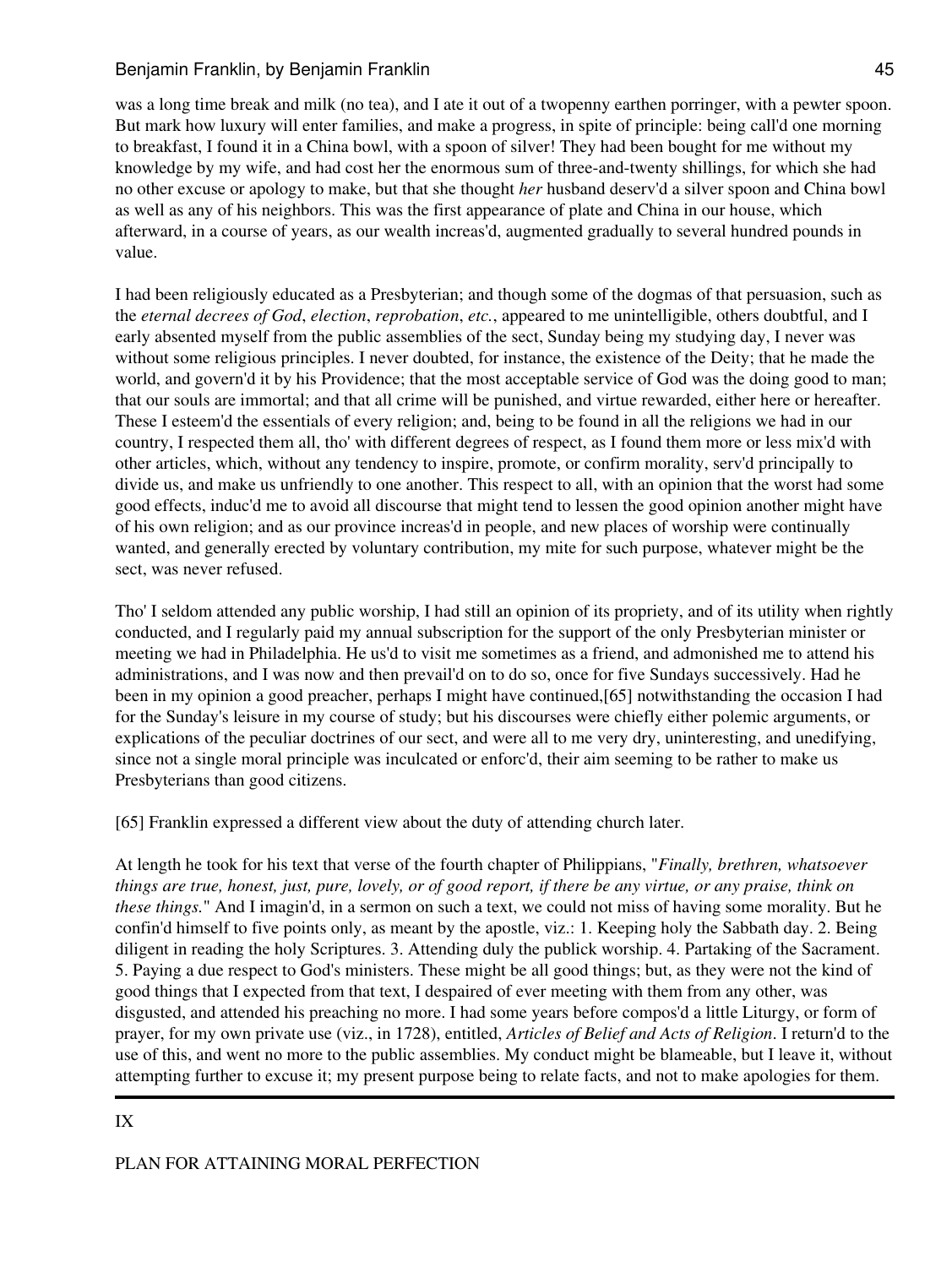It was about this time I conceived the bold and arduous project of arriving at moral perfection. I wish'd to live without committing any fault at any time; I would conquer all that either natural inclination, custom, or company might lead me into. As I knew, or thought I knew, what was right and wrong, I did not see why I might not always do the one and avoid the other. But I soon found I had undertaken a task of more difficulty than I had imagined.[66] While my care was employ'd in guarding against one fault, I was often surprised by another; habit took the advantage of inattention; inclination was sometimes too strong for reason. I concluded, at length, that the mere speculative conviction that it was our interest to be completely virtuous, was not sufficient to prevent our slipping; and that the contrary habits must be broken, and good ones acquired and established, before we can have any dependence on a steady, uniform rectitude of conduct. For this purpose I therefore contrived the following method.

[66] Compare Philippians iv, 8.

In the various enumerations of the moral virtues I had met with in my reading, I found the catalogue more or less numerous, as different writers included more or fewer ideas under the same name. Temperance, for example, was by some confined to eating and drinking, while by others it was extended to mean the moderating every other pleasure, appetite, inclination, or passion, bodily or mental, even to our avarice and ambition. I propos'd to myself, for the sake of clearness, to use rather more names, with fewer ideas annex'd to each, than a few names with more ideas; and I included under thirteen names of virtues all that at that time occurr'd to me as necessary or desirable, and annexed to each a short precept, which fully express'd the extent I gave to its meaning.

These names of virtues, with their precepts, were:

1. Temperance.

Eat not to dullness; drink not to elevation.

2. Silence.

Speak not but what may benefit others or yourself; avoid trifling conversation.

3. Order.

Let all your things have their places; let each part of your business have its time.

4. Resolution.

Resolve to perform what you ought; perform without fail what you resolve.

5. Frugality.

Make no expense but to do good to others or yourself; *i. e.*, waste nothing.

6. INDUSTRY.

Lose no time; be always employ'd in something useful; cut off all unnecessary actions.

7. Sincerity.

Use no hurtful deceit; think innocently and justly; and, if you speak, speak accordingly.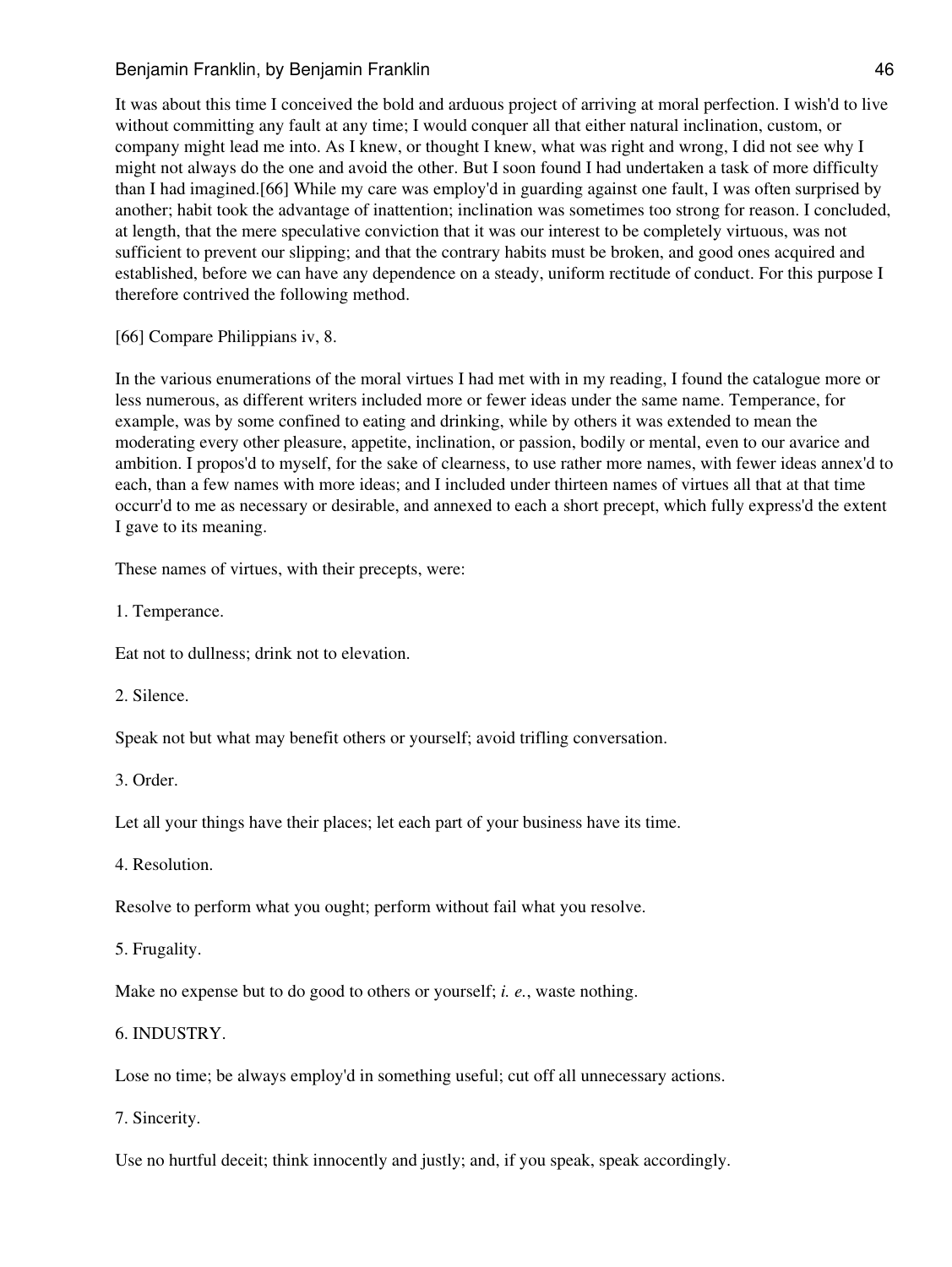Benjamin Franklin, by Benjamin Franklin **American** American American American American American American American

8. Justice.

Wrong none by doing injuries, or omitting the benefits that are your duty.

9. Moderation.

Avoid extreams; forbear resenting injuries so much as you think they deserve.

10. Cleanliness.

Tolerate no uncleanliness in body, cloaths, or habitation.

11. Tranquillity.

Be not disturbed at trifles, or at accidents common or unavoidable.

12. Chastity.

13. Humility.

Imitate Jesus and Socrates.

My intention being to acquire the *habitude* of all these virtues, I judg'd it would be well not to distract my attention by attempting the whole at once, but to fix it on one of them at a time; and, when I should be master of that, then to proceed to another, and so on, till I should have gone thro' the thirteen; and, as the previous acquisition of some might facilitate the acquisition of certain others, I arrang'd them with that view, as they stand above. Temperance first, as it tends to procure that coolness and clearness of head, which is so necessary where constant vigilance was to be kept up, and guard maintained against the unremitting attraction of ancient habits, and the force of perpetual temptations. This being acquir'd and establish'd, Silence would be more easy; and my desire being to gain knowledge at the same time that I improv'd in virtue, and considering that in conversation it was obtain'd rather by the use of the ears than of the tongue, and therefore wishing to break a habit I was getting into of prattling, punning, and joking, which only made me acceptable to trifling company, I gave *Silence* the second place. This and the next, *Order*, I expected would allow me more time for attending to my project and my studies. *Resolution*, once become habitual, would keep me firm in my endeavours to obtain all the subsequent virtues; *Frugality* and Industry freeing me from my remaining debt, and producing affluence and independence, would make more easy the practice of Sincerity and Justice, etc., etc. Conceiving then, that, agreeably to the advice of Pythagoras[67] in his Golden Verses, daily examination would be necessary, I contrived the following method for conducting that examination.

I made a little book, in which I allotted a page for each of the virtues.[68] I rul'd each page with red ink, so as to have seven columns, one for each day of the week, marking each column with a letter for the day. I cross'd these columns with thirteen red lines, marking the beginning of each line with the first letter of one of the virtues, on which line, and in its proper column, I might mark, by a little black spot, every fault I found upon examination to have been committed respecting that virtue upon that day.

[67] A famous Greek philosopher, who lived about 582-500 B. C. The *Golden Verses* here ascribed to him are probably of later origin. "The time which he recommends for this work is about even or bed-time, that we may conclude the action of the day with the judgment of conscience, making the examination of our conversation an evening song to God."

[68] This "little book" is dated July 1, 1733.--W. T. F.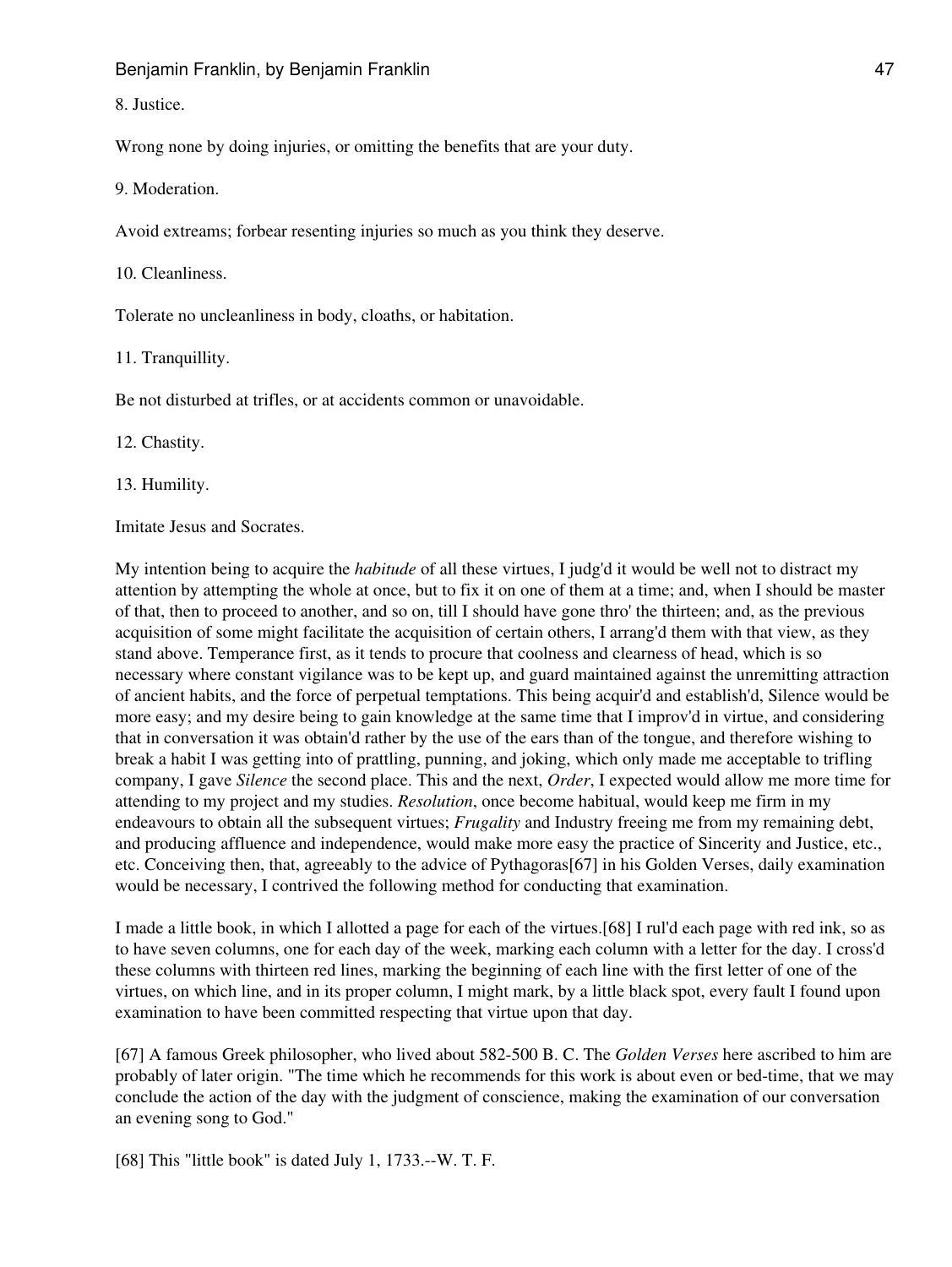*Form of the pages.*

# TEMPERANCE.

I determined to give a week's strict attention to each of the virtues successively. Thus, in the first week, my great guard was to avoid every the least offense against *Temperance*, leaving the other virtues to their ordinary chance, only marking every evening the faults of the day. Thus, if in the first week I could keep my first line, marked T, clear of spots, I suppos'd the habit of that virtue so much strengthen'd, and its opposite weaken'd, that I might venture extending my attention to include the next, and for the following week keep both lines clear of spots. Proceeding thus to the last, I could go thro' a course compleat in thirteen weeks, and four courses in a year. And like him who, having a garden to weed, does not attempt to eradicate all the bad herbs at once, which would exceed his reach and his strength, but works on one of the beds at a time, and, having accomplish'd the first, proceeds to a second, so I should have, I hoped, the encouraging pleasure of seeing on my pages the progress I made in virtue, by clearing successively my lines of their spots, till in the end, by a number of courses, I should be happy in viewing a clean book, after a thirteen weeks' daily examination.

This my little book had for its motto these lines from Addison's *Cato*:

"Here will I hold. If there's a power above us (And that there is, all nature cries aloud Thro' all her works), He must delight in virtue; And that which he delights in must be happy."

Another from Cicero,

"O vitæ Philosophia dux! O virtutum indagatrix expultrixque vitiorum! Unus dies, bene et ex præceptis tuis actus, peccanti immortalitati est anteponendus."[69]

[69] "O philosophy, guide of life! O searcher out of virtue and exterminator of vice! One day spent well and in accordance with thy precepts is worth an immortality of sin."--*Tusculan Inquiries*, Book V.

Another from the Proverbs of Solomon, speaking of wisdom or virtue:

"Length of days is in her right hand, and in her left hand riches and honour. Her ways are ways of pleasantness, and all her paths are peace." iii. 16, 17.

And conceiving God to be the fountain of wisdom, I thought it right and necessary to solicit his assistance for obtaining it; to this end I formed the following little prayer, which was prefix'd to my tables of examination, for daily use.

"*O powerful Goodness! bountiful Father! merciful Guide! Increase in me that wisdom which discovers my truest interest. Strengthen my resolutions to perform what that wisdom dictates. Accept my kind offices to thy other children as the only return in my power for thy continual favours to me*."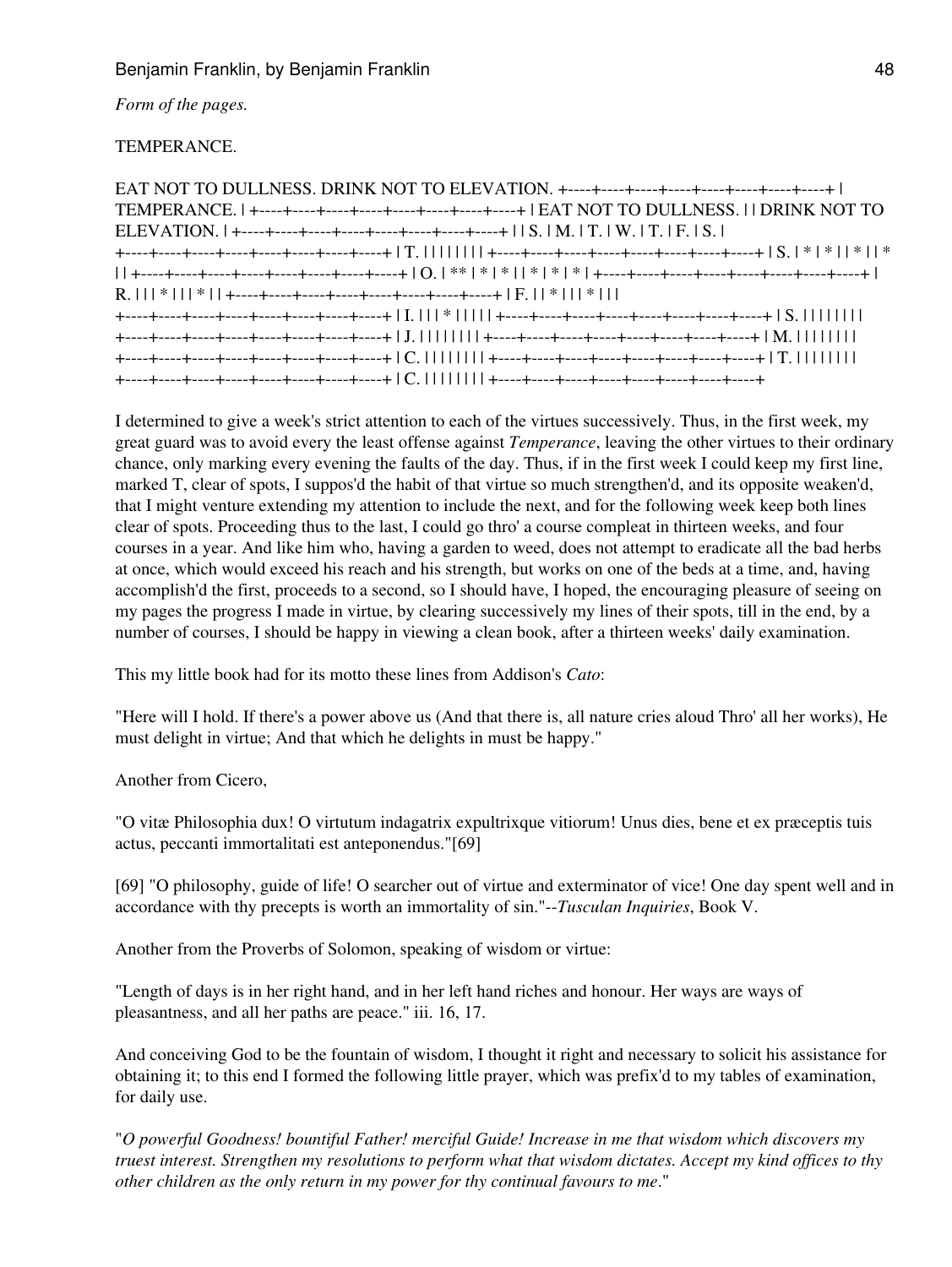I used also sometimes a little prayer which I took from Thomson's Poems, viz.:

"Father of light and life, thou Good Supreme! O teach me what is good; teach me Thyself! Save me from folly, vanity, and vice, From every low pursuit; and fill my soul With knowledge, conscious peace, and virtue pure; Sacred, substantial, never-fading bliss!"

The precept of *Order* requiring that *every part of my business should have its allotted time*, one page in my little book contain'd the following scheme of employment for the twenty-four hours of a natural day.

{ 5} Rise, wash, and address { 6} *Powerful Goodness*! The Morning. { } Contrive day's *Question.* What good  $\{\}$  business, and take the shall I do this day?  $\{\}$  resolution of the day;  $\{7\}$  prosecute the present  $\{\}$  study, and breakfast.

8} 9} Work. 10} 11}

Noon. {12} Read, or overlook my { 1} accounts, and dine.

2} 3} Work. 4} 5} Evening. { 6} Put things in their *Question.* What good { 7} places. Supper. Music have I done to-day? { 8} or diversion, or conversation. { 9} Examination of { } the day.

Night. {10} Sleep. {11} {12} { 1} { 2} { 3} { 4}

I enter'd upon the execution of this plan for self-examination, and continu'd it with occasional intermissions for some time. I was surpris'd to find myself so much fuller of faults than I had imagined; but I had the satisfaction of seeing them diminish. To avoid the trouble of renewing now and then my little book, which, by scraping out the marks on the paper of old faults to make room for new ones in a new course, became full of holes, I transferr'd my tables and precepts to the ivory leaves of a memorandum book, on which the lines were drawn with red ink, that made a durable stain, and on those lines I mark'd my faults with a black-lead pencil, which marks I could easily wipe out with a wet sponge. After a while I went thro' one course only in a year, and afterward only one in several years, till at length I omitted them entirely, being employ'd in voyages and business abroad, with a multiplicity of affairs that interfered; but I always carried my little book with me.

My scheme of Order gave me the most trouble;[70] and I found that, tho' it might be practicable where a man's business was such as to leave him the disposition of his time, that of a journeyman printer, for instance, it was not possible to be exactly observed by a master, who must mix with the world, and often receive people of business at their own hours. *Order*, too, with regard to places for things, papers, etc., I found extreamly difficult to acquire. I had not been early accustomed to it, and, having an exceeding good memory, I was not so sensible of the inconvenience attending want of method. This article, therefore, cost me so much painful attention, and my faults in it vexed me so much, and I made so little progress in amendment, and had such frequent relapses, that I was almost ready to give up the attempt, and content myself with a faulty character in that respect, like the man who, in buying an ax of a smith, my neighbour, desired to have the whole of its surface as bright as the edge. The smith consented to grind it bright for him if he would turn the wheel; he turn'd, while the smith press'd the broad face of the ax hard and heavily on the stone, which made the turning of it very fatiguing. The man came every now and then from the wheel to see how the work went on, and at length would take his ax as it was, without farther grinding. "No," said the smith, "turn on, turn on; we shall have it bright by-and-by; as yet, it is only speckled." "Yes," says the man, "*but I think I like a speckled ax best*." And I believe this may have been the case with many, who, having, for want of some such means as I employ'd, found the difficulty of obtaining good and breaking bad habits in other points of vice and virtue, have given up the struggle, and concluded that "*a speckled ax was best*"; for something, that pretended to be reason, was every now and then suggesting to me that such extream nicety as I exacted of myself might be a kind of foppery in morals, which, if it were known, would make me ridiculous; that a perfect character might be attended with the inconvenience of being envied and hated; and that a benevolent man should allow a few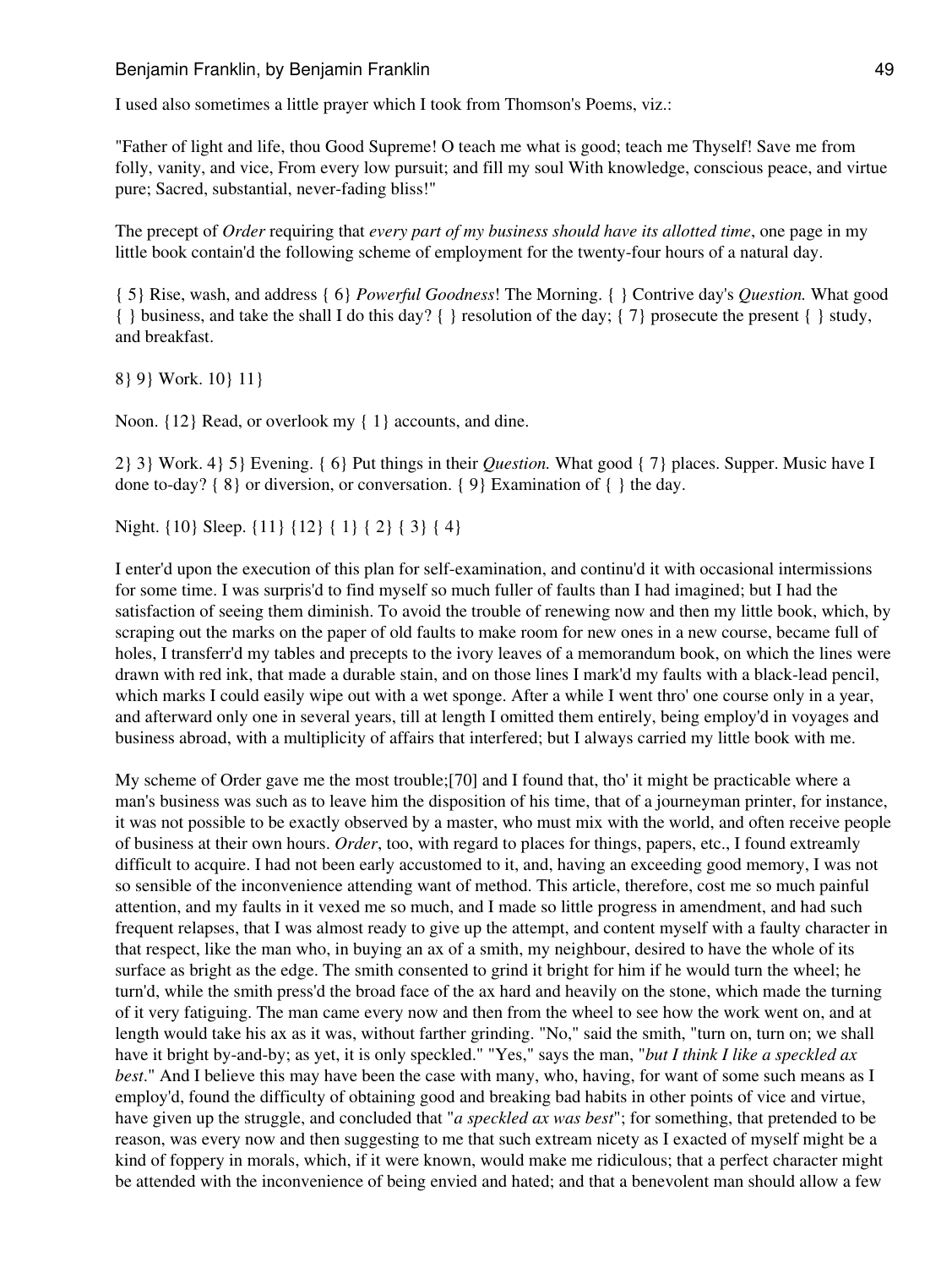# Benjamin Franklin, by Benjamin Franklin 50 and 50 and 50 and 50 and 50 and 50 and 50 and 50 and 50 and 50 and 50 and 50 and 50 and 50 and 50 and 50 and 50 and 50 and 50 and 50 and 50 and 50 and 50 and 50 and 50 and 50 and

faults in himself, to keep his friends in countenance.

[Illustration: "The smith consented to grind it bright for him if he would turn the wheel"]

[70] Professor McMaster tells us that when Franklin was American Agent in France, his lack of business order was a source of annoyance to his colleagues and friends. "Strangers who came to see him were amazed to behold papers of the greatest importance scattered in the most careless way over the table and floor."

In truth, I found myself incorrigible with respect to Order; and now I am grown old, and my memory bad, I feel very sensibly the want of it. But, on the whole, tho' I never arrived at the perfection I had been so ambitious of obtaining, but fell far short of it, yet I was, by the endeavour, a better and a happier man than I otherwise should have been if I had not attempted it; as those who aim at perfect writing by imitating the engraved copies, tho' they never reach the wish'd-for excellence of those copies, their hand is mended by the endeavour, and is tolerable while it continues fair and legible.

It may be well my posterity should be informed that to this little artifice, with the blessing of God, their ancestor ow'd the constant felicity of his life, down to his 79th year, in which this is written. What reverses may attend the remainder is in the hand of Providence; but, if they arrive, the reflection on past happiness enjoy'd ought to help his bearing them with more resignation. To Temperance he ascribes his long-continued health, and what is still left to him of a good constitution; to Industry and Frugality, the early easiness of his circumstances and acquisition of his fortune, with all that knowledge that enabled him to be a useful citizen, and obtained for him some degree of reputation among the learned; to Sincerity and Justice, the confidence of his country, and the honorable employs it conferred upon him; and to the joint influence of the whole mass of the virtues,[71] even in the imperfect state he was able to acquire them, all that evenness of temper, and that cheerfulness in conversation, which makes his company still sought for, and agreeable even to his younger acquaintance. I hope, therefore, that some of my descendants may follow the example and reap the benefit.

[71] While there can be no question that Franklin's moral improvement and happiness were due to the practice of these virtues, yet most people will agree that we shall have to go back of his plan for the impelling motive to a virtuous life. Franklin's own suggestion that the scheme smacks of "foppery in morals" seems justified. Woodrow Wilson well puts it: "Men do not take fire from such thoughts, unless something deeper, which is missing here, shine through them. What may have seemed to the eighteenth century a system of morals seems to us nothing more vital than a collection of the precepts of good sense and sound conduct. What redeems it from pettiness in this book is the scope of power and of usefulness to be seen in Franklin himself, who set these standards up in all seriousness and candor for his own life." See *Galatians*, chapter V, for the Christian plan of moral perfection.

It will be remark'd that, tho' my scheme was not wholly without religion, there was in it no mark of any of the distinguishing tenets of any particular sect. I had purposely avoided them; for, being fully persuaded of the utility and excellency of my method, and that it might be serviceable to people in all religions, and intending some time or other to publish it, I would not have anything in it that should prejudice anyone, of any sect, against it. I purposed writing a little comment on each virtue, in which I would have shown the advantages of possessing it, and the mischiefs attending its opposite vice; and I should have called my book The Art of Virtue,[72] because it would have shown the means and manner of obtaining virtue, which would have distinguished it from the mere exhortation to be good, that does not instruct and indicate the means, but is like the apostle's man of verbal charity, who only without showing to the naked and hungry how or where they might get clothes or victuals, exhorted them to be fed and clothed.--James ii. 15, 16.

[72] Nothing so likely to make a man's fortune as virtue.--*Marg. note*.

But it so happened that my intention of writing and publishing this comment was never fulfilled. I did, indeed, from time to time, put down short hints of the sentiments, reasonings, etc., to be made use of in it, some of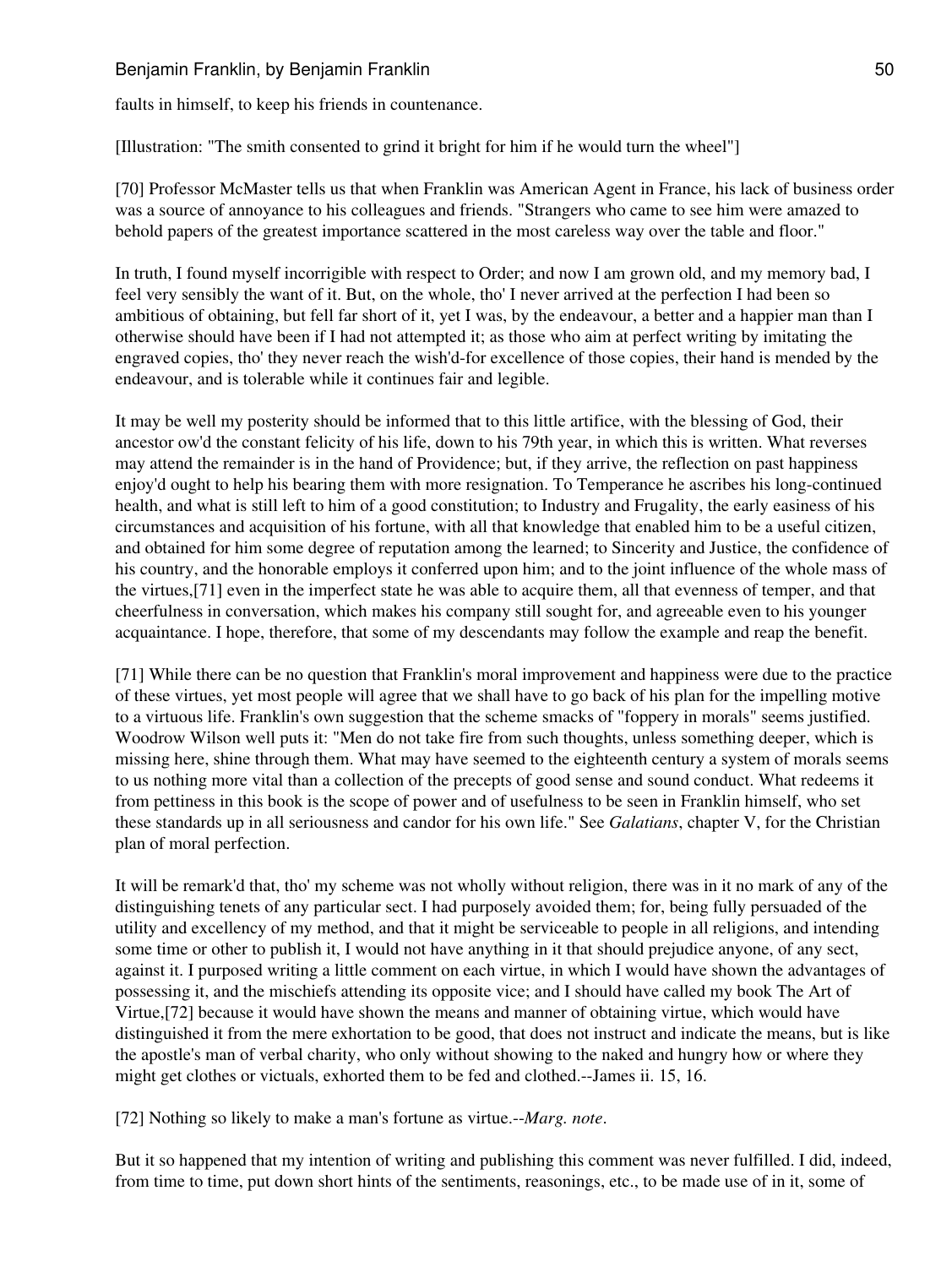which I have still by me; but the necessary close attention to private business in the earlier part of my life, and public business since, have occasioned my postponing it; for, it being connected in my mind with *a great and extensive project*, that required the whole man to execute, and which an unforeseen succession of employs prevented my attending to, it has hitherto remain'd unfinish'd.

In this piece it was my design to explain and enforce this doctrine, that vicious actions are not hurtful because they are forbidden, but forbidden because they are hurtful, the nature of man alone considered; that it was, therefore, everyone's interest to be virtuous who wish'd to be happy even in this world; and I should, from this circumstance (there being always in the world a number of rich merchants, nobility, states, and princes, who have need of honest instruments for the management of their affairs, and such being so rare), have endeavoured to convince young persons that no qualities were so likely to make a poor man's fortune as those of probity and integrity.

My list of virtues contain'd at first but twelve; but a Quaker friend having kindly informed me that I was generally thought proud; that my pride show'd itself frequently in conversation; that I was not content with being in the right when discussing any point, but was overbearing, and rather insolent, of which he convinc'd me by mentioning several instances; I determined endeavouring to cure myself, if I could, of this vice or folly among the rest, and I added *Humility* to my list, giving an extensive meaning to the word.

I cannot boast of much success in acquiring the *reality* of this virtue, but I had a good deal with regard to the *appearance* of it. I made it a rule to forbear all direct contradiction to the sentiments of others, and all positive assertion of my own. I even forbid myself, agreeably to the old laws of our Junto, the use of every word or expression in the language that imported a fix'd opinion, such as *certainly, undoubtedly*, etc., and I adopted, instead of them, *I conceive, I apprehend*, or *I imagine* a thing to be so or so; or it *so appears to me at present*. When another asserted something that I thought an error, I deny'd myself the pleasure of contradicting him abruptly, and of showing immediately some absurdity in his proposition; and in answering I began by observing that in certain cases or circumstances his opinion would be right, but in the present case there *appear'd* or *seem'd* to me some difference, etc. I soon found the advantage of this change in my manner; the conversations I engag'd in went on more pleasantly. The modest way in which I propos'd my opinions procur'd them a readier reception and less contradiction; I had less mortification when I was found to be in the wrong, and I more easily prevail'd with others to give up their mistakes and join with me when I happened to be in the right.

And this mode, which I at first put on with some violence to natural inclination, became at length so easy, and so habitual to me, that perhaps for these fifty years past no one has ever heard a dogmatical expression escape me. And to this habit (after my character of integrity) I think it principally owing that I had early so much weight with my fellow-citizens when I proposed new institutions, or alterations in the old, and so much influence in public councils when I became a member; for I was but a bad speaker, never eloquent, subject to much hesitation in my choice of words, hardly correct in language, and yet I generally carried my points.

In reality, there is, perhaps, no one of our natural passions so hard to subdue as *pride*. Disguise it, struggle with it, beat it down, stifle it, mortify it as much as one pleases, it is still alive, and will every now and then peep out and show itself; you will see it, perhaps, often in this history; for, even if I could conceive that I had compleatly overcome it, I should probably be proud of my humility.

[Thus far written at Passy, 1784.]

[*"I am now about to write at home, August, 1788, but cannot have the help expected from my papers, many of them being lost in the war. I have, however, found the following."*][73]

[73] This is a marginal memorandum.--B.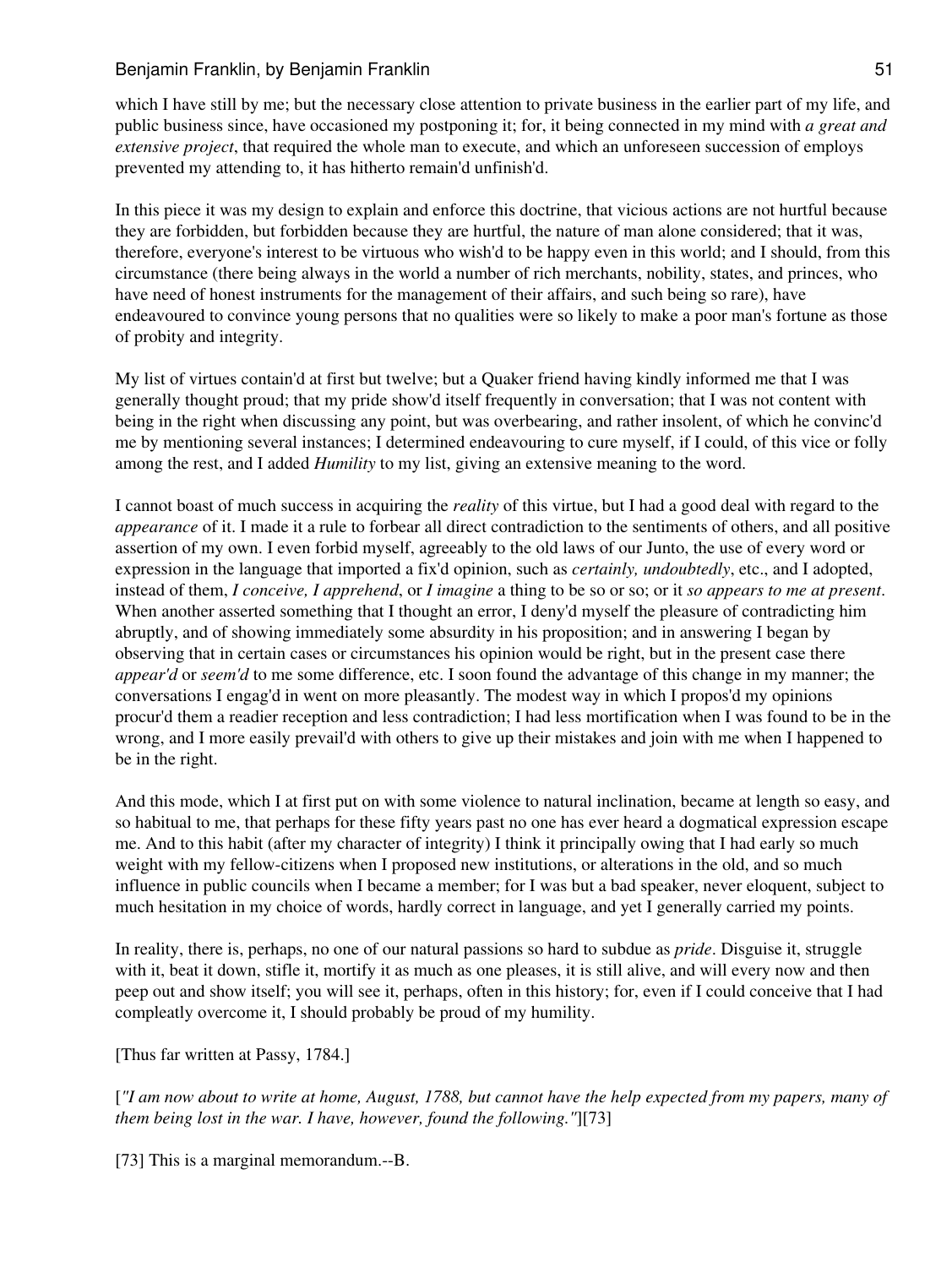Having mentioned *a great and extensive project* which I had conceiv'd, it seems proper that some account should be here given of that project and its object. Its first rise in my mind appears in the following little paper, accidentally preserv'd, viz.:

*Observations* on my reading history, in Library, May 19th, 1731.

"That the great affairs of the world, the wars, revolutions, etc., are carried on and effected by parties.

"That the view of these parties is their present general interest, or what they take to be such.

"That the different views of these different parties occasion all confusion.

"That while a party is carrying on a general design, each man has his particular private interest in view.

"That as soon as a party has gain'd its general point, each member becomes intent upon his particular interest; which, thwarting others, breaks that party into divisions, and occasions more confusion.

"That few in public affairs act from a mere view of the good of their country, whatever they may pretend; and, tho' their actings bring real good to their country, yet men primarily considered that their own and their country's interest was united, and did not act from a principle of benevolence.

"That fewer still, in public affairs, act with a view to the good of mankind.

"There seems to me at present to be great occasion for raising a United Party for Virtue, by forming the virtuous and good men of all nations into a regular body, to be govern'd by suitable good and wise rules, which good and wise men may probably be more unanimous in their obedience to, than common people are to common laws.

"I at present think that whoever attempts this aright, and is well qualified, cannot fail of pleasing God, and of meeting with success.

### B. F."

Revolving this project in my mind, as to be undertaken hereafter, when my circumstances should afford me the necessary leisure, I put down from time to time, on pieces of paper, such thoughts as occurr'd to me respecting it. Most of these are lost; but I find one purporting to be the substance of an intended creed, containing, as I thought, the essentials of every known religion, and being free of everything that might shock the professors of any religion. It is express'd in these words, viz.:

"That there is one God, who made all things.

"That he governs the world by his providence.

"That he ought to be worshiped by adoration, prayer, and thanksgiving.

"But that the most acceptable service of God is doing good to man.

"That the soul is immortal.

"And that God will certainly reward virtue and punish vice, either here or hereafter."

My ideas at that time were, that the sect should be begun and spread at first among young and single men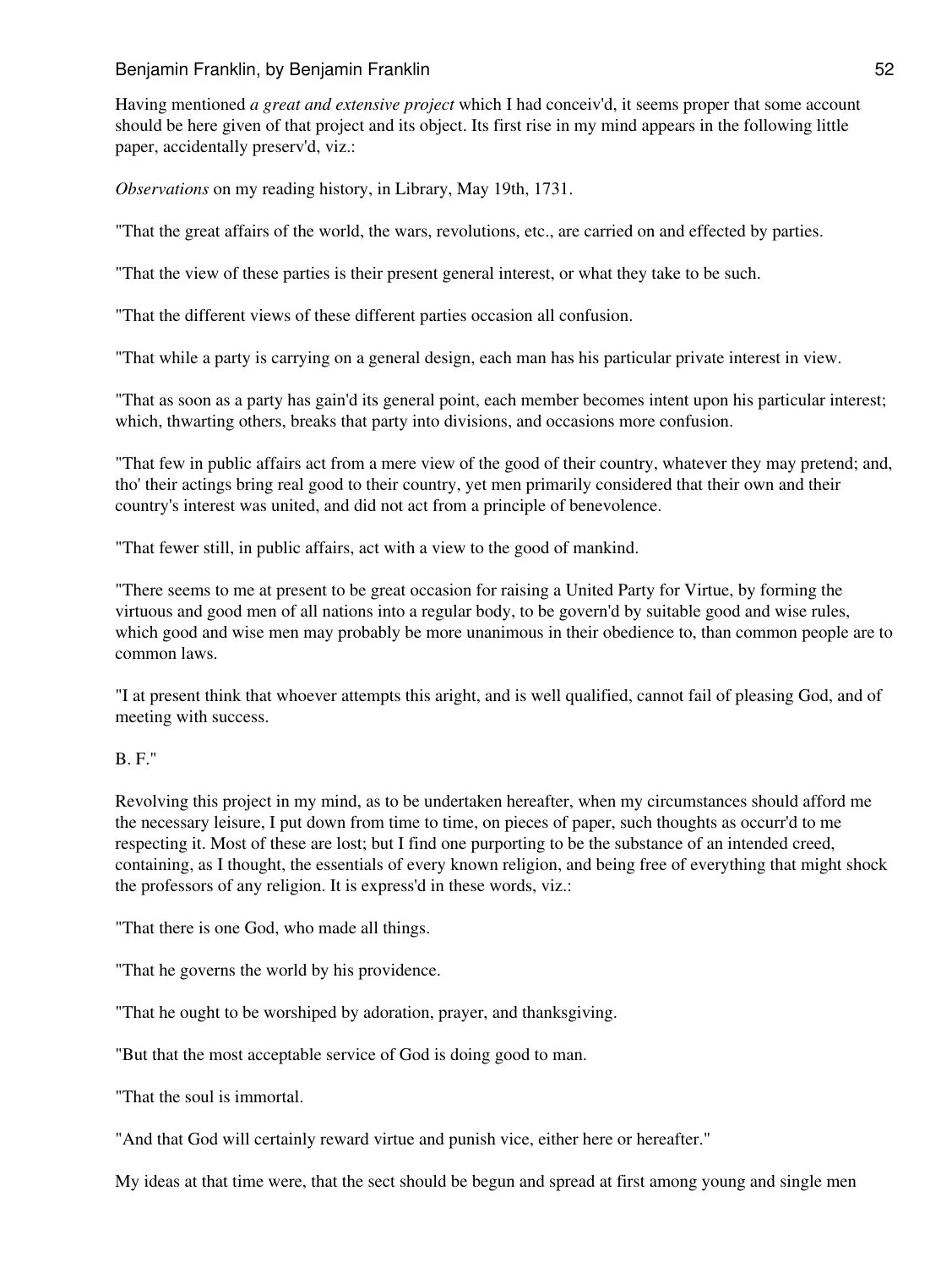only; that each person to be initiated should not only declare his assent to such creed, but should have exercised himself with the thirteen weeks' examination and practice of the virtues, as in the beforemention'd model; that the existence of such a society should be kept a secret, till it was become considerable, to prevent solicitations for the admission of improper persons, but that the members should each of them search among his acquaintance for ingenuous, well-disposed youths, to whom, with prudent caution, the scheme should be gradually communicated; that the members should engage to afford their advice, assistance, and support to each other in promoting one another's interests, business, and advancement in life; that, for distinction, we should be call'd *The Society of the Free and Easy*: free, as being, by the general practice and habit of the virtues, free from the dominion of vice; and particularly by the practice of industry and frugality, free from debt, which exposes a man to confinement, and a species of slavery to his creditors.

This is as much as I can now recollect of the project, except that I communicated it in part to two young men, who adopted it with some enthusiasm; but my then narrow circumstances, and the necessity I was under of sticking close to my business, occasioned my postponing the further prosecution of it at that time; and my multifarious occupations, public and private, induc'd me to continue postponing, so that it has been omitted till I have no longer strength or activity left sufficient for such an enterprise; though I am still of opinion that it was a practicable scheme, and might have been very useful, by forming a great number of good citizens; and I was not discourag'd by the seeming magnitude of the undertaking, as I have always thought that one man of tolerable abilities may work great changes, and accomplish great affairs among mankind, if he first forms a good plan, and, cutting off all amusements or other employments that would divert his attention, makes the execution of that same plan his sole study and business.

# X

# POOR RICHARD'S ALMANAC AND OTHER ACTIVITIES

In 1732 I first publish'd my Almanack, under the name of *Richard Saunders*; it was continu'd by me about twenty-five years, commonly call'd *Poor Richard's Almanac*.[74] I endeavour'd to make it both entertaining and useful, and it accordingly came to be in such demand, that I reap'd considerable profit from it, vending annually near ten thousand. And observing that it was generally read, scarce any neighborhood in the province being without it, I consider'd it as a proper vehicle for conveying instruction among the common people, who bought scarcely any other books; I therefore filled all the little spaces that occurr'd between the remarkable days in the calendar with proverbial sentences, chiefly such as inculcated industry and frugality, as the means of procuring wealth, and thereby securing virtue; it being more difficult for a man in want, to act always honestly, as, to use here one of those proverbs, *it is hard for an empty sack to stand upright*.

[74] The almanac at that time was a kind of periodical as well as a guide to natural phenomena and the weather. Franklin took his title from *Poor Robin*, a famous English almanac, and from Richard Saunders, a well-known almanac publisher. For the maxims of Poor Richard, see pages 331-335.

These proverbs, which contained the wisdom of many ages and nations, I assembled and form'd into a connected discourse prefix'd to the Almanack of 1757, as the harangue of a wise old man to the people attending an auction. The bringing all these scatter'd councils thus into a focus enabled them to make greater impression. The piece, being universally approved, was copied in all the newspapers of the Continent; reprinted in Britain on a broadside, to be stuck up in houses; two translations were made of it in French, and great numbers bought by the clergy and gentry, to distribute gratis among their poor parishioners and tenants. In Pennsylvania, as it discouraged useless expense in foreign superfluities, some thought it had its share of influence in producing that growing plenty of money which was observable for several years after its publication.

Two pages from *Poor Richard's Almanac* for 1736. Size of original. Reproduced from a copy at the New York Public Library.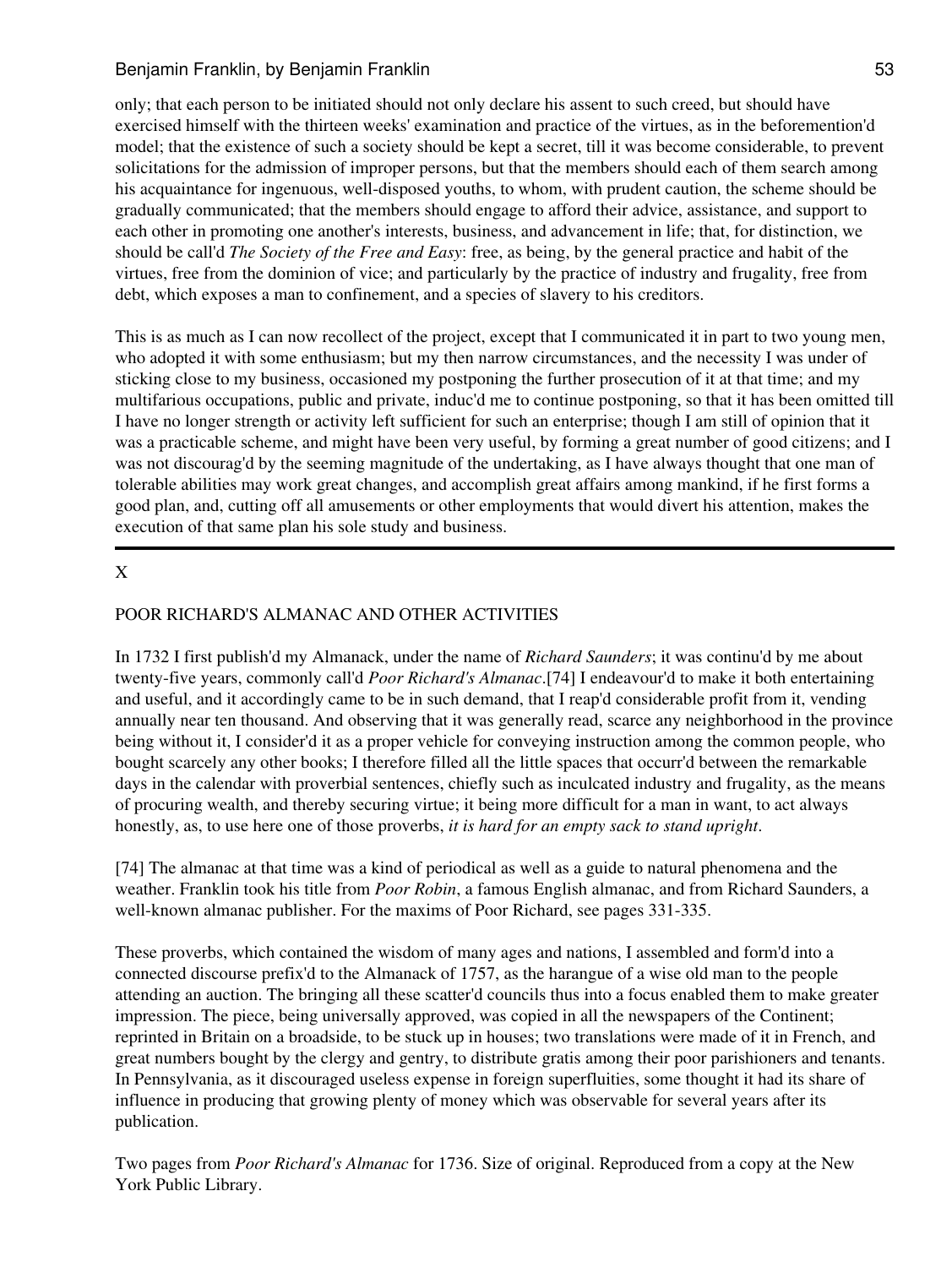### *IV Mon.* June hath xxx days.

Things that are bitter, bitterrer than Gall Physicians say are always physical: Now Women's Tongues if into Powder beaten, May in a Potion or a Pill be eaten, And as there's nought more bitter, I do muse, That Women's Tongues in Physick they ne'er use. My self and others who lead restless Lives, Would spare that bitter Member of our Wives.

1 3 *fine weather*, 4 Le 4 36 8 Moon set 10 12 aft 2 4 Ascension Day 5 19 4 35 8 *He that can have* 3 5 Mars Sat. Ven. *Sudden* 6 Vi 4 35 8 *Patience, can* 4 6 *showers* 6h 19 4 35 8 *have what he* 5 7 *of Rain*. 7 Li 4 35 8 First Quarter. 6 C Eraudi 8 19 4 35 8 *will.* 7 2 Trine Mars Merc. *thunder*, 9 Sc 4 35 8 Le. Vi. Li. 8 3 *perhaps hail.* 10 17 4 35 8 Sun ent. Cn. today 9 4 7\* rise 2 15 10 Sa 4 34 8 making longest 10 5 *very hot*, 11 13 4 34 8 day 14 h. 51 m. 11 6 St. Barnabas. 12 26 4 34 8 Full Moon 12 day, 12 7 *then rain*. 1 Cp 4 34 8 at 1 morn. 13 C Whitsunday. 2 20 4 35 8 Moon rise 8 20 aft. 14 2 2h Aq 4 35 8 *Now I've a sheep* 15 3 K. Geo. II. procl 3 15 4 35 8 *and a cow, every* 16 4 ff. Sun Sat. *wind, rain*, 4 27 4 35 8 *body bids me good* 17 5 Sxtil Sat. Merc. *hail and* 5 Pi 4 35 8 *morrow.* 18 6 *thunder* 6 21 4 35 8 Moon rise 11 10 af. 19 7 Day shorter 2 m. 6h Ar 4 35 8 20 C Trinity Sund. 7 15 4 36 8 Last Quarter 21 2 *If we have rain about* 8 27 4 36 8 *God helps them* 22 3 *the Change*, 9 Ta 4 36 8 *that help themselves* 23 4 *Let not my reader* 10 22 4 36 8 24 5 St. John Bap. 10 Gm 4 36 8 Moon rise 2 morn. 25 6 7\* rise 1 8 11 18 4 37 8 *Why does the* 26 7 vc Sun Jup. *think it* 12 Cn 4 37 8 *blind man's wife* 27 C *strange.* 1 16 4 38 8 New moon 27 day, 28 2 Sxtil Sat. Mars *hail and* 2 Le 4 38 8 near noon. 29 3 St. Peter & Paul 2h 15 4 39 8 *paint herself.* 30 4 Square Mars Ven. *rain*. 3 Vi 4 40 8 Moon sets 9 30

#### *V Mon.* July hath xxxi days.

Who can charge *Ebrio* with Thirst of Wealth? See he consumes his Money, Time and Health, In drunken Frolicks which will all confound, Neglects his Farm, forgets to till his Ground, His Stock grows less that might be kept with ease; In nought but Guts and Debts he finds Encrease. In Town reels as if he'd shove down each Wall, Yet Walls must stand, poor Soul, or he must fall.

1 5 Day short 11 mi. 4 15 4 40 8 *None preaches* 2 6 7\* rise 12 32 5 Li 4 41 8 *better than the* 3 7 *windy weather.* 6 15 4 41 8 *ant, and she says* 4 C 2 Sund. p Trinit 6h Sc 4 42 8 First Quarter. 5 2 Vc Jup. Ven. *now* 7 14 4 43 8 *nothing.* 6 3 *pleasant weather* 8 27 4 44 8 Moon sets 12 30 m 7 4 *some days* 9 Sa 4 45 8 *The absent are* 8 5 *together,* 10 23 4 48 8 *never without* 9 6 *but inclines to* 10 Cp 4 47 8 *fault, nor the* 10 7 *falling* 11 18 4 48 8 *present without* 11 C 3 Sund. p. Trin. 12 Aq 4 49 8 Full moon 11 day, 12 2 Sxtil Sat. Merc. weather. 1 13 4 50 8 2 afternoon. 13 3 Dog-days begin 2 25 4 50 8 sun in Leo 14 4 Days 14h. 20 m 2h Pi 4 51 8 Moon rise 8 35 aft. 15 5 St. *Swithin*. 3 19 4 52 8 *excuse.* 16 6 Le 1 Li 4 Ar 4 53 8 17 7 conj. Sun Merc. *rain* 5 13 4 54 8 *Gifts burst* 18 C 7\* rise 11 40 6 25 4 55 8 *rocks* 19 2 *hail or rain,* 6h Ta 4 56 8 Last Quarter. 20 3 Sxtil Sun Sat. thunder. 7 19 4 57 8 Moon rise 11 52 af 21 4 7\* rise 11 18 8 Gm 4 57 8 *If wind blows on* 22 5 *then high* 9 14 4 58 8 *you thro' a hole,* 23 6 *wind.* 10 27 4 59 8 *Make your will* 24 7 opp. Sun Jupiter 10 Cn 4 59 8 *and take care of* 25 C St. James. 11 25 5 0 7 *your soul.* 26 2 *hail* 12 Le 5 1 7 New moon 26 day, 27 3 Moon near cor Leo 1 24 5 2 7 near 8 aftern 28 4 opp. Jup. Ven. *a clear* 2 Vi 5 3 7 Moon sets 8 aftern 29 5 *air; and fine* 2h 24 5 4 7 *The rotten Apple* 30 6 *weather* 3 Li 5 5 7 *spoils his* 31 7 7\* rise 10 40 4 23 5 6 7 *Companion.*

[Transcriber's note: Zodiac signs, aspects and symbols of the planets have been replaced by their names and/or by their standard abbreviations.

Ar=Aries, Ta=Taurus, Gm=Gemini, Cn=Cancer, Le=Leo, Vi=Virgo, Li=Libra, Sc=Scorpio, Sa=Sagittarius, Cp=Capricorn, Aq=Aqua, Pi=Pisces, Oppos=Opposition, Trine=Trine, Squr=Square, Conj=Conjunction, Sxtil=Sextile, Qucnx= Quincunx.

Merc=Mercury, Ven=Venus, Mars=Mars, Jup=Jupiter, Sat=Saturn Ura=Uranus, Nep=Neptune, Plu=Pluto.]

I considered my newspaper, also, as another means of communicating instruction, and in that view frequently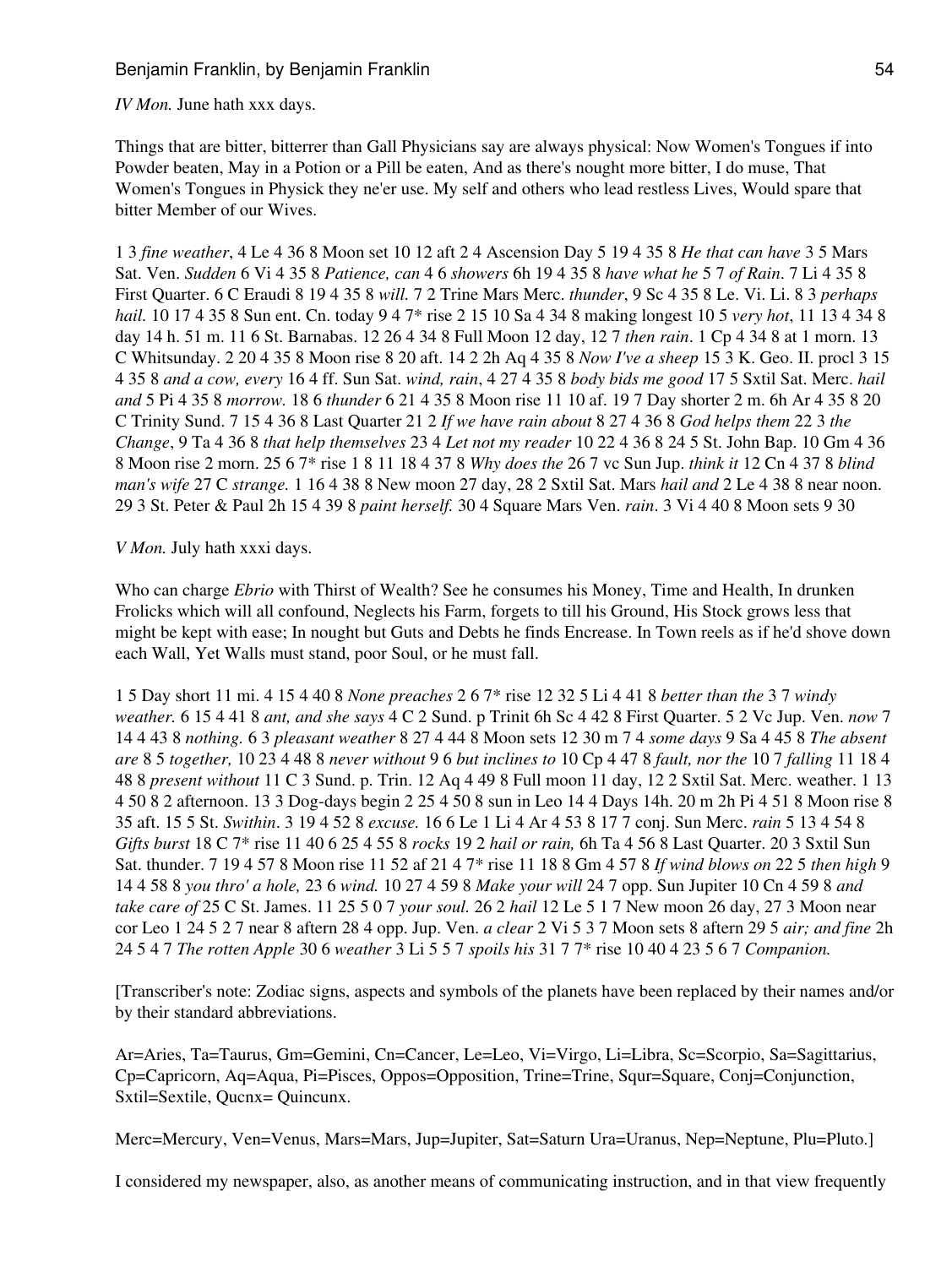reprinted in it extracts from the Spectator, and other moral writers; and sometimes publish'd little pieces of my own, which had been first composed for reading in our Junto. Of these are a Socratic dialogue, tending to prove that, whatever might be his parts and abilities, a vicious man could not properly be called a man of sense; and a discourse on self-denial, showing that virtue was not secure till its practice became a habitude, and was free from the opposition of contrary inclinations. These may be found in the papers about the beginning of 1735.[75]

## [75] June 23 and July 7, 1730.--Smyth.

In the conduct of my newspaper, I carefully excluded all libeling and personal abuse, which is of late years become so disgraceful to our country. Whenever I was solicited to insert anything of that kind, and the writers pleaded, as they generally did, the liberty of the press, and that a newspaper was like a stage-coach, in which anyone who would pay had a right to a place, my answer was, that I would print the piece separately if desired, and the author might have as many copies as he pleased to distribute himself, but that I would not take upon me to spread his detraction; and that, having contracted with my subscribers to furnish them with what might be either useful or entertaining, I could not fill their papers with private altercation, in which they had no concern, without doing them manifest injustice. Now, many of our printers make no scruple of gratifying the malice of individuals by false accusations of the fairest characters among ourselves, augmenting animosity even to the producing of duels; and are, moreover, so indiscreet as to print scurrilous reflections on the government of neighboring states, and even on the conduct of our best national allies, which may be attended with the most pernicious consequences. These things I mention as a caution to young printers, and that they may be encouraged not to pollute their presses and disgrace their profession by such infamous practices, but refuse steadily, as they may see by my example that such a course of conduct will not, on the whole, be injurious to their interests.

In 1733 I sent one of my journeymen to Charleston, South Carolina, where a printer was wanting. I furnish'd him with a press and letters, on an agreement of partnership, by which I was to receive one-third of the profits of the business, paying one-third of the expense. He was a man of learning, and honest but ignorant in matters of account; and, tho' he sometimes made me remittances, I could get no account from him, nor any satisfactory state of our partnership while he lived. On his decease, the business was continued by his widow, who, being born and bred in Holland, where, as I have been inform'd, the knowledge of accounts makes a part of female education, she not only sent me as clear a state as she could find of the transactions past, but continued to account with the greatest regularity and exactness every quarter afterwards, and managed the business with such success, that she not only brought up reputably a family of children, but, at the expiration of the term, was able to purchase of me the printing-house, and establish her son in it.

I mention this affair chiefly for the sake of recommending that branch of education for our young females, as likely to be of more use to them and their children, in case of widowhood, than either music or dancing, by preserving them from losses by imposition of crafty men, and enabling them to continue, perhaps, a profitable mercantile house, with establish'd correspondence, till a son is grown up fit to undertake and go on with it, to the lasting advantage and enriching of the family.

About the year 1734 there arrived among us from Ireland a young Presbyterian preacher, named Hemphill, who delivered with a good voice, and apparently extempore, most excellent discourses, which drew together considerable numbers of different persuasions, who join'd in admiring them. Among the rest, I became one of his constant hearers, his sermons pleasing me, as they had little of the dogmatical kind, but inculcated strongly the practice of virtue, or what in the religious stile are called good works. Those, however, of our congregation, who considered themselves as orthodox Presbyterians, disapprov'd his doctrine, and were join'd by most of the old clergy, who arraign'd him of heterodoxy before the synod, in order to have him silenc'd. I became his zealous partisan, and contributed all I could to raise a party in his favour, and we combated for him awhile with some hopes of success. There was much scribbling pro and con upon the occasion; and finding that, tho' an elegant preacher, he was but a poor writer, I lent him my pen and wrote for him two or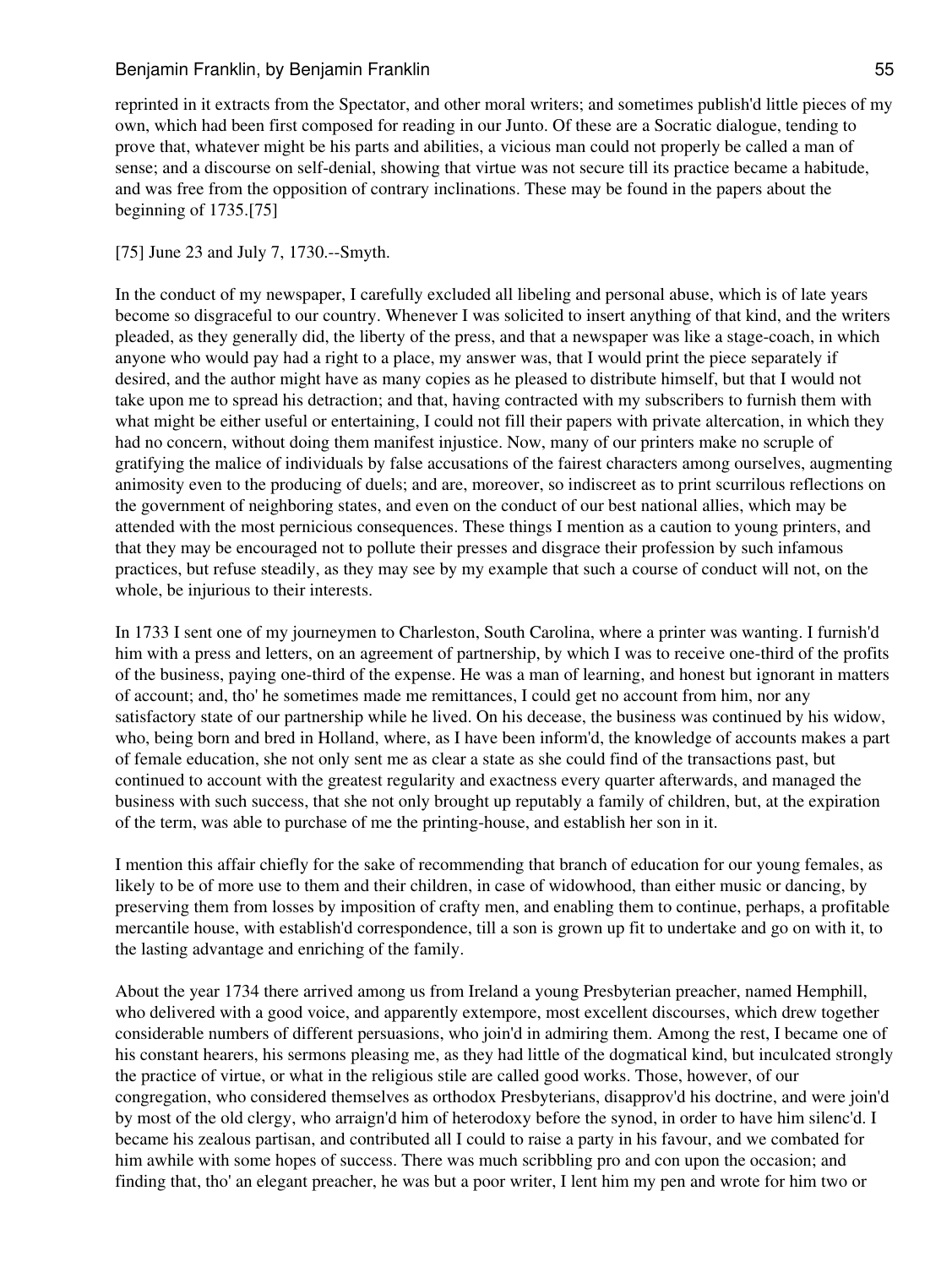## Benjamin Franklin, by Benjamin Franklin 56 benjamin 56 benjamin 56 benjamin 56 benjamin 56 benjamin 56 benjami

three pamphlets, and one piece in the Gazette of April, 1735. Those pamphlets, as is generally the case with controversial writings, tho' eagerly read at the time, were soon out of vogue, and I question whether a single copy of them now exists.[76]

[76] See "A List of Books written by, or relating to Benjamin Franklin," by Paul Leicester Ford. 1889. p. 15.--Smyth.

During the contest an unlucky occurrence hurt his cause exceedingly. One of our adversaries having heard him preach a sermon that was much admired, thought he had somewhere read the sermon before, or at least a part of it. On search, he found that part quoted at length, in one of the British Reviews, from a discourse of Dr. Foster's.[77] This detection gave many of our party disgust, who accordingly abandoned his cause, and occasion'd our more speedy discomfiture in the synod. I stuck by him, however, as I rather approv'd his giving us good sermons composed by others, than bad ones of his own manufacture, tho' the latter was the practice of our common teachers. He afterward acknowledg'd to me that none of those he preach'd were his own; adding, that his memory was such as enabled him to retain and repeat any sermon after one reading only. On our defeat, he left us in search elsewhere of better fortune, and I quitted the congregation, never joining it after, tho' I continu'd many years my subscription for the support of its ministers.

[77] Dr. James Foster (1697-1753):--

"Let modest Foster, if he will excel Ten metropolitans in preaching well."

--Pope (Epilogue to the Satires, I, 132).

"Those who had not heard Farinelli sing and Foster preach were not qualified to appear in genteel company," Hawkins. "History of Music."--Smyth.

I had begun in 1733 to study languages; I soon made myself so much a master of the French as to be able to read the books with ease. I then undertook the Italian. An acquaintance, who was also learning it, us'd often to tempt me to play chess with him. Finding this took up too much of the time I had to spare for study, I at length refus'd to play any more, unless on this condition, that the victor in every game should have a right to impose a task, either in parts of the grammar to be got by heart, or in translations, etc., which tasks the vanquish'd was to perform upon honour, before our next meeting. As we play'd pretty equally, we thus beat one another into that language. I afterwards with a little painstaking, acquir'd as much of the Spanish as to read their books also.

I have already mention'd that I had only one year's instruction in a Latin school, and that when very young, after which I neglected that language entirely. But, when I had attained an acquaintance with the French, Italian, and Spanish, I was surpris'd to find, on looking over a Latin Testament, that I understood so much more of that language than I had imagined, which encouraged me to apply myself again to the study of it, and I met with more success, as those preceding languages had greatly smooth'd my way.

From these circumstances, I have thought that there is some inconsistency in our common mode of teaching languages. We are told that it is proper to begin first with the Latin, and, having acquir'd that, it will be more easy to attain those modern languages which are deriv'd from it; and yet we do not begin with the Greek, in order more easily to acquire the Latin. It is true that, if you can clamber and get to the top of a staircase without using the steps, you will more easily gain them in descending; but certainly, if you begin with the lowest you will with more ease ascend to the top; and I would therefore offer it to the consideration of those who superintend the education of our youth, whether, since many of those who begin with the Latin quit the same after spending some years without having made any great proficiency, and what they have learnt becomes almost useless, so that their time has been lost, it would not have been better to have begun with the French, proceeding to the Italian, etc.; for, tho', after spending the same time, they should quit the study of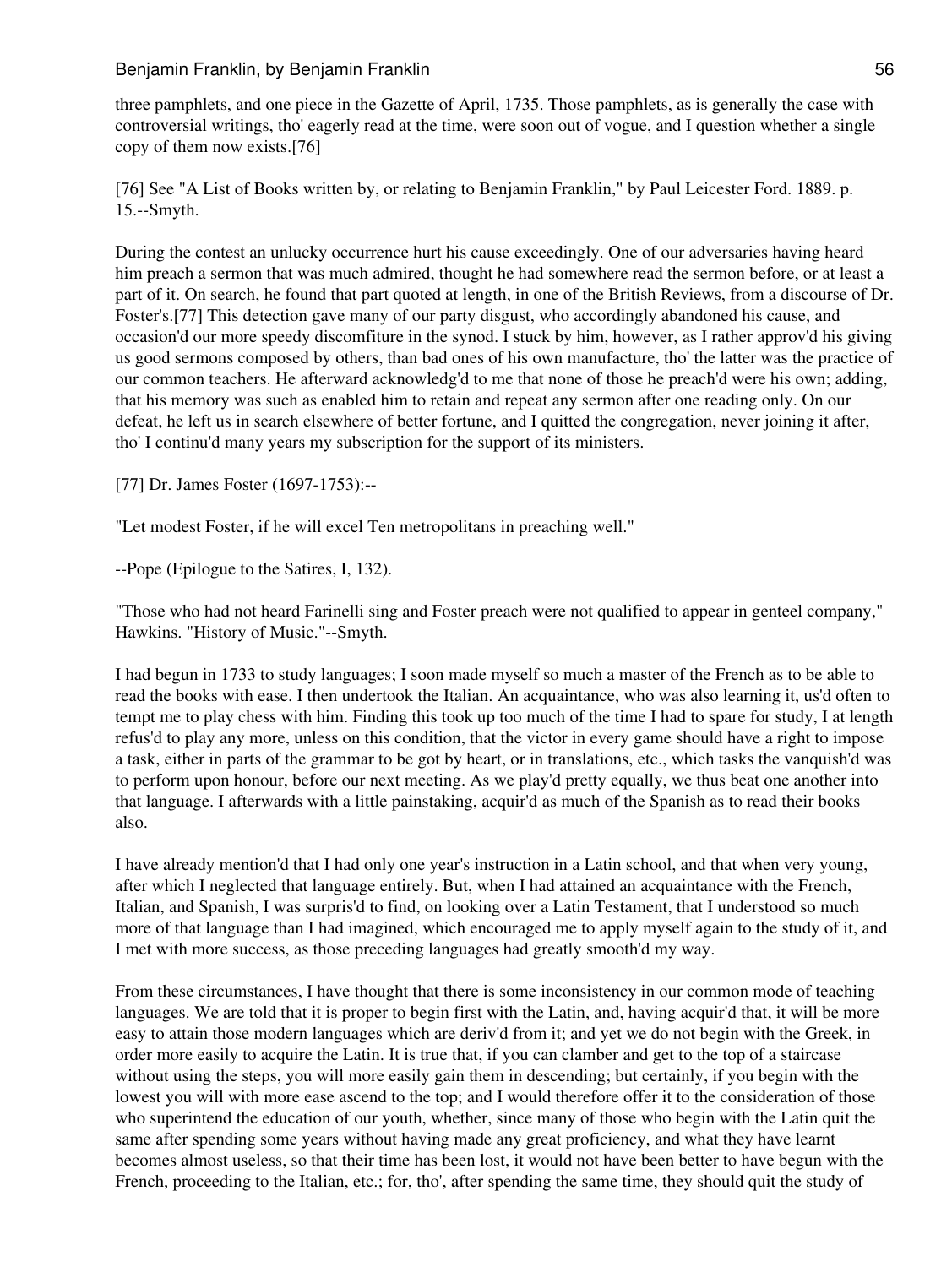languages and never arrive at the Latin, they would, however, have acquired another tongue or two, that, being in modern use, might be serviceable to them in common life.[78]

[78] "The authority of Franklin, the most eminently practical man of his age, in favor of reserving the study of the dead languages until the mind has reached a certain maturity, is confirmed by the confession of one of the most eminent scholars of any age.

"'Our seminaries of learning,' says Gibbon, 'do not exactly correspond with the precept of a Spartan king, that the child should be instructed in the arts which will be useful to the man; since a finished scholar may emerge from the head of Westminster or Eton, in total ignorance of the business and conversation of English gentlemen in the latter end of the eighteenth century. But these schools may assume the merit of teaching all that they pretend to teach, the Latin and Greek languages.'"--Bigelow.

After ten years' absence from Boston, and having become easy in my circumstances, I made a journey thither to visit my relations, which I could not sooner well afford. In returning, I call'd at Newport to see my brother, then settled there with his printing-house. Our former differences were forgotten, and our meeting was very cordial and affectionate. He was fast declining in his health, and requested of me that, in case of his death, which he apprehended not far distant, I would take home his son, then but ten years of age, and bring him up to the printing business. This I accordingly perform'd, sending him a few years to school before I took him into the office. His mother carried on the business till he was grown up, when I assisted him with an assortment of new types, those of his father being in a manner worn out. Thus it was that I made my brother ample amends for the service I had depriv'd him of by leaving him so early.

[Illustration: "Our former differences were forgotten, and our meeting was very cordial and affectionate"]

In 1736 I lost one of my sons, a fine boy of four years old, by the small-pox, taken in the common way. I long regretted bitterly, and still regret that I had not given it to him by inoculation. This I mention for the sake of parents who omit that operation, on the supposition that they should never forgive themselves if a child died under it; my example showing that the regret may be the same either way, and that, therefore, the safer should be chosen.

Our club, the Junto, was found so useful, and afforded such satisfaction to the members, that several were desirous of introducing their friends, which could not well be done without exceeding what we had settled as a convenient number, viz., twelve. We had from the beginning made it a rule to keep our institution a secret, which was pretty well observ'd; the intention was to avoid applications of improper persons for admittance, some of whom, perhaps, we might find it difficult to refuse. I was one of those who were against any addition to our number, but, instead of it, made in writing a proposal, that every member separately should endeavour to form a subordinate club, with the same rules respecting queries, etc., and without informing them of the connection with the Junto. The advantages proposed were, the improvement of so many more young citizens by the use of our institutions; our better acquaintance with the general sentiments of the inhabitants on any occasion, as the Junto member might propose what queries we should desire, and was to report to the Junto what pass'd in his separate club; the promotion of our particular interests in business by more extensive recommendation, and the increase of our influence in public affairs, and our power of doing good by spreading thro' the several clubs the sentiments of the Junto.

The project was approv'd, and every member undertook to form his club, but they did not all succeed. Five or six only were compleated, which were called by different names, as the Vine, the Union, the Band, etc. They were useful to themselves, and afforded us a good deal of amusement, information, and instruction, besides answering, in some considerable degree, our views of influencing the public opinion on particular occasions, of which I shall give some instances in course of time as they happened.

My first promotion was my being chosen, in 1736, clerk of the General Assembly. The choice was made that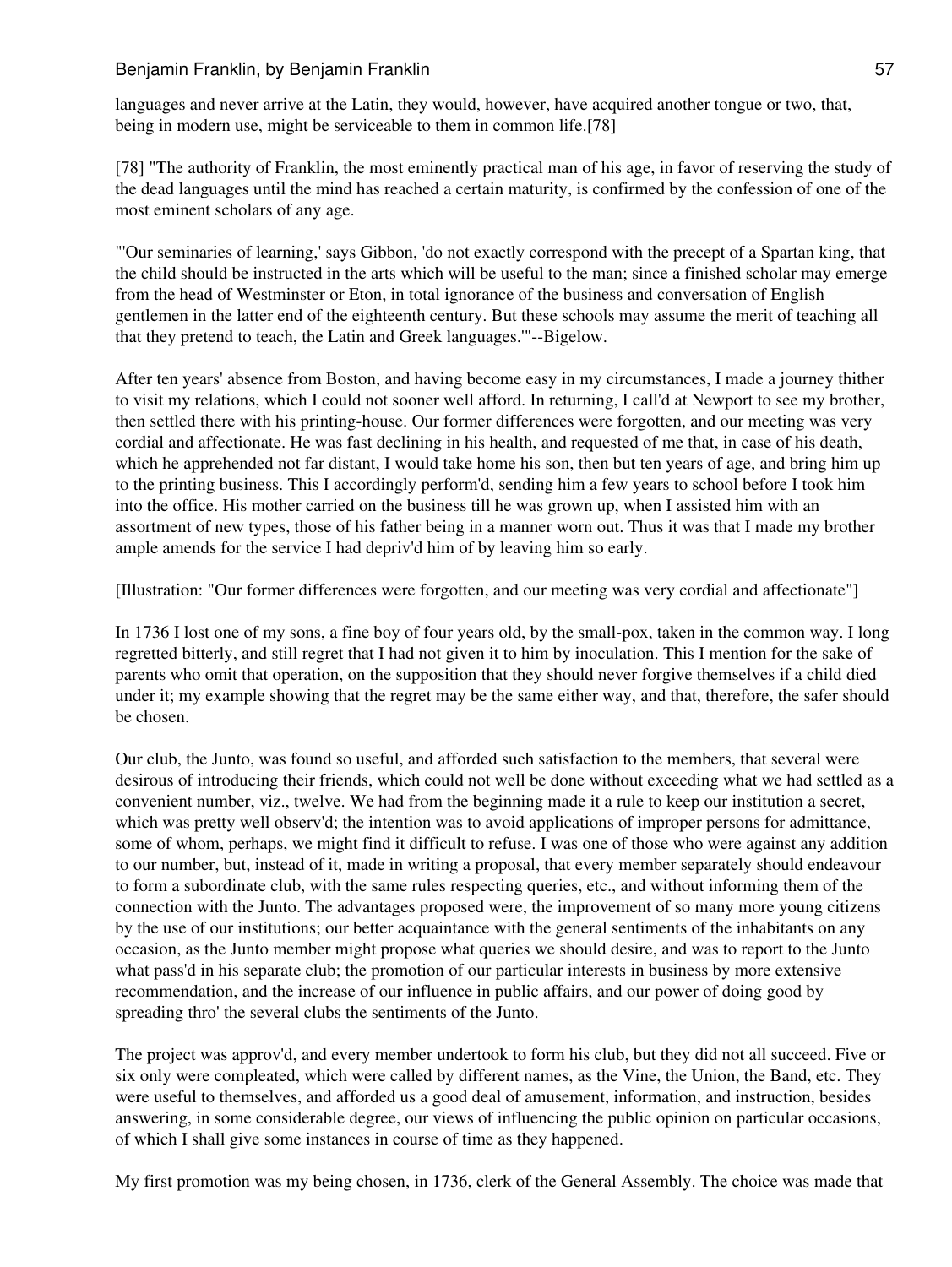## Benjamin Franklin, by Benjamin Franklin 58 and 58 and 58

year without opposition; but the year following, when I was again propos'd (the choice, like that of the members, being annual), a new member made a long speech against me, in order to favour some other candidate. I was, however, chosen, which was the more agreeable to me, as, besides the pay for the immediate service as clerk, the place gave me a better opportunity of keeping up an interest among the members, which secur'd to me the business of printing the votes, laws, paper money, and other occasional jobbs for the public, that, on the whole, were very profitable.

I therefore did not like the opposition of this new member, who was a gentleman of fortune and education, with talents that were likely to give him, in time, great influence in the House, which, indeed, afterwards happened. I did not, however, aim at gaining his favour by paying any servile respect to him, but, after some time, took this other method. Having heard that he had in his library a certain very scarce and curious book, I wrote a note to him, expressing my desire of perusing that book, and requesting he would do me the favour of lending it to me for a few days. He sent it immediately, and I return'd it in about a week with another note, expressing strongly my sense of the favour. When we next met in the House, he spoke to me (which he had never done before), and with great civility; and he ever after manifested a readiness to serve me on all occasions, so that we became great friends, and our friendship continued to his death. This is another instance of the truth of an old maxim I had learned, which says, *"He that has once done you a kindness will be more ready to do you another, than he whom you yourself have obliged."* And it shows how much more profitable it is prudently to remove, than to resent, return, and continue inimical proceedings.

In 1737, Colonel Spotswood, late governor of Virginia, and then postmaster-general, being dissatisfied with the conduct of his deputy at Philadelphia, respecting some negligence in rendering, and inexactitude of his accounts, took from him the commission and offered it to me. I accepted it readily, and found it of great advantage; for, tho' the salary was small, it facilitated the correspondence that improv'd my newspaper, increas'd the number demanded, as well as the advertisements to be inserted, so that it came to afford me a considerable income. My old competitor's newspaper declin'd proportionately, and I was satisfy'd without retaliating his refusal, while postmaster, to permit my papers being carried by the riders. Thus he suffer'd greatly from his neglect in due accounting; and I mention it as a lesson to those young men who may be employ'd in managing affairs for others, that they should always render accounts, and make remittances, with great clearness and punctuality. The character of observing such a conduct is the most powerful of all recommendations to new employments and increase of business.

# XI

### INTEREST IN PUBLIC AFFAIRS

I began now to turn my thoughts a little to public affairs, beginning, however, with small matters. The city watch was one of the first things that I conceiv'd to want regulation. It was managed by the constables of the respective wards in turn; the constable warned a number of housekeepers to attend him for the night. Those who chose never to attend, paid him six shillings a year to be excus'd, which was suppos'd to be for hiring substitutes, but was, in reality, much more than was necessary for that purpose, and made the constableship a place of profit; and the constable, for a little drink, often got such ragamuffins about him as a watch, that respectable housekeepers did not choose to mix with. Walking the rounds, too, was often neglected, and most of the nights spent in tippling. I thereupon wrote a paper to be read in Junto, representing these irregularities, but insisting more particularly on the inequality of this six-shilling tax of the constables, respecting the circumstances of those who paid it, since a poor widow housekeeper, all whose property to be guarded by the watch did not perhaps exceed the value of fifty pounds, paid as much as the wealthiest merchant, who had thousands of pounds' worth of goods in his stores.

On the whole, I proposed as a more effectual watch, the hiring of proper men to serve constantly in that business; and as a more equitable way of supporting the charge, the levying a tax that should be proportion'd to the property. This idea, being approv'd by the Junto, was communicated to the other clubs, but as arising in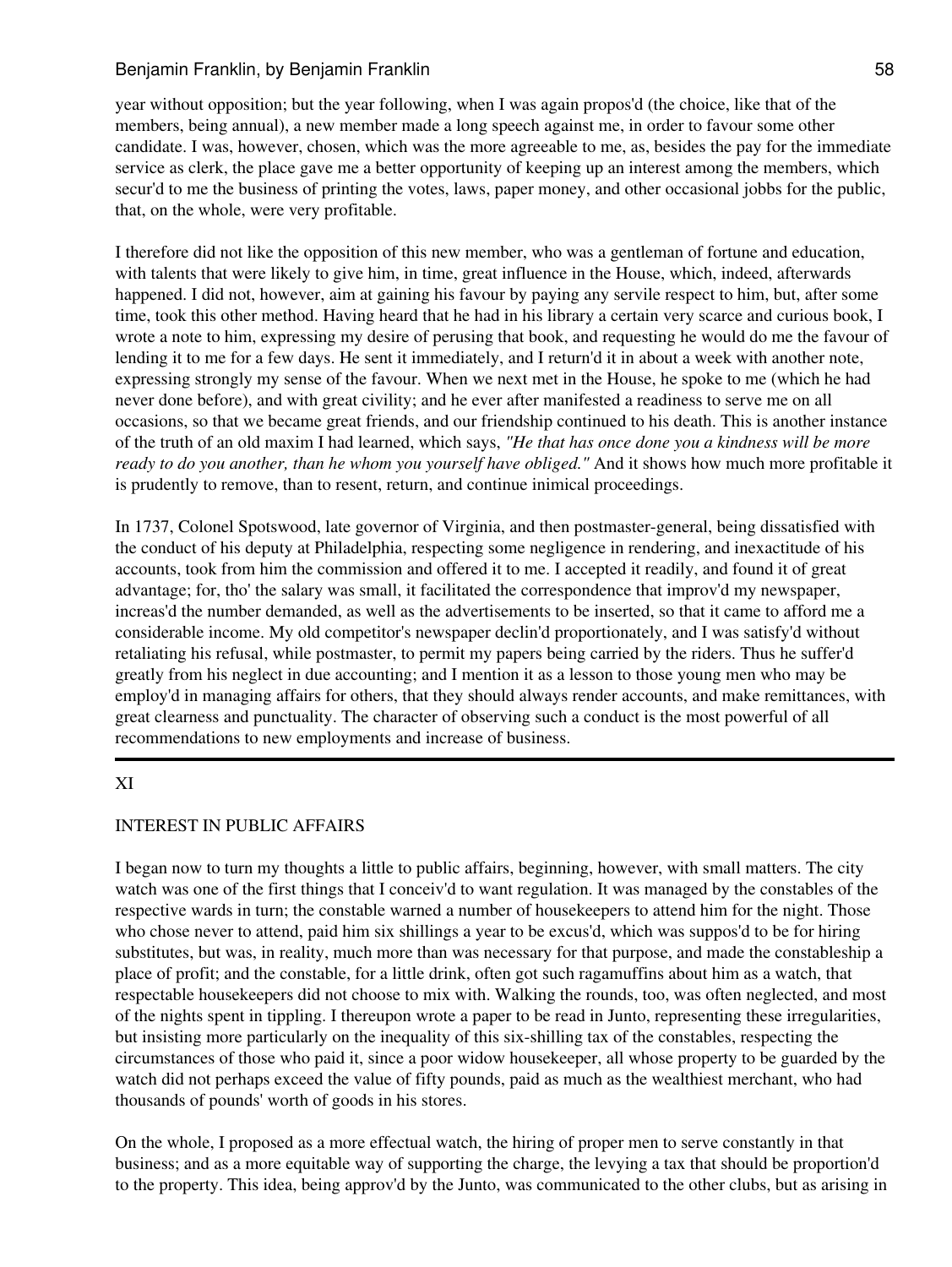### Benjamin Franklin, by Benjamin Franklin 59 benjamin 59

each of them; and though the plan was not immediately carried into execution, yet, by preparing the minds of people for the change, it paved the way for the law obtained a few years after, when the members of our clubs were grown into more influence.

About this time I wrote a paper (first to be read in Junto, but it was afterward publish'd) on the different accidents and carelessnesses by which houses were set on fire, with cautions against them, and means proposed of avoiding them. This was much spoken of as a useful piece, and gave rise to a project, which soon followed it, of forming a company for the more ready extinguishing of fires, and mutual assistance in removing and securing of goods when in danger. Associates in this scheme were presently found, amounting to thirty. Our articles of agreement oblig'd every member to keep always in good order, and fit for use, a certain number of leather buckets, with strong bags and baskets (for packing and transporting of goods), which were to be brought to every fire; and we agreed to meet once a month and spend a social evening together, in discoursing and communicating such ideas as occurred to us upon the subjects of fires, as might be useful in our conduct on such occasions.

The utility of this institution soon appeared, and many more desiring to be admitted than we thought convenient for one company, they were advised to form another, which was accordingly done; and this went on, one new company being formed after another, till they became so numerous as to include most of the inhabitants who were men of property; and now, at the time of my writing this, tho' upward of fifty years since its establishment, that which I first formed, called the Union Fire Company, still subsists and flourishes, tho' the first members are all deceas'd but myself and one, who is older by a year than I am. The small fines that have been paid by members for absence at the monthly meetings have been apply'd to the purchase of fire-engines, ladders, fire-hooks, and other useful implements for each company, so that I question whether there is a city in the world better provided with the means of putting a stop to beginning conflagrations; and, in fact, since these institutions, the city has never lost by fire more than one or two houses at a time, and the flames have often been extinguished before the house in which they began has been half consumed.

### [Illustration: "the flames have often been extinguished"]

In 1739 arrived among us from Ireland the Reverend Mr. Whitefield,[79] who had made himself remarkable there as an itinerant preacher. He was at first permitted to preach in some of our churches; but the clergy, taking a dislike to him, soon refus'd him their pulpits, and he was oblig'd to preach in the fields. The multitudes of all sects and denominations that attended his sermons were enormous, and it was matter of speculation to me, who was one of the number, to observe the extraordinary influence of his oratory on his hearers, and how much they admir'd and respected him, notwithstanding his common abuse of them, by assuring them they were naturally *half beasts and half devils*. It was wonderful to see the change soon made in the manners of our inhabitants. From being thoughtless or indifferent about religion, it seem'd as if all the world were growing religious, so that one could not walk thro' the town in an evening without hearing psalms sung in different families of every street.

[79] George Whitefield, pronounced Hwit'field (1714-1770), a celebrated English clergyman and pulpit orator, one of the founders of Methodism.

And it being found inconvenient to assemble in the open air, subject to its inclemencies, the building of a house to meet in was no sooner propos'd, and persons appointed to receive contributions, but sufficient sums were soon receiv'd to procure the ground and erect the building, which was one hundred feet long and seventy broad, about the size of Westminster Hall;[80] and the work was carried on with such spirit as to be finished in a much shorter time than could have been expected. Both house and ground were vested in trustees, expressly for the use of any preacher of any religious persuasion who might desire to say something to the people at Philadelphia; the design in building not being to accommodate any particular sect, but the inhabitants in general; so that even if the Mufti of Constantinople were to send a missionary to preach Mohammedanism to us, he would find a pulpit at his service.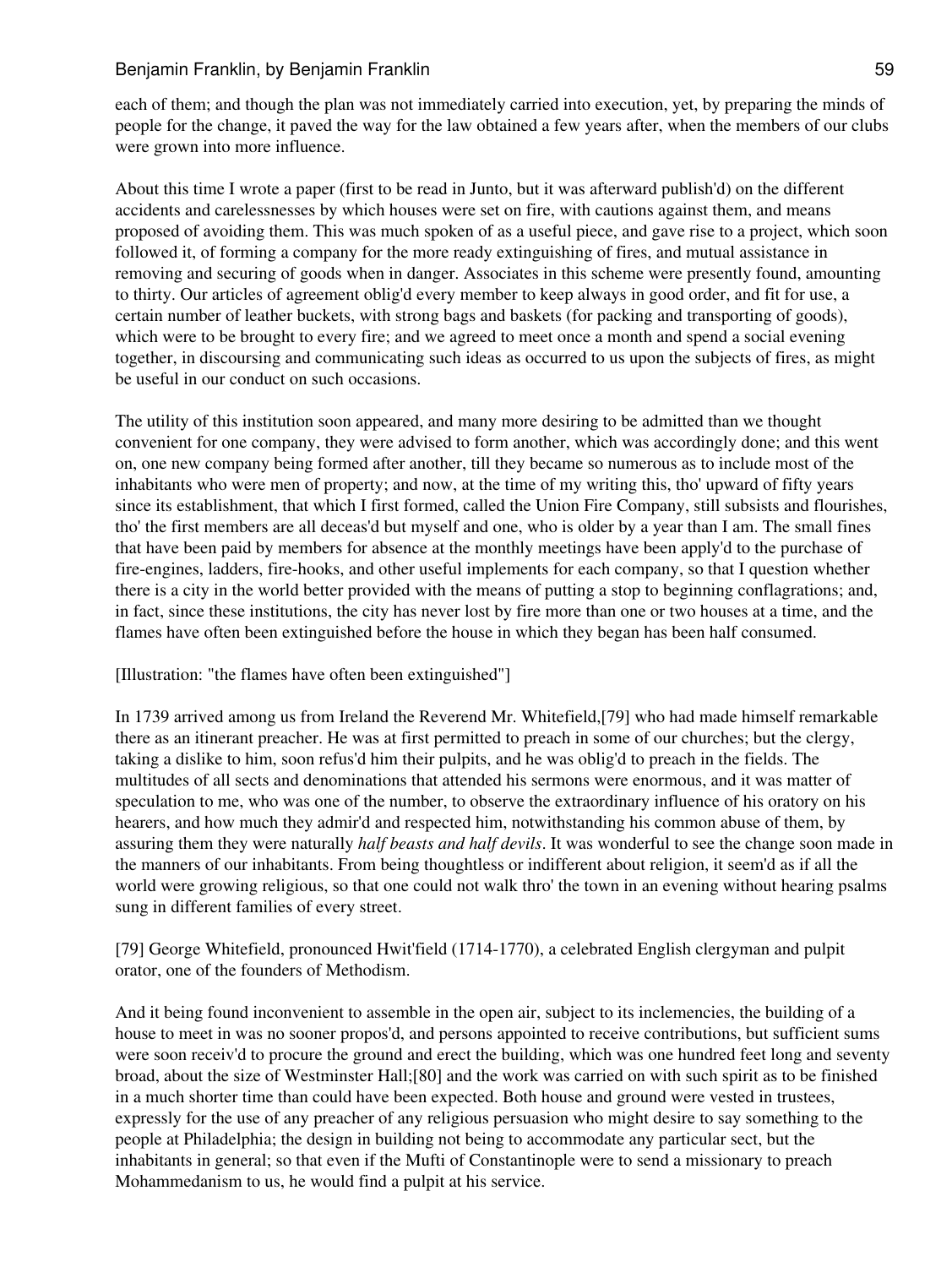### Benjamin Franklin, by Benjamin Franklin **Example 1988** 60

[80] A part of the palace of Westminster, now forming the vestibule to the Houses of Parliament in London.

Mr. Whitefield, in leaving us, went preaching all the way thro' the colonies to Georgia. The settlement of that province had lately been begun, but, instead of being made with hardy, industrious husbandmen, accustomed to labour, the only people fit for such an enterprise, it was with families of broken shop-keepers and other insolvent debtors, many of indolent and idle habits, taken out of the jails, who, being set down in the woods, unqualified for clearing land, and unable to endure the hardships of a new settlement, perished in numbers, leaving many helpless children unprovided for. The sight of their miserable situation inspir'd the benevolent heart of Mr. Whitefield with the idea of building an Orphan House there, in which they might be supported and educated. Returning northward, he preach'd up this charity, and made large collections, for his eloquence had a wonderful power over the hearts and purses of his hearers, of which I myself was an instance.

I did not disapprove of the design, but, as Georgia was then destitute of materials and workmen, and it was proposed to send them from Philadelphia at a great expense, I thought it would have been better to have built the house here, and brought the children to it. This I advis'd; but he was resolute in his first project, rejected my counsel, and I therefore refus'd to contribute. I happened soon after to attend one of his sermons, in the course of which I perceived he intended to finish with a collection, and I silently resolved he should get nothing from me. I had in my pocket a handful of copper money, three or four silver dollars, and five pistoles in gold. As he proceeded I began to soften, and concluded to give the coppers. Another stroke of his oratory made me asham'd of that, and determin'd me to give the silver; and he finish'd so admirably, that I empty'd my pocket wholly into the collector's dish, gold and all. At this sermon there was also one of our club, who, being of my sentiments respecting the building in Georgia, and suspecting a collection might be intended, had, by precaution, emptied his pockets before he came from home. Towards the conclusion of the discourse, however, he felt a strong desire to give, and apply'd to a neighbour who stood near him, to borrow some money for the purpose. The application was unfortunately [made] to perhaps the only man in the company who had the firmness not to be affected by the preacher. His answer was, "*At any other time, Friend Hopkinson, I would lend to thee freely; but not now, for thee seems to be out of thy right senses.*"

Some of Mr. Whitefield's enemies affected to suppose that he would apply these collections to his own private emolument; but I, who was intimately acquainted with him (being employed in printing his Sermons and Journals, etc.), never had the least suspicion of his integrity, but am to this day decidedly of opinion that he was in all his conduct a perfectly *honest man*; and methinks my testimony in his favour ought to have the more weight, as we had no religious connection. He us'd, indeed, sometimes to pray for my conversion, but never had the satisfaction of believing that his prayers were heard. Ours was a mere civil friendship, sincere on both sides, and lasted to his death.

The following instance will show something of the terms on which we stood. Upon one of his arrivals from England at Boston, he wrote to me that he should come soon to Philadelphia, but knew not where he could lodge when there, as he understood his old friend and host, Mr. Benezet was removed to Germantown. My answer was, "You know my house; if you can make shift with its scanty accommodations, you will be most heartily welcome." He reply'd, that if I made that kind offer for Christ's sake, I should not miss of a reward. And I returned, "*Don't let me be mistaken; it was not for Christ's sake, but for your sake.*" One of our common acquaintance jocosely remark'd, that, knowing it to be the custom of the saints, when they received any favour, to shift the burden of the obligation from off their own shoulders, and place it in heaven, I had contriv'd to fix it on earth.

The last time I saw Mr. Whitefield was in London, when he consulted me about his Orphan House concern, and his purpose of appropriating it to the establishment of a college.

He had a loud and clear voice, and articulated his words and sentences so perfectly, that he might be heard and understood at a great distance, especially as his auditories, however numerous, observ'd the most exact silence. He preach'd one evening from the top of the Courthouse steps, which are in the middle of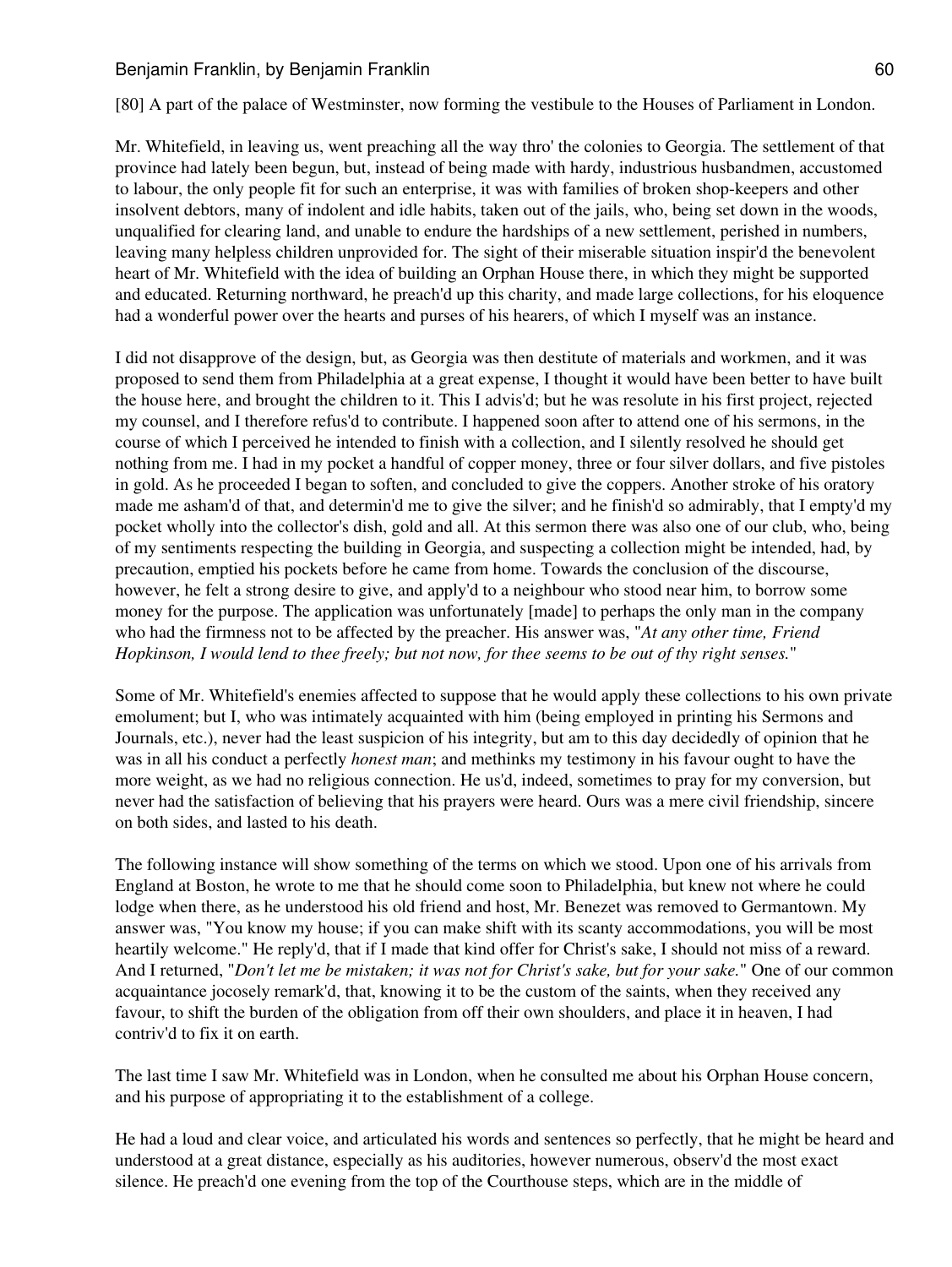Market-street, and on the west side of Second-street, which crosses it at right angles. Both streets were fill'd with his hearers to a considerable distance. Being among the hindmost in Market-street, I had the curiosity to learn how far he could be heard, by retiring backwards down the street towards the river; and I found his voice distinct till I came near Front-street, when some noise in that street obscur'd it. Imagining then a semicircle, of which my distance should be the radius, and that it were fill'd with auditors, to each of whom I allow'd two square feet, I computed that he might well be heard by more than thirty thousand. This reconcil'd me to the newspaper accounts of his having preach'd to twenty-five thousand people in the fields, and to the ancient histories of generals haranguing whole armies, of which I had sometimes doubted.

By hearing him often, I came to distinguish easily between sermons newly compos'd, and those which he had often preach'd in the course of his travels. His delivery of the latter was so improv'd by frequent repetitions that every accent, every emphasis, every modulation of voice, was so perfectly well turn'd and well plac'd, that, without being interested in the subject, one could not help being pleas'd with the discourse; a pleasure of much the same kind with that receiv'd from an excellent piece of musick. This is an advantage itinerant preachers have over those who are stationary, as the latter cannot well improve their delivery of a sermon by so many rehearsals.

His writing and printing from time to time gave great advantage to his enemies; unguarded expressions, and even erroneous opinions, delivered in preaching, might have been afterwards explain'd or qualifi'd by supposing others that might have accompani'd them, or they might have been deny'd; but *litera scripta manet*. Critics attack'd his writings violently, and with so much appearance of reason as to diminish the number of his votaries and prevent their increase; so that I am of opinion if he had never written anything, he would have left behind him a much more numerous and important sect, and his reputation might in that case have been still growing, even after his death, as there being nothing of his writing on which to found a censure and give him a lower character, his proselytes would be left at liberty to feign for him as great a variety of excellences as their enthusiastic admiration might wish him to have possessed.

My business was now continually augmenting, and my circumstances growing daily easier, my newspaper having become very profitable, as being for a time almost the only one in this and the neighbouring provinces. I experienced, too, the truth of the observation, "*that after getting the first hundred pound, it is more easy to get the second*," money itself being of a prolific nature.

The partnership at Carolina having succeeded, I was encourag'd to engage in others, and to promote several of my workmen, who had behaved well, by establishing them with printing-houses in different colonies, on the same terms with that in Carolina. Most of them did well, being enabled at the end of our term, six years, to purchase the types of me and go on working for themselves, by which means several families were raised. Partnerships often finish in quarrels; but I was happy in this, that mine were all carried on and ended amicably, owing, I think, a good deal to the precaution of having very explicitly settled, in our articles, everything to be done by or expected from each partner, so that there was nothing to dispute, which precaution I would therefore recommend to all who enter into partnerships; for, whatever esteem partners may have for, and confidence in each other at the time of the contract, little jealousies and disgusts may arise, with ideas of inequality in the care and burden of the business, etc., which are attended often with breach of friendship and of the connection, perhaps with lawsuits and other disagreeable consequences.

# XII

# DEFENSE OF THE PROVINCE

I had, on the whole, abundant reason to be satisfied with my being established in Pennsylvania. There were, however, two, things that I regretted, there being no provision for defense, nor for a compleat education of youth; no militia, nor any college. I therefore, in 1743, drew up a proposal for establishing an academy; and at that time, thinking the Reverend Mr. Peters, who was out of employ, a fit person to superintend such an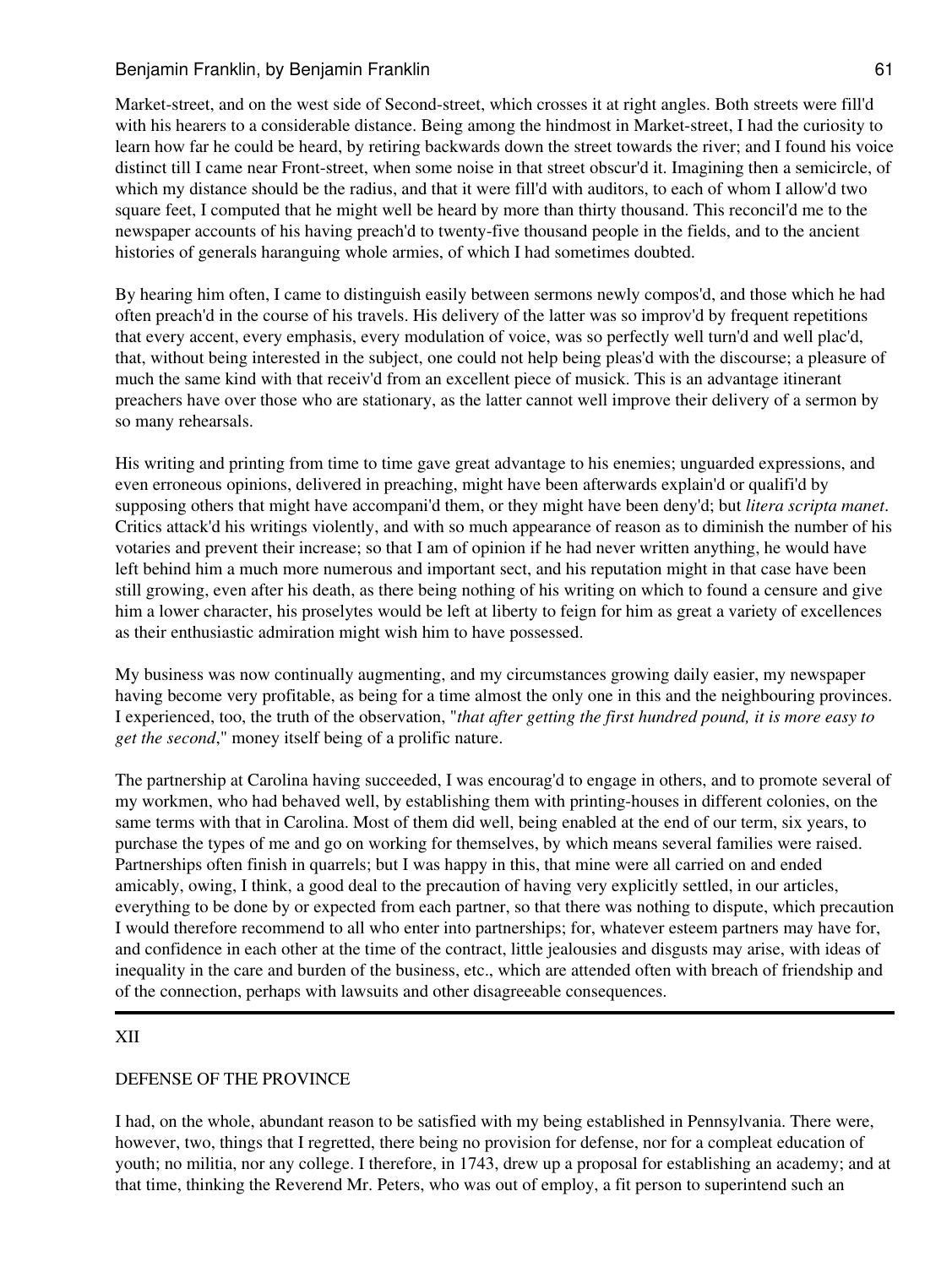### Benjamin Franklin, by Benjamin Franklin **62** benjamin 62

institution, I communicated the project to him; but he, having more profitable views in the service of the proprietaries, which succeeded, declin'd the undertaking; and, not knowing another at that time suitable for such a trust, I let the scheme lie awhile dormant. I succeeded better the next year, 1744, in proposing and establishing a Philosophical Society. The paper I wrote for that purpose will be found among my writings, when collected.

With respect to defense, Spain having been several years at war against Great Britain, and being at length join'd by France, which brought us into great danger; and the laboured and long-continued endeavour of our governor, Thomas, to prevail with our Quaker Assembly to pass a militia law, and make other provisions for the security of the province, having proved abortive, I determined to try what might be done by a voluntary association of the people. To promote this, I first wrote and published a pamphlet, entitled Plain Truth, in which I stated our defenceless situation in strong lights, with the necessity of union and discipline for our defense, and promis'd to propose in a few days an association, to be generally signed for that purpose. The pamphlet had a sudden and surprising effect. I was call'd upon for the instrument of association, and having settled the draft of it with a few friends, I appointed a meeting of the citizens in the large building before mentioned. The house was pretty full; I had prepared a number of printed copies, and provided pens and ink dispers'd all over the room. I harangued them a little on the subject, read the paper, and explained it, and then distributed the copies, which were eagerly signed, not the least objection being made.

When the company separated, and the papers were collected, we found above twelve hundred hands; and, other copies being dispersed in the country, the subscribers amounted at length to upward of ten thousand. These all furnished themselves as soon as they could with arms, formed themselves into companies and regiments, chose their own officers, and met every week to be instructed in the manual exercise, and other parts of military discipline. The women, by subscriptions among themselves, provided silk colours, which they presented to the companies, painted with different devices and mottos, which I supplied.

[Illustration: One of the flags of the Pennsylvania Association, 1747. Designed by Franklin and made by the women of Philadelphia.]

The officers of the companies composing the Philadelphia regiment, being met, chose me for their colonel; but, conceiving myself unfit, I declin'd that station, and recommended Mr. Lawrence, a fine person, and man of influence, who was accordingly appointed. I then propos'd a lottery to defray the expense of building a battery below the town, and furnishing it with cannon. It filled expeditiously, and the battery was soon erected, the merlons being fram'd of logs and fill'd with earth. We bought some old cannon from Boston, but, these not being sufficient, we wrote to England for more, soliciting, at the same time, our proprietaries for some assistance, tho' without much expectation of obtaining it.

Meanwhile, Colonel Lawrence, William Allen, Abram Taylor, Esqr., and myself were sent to New York by the associators, commission'd to borrow some cannon of Governor Clinton. He at first refus'd us peremptorily; but at dinner with his council, where there was great drinking of Madeira wine, as the custom of that place then was, he softened by degrees, and said he would lend us six. After a few more bumpers he advanc'd to ten; and at length he very good-naturedly conceded eighteen. They were fine cannon, eighteen-pounders, with their carriages, which we soon transported and mounted on our battery, where the associators kept a nightly guard while the war lasted, and among the rest I regularly took my turn of duty there as a common soldier.

[Illustration: "I regularly took my turn of duty there as a common soldier"]

My activity in these operations was agreeable to the governor and council; they took me into confidence, and I was consulted by them in every measure wherein their concurrence was thought useful to the association. Calling in the aid of religion, I propos'd to them the proclaiming a fast, to promote reformation, and implore the blessing of Heaven on our undertaking. They embrac'd the motion; but, as it was the first fast ever thought of in the province, the secretary had no precedent from which to draw the proclamation. My education in New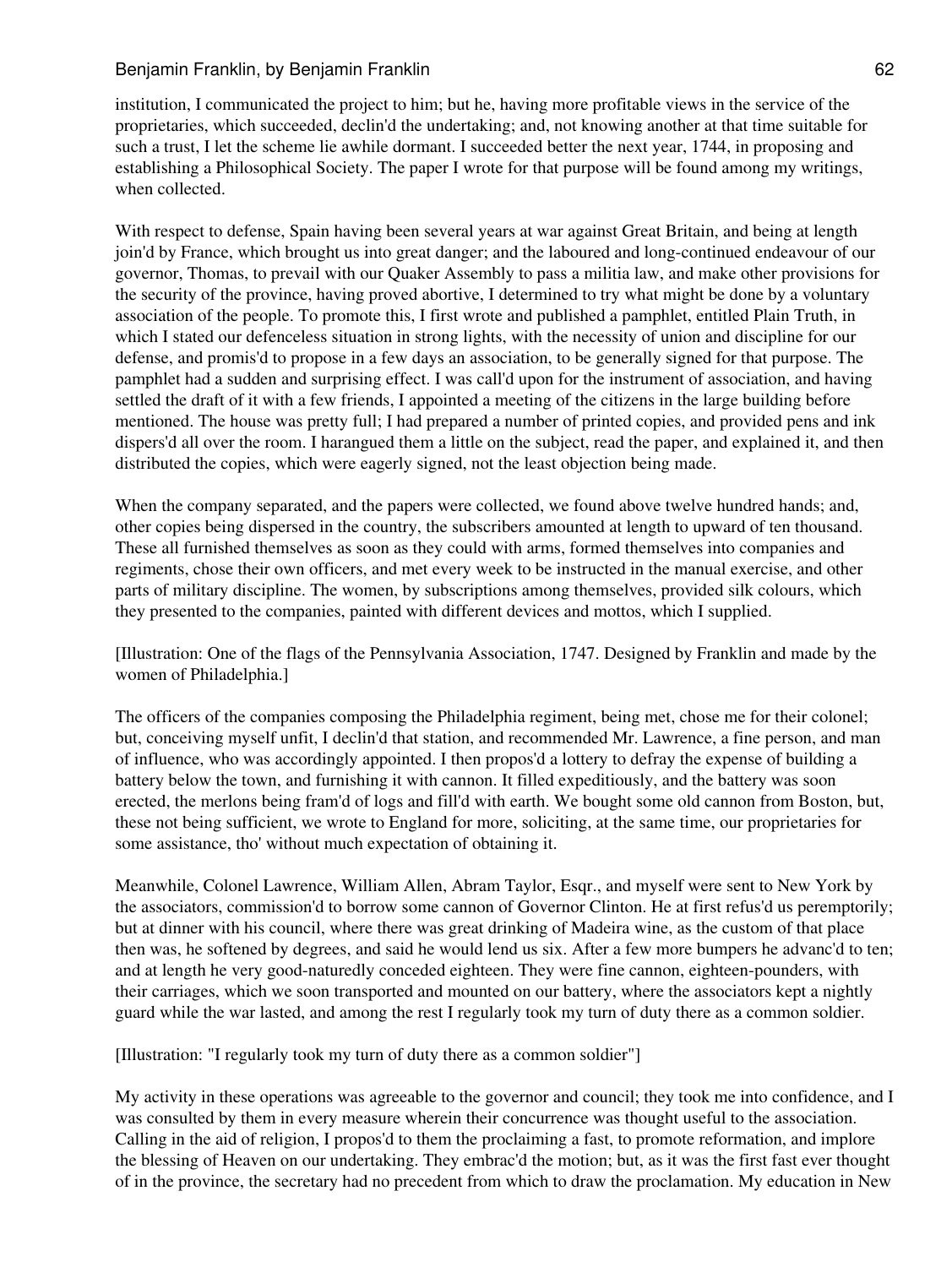### Benjamin Franklin, by Benjamin Franklin **Example 1988** 63

England, where a fast is proclaimed every year, was here of some advantage: I drew it in the accustomed stile, it was translated into German,[81] printed in both languages, and divulg'd thro' the province. This gave the clergy of the different sects an opportunity of influencing their congregations to join in the association, and it would probably have been general among all but Quakers if the peace had not soon interven'd.

[81] Wm. Penn's agents sought recruits for the colony of Pennsylvania in the low countries of Germany, and there are still in eastern Pennsylvania many Germans, inaccurately called Pennsylvania Dutch. Many of them use a Germanized English.

It was thought by some of my friends that, by my activity in these affairs, I should offend that sect, and thereby lose my interest in the Assembly of the province, where they formed a great majority. A young gentleman who had likewise some friends in the House, and wished to succeed me as their clerk, acquainted me that it was decided to displace me at the next election; and he, therefore, in good will, advis'd me to resign, as more consistent with my honour than being turn'd out. My answer to him was, that I had read or heard of some public man who made it a rule never to ask for an office, and never to refuse one when offer'd to him. "I approve," says I, "of his rule, and will practice it with a small addition; I shall never *ask*, never *refuse*, nor ever *resign* an office. If they will have my office of clerk to dispose of to another, they shall take it from me. I will not, by giving it up, lose my right of some time or other making reprisals on my adversaries." I heard, however, no more of this; I was chosen again unanimously as usual at the next election. Possibly, as they dislik'd my late intimacy with the members of council, who had join'd the governors in all the disputes about military preparations, with which the House had long been harass'd, they might have been pleas'd if I would voluntarily have left them; but they did not care to displace me on account merely of my zeal for the association, and they could not well give another reason.

Indeed I had some cause to believe that the defense of the country was not disagreeable to any of them, provided they were not requir'd to assist in it. And I found that a much greater number of them than I could have imagined, tho' against offensive war, were clearly for the defensive. Many pamphlets *pro and con* were publish'd on the subject, and some by good Quakers, in favour of defense, which I believe convinc'd most of their younger people.

A transaction in our fire company gave me some insight into their prevailing sentiments. It had been propos'd that we should encourage the scheme for building a battery by laying out the present stock, then about sixty pounds, in tickets of the lottery. By our rules, no money could be dispos'd of till the next meeting after the proposal. The company consisted of thirty members, of which twenty-two were Quakers, and eight only of other persuasions. We eight punctually attended the meeting; but, tho' we thought that some of the Quakers would join us, we were by no means sure of a majority. Only one Quaker, Mr. James Morris, appear'd to oppose the measure. He expressed much sorrow that it had ever been propos'd, as he said *Friends* were all against it, and it would create such discord as might break up the company. We told him that we saw no reason for that; we were the minority, and if *Friends* were against the measure, and outvoted us, we must and should, agreeably to the usage of all societies, submit. When the hour for business arriv'd it was mov'd to put the vote; he allow'd we might then do it by the rules, but, as he could assure us that a number of members intended to be present for the purpose of opposing it, it would be but candid to allow a little time for their appearing.

While we were disputing this, a waiter came to tell me two gentlemen below desir'd to speak with me. I went down, and found they were two of our Quaker members. They told me there were eight of them assembled at a tavern just by; that they were determin'd to come and vote with us if there should be occasion, which they hop'd would not be the case, and desir'd we would not call for their assistance if we could do without it, as their voting for such a measure might embroil them with their elders and friends. Being thus secure of a majority, I went up, and after a little seeming hesitation, agreed to a delay of another hour. This Mr. Morris allow'd to be extreamly fair. Not one of his opposing friends appear'd, at which he express'd great surprize; and, at the expiration of the hour, we carri'd the resolution eight to one; and as, of the twenty-two Quakers,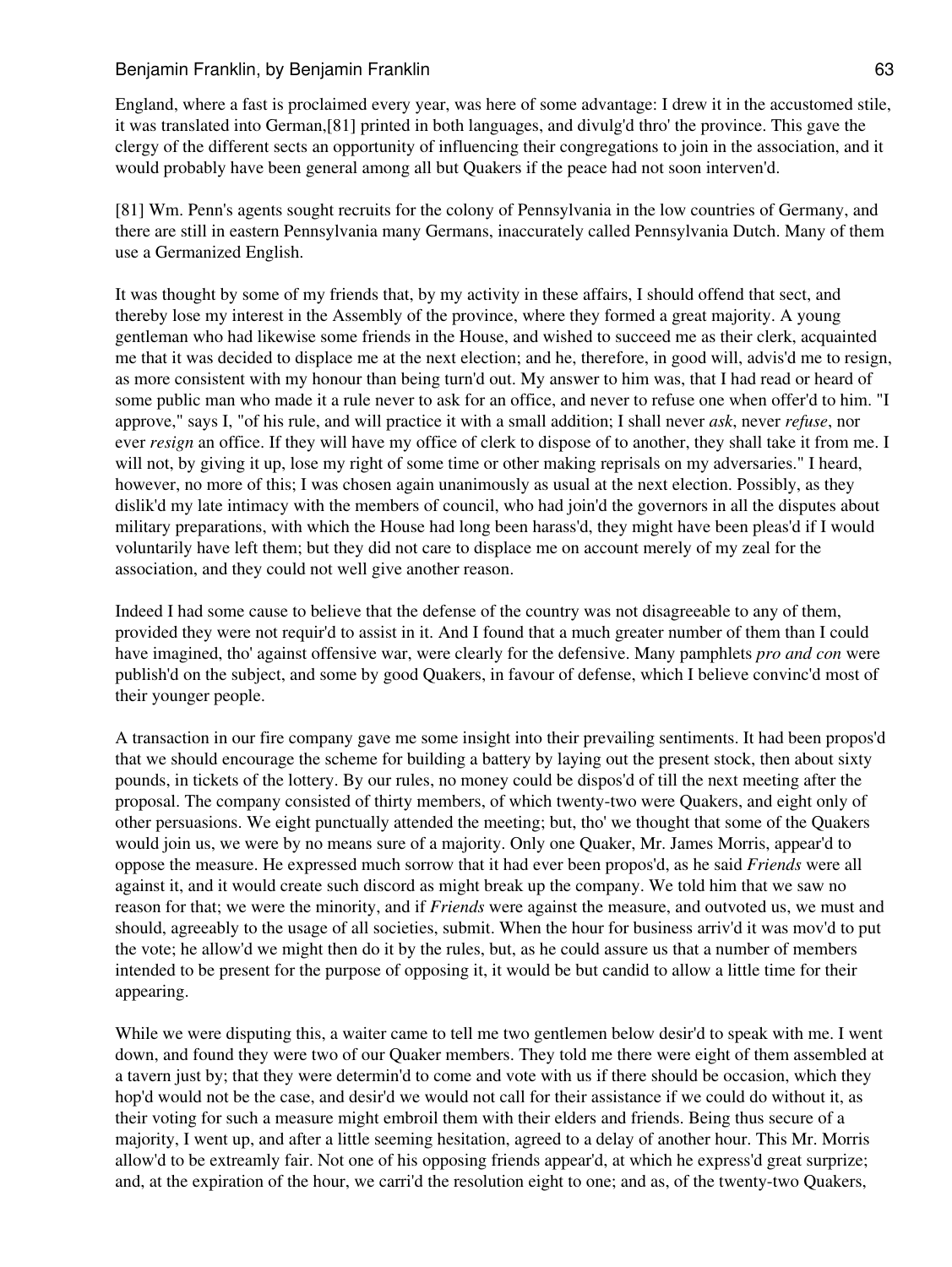eight were ready to vote with us, and thirteen, by their absence, manifested that they were not inclin'd to oppose the measure, I afterward estimated the proportion of Quakers sincerely against defense as one to twenty-one only; for these were all regular members of that society, and in good reputation among them, and had due notice of what was propos'd at that meeting.

The honorable and learned Mr. Logan, who had always been of that sect, was one who wrote an address to them, declaring his approbation of defensive war, and supporting his opinion by many strong arguments. He put into my hands sixty pounds to be laid out in lottery tickets for the battery, with directions to apply what prizes might be drawn wholly to that service. He told me the following anecdote of his old master, William Penn, respecting defense. He came over from England, when a young man, with that proprietary, and as his secretary. It was war-time, and their ship was chas'd by an armed vessel, suppos'd to be an enemy. Their captain prepar'd for defense; but told William Penn, and his company of Quakers, that he did not expect their assistance, and they might retire into the cabin, which they did, except James Logan,[82] who chose to stay upon deck, and was quarter'd to a gun. The suppos'd enemy prov'd a friend, so there was no fighting; but when the secretary went down to communicate the intelligence, William Penn rebuk'd him severely for staying upon deck, and undertaking to assist in defending the vessel, contrary to the principles of *Friends*, especially as it had not been required by the captain. This reproof, being before all the company, piqu'd the secretary, who answer'd, *"I being thy servant, why did thee not order me to come down? But thee was willing enough that I should stay and help to fight the ship when thee thought there was danger."*

[82] James Logan (1674-1751) came to America with William Penn in 1699, and was the business agent for the Penn family. He bequeathed his valuable library, preserved at his country seat, "Senton", to the city of Philadelphia.--Smyth.

My being many years in the Assembly, the majority of which were constantly Quakers, gave me frequent opportunities of seeing the embarrassment given them by their principle against war, whenever application was made to them, by order of the crown, to grant aids for military purposes. They were unwilling to offend government, on the one hand, by a direct refusal; and their friends, the body of the Quakers, on the other, by compliance contrary to their principles; hence a variety of evasions to avoid complying, and modes of disguising the compliance when it became unavoidable. The common mode at last was, to grant money under the phrase of its being "*for the king's use*," and never to inquire how it was applied.

But, if the demand was not directly from the crown, that phrase was found not so proper, and some other was to be invented. As, when powder was wanting (I think it was for the garrison at Louisburg), and the government of New England solicited a grant of some from Pennsylvania, which was much urg'd on the House by Governor Thomas, they could not grant money to buy powder, because that was an ingredient of war; but they voted an aid to New England of three thousand pounds, to be put into the hands of the governor, and appropriated it for the purchasing of bread, flour, wheat or *other grain*. Some of the council, desirous of giving the House still further embarrassment, advis'd the governor not to accept provision, as not being the thing he had demanded; but he repli'd, "I shall take the money, for I understand very well their meaning; other grain is gunpowder," which he accordingly bought, and they never objected to it.[83]

### [83] See the votes.--*Marg. note*.

It was in allusion to this fact that, when in our fire company we feared the success of our proposal in favour of the lottery, and I had said to my friend Mr. Syng, one of our members, "If we fail, let us move the purchase of a fire-engine with the money; the Quakers can have no objection to that; and then, if you nominate me and I you as a committee for that purpose, we will buy a great gun, which is certainly a *fire-engine*." "I see," says he, "you have improv'd by being so long in the Assembly; your equivocal project would be just a match for their wheat or *other grain*."

These embarrassments that the Quakers suffer'd from having establish'd and published it as one of their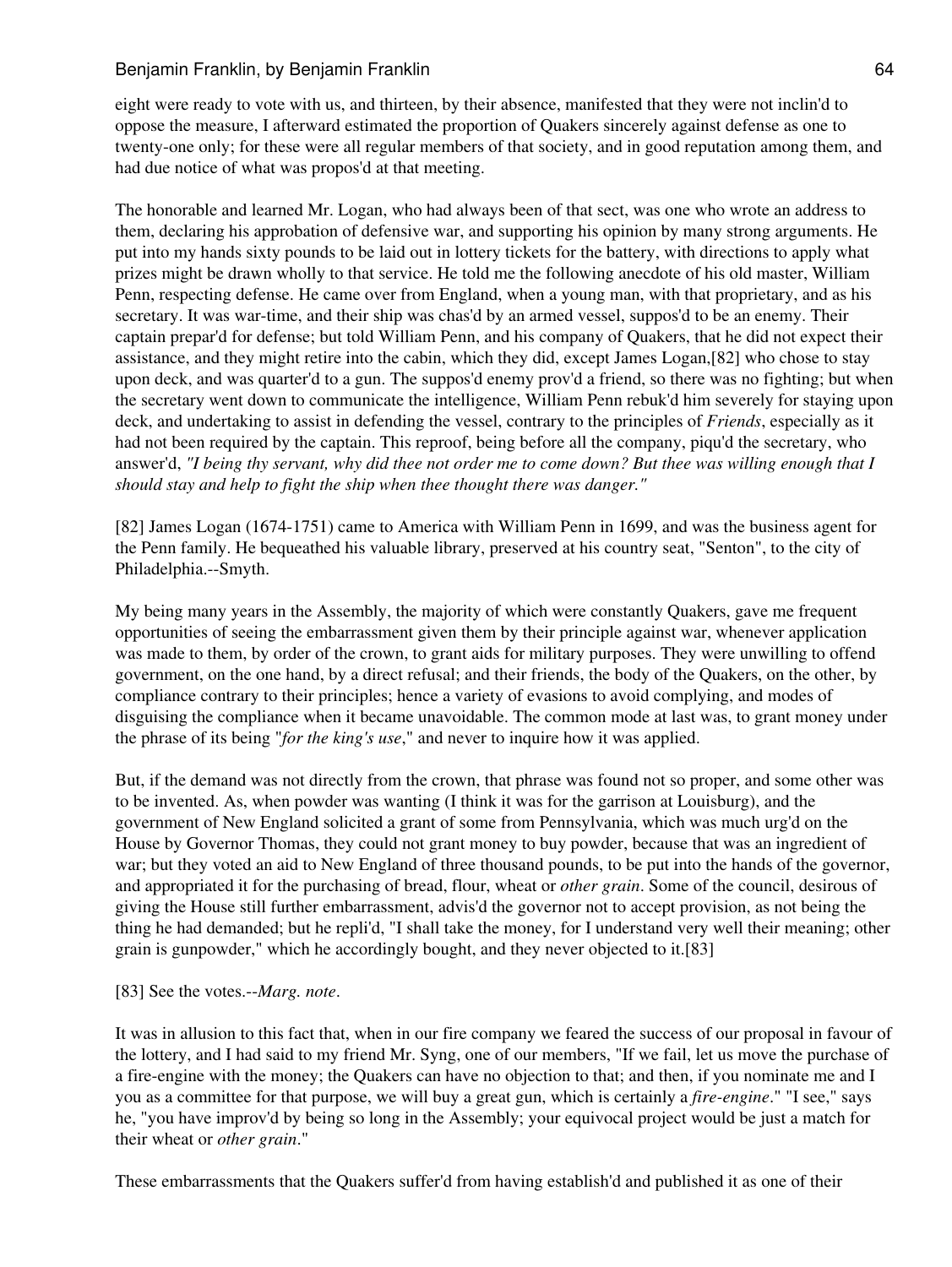principles that no kind of war was lawful, and which, being once published, they could not afterwards, however they might change their minds, easily get rid of, reminds me of what I think a more prudent conduct in another sect among us, that of the Dunkers. I was acquainted with one of its founders, Michael Welfare, soon after it appear'd. He complain'd to me that they were grievously calumniated by the zealots of other persuasions, and charg'd with abominable principles and practices to which they were utter strangers. I told him this had always been the case with new sects, and that, to put a stop to such abuse, I imagin'd it might be well to publish the articles of their belief, and the rules of their discipline. He said that it had been propos'd among them, but not agreed to, for this reason: "When we were first drawn together as a society," says he, "it had pleased God to enlighten our minds so far as to see that some doctrines, which we once esteemed truths, were errors; and that others, which we had esteemed errors, were real truths. From time to time He has been pleased to afford us farther light, and our principles have been improving, and our errors diminishing. Now we are not sure that we are arrived at the end of this progression, and at the perfection of spiritual or theological knowledge; and we fear that, if we should once print our confession of faith, we should feel ourselves as if bound and confin'd by it, and perhaps be unwilling to receive further improvement, and our successors still more so, as conceiving what we their elders and founders had done, to be something sacred, never to be departed from."

This modesty in a sect is perhaps a singular instance in the history of mankind, every other sect supposing itself in possession of all truth, and that those who differ are so far in the wrong; like a man traveling in foggy weather, those at some distance before him on the road he sees wrapped up in the fog, as well as those behind him, and also the people in the fields on each side, but near him all appears clear, tho' in truth he is as much in the fog as any of them. To avoid this kind of embarrassment, the Quakers have of late years been gradually declining the public service in the Assembly and in the magistracy, choosing rather to quit their power than their principle.

In order of time, I should have mentioned before, that having, in 1742, invented an open stove[84] for the better warming of rooms, and at the same time saving fuel, as the fresh air admitted was warmed in entering, I made a present of the model to Mr. Robert Grace, one of my early friends, who, having an iron-furnace,[85] found the casting of the plates for these stoves a profitable thing, as they were growing in demand. To promote that demand, I wrote and published a pamphlet, entitled "*An Account of the new-invented Pennsylvania Fireplaces; wherein their Construction and Manner of Operation is particularly explained; their Advantages above every other Method of warming Rooms demonstrated; and all Objections that have been raised against the Use of them answered and obviated*," etc. This pamphlet had a good effect. Gov'r. Thomas was so pleas'd with the construction of this stove, as described in it, that he offered to give me a patent for the sole vending of them for a term of years; but I declin'd it from a principle which has ever weighed with me on such occasions, viz., *That, as we enjoy great advantages from the inventions of others, we should be glad of an opportunity to serve others by any invention of ours; and this we should do freely and generously.*

[84] The Franklin stove is still in use.

[85] Warwick Furnace, Chester County, Pennsylvania, across the Schuylkill River from Pottstown.

An ironmonger in London however, assuming a good deal of my pamphlet, and working it up into his own, and making some small changes in the machine, which rather hurt its operation, got a patent for it there, and made, as I was told, a little fortune by it. And this is not the only instance of patents taken out for my inventions by others, tho' not always with the same success, which I never contested, as having no desire of profiting by patents myself, and hating disputes. The use of these fireplaces in very many houses, both of this and the neighbouring colonies, has been, and is, a great saving of wood to the inhabitants.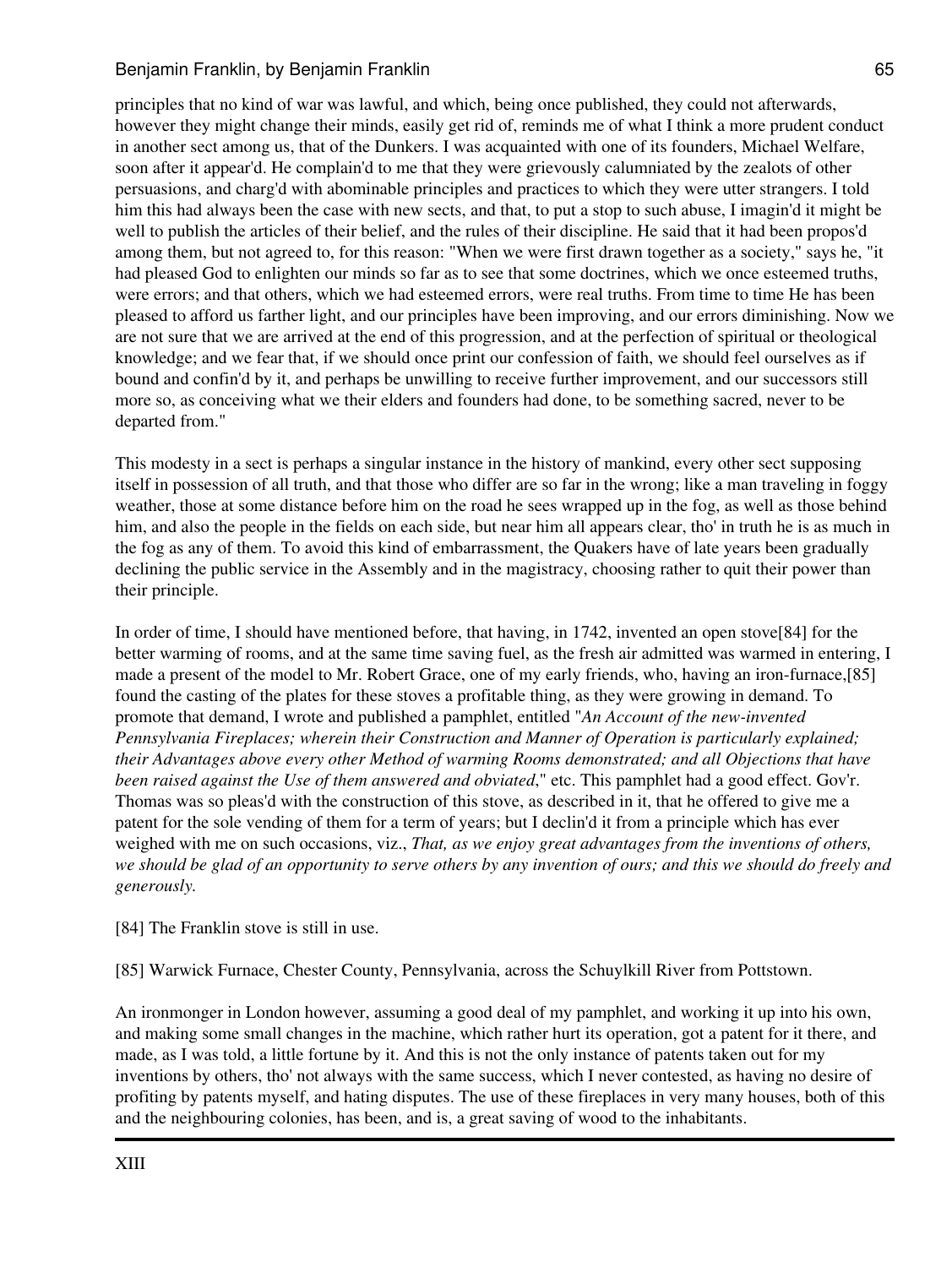## Benjamin Franklin, by Benjamin Franklin **Example 1988** 66

#### PUBLIC SERVICES AND DUTIES

#### (1749-1753)

Peace being concluded, and the association business therefore at an end, I turn'd my thoughts again to the affair of establishing an academy. The first step I took was to associate in the design a number of active friends, of whom the Junto furnished a good part; the next was to write and publish a pamphlet, entitled *Proposals Relating to the Education of Youth in Pennsylvania*. This I distributed among the principal inhabitants gratis; and as soon as I could suppose their minds a little prepared by the perusal of it, I set on foot a subscription for opening and supporting an academy; it was to be paid in quotas yearly for five years; by so dividing it, I judg'd the subscription might be larger, and I believe it was so, amounting to no less, if I remember right, than five thousand pounds.

In the introduction to these proposals, I stated their publication, not as an act of mine, but of some *publick-spirited gentlemen*, avoiding as much as I could, according to my usual rule, the presenting myself to the publick as the author of any scheme for their benefit.

The subscribers, to carry the project into immediate execution, chose out of their number twenty-four trustees, and appointed Mr. Francis,[86] then attorney-general, and myself to draw up constitutions for the government of the academy; which being done and signed, a house was hired, masters engag'd, and the schools opened, I think, in the same year, 1749.

[86] Tench Francis, uncle of Sir Philip Francis, emigrated from England to Maryland, and became attorney for Lord Baltimore. He removed to Philadelphia and was attorney-general of Pennsylvania from 1741 to 1755. He died in Philadelphia August 16, 1758.--Smyth.

The scholars increasing fast, the house was soon found too small, and we were looking out for a piece of ground, properly situated, with intention to build, when Providence threw into our way a large house ready built, which, with a few alterations, might well serve our purpose. This was the building before mentioned, erected by the hearers of Mr. Whitefield, and was obtained for us in the following manner.

It is to be noted that the contributions to this building being made by people of different sects, care was taken in the nomination of trustees, in whom the building and ground was to be vested, that a predominancy should not be given to any sect, lest in time that predominancy might be a means of appropriating the whole to the use of such sect, contrary to the original intention. It was therefore that one of each sect was appointed, viz., one Church-of-England man, one Presbyterian, one Baptist, one Moravian, etc., those, in case of vacancy by death, were to fill it by election from among the contributors. The Moravian happen'd not to please his colleagues, and on his death they resolved to have no other of that sect. The difficulty then was, how to avoid having two of some other sect, by means of the new choice.

Several persons were named, and for that reason not agreed to. At length one mention'd me, with the observation that I was merely an honest man, and of no sect at all, which prevailed with them to chuse me. The enthusiasm which existed when the house was built had long since abat'd, and its trustees had not been able to procure fresh contributions for paying the ground-rent, and discharging some other debts the building had occasion'd, which embarrass'd them greatly. Being now a member of both sets of trustees, that for the building and that for the academy, I had a good opportunity of negotiating with both, and brought them finally to an agreement, by which the trustees for the building were to cede it to those of the academy, the latter undertaking to discharge the debt, to keep forever open in the building a large hall for occasional preachers, according to the original intention, and maintain a free-school for the instruction of poor children. Writings were accordingly drawn, and on paying the debts the trustees of the academy were put in possession of the premises; and by dividing the great and lofty hall into stories, and different rooms above and below for the several schools, and purchasing some additional ground, the whole was soon made fit for our purpose, and the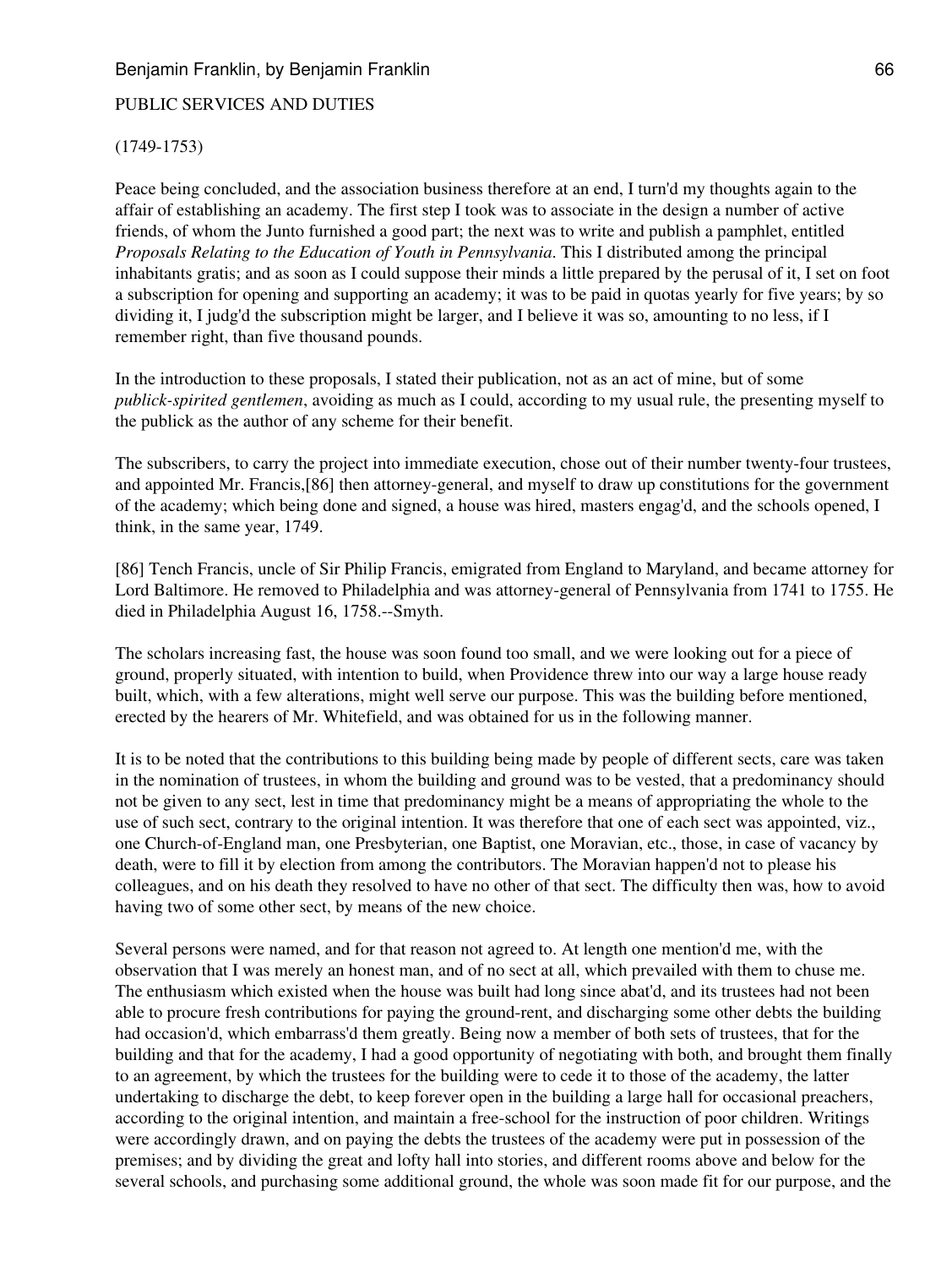scholars remov'd into the building. The care and trouble of agreeing with the workmen, purchasing materials, and superintending the work, fell upon me; and I went thro' it the more cheerfully, as it did not then interfere with my private business, having the year before taken a very able, industrious, and honest partner, Mr. David Hall, with whose character I was well acquainted, as he had work'd for me four years. He took off my hands all care of the printing-office, paying me punctually my share of the profits. The partnership continued eighteen years, successfully for us both.

The trustees of the academy, after a while, were incorporated by a charter from the governor; their funds were increas'd by contributions in Britain and grants of land from the proprietaries, to which the Assembly has since made considerable addition; and thus was established the present University of Philadelphia.[87] I have been continued one of its trustees from the beginning, now near forty years, and have had the very great pleasure of seeing a number of the youth who have receiv'd their education in it, distinguish'd by their improv'd abilities, serviceable in public stations, and ornaments to their country.

[87] Later called the University of Pennsylvania.

When I disengaged myself, as above mentioned, from private business, I flatter'd myself that, by the sufficient tho' moderate fortune I had acquir'd, I had secured leisure during the rest of my life for philosophical studies and amusements. I purchased all Dr. Spence's apparatus, who had come from England to lecture here, and I proceeded in my electrical experiments with great alacrity; but the publick, now considering me as a man of leisure, laid hold of me for their purposes, every part of our civil government, and almost at the same time, imposing some duty upon me. The governor put me into the commission of the peace; the corporation of the city chose me of the common council, and soon after an alderman; and the citizens at large chose me a burgess to represent them in Assembly. This latter station was the more agreeable to me, as I was at length tired with sitting there to hear debates, in which, as clerk, I could take no part, and which were often so unentertaining that I was induc'd to amuse myself with making magic squares or circles, or anything to avoid weariness; and I conceiv'd my becoming a member would enlarge my power of doing good. I would not, however, insinuate that my ambition was not flatter'd by all these promotions; it certainly was; for, considering my low beginning, they were great things to me; and they were still more pleasing, as being so many spontaneous testimonies of the public good opinion, and by me entirely unsolicited.

The office of justice of the peace I try'd a little, by attending a few courts, and sitting on the bench to hear causes; but finding that more knowledge of the common law than I possess'd was necessary to act in that station with credit, I gradually withdrew from it, excusing myself by my being oblig'd to attend the higher duties of a legislator in the Assembly. My election to this trust was repeated every year for ten years, without my ever asking any elector for his vote, or signifying, either directly or indirectly, any desire of being chosen. On taking my seat in the House, my son was appointed their clerk.

The year following, a treaty being to be held with the Indians at Carlisle, the governor sent a message to the House, proposing that they should nominate some of their members, to be join'd with some members of council, as commissioners for that purpose.[88] The House named the speaker (Mr. Norris) and myself; and, being commission'd, we went to Carlisle, and met the Indians accordingly.

[88] See the votes to have this more correctly.--*Marg. note.*

As those people are extreamly apt to get drunk, and, when so, are very quarrelsome and disorderly, we strictly forbade the selling any liquor to them; and when they complain'd of this restriction, we told them that if they would continue sober during the treaty, we would give them plenty of rum when business was over. They promis'd this, and they kept their promise, because they could get no liquor, and the treaty was conducted very orderly, and concluded to mutual satisfaction. They then claim'd and received the rum; this was in the afternoon: they were near one hundred men, women, and children, and were lodg'd in temporary cabins, built in the form of a square, just without the town. In the evening, hearing a great noise among them, the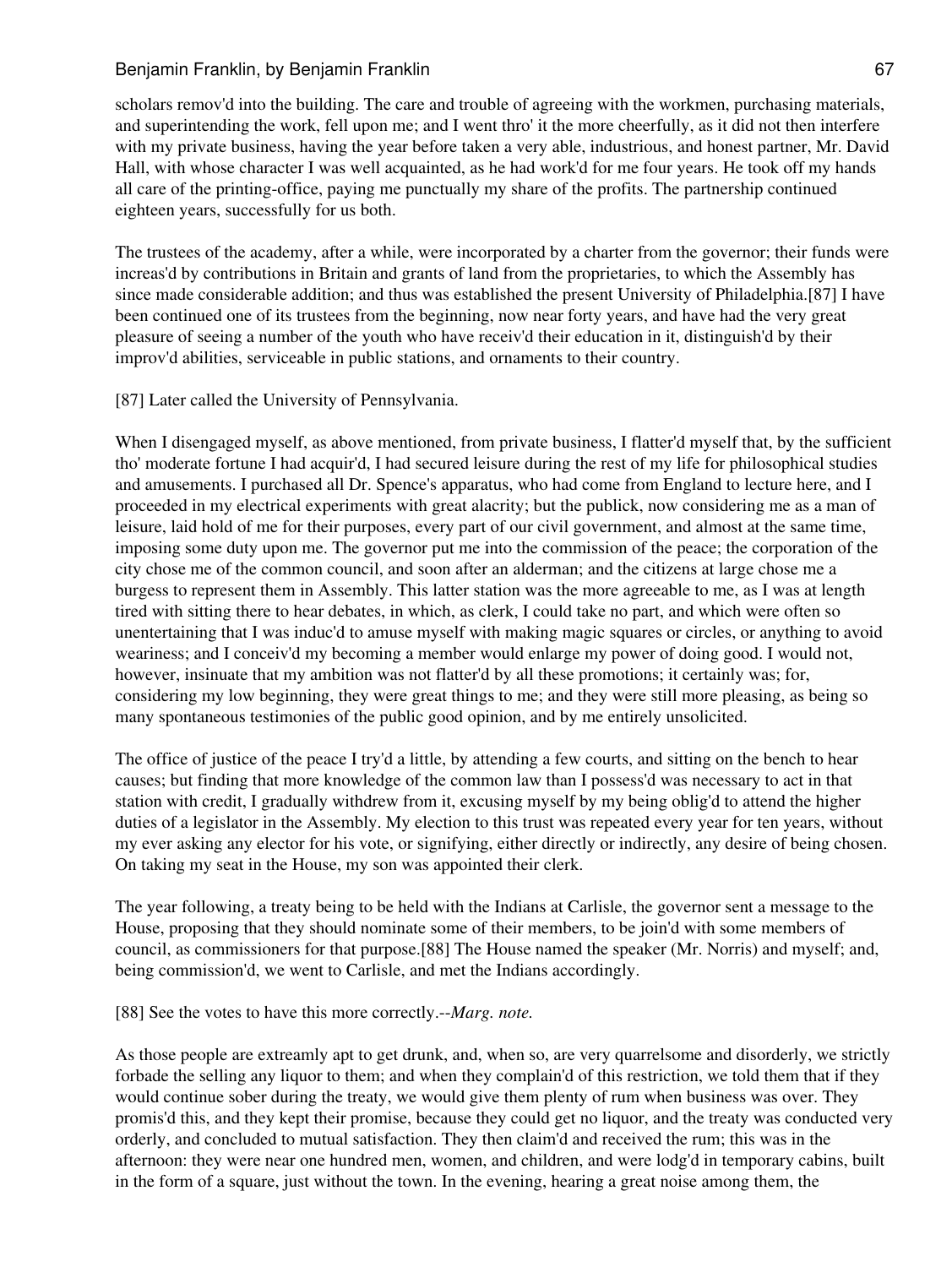## Benjamin Franklin, by Benjamin Franklin **Example 1988** 68

commissioners walk'd out to see what was the matter. We found they had made a great bonfire in the middle of the square; they were all drunk, men and women, quarreling and fighting. Their dark-colour'd bodies, half naked, seen only by the gloomy light of the bonfire, running after and beating one another with firebrands, accompanied by their horrid yellings, form'd a scene the most resembling our ideas of hell that could well be imagin'd; there was no appeasing the tumult, and we retired to our lodging. At midnight a number of them came thundering at our door, demanding more rum, of which we took no notice.

The next day, sensible they had misbehav'd in giving us that disturbance, they sent three of their old counselors to make their apology. The orator acknowledg'd the fault, but laid it upon the rum; and then endeavoured to excuse the rum by saying, "*The Great Spirit, who made all things, made everything for some use, and whatever use he design'd anything for, that use it should always be put to. Now, when he made rum, he said, 'Let this be for the Indians to get drunk with,' and it must be so.*" And, indeed, if it be the design of Providence to extirpate these savages in order to make room for cultivators of the earth, it seems not improbable that rum may be the appointed means. It has already annihilated all the tribes who formerly inhabited the sea-coast.

[Illustration: "In the evening, hearing a great noise among them, the commissioners walk'd out to see what was the matter"]

In 1751, Dr. Thomas Bond, a particular friend of mine, conceived the idea of establishing a hospital in Philadelphia (a very beneficent design, which has been ascrib'd to me, but was originally his), for the reception and cure of poor sick persons, whether inhabitants of the province or strangers. He was zealous and active in endeavouring to procure subscriptions for it, but the proposal being a novelty in America, and at first not well understood, he met but with small success.

At length he came to me with the compliment that he found there was no such thing as carrying a public-spirited project through without my being concern'd in it. "For," says he, "I am often ask'd by those to whom I propose subscribing, Have you consulted Franklin upon this business? And what does he think of it? And when I tell them that I have not (supposing it rather out of your line), they do not subscribe, but say they will consider of it." I enquired into the nature and probable utility of his scheme, and receiving from him a very satisfactory explanation, I not only subscrib'd to it myself, but engag'd heartily in the design of procuring subscriptions from others. Previously, however, to the solicitation, I endeavoured to prepare the minds of the people by writing on the subject in the newspapers, which was my usual custom in such cases, but which he had omitted.

The subscriptions afterwards were more free and generous; but, beginning to flag, I saw they would be insufficient without some assistance from the Assembly, and therefore propos'd to petition for it, which was done. The country members did not at first relish the project; they objected that it could only be serviceable to the city, and therefore the citizens alone should be at the expense of it; and they doubted whether the citizens themselves generally approv'd of it. My allegation on the contrary, that it met with such approbation as to leave no doubt of our being able to raise two thousand pounds by voluntary donations, they considered as a most extravagant supposition, and utterly impossible.

On this I form'd my plan; and, asking leave to bring in a bill for incorporating the contributors according to the prayer of their petition, and granting them a blank sum of money, which leave was obtained chiefly on the consideration that the House could throw the bill out if they did not like it, I drew it so as to make the important clause a conditional one, viz., "And be it enacted, by the authority aforesaid, that when the said contributors shall have met and chosen their managers and treasurer, *and shall have raised by their contributions a capital stock of----value* (the yearly interest of which is to be applied to the accommodating of the sick poor in the said hospital, free of charge for diet, attendance, advice, and medicines), *and shall make the same appear to the satisfaction of the speaker of the Assembly for the time being*, that *then* it shall and may be lawful for the said speaker, and he is hereby required, to sign an order on the provincial treasurer for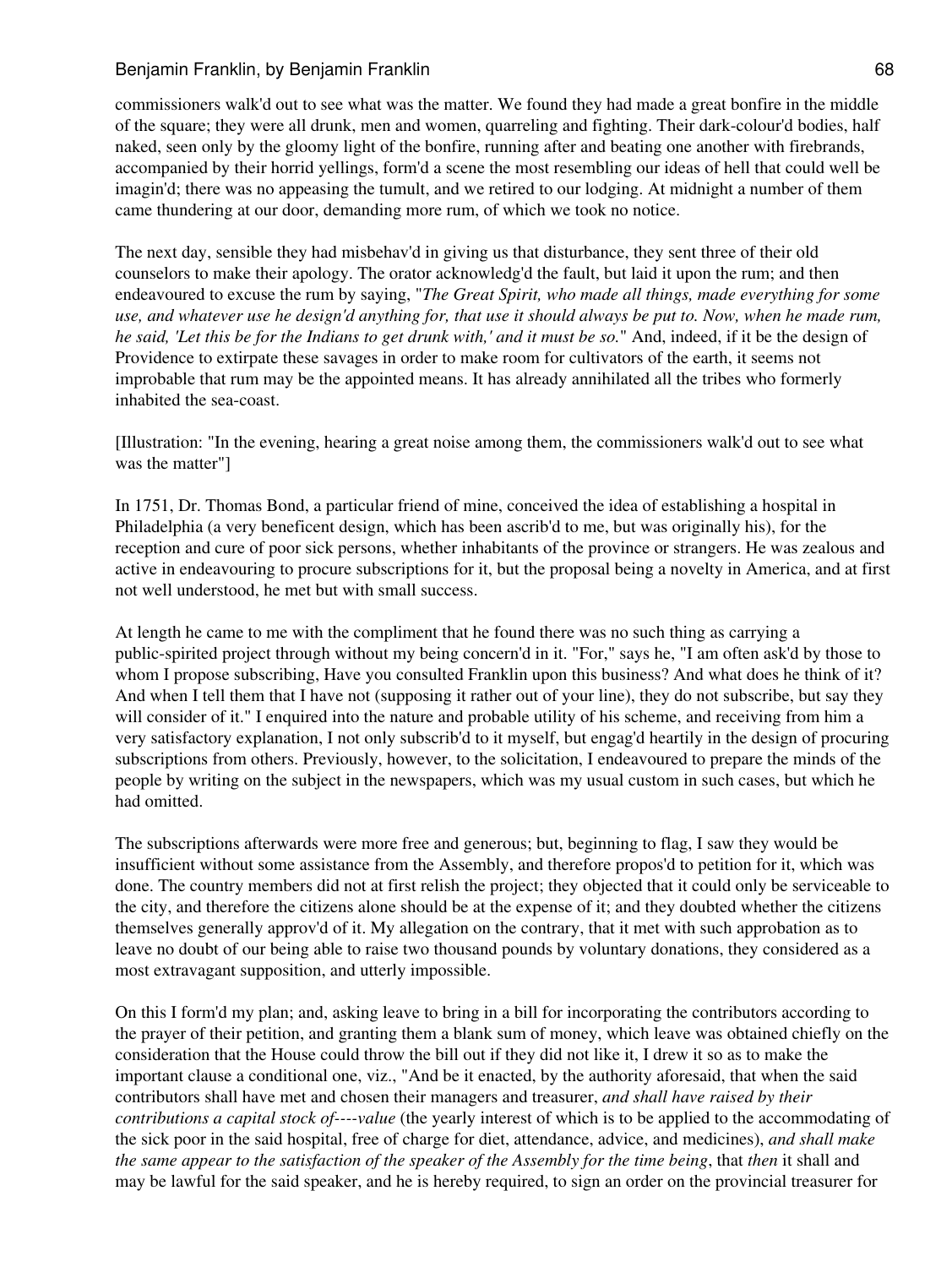### Benjamin Franklin, by Benjamin Franklin **Example 1988** 69

the payment of two thousand pounds, in two yearly payments, to the treasurer of the said hospital, to be applied to the founding, building, and finishing of the same."

This condition carried the bill through; for the members, who had oppos'd the grant, and now conceiv'd they might have the credit of being charitable without the expense, agreed to its passage; and then, in soliciting subscriptions among the people, we urg'd the conditional promise of the law as an additional motive to give, since every man's donation would be doubled; thus the clause work'd both ways. The subscriptions accordingly soon exceeded the requisite sum, and we claim'd and receiv'd the public gift, which enabled us to carry the design into execution. A convenient and handsome building was soon erected; the institution has by constant experience been found useful, and flourishes to this day; and I do not remember any of my political manoeuvers, the success of which gave me at the time more pleasure, or wherein, after thinking of it, I more easily excus'd myself for having made some use of cunning.

It was about this time that another projector, the Rev. Gilbert Tennent[89], came to me with a request that I would assist him in procuring a subscription for erecting a new meeting-house. It was to be for the use of a congregation he had gathered among the Presbyterians, who were originally disciples of Mr. Whitefield. Unwilling to make myself disagreeable to my fellow-citizens by too frequently soliciting their contributions, I absolutely refus'd. He then desired I would furnish him with a list of the names of persons I knew by experience to be generous and public-spirited. I thought it would be unbecoming in me, after their kind compliance with my solicitations, to mark them out to be worried by other beggars, and therefore refus'd also to give such a list. He then desir'd I would at least give him my advice. "That I will readily do," said I; "and, in the first place, I advise you to apply to all those whom you know will give something; next, to those whom you are uncertain whether they will give anything or not, and show them the list of those who have given; and, lastly, do not neglect those who you are sure will give nothing, for in some of them you may be mistaken." He laugh'd and thank'd me, and said he would take my advice. He did so, for he ask'd of *everybody*, and he obtain'd a much larger sum than he expected, with which he erected the capacious and very elegant meeting-house that stands in Arch-street.

[89] Gilbert Tennent (1703-1764) came to America with his father, Rev. William Tennent, and taught for a time in the "Log College," from which sprang the College of New Jersey.--Smyth.

Our city, tho' laid out with a beautiful regularity, the streets large, straight, and crossing each other at right angles, had the disgrace of suffering those streets to remain long unpav'd, and in wet weather the wheels of heavy carriages plough'd them into a quagmire, so that it was difficult to cross them; and in dry weather the dust was offensive. I had liv'd near what was call'd the Jersey Market, and saw with pain the inhabitants wading in mud while purchasing their provisions. A strip of ground down the middle of that market was at length pav'd with brick, so that, being once in the market, they had firm footing, but were often over shoes in dirt to get there. By talking and writing on the subject, I was at length instrumental in getting the street pav'd with stone between the market and the brick'd foot-pavement, that was on each side next the houses. This, for some time, gave an easy access to the market dry-shod; but, the rest of the street not being pav'd, whenever a carriage came out of the mud upon this pavement, it shook off and left its dirt upon it, and it was soon cover'd with mire, which was not remov'd, the city as yet having no scavengers.

After some inquiry, I found a poor, industrious man, who was willing to undertake keeping the pavement clean, by sweeping it twice a week, carrying off the dirt from before all the neighbours' doors, for the sum of sixpence per month, to be paid by each house. I then wrote and printed a paper setting forth the advantages to the neighbourhood that might be obtain'd by this small expense; the greater ease in keeping our houses clean, so much dirt not being brought in by people's feet; the benefit to the shops by more custom, etc., etc., as buyers could more easily get at them; and by not having, in windy weather, the dust blown in upon their goods, etc., etc. I sent one of these papers to each house, and in a day or two went round to see who would subscribe an agreement to pay these sixpences; it was unanimously sign'd, and for a time well executed. All the inhabitants of the city were delighted with the cleanliness of the pavement that surrounded the market, it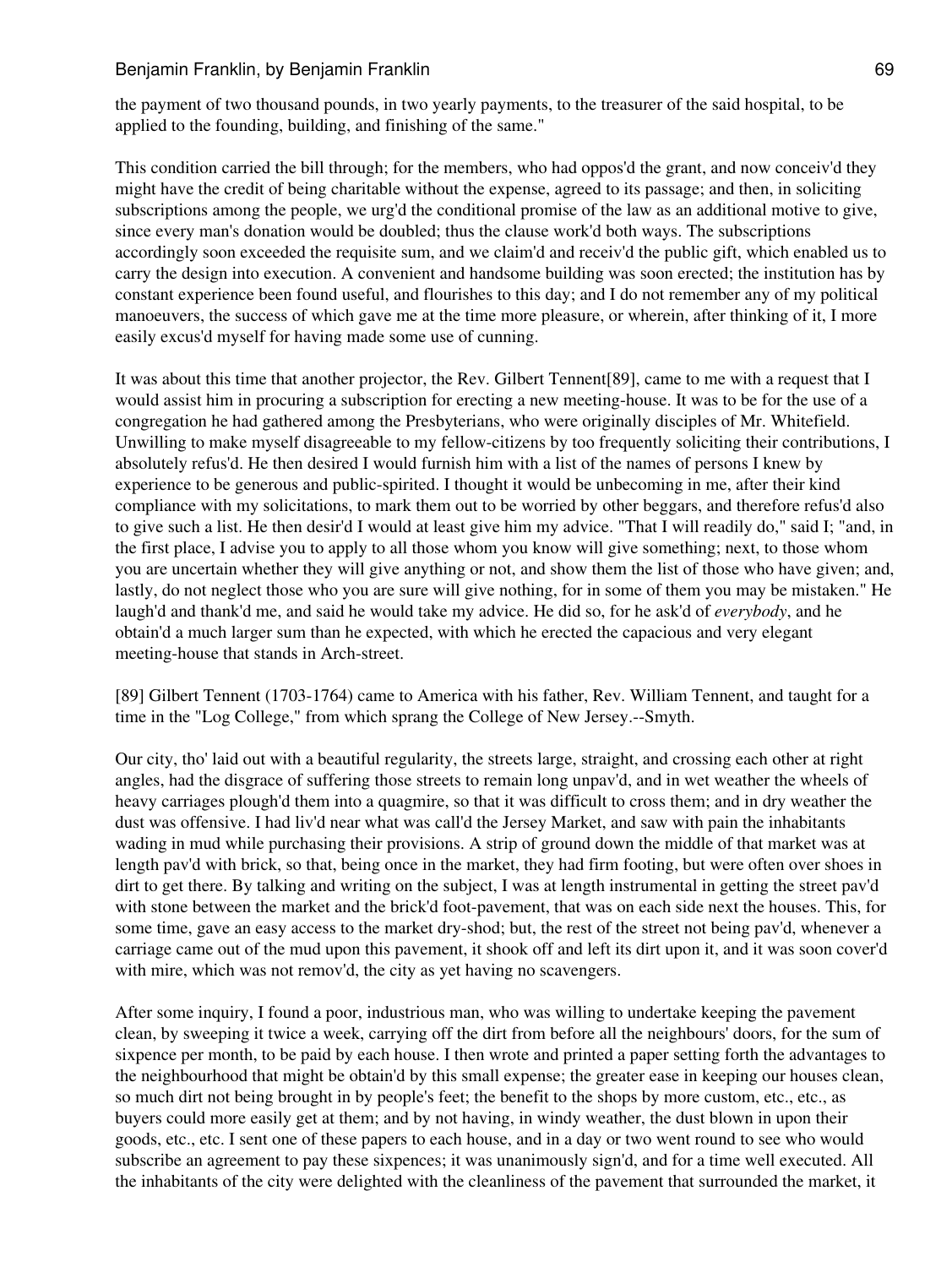being a convenience to all, and this rais'd a general desire to have all the streets paved, and made the people more willing to submit to a tax for that purpose.

After some time I drew a bill for paving the city, and brought it into the Assembly. It was just before I went to England, in 1757, and did not pass till I was gone,[90] and then with an alteration in the mode of assessment, which I thought not for the better, but with an additional provision for lighting as well as paving the streets, which was a great improvement. It was by a private person, the late Mr. John Clifton, his giving a sample of the utility of lamps, by placing one at his door, that the people were first impress'd with the idea of enlighting all the city. The honour of this public benefit has also been ascrib'd to me, but it belongs truly to that gentleman. I did but follow his example, and have only some merit to claim respecting the form of our lamps, as differing from the globe lamps we were at first supply'd with from London. Those we found inconvenient in these respects: they admitted no air below; the smoke, therefore, did not readily go out above, but circulated in the globe, lodg'd on its inside, and soon obstructed the light they were intended to afford; giving, besides, the daily trouble of wiping them clean; and an accidental stroke on one of them would demolish it, and render it totally useless. I therefore suggested the composing them of four flat panes, with a long funnel above to draw up the smoke, and crevices admitting air below, to facilitate the ascent of the smoke; by this means they were kept clean, and did not grow dark in a few hours, as the London lamps do, but continu'd bright till morning, and an accidental stroke would generally break but a single pane, easily repair'd.

I have sometimes wonder'd that the Londoners did not, from the effect holes in the bottom of the globe lamps us'd at Vauxhall[91] have in keeping them clean, learn to have such holes in their street lamps. But, these holes being made for another purpose, viz., to communicate flame more suddenly to the wick by a little flax hanging down thro' them, the other use, of letting in air, seems not to have been thought of; and therefore, after the lamps have been lit a few hours, the streets of London are very poorly illuminated.

#### [90] See votes.

[91] Vauxhall Gardens, once a popular and fashionable London resort, situated on the Thames above Lambeth. The Gardens were closed in 1859, but they will always be remembered because of Sir Roger de Coverley's visit to them in the *Spectator* and from the descriptions in Smollett's *Humphry Clinker* and Thackeray's *Vanity Fair*.

The mention of these improvements puts me in mind of one I propos'd, when in London, to Dr. Fothergill, who was among the best men I have known, and a great promoter of useful projects. I had observ'd that the streets, when dry, were never swept, and the light dust carried away; but it was suffer'd to accumulate till wet weather reduc'd it to mud, and then, after lying some days so deep on the pavement that there was no crossing but in paths kept clean by poor people with brooms, it was with great labour rak'd together and thrown up into carts open above, the sides of which suffered some of the slush at every jolt on the pavement to shake out and fall, sometimes to the annoyance of foot-passengers. The reason given for not sweeping the dusty streets was that the dust would fly into the windows of shops and houses.

[Illustration: "a poor woman sweeping my pavement with a birch broom"]

An accidental occurrence had instructed me how much sweeping might be done in a little time. I found at my door in Craven-street,[92] one morning, a poor woman sweeping my pavement with a birch broom; she appeared very pale and feeble, as just come out of a fit of sickness. I ask'd who employ'd her to sweep there; she said, "Nobody, but I am very poor and in distress, and I sweeps before gentle-folkses doors, and hopes they will give me something." I bid her sweep the whole street clean, and I would give her a shilling; this was at nine o'clock; at 12 she came for the shilling. From the slowness I saw at first in her working, I could scarce believe that the work was done so soon, and sent my servant to examine it, who reported that the whole street was swept perfectly clean, and all the dust plac'd in the gutter, which was in the middle; and the next rain wash'd it quite away, so that the pavement and even the kennel were perfectly clean.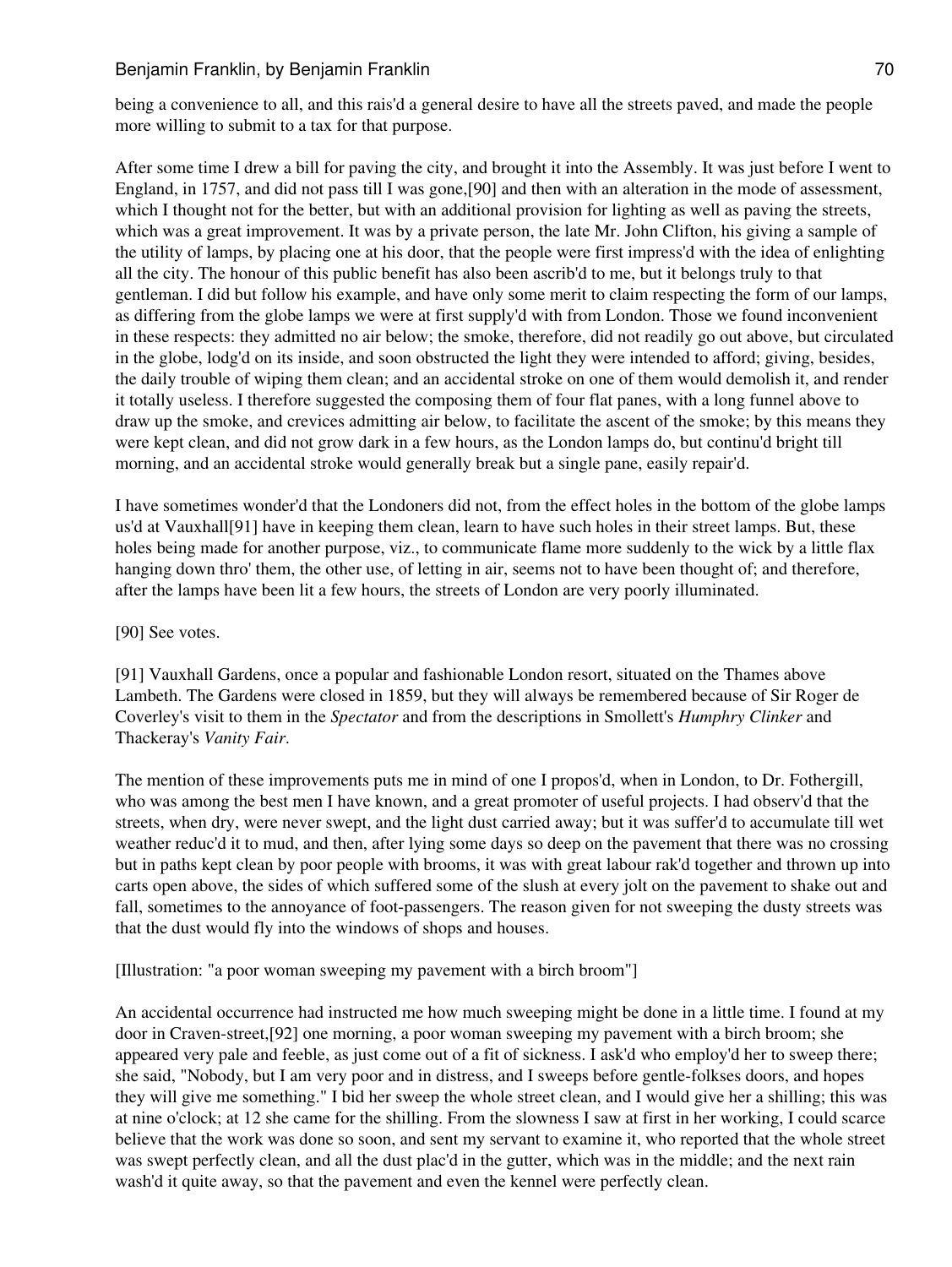[92] A short street near Charing Cross, London.

I then judg'd that, if that feeble woman could sweep such a street in three hours, a strong, active man might have done it in half the time. And here let me remark the convenience of having but one gutter in such a narrow street, running down its middle, instead of two, one on each side, near the footway; for where all the rain that falls on a street runs from the sides and meets in the middle, it forms there a current strong enough to wash away all the mud it meets with; but when divided into two channels, it is often too weak to cleanse either, and only makes the mud it finds more fluid, so that the wheels of carriages and feet of horses throw and dash it upon the foot-pavement, which is thereby rendered foul and slippery, and sometimes splash it upon those who are walking. My proposal, communicated to the good doctor, was as follows:

"For the more effectual cleaning and keeping clean the streets of London and Westminster, it is proposed that the several watchmen be contracted with to have the dust swept up in dry seasons, and the mud rak'd up at other times, each in the several streets and lanes of his round; that they be furnish'd with brooms and other proper instruments for these purposes, to be kept at their respective stands, ready to furnish the poor people they may employ in the service.

"That in the dry summer months the dust be all swept up into heaps at proper distances, before the shops and windows of houses are usually opened, when the scavengers, with close-covered carts, shall also carry it all away.

"That the mud, when rak'd up, be not left in heaps to be spread abroad again by the wheels of carriages and trampling of horses, but that the scavengers be provided with bodies of carts, not plac'd high upon wheels, but low upon sliders, with lattice bottoms, which, being cover'd with straw, will retain the mud thrown into them, and permit the water to drain from it, whereby it will become much lighter, water making the greatest part of its weight; these bodies of carts to be plac'd at convenient distances, and the mud brought to them in wheelbarrows; they remaining where plac'd till the mud is drain'd, and then horses brought to draw them away."

I have since had doubts of the practicability of the latter part of this proposal, on account of the narrowness of some streets, and the difficulty of placing the draining-sleds so as not to encumber too much the passage; but I am still of opinion that the former, requiring the dust to be swept up and carry'd away before the shops are open, is very practicable in the summer, when the days are long; for, in walking thro' the Strand and Fleet-street one morning at seven o'clock, I observ'd there was not one shop open, tho' it had been daylight and the sun up above three hours; the inhabitants of London chusing voluntarily to live much by candle-light, and sleep by sunshine, and yet often complain, a little absurdly, of the duty on candles, and the high price of tallow.

Some may think these trifling matters not worth minding or relating; but when they consider that tho' dust blown into the eyes of a single person, or into a single shop on a windy day, is but of small importance, yet the great number of the instances in a populous city, and its frequent repetitions give it weight and consequence, perhaps they will not censure very severely those who bestow some attention to affairs of this seemingly low nature. Human felicity is produced not so much by great pieces of good fortune that seldom happen, as by little advantages that occur every day. Thus, if you teach a poor young man to shave himself, and keep his razor in order, you may contribute more to the happiness of his life than in giving him a thousand guineas. The money may be soon spent, the regret only remaining of having foolishly consumed it; but in the other case, he escapes the frequent vexation of waiting for barbers, and of their sometimes dirty fingers, offensive breaths, and dull razors; he shaves when most convenient to him, and enjoys daily the pleasure of its being done with a good instrument. With these sentiments I have hazarded the few preceding pages, hoping they may afford hints which some time or other may be useful to a city I love, having lived many years in it very happily, and perhaps to some of our towns in America.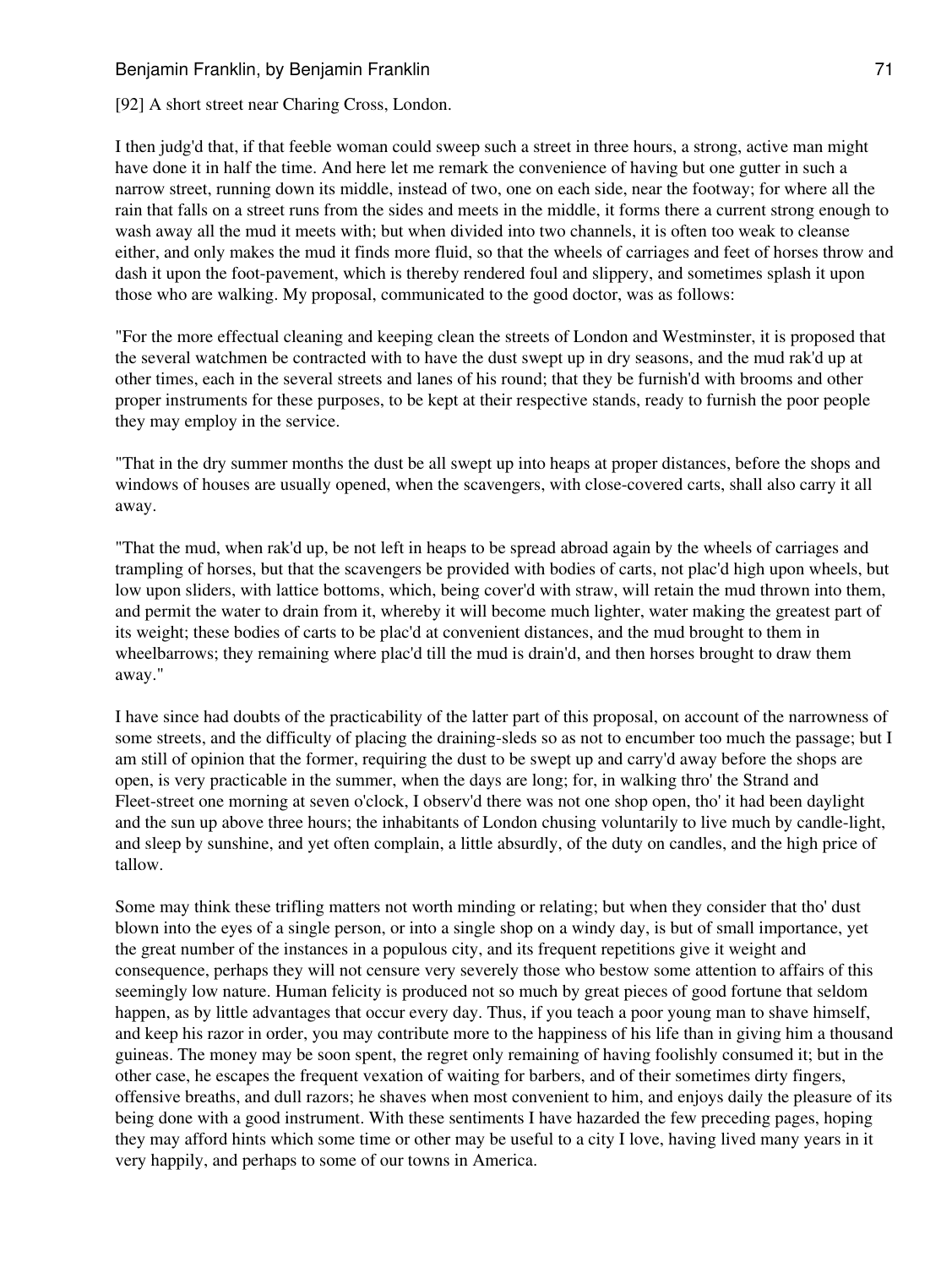Having been for some time employed by the postmaster-general of America as his comptroller in regulating several offices, and bringing the officers to account, I was, upon his death in 1753, appointed, jointly with Mr. William Hunter, to succeed him, by a commission from the postmaster-general in England. The American office never had hitherto paid anything to that of Britain. We were to have six hundred pounds a year between us, if we could make that sum out of the profits of the office. To do this, a variety of improvements were necessary; some of these were inevitably at first expensive, so that in the first four years the office became above nine hundred pounds in debt to us. But it soon after began to repay us; and before I was displac'd by a freak of the ministers, of which I shall speak hereafter, we had brought it to yield *three times* as much clear revenue to the crown as the post-office of Ireland. Since that imprudent transaction, they have receiv'd from it--not one farthing!

The business of the post-office occasion'd my taking a journey this year to New England, where the College of Cambridge, of their own motion, presented me with the degree of Master of Arts. Yale College, in Connecticut, had before made me a similar compliment. Thus, without studying in any college, I came to partake of their honours. They were conferr'd in consideration of my improvements and discoveries in the electric branch of natural philosophy.

# XIV

## ALBANY PLAN OF UNION

In 1754, war with France being again apprehended, a congress of commissioners from the different colonies was, by an order of the Lords of Trade, to be assembled at Albany, there to confer with the chiefs of the Six Nations concerning the means of defending both their country and ours. Governor Hamilton, having receiv'd this order, acquainted the House with it, requesting they would furnish proper presents for the Indians, to be given on this occasion; and naming the speaker (Mr. Norris) and myself to join Mr. Thomas Penn and Mr. Secretary Peters as commissioners to act for Pennsylvania. The House approv'd the nomination, and provided the goods for the present, and tho' they did not much like treating out of the provinces; and we met the other commissioners at Albany about the middle of June.

In our way thither, I projected and drew a plan for the union of all the colonies under one government, so far as might be necessary for defense, and other important general purposes. As we pass'd thro' New York, I had there shown my project to Mr. James Alexander and Mr. Kennedy, two gentlemen of great knowledge in public affairs, and, being fortified by their approbation, I ventur'd to lay it before the Congress. It then appeared that several of the commissioners had form'd plans of the same kind. A previous question was first taken, whether a union should be established, which pass'd in the affirmative unanimously. A committee was then appointed, one member from each colony, to consider the several plans and report. Mine happen'd to be preferr'd, and, with a few amendments, was accordingly reported.

### [Illustration: JOIN, or DIE.]

By this plan the general government was to be administered by a president-general, appointed and supported by the crown, and a grand council was to be chosen by the representatives of the people of the several colonies, met in their respective assemblies. The debates upon it in Congress went on daily, hand in hand with the Indian business. Many objections and difficulties were started, but at length they were all overcome, and the plan was unanimously agreed to, and copies ordered to be transmitted to the Board of Trade and to the assemblies of the several provinces. Its fate was singular; the assemblies did not adopt it, as they all thought there was too much *prerogative* in it, and in England it was judg'd to have too much of the *democratic*. The Board of Trade therefore did not approve of it, nor recommend it for the approbation of his majesty; but another scheme was form'd, supposed to answer the same purpose better, whereby the governors of the provinces, with some members of their respective councils, were to meet and order the raising of troops, building of forts, etc., and to draw on the treasury of Great Britain for the expense, which was afterwards to be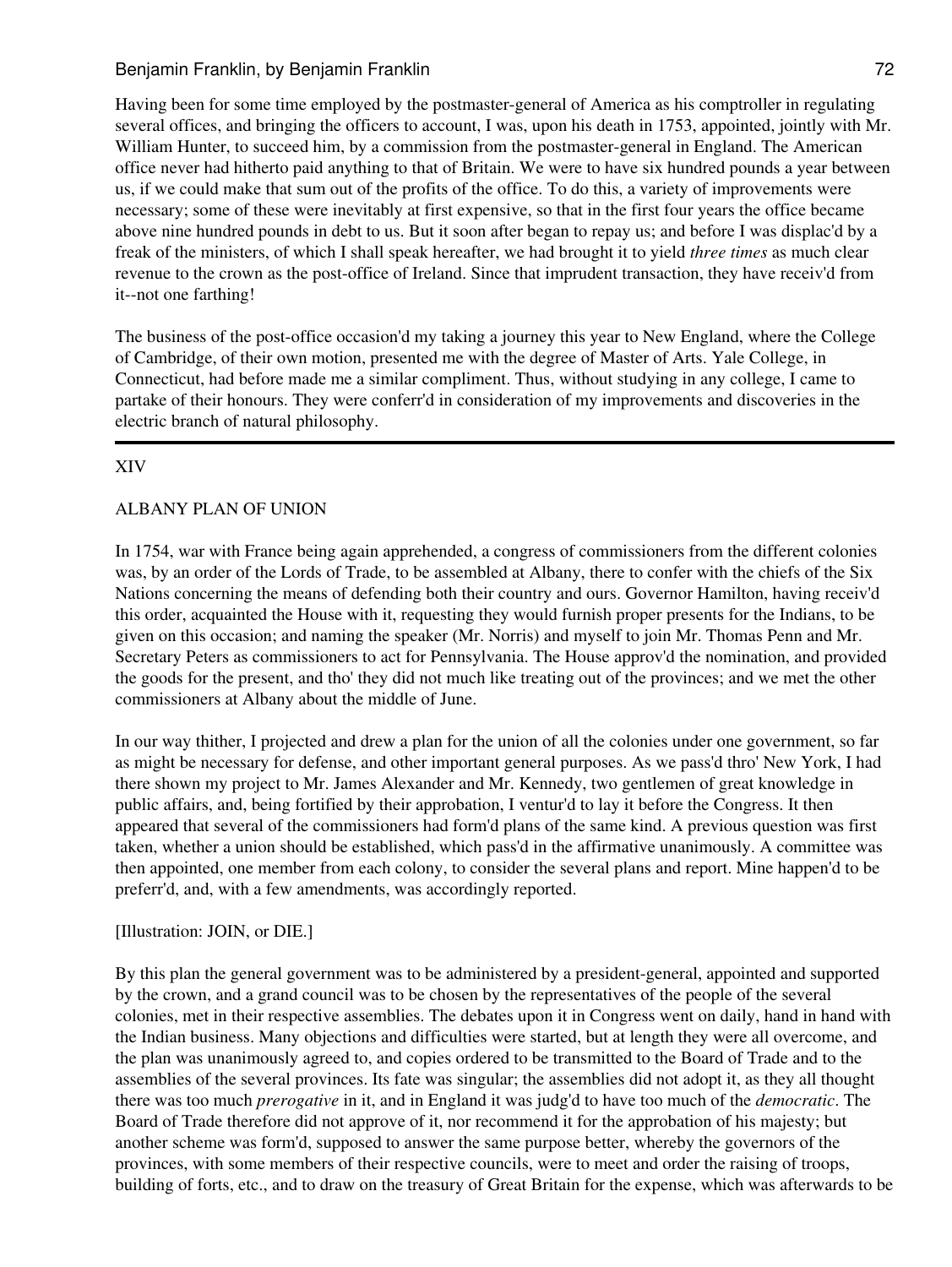refunded by an act of Parliament laying a tax on America. My plan, with my reasons in support of it, is to be found among my political papers that are printed.

Being the winter following in Boston, I had much conversation with Governor Shirley upon both the plans. Part of what passed between us on the occasion may also be seen among those papers. The different and contrary reasons of dislike to my plan makes me suspect that it was really the true medium; and I am still of opinion it would have been happy for both sides the water if it had been adopted. The colonies, so united, would have been sufficiently strong to have defended themselves; there would then have been no need of troops from England; of course, the subsequent pretence for taxing America, and the bloody contest it occasioned, would have been avoided. But such mistakes are not new; history is full of the errors of states and princes.

"Look round the habitable world, how few Know their own good, or, knowing it, pursue!"

Those who govern, having much business on their hands, do not generally like to take the trouble of considering and carrying into execution new projects. The best public measures are therefore seldom *adopted from previous wisdom, but forc'd by the occasion*.

The Governor of Pennsylvania, in sending it down to the Assembly, expressed his approbation of the plan, "as appearing to him to be drawn up with great clearness and strength of judgment, and therefore recommended it as well worthy of their closest and most serious attention." The House, however, by the management of a certain member, took it up when I happen'd to be absent, which I thought not very fair, and reprobated it without paying any attention to it at all, to my no small mortification.

# XV

# QUARRELS WITH THE PROPRIETARY GOVERNORS

In my journey to Boston this year, I met at New York with our new governor, Mr. Morris, just arriv'd there from England, with whom I had been before intimately acquainted. He brought a commission to supersede Mr. Hamilton, who, tir'd with the disputes his proprietary instructions subjected him to, had resign'd. Mr. Morris ask'd me if I thought he must expect as uncomfortable an administration. I said, "No; you may, on the contrary, have a very comfortable one, if you will only take care not to enter into any dispute with the Assembly." "My dear friend," says he, pleasantly, "how can you advise my avoiding disputes? You know I love disputing; it is one of my greatest pleasures; however, to show the regard I have for your counsel, I promise you I will, if possible, avoid them." He had some reason for loving to dispute, being eloquent, an acute sophister, and, therefore, generally successful in argumentative conversation. He had been brought up to it from a boy, his father, as I have heard, accustoming his children to dispute with one another for his diversion, while sitting at table after dinner; but I think the practice was not wise; for, in the course of my observation, these disputing, contradicting, and confuting people are generally unfortunate in their affairs. They get victory sometimes, but they never get good will, which would be of more use to them. We parted, he going to Philadelphia, and I to Boston.

In returning, I met at New York with the votes of the Assembly, by which it appear'd that, notwithstanding his promise to me, he and the House were already in high contention; and it was a continual battle between them as long as he retain'd the government. I had my share of it; for, as soon as I got back to my seat in the Assembly, I was put on every committee for answering his speeches and messages, and by the committees always desired to make the drafts. Our answers, as well as his messages, were often tart, and sometimes indecently abusive; and, as he knew I wrote for the Assembly, one might have imagined that, when we met, we could hardly avoid cutting throats; but he was so good-natur'd a man that no personal difference between him and me was occasion'd by the contest, and we often din'd together.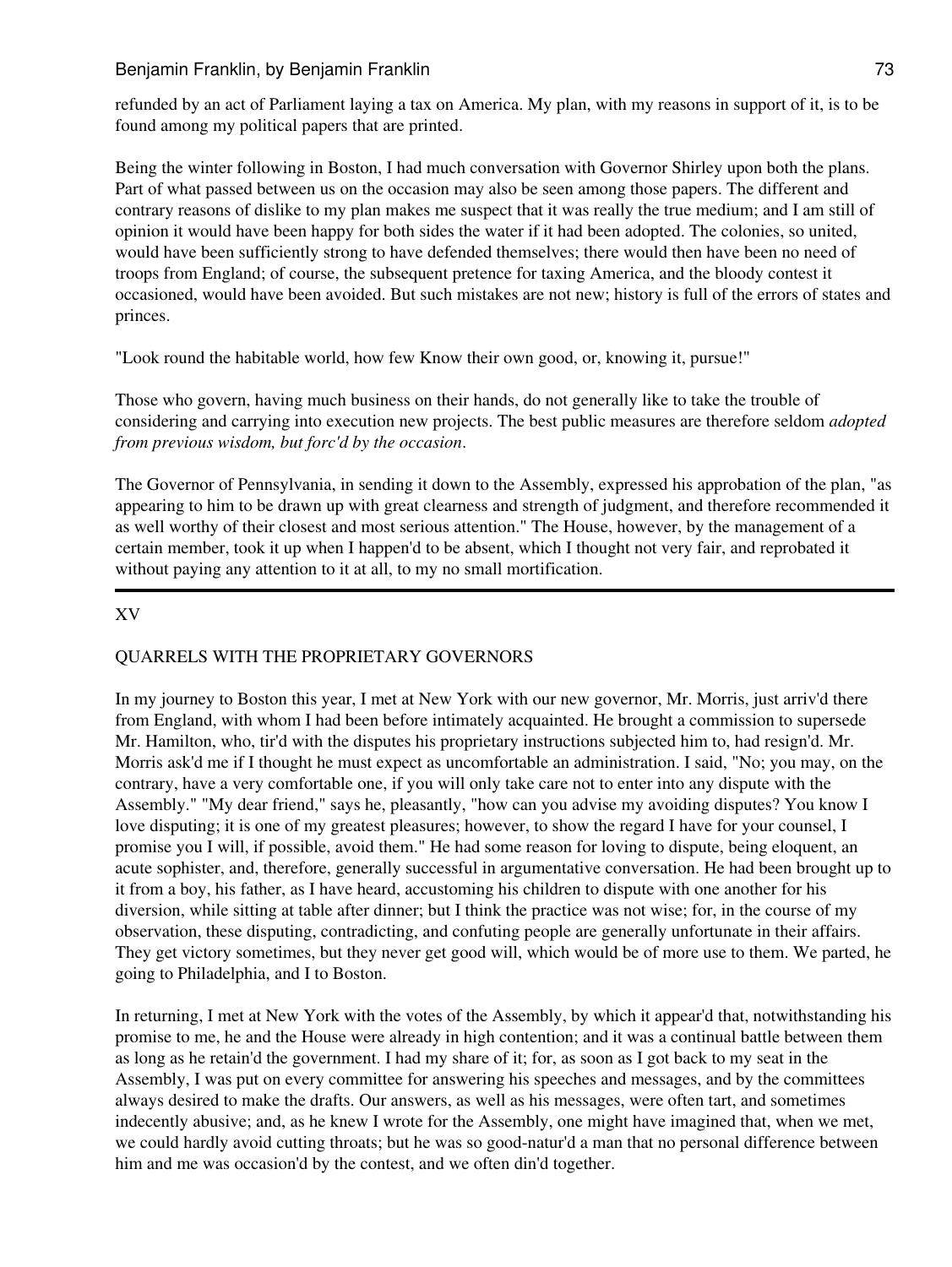[Illustration: "One afternoon, in the height of this public quarrel, we met in the street"]

One afternoon, in the height of this public quarrel, we met in the street. "Franklin," says he, "you must go home with me and spend the evening; I am to have some company that you will like;" and, taking me by the arm, he led me to his house. In gay conversation over our wine, after supper, he told us, jokingly, that he much admir'd the idea of Sancho Panza,[93] who, when it was proposed to give him a government, requested it might be a government of *blacks*, as then, if he could not agree with his people, he might sell them. One of his friends, who sat next to me, says, "Franklin, why do you continue to side with these damn'd Quakers? Had not you better sell them? The proprietor would give you a good price." "The governor," says I, "has not yet *blacked* them enough." He, indeed, had laboured hard to blacken the Assembly in all his messages, but they wip'd off his colouring as fast as he laid it on, and plac'd it, in return, thick upon his own face; so that, finding he was likely to be negrofied himself, he, as well as Mr. Hamilton, grew tir'd of the contest, and quitted the government.

These public quarrels[94] were all at bottom owing to the proprietaries, our hereditary governors, who, when any expense was to be incurred for the defense of their province, with incredible meanness instructed their deputies to pass no act for levying the necessary taxes, unless their vast estates were in the same act expressly excused; and they had even taken bonds of these deputies to observe such instructions. The Assemblies for three years held out against this injustice, tho' constrained to bend at last. At length Captain Denny, who was Governor Morris's successor, ventured to disobey those instructions; how that was brought about I shall show hereafter.

[93] The "round, selfish, and self-important" squire of Don Quixote in Cervantes' romance of that name.

[94] My acts in Morris's time, military, etc.--*Marg. note*.

But I am got forward too fast with my story: there are still some transactions to be mention'd that happened during the administration of Governor Morris.

War being in a manner commenced with France, the government of Massachusetts Bay projected an attack upon Crown Point,[95] and sent Mr. Quincy to Pennsylvania, and Mr. Pownall, afterward Governor Pownall, to New York, to solicit assistance. As I was in the Assembly, knew its temper, and was Mr. Quincy's countryman, he appli'd to me for my influence and assistance. I dictated his address to them, which was well received. They voted an aid of ten thousand pounds, to be laid out in provisions. But the governor refusing his assent to their bill (which included this with other sums granted for the use of the crown), unless a clause were inserted exempting the proprietary estate from bearing any part of the tax that would be necessary, the Assembly, tho' very desirous of making their grant to New England effectual, were at a loss how to accomplish it. Mr. Quincy labored hard with the governor to obtain his assent, but he was obstinate.

[95] On Lake Champlain, ninety miles north of Albany. It was captured by the French in 1731, attacked by the English in 1755 and 1756, and abandoned by the French in 1759. It was finally captured from the English by the Americans in 1775.

I then suggested a method of doing the business without the governor, by orders on the trustees of the Loan office, which, by law, the Assembly had the right of drawing. There was, indeed, little or no money at that time in the office, and therefore I propos'd that the orders should be payable in a year, and to bear an interest of five per cent. With these orders I suppos'd the provisions might easily be purchas'd. The Assembly, with very little hesitation, adopted the proposal. The orders were immediately printed, and I was one of the committee directed to sign and dispose of them. The fund for paying them was the interest of all the paper currency then extant in the province upon loan, together with the revenue arising from the excise, which being known to be more than sufficient, they obtain'd instant credit, and were not only receiv'd in payment for the provisions, but many money'd people, who had cash lying by them, vested it in those orders, which they found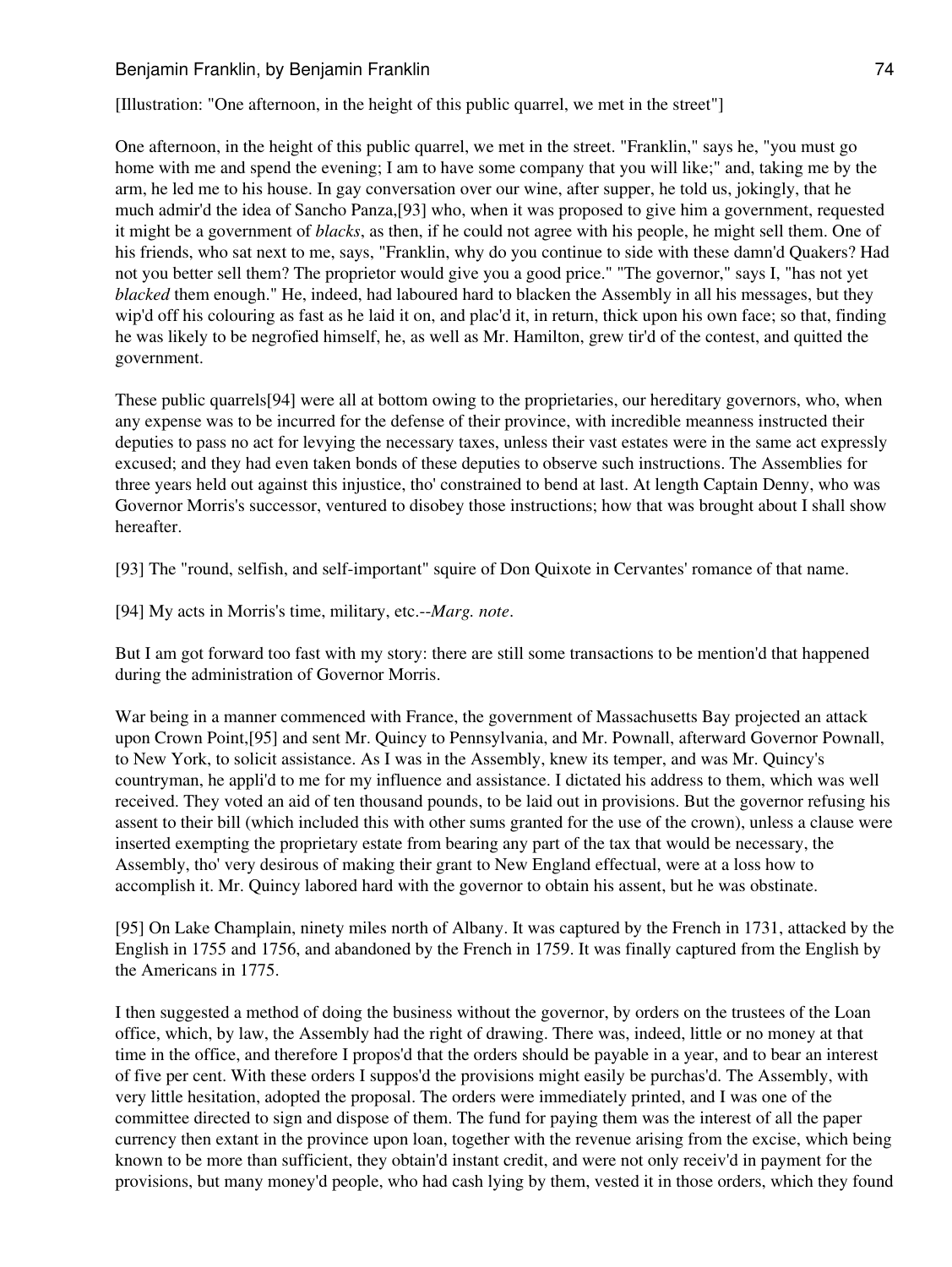advantageous, as they bore interest while upon hand, and might on any occasion be used as money; so that they were eagerly all bought up, and in a few weeks none of them were to be seen. Thus this important affair was by my means completed. Mr. Quincy return'd thanks to the Assembly in a handsome memorial, went home highly pleas'd with this success of his embassy, and ever after bore for me the most cordial and affectionate friendship.

# XVI

# BRADDOCK'S EXPEDITION

The British government, not chusing to permit the union of the colonies as propos'd at Albany, and to trust that union with their defense, lest they should thereby grow too military, and feel their own strength, suspicions and jealousies at this time being entertain'd of them, sent over General Braddock with two regiments of regular English troops for that purpose. He landed at Alexandria, in Virginia, and thence march'd to Frederictown, in Maryland, where he halted for carriages. Our Assembly apprehending, from some information, that he had conceived violent prejudices against them, as averse to the service, wish'd me to wait upon him, not as from them, but as postmaster-general, under the guise of proposing to settle with him the mode of conducting with most celerity and certainty the despatches between him and the governors of the several provinces, with whom he must necessarily have continual correspondence, and of which they propos'd to pay the expense. My son accompanied me on this journey.

We found the general at Frederictown, waiting impatiently for the return of those he had sent thro' the back parts of Maryland and Virginia to collect waggons. I stayed with him several days, din'd with him daily, and had full opportunity of removing all his prejudices, by the information of what the Assembly had before his arrival actually done, and were still willing to do, to facilitate his operations. When I was about to depart, the returns of waggons to be obtained were brought in, by which it appear'd that they amounted only to twenty-five, and not all of those were in serviceable condition. The general and all the officers were surpris'd, declar'd the expedition was then at an end, being impossible, and exclaim'd against the ministers for ignorantly landing them in a country destitute of the means of conveying their stores, baggage, etc., not less than one hundred and fifty waggons being necessary.

I happen'd to say I thought it was pity they had not been landed rather in Pennsylvania, as in that country almost every farmer had his waggon. The general eagerly laid hold of my words, and said, "Then you, sir, who are a man of interest there, can probably procure them for us; and I beg you will undertake it." I ask'd what terms were to be offer'd the owners of the waggons, and I was desir'd to put on paper the terms that appeared to me necessary. This I did, and they were agreed to, and a commission and instructions accordingly prepar'd immediately. What those terms were will appear in the advertisement I publish'd as soon as I arriv'd at Lancaster, which being, from the great and sudden effect it produc'd, a piece of some curiosity, I shall insert it at length, as follows:

"Advertisement.

"Lancaster, *April* 26, 1755.

"Whereas, one hundred and fifty waggons, with four horses to each waggon, and fifteen hundred saddle or pack horses, are wanted for the service of his majesty's forces now about to rendezvous at Will's Creek, and his excellency General Braddock having been pleased to empower me to contract for the hire of the same, I hereby give notice that I shall attend for that purpose at Lancaster from this day to next Wednesday evening, and at York from next Thursday morning till Friday evening, where I shall be ready to agree for waggons and teams, or single horses, on the following terms, viz.: 1. That there shall be paid for each waggon, with four good horses and a driver, fifteen shillings per diem; and for each able horse with a pack-saddle, or other saddle and furniture, two shillings per diem; and for each able horse without a saddle, eighteen pence per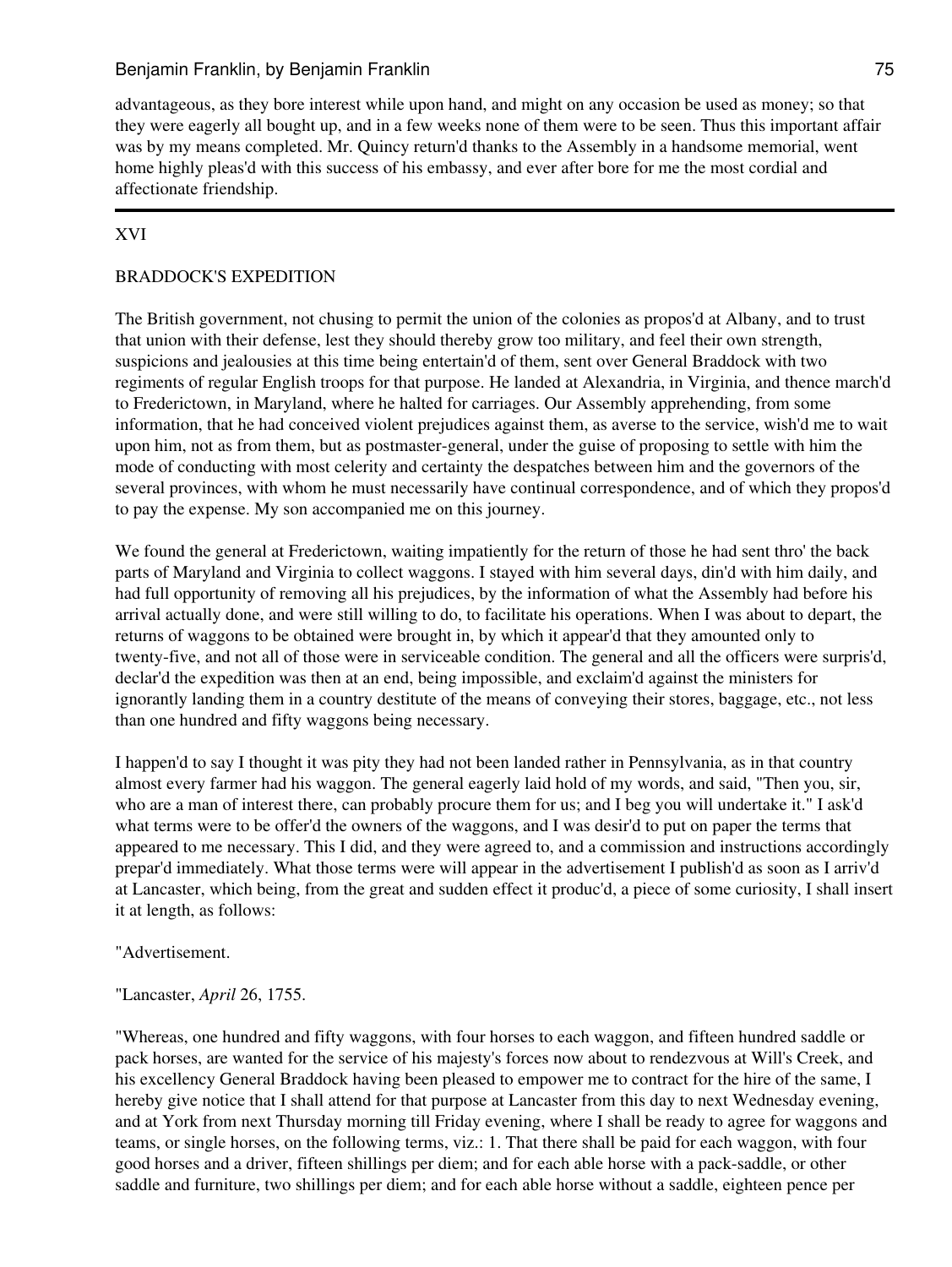diem. 2. That the pay commence from the time of their joining the forces at Will's Creek, which must be on or before the 20th of May ensuing, and that a reasonable allowance be paid over and above for the time necessary for their travelling to Will's Creek and home again after their discharge. 3. Each waggon and team, and every saddle or pack horse, is to be valued by indifferent persons chosen between me and the owner; and in case of the loss of any waggon, team, or other horse in the service, the price according to such valuation is to be allowed and paid. 4. Seven days' pay is to be advanced and paid in hand by me to the owner of each waggon and team, or horse, at the time of contracting, if required, and the remainder to be paid by General Braddock, or by the paymaster of the army, at the time of their discharge, or from time to time, as it shall be demanded. 5. No drivers of waggons, or persons taking care of the hired horses, are on any account to be called upon to do the duty of soldiers, or be otherwise employed than in conducting or taking care of their carriages or horses. 6. All oats, Indian corn, or other forage that waggons or horses bring to the camp, more than is necessary for the subsistence of the horses, is to be taken for the use of the army, and a reasonable price paid for the same.

"Note.--My son, William Franklin, is empowered to enter into like contracts with any person in Cumberland county.

"B. Franklin."

*"To the inhabitants of the Counties of Lancaster, York, and Cumberland.*

"Friends and Countrymen,

"Being occasionally[96] at the camp at Frederic a few days since, I found the general and officers extremely exasperated on account of their not being supplied with horses and carriages, which had been expected from this province, as most able to furnish them; but, through the dissensions between our governor and Assembly, money had not been provided, nor any steps taken for that purpose.

[96] By chance.

"It was proposed to send an armed force immediately into these counties, to seize as many of the best carriages and horses as should be wanted, and compel as many persons into the service as would be necessary to drive and take care of them.

"I apprehended that the progress of British soldiers through these counties on such an occasion, especially considering the temper they are in, and their resentment against us, would be attended with many and great inconveniences to the inhabitants, and therefore more willingly took the trouble of trying first what might be done by fair and equitable means. The people of these back counties have lately complained to the Assembly that a sufficient currency was wanting; you have an opportunity of receiving and dividing among you a very considerable sum; for, if the service of this expedition should continue, as it is more than probable it will, for one hundred and twenty days, the hire of these waggons and horses will amount to upward of thirty thousand pounds, which will be paid you in silver and gold of the king's money.

"The service will be light and easy, for the army will scarce march above twelve miles per day, and the waggons and baggage-horses, as they carry those things that are absolutely necessary to the welfare of the army, must march with the army, and no faster; and are, for the army's sake, always placed where they can be most secure, whether in a march or in a camp.

"If you are really, as I believe you are, good and loyal subjects to his majesty, you may now do a most acceptable service, and make it easy to yourselves; for three or four of such as cannot separately spare from the business of their plantations a waggon and four horses and a driver, may do it together, one furnishing the waggon, another one or two horses, and another the driver, and divide the pay proportionately between you;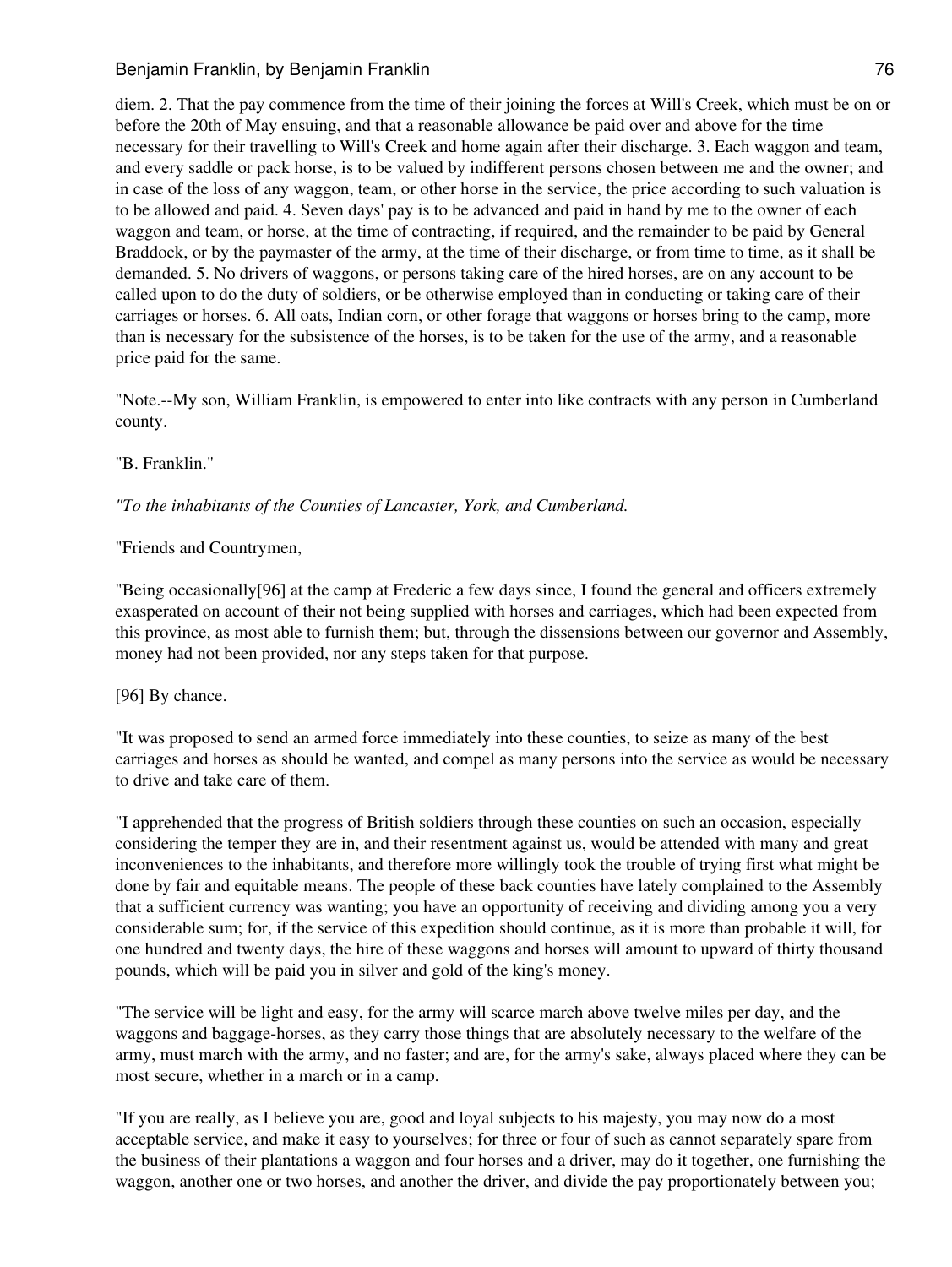but if you do not this service to your king and country voluntarily, when such good pay and reasonable terms are offered to you, your loyalty will be strongly suspected. The king's business must be done; so many brave troops, come so far for your defense, must not stand idle through your backwardness to do what may be reasonably expected from you; waggons and horses must be had; violent measures will probably be used, and you will be left to seek for a recompense where you can find it, and your case, perhaps, be little pitied or regarded.

"I have no particular interest in this affair, as, except the satisfaction of endeavouring to do good, I shall have only my labour for my pains. If this method of obtaining the waggons and horses is not likely to succeed, I am obliged to send word to the general in fourteen days; and I suppose Sir John St. Clair, the hussar, with a body of soldiers, will immediately enter the province for the purpose, which I shall be sorry to hear, because I am very sincerely and truly your friend and well-wisher,

### "B. Franklin."

I received of the general about eight hundred pounds, to be disbursed in advance-money to the waggon owners, etc.; but that sum being insufficient, I advanc'd upward of two hundred pounds more, and in two weeks the one hundred and fifty waggons, with two hundred and fifty-nine carrying horses, were on their march for the camp. The advertisement promised payment according to the valuation, in case any waggon or horse should be lost. The owners, however, alleging they did not know General Braddock, or what dependence might be had on his promise, insisted on my bond for the performance, which I accordingly gave them.

While I was at the camp, supping one evening with the officers of Colonel Dunbar's regiment, he represented to me his concern for the subalterns, who, he said, were generally not in affluence, and could ill afford, in this dear country, to lay in the stores that might be necessary in so long a march, thro' a wilderness, where nothing was to be purchas'd. I commiserated their case, and resolved to endeavour procuring them some relief. I said nothing, however, to him of my intention, but wrote the next morning to the committee of the Assembly, who had the disposition of some public money, warmly recommending the case of these officers to their consideration, and proposing that a present should be sent them of necessaries and refreshments. My son, who had some experience of a camp life, and of its wants, drew up a list for me, which I enclos'd in my letter. The committee approv'd, and used such diligence that, conducted by my son, the stores arrived at the camp as soon as the waggons. They consisted of twenty parcels, each containing

6 lbs. loaf sugar. 6 lbs. good Muscovado do. 1 lb. good green tea. 1 lb. good bohea do. 6 lbs. good ground coffee. 6 lbs. chocolate. 1-2 cwt. best white biscuit. 1-2 lb. pepper. 1 quart best white wine vinegar. 1 Gloucester cheese. 1 kegg containing 20 lbs. good butter. 2 doz. old Madeira wine. 2 gallons Jamaica spirits. 1 bottle flour of mustard. 2 well-cur'd hams. 1-2 dozen dry'd tongues. 6 lbs. rice. 6 lbs. raisins.

These twenty parcels, well pack'd, were placed on as many horses, each parcel, with the horse, being intended as a present for one officer. They were very thankfully receiv'd, and the kindness acknowledg'd by letters to me from the colonels of both regiments, in the most grateful terms. The general, too, was highly satisfied with my conduct in procuring him the waggons, etc., and readily paid my account of disbursements, thanking me repeatedly, and requesting my farther assistance in sending provisions after him. I undertook this also, and was busily employ'd in it till we heard of his defeat, advancing for the service of my own money, upwards of one thousand pounds sterling, of which I sent him an account. It came to his hands, luckily for me, a few days before the battle, and he return'd me immediately an order on the paymaster for the round sum of one thousand pounds, leaving the remainder to the next account. I consider this payment as good luck, having never been able to obtain that remainder, of which more hereafter.

This general was, I think, a brave man, and might probably have made a figure as a good officer in some European war. But he had too much self-confidence, too high an opinion of the validity of regular troops, and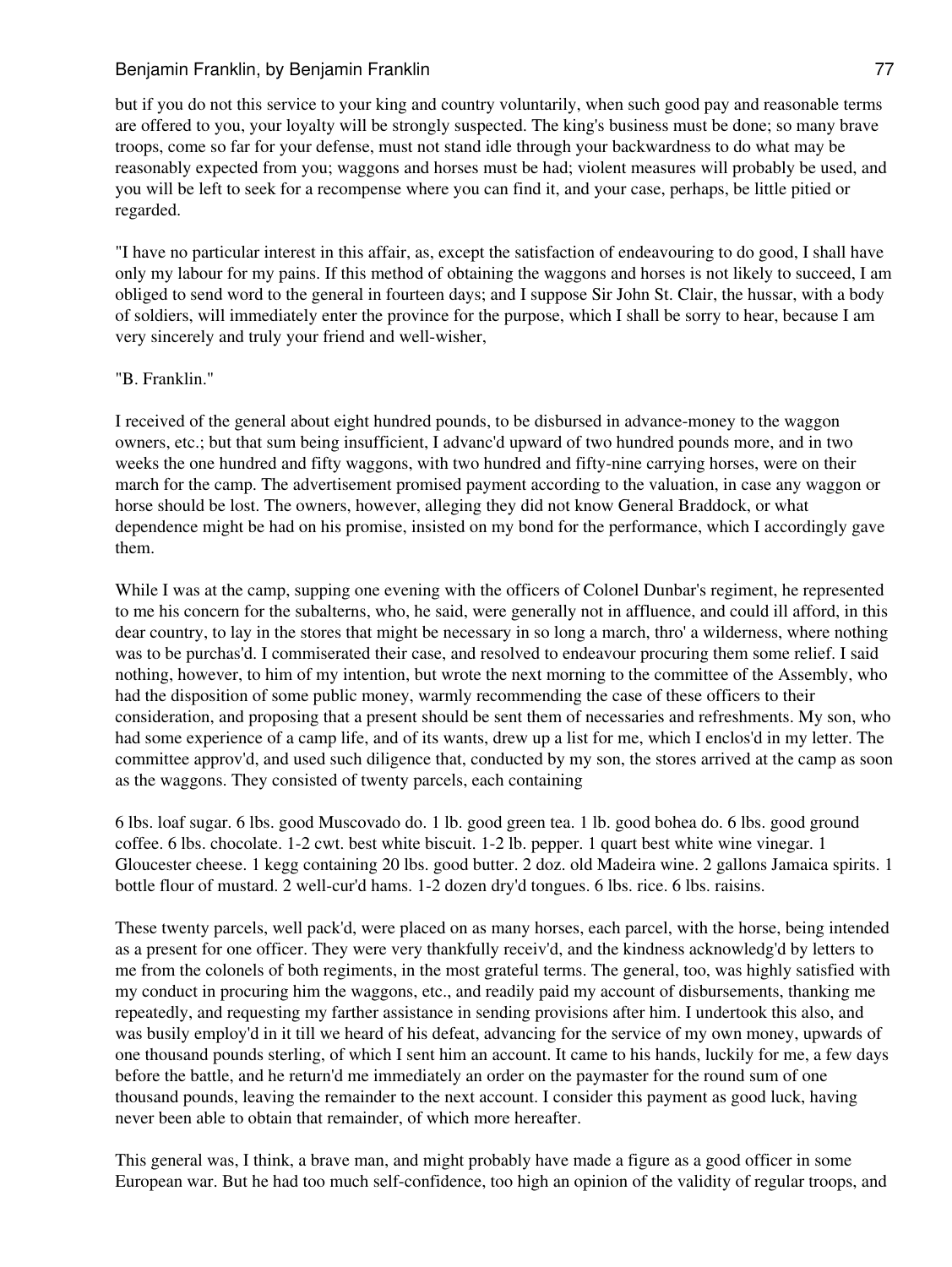too mean a one of both Americans and Indians. George Croghan, our Indian interpreter, join'd him on his march with one hundred of those people, who might have been of great use to his army as guides, scouts, etc., if he had treated them kindly; but he slighted and neglected them, and they gradually left him.

In conversation with him one day, he was giving me some account of his intended progress. "After taking Fort Duquesne,"[97] says he, "I am to proceed to Niagara; and, having taken that, to Frontenac,[98] if the season will allow time; and I suppose it will, for Duquesne can hardly detain me above three or four days; and then I see nothing that can obstruct my march to Niagara." Having before revolv'd in my mind the long line his army must make in their march by a very narrow road, to be cut for them thro' the woods and bushes, and also what I had read of a former defeat of fifteen hundred French, who invaded the Iroquois country, I had conceiv'd some doubts and some fears for the event of the campaign. But I ventur'd only to say, "To be sure, sir, if you arrive well before Duquesne, with these fine troops, so well provided with artillery, that place not yet completely fortified, and as we hear with no very strong garrison, can probably make but a short resistance. The only danger I apprehend of obstruction to your march is from ambuscades of Indians, who, by constant practice, are dexterous in laying and executing them; and the slender line, near four miles long, which your army must make, may expose it to be attack'd by surprise in its flanks, and to be cut like a thread into several pieces, which, from their distance, cannot come up in time to support each other."

#### [97] Pittsburg.

[98] Kingston, at the eastern end of Lake Ontario.

He smil'd at my ignorance, and reply'd, "These savages may, indeed, be a formidable enemy to your raw American militia, but upon the king's regular and disciplin'd troops, sir, it is impossible they should make any impression." I was conscious of an impropriety in my disputing with a military man in matters of his profession, and said no more. The enemy, however, did not take the advantage of his army which I apprehended its long line of march expos'd it to, but let it advance without interruption till within nine miles of the place; and then, when more in a body (for it had just passed a river, where the front had halted till all were come over), and in a more open part of the woods than any it had pass'd, attack'd its advanced guard by heavy fire from behind trees and bushes, which was the first intelligence the general had of an enemy's being near him. This guard being disordered, the general hurried the troops up to their assistance, which was done in great confusion, thro' waggons, baggage, and cattle; and presently the fire came upon their flank: the officers, being on horseback, were more easily distinguish'd, pick'd out as marks, and fell very fast; and the soldiers were crowded together in a huddle, having or hearing no orders, and standing to be shot at till two-thirds of them were killed; and then, being seiz'd with a panick, the whole fled with precipitation.

[Illustration: "The only danger I apprehend of obstruction to your march is from ambuscades of Indians"]

The waggoners took each a horse out of his team and scamper'd; their example was immediately followed by others; so that all the waggons, provisions, artillery, and stores were left to the enemy. The general, being wounded, was brought off with difficulty; his secretary, Mr. Shirley, was killed by his side; and out of eighty-six officers, sixty-three were killed or wounded, and seven hundred and fourteen men killed out of eleven hundred. These eleven hundred had been picked men from the whole army; the rest had been left behind with Colonel Dunbar, who was to follow with the heavier part of the stores, provisions, and baggage. The flyers, not being pursu'd, arriv'd at Dunbar's camp, and the panick they brought with them instantly seiz'd him and all his people; and, tho' he had now above one thousand men, and the enemy who had beaten Braddock did not at most exceed four hundred Indians and French together, instead of proceeding, and endeavouring to recover some of the lost honour, he ordered all the stores, ammunition, etc., to be destroy'd, that he might have more horses to assist his flight towards the settlements, and less lumber to remove. He was there met with requests from the governors of Virginia, Maryland, and Pennsylvania, that he would post his troops on the frontier, so as to afford some protection to the inhabitants; but he continued his hasty march thro' all the country, not thinking himself safe till he arrived at Philadelphia, where the inhabitants could protect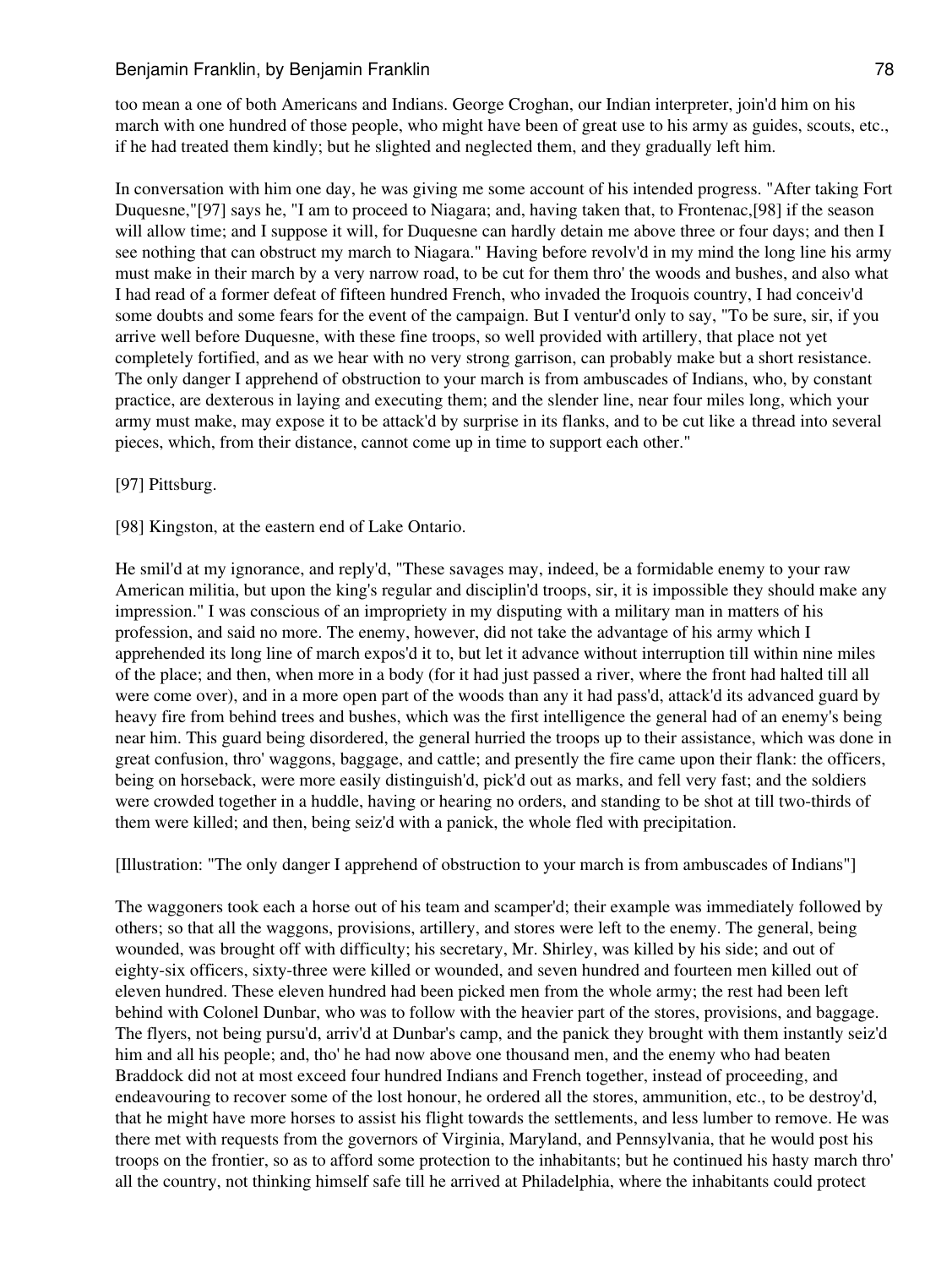him. This whole transaction gave us Americans the first suspicion that our exalted ideas of the prowess of British regulars had not been well founded.[99]

[99] Other accounts of this expedition and defeat may be found in Fiske's *Washington and his Country*, or Lodge's *George Washington*, Vol. 1.

In their first march, too, from their landing till they got beyond the settlements, they had plundered and stripped the inhabitants, totally ruining some poor families, besides insulting, abusing, and confining the people if they remonstrated. This was enough to put us out of conceit of such defenders, if we had really wanted any. How different was the conduct of our French friends in 1781, who, during a march thro' the most inhabited part of our country from Rhode Island to Virginia, near seven hundred miles, occasioned not the smallest complaint for the loss of a pig, a chicken, or even an apple.

Captain Orme, who was one of the general's aids-de-camp, and, being grievously wounded, was brought off with him, and continu'd with him to his death, which happen'd in a few days, told me that he was totally silent all the first day, and at night only said, "*Who would have thought it?*" That he was silent again the following day, saying only at last, "*We shall better know how to deal with them another time*"; and dy'd in a few minutes after.

The secretary's papers, with all the general's orders, instructions, and correspondence, falling into the enemy's hands, they selected and translated into French a number of the articles, which they printed, to prove the hostile intentions of the British court before the declaration of war. Among these I saw some letters of the general to the ministry, speaking highly of the great service I had rendered the army, and recommending me to their notice. David Hume,[100] too, who was some years after secretary to Lord Hertford, when minister in France, and afterward to General Conway, when secretary of state, told me he had seen among the papers in that office, letters from Braddock highly recommending me. But, the expedition having been unfortunate, my service, it seems, was not thought of much value, for those recommendations were never of any use to me.

[100] A famous Scotch philosopher and historian (1711-1776).

As to rewards from himself, I ask'd only one, which was, that he would give orders to his officers not to enlist any more of our bought servants, and that he would discharge such as had been already enlisted. This he readily granted, and several were accordingly return'd to their masters, on my application. Dunbar, when the command devolv'd on him, was not so generous. He being at Philadelphia, on his retreat, or rather flight, I apply'd to him for the discharge of the servants of three poor farmers of Lancaster county that he had enlisted, reminding him of the late general's orders on that head. He promised me that, if the masters would come to him at Trenton, where he should be in a few days on his march to New York, he would there deliver their men to them. They accordingly were at the expense and trouble of going to Trenton, and there he refus'd to perform his promise, to their great loss and disappointment.

As soon as the loss of the waggons and horses was generally known, all the owners came upon me for the valuation which I had given bond to pay. Their demands gave me a great deal of trouble, my acquainting them that the money was ready in the paymaster's hands, but that orders for paying it must first be obtained from General Shirley,[101] and my assuring them that I had apply'd to that general by letter; but, he being at a distance, an answer could not soon be receiv'd, and they must have patience, all this was not sufficient to satisfy, and some began to sue me. General Shirley at length relieved me from this terrible situation by appointing commissioners to examine the claims, and ordering payment. They amounted to near twenty thousand pound, which to pay would have ruined me.

[101] Governor of Massachusetts and commander of the British forces in America.

Before we had the news of this defeat, the two Doctors Bond came to me with a subscription paper for raising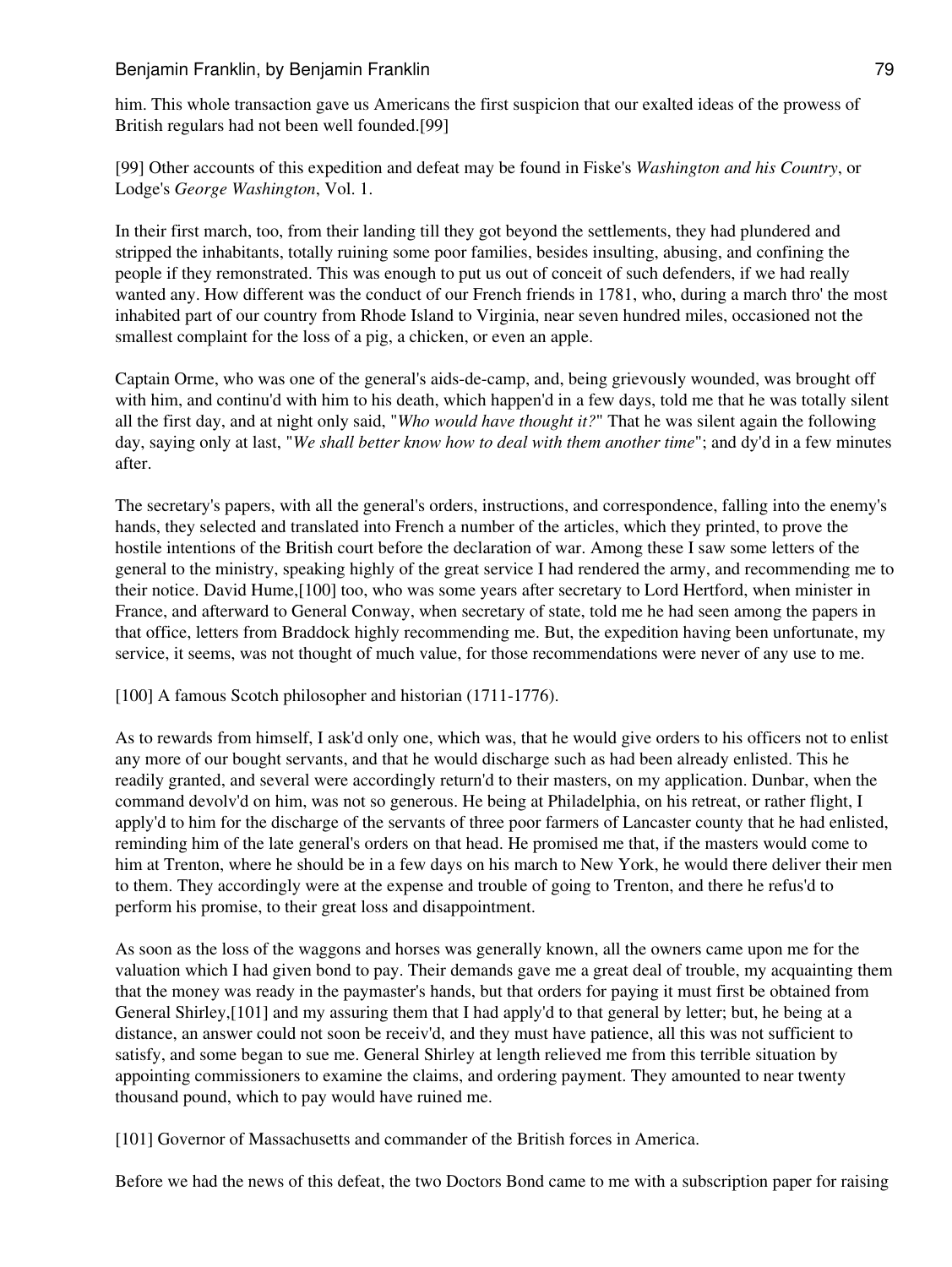# Benjamin Franklin, by Benjamin Franklin 80 and 1980 and 1980 and 1980 and 1980 and 1980 and 1980 and 1980 and 1

money to defray the expense of a grand firework, which it was intended to exhibit at a rejoicing on receipt of the news of our taking Fort Duquesne. I looked grave, and said it would, I thought, be time enough to prepare for the rejoicing when we knew we should have occasion to rejoice. They seem'd surpris'd that I did not immediately comply with their proposal. "Why the d----l!" says one of them, "you surely don't suppose that the fort will not be taken?" "I don't know that it will not be taken, but I know that the events of war are subject to great uncertainty." I gave them the reasons of my doubting; the subscription was dropt, and the projectors thereby missed the mortification they would have undergone if the firework had been prepared. Dr. Bond, on some other occasion afterward, said that he did not like Franklin's forebodings.

Governor Morris, who had continually worried the Assembly with message after message before the defeat of Braddock, to beat them into the making of acts to raise money for the defense of the province, without taxing, among others, the proprietary estates, and had rejected all their bills for not having such an exempting clause, now redoubled his attacks with more hope of success, the danger and necessity being greater. The Assembly, however, continu'd firm, believing they had justice on their side, and that it would be giving up an essential right if they suffered the governor to amend their money-bills. In one of the last, indeed, which was for granting fifty thousand pounds, his propos'd amendment was only of a single word. The bill express'd "that all estates, real and personal, were to be taxed, those of the proprietaries *not* excepted." His amendment was, for *not* read *only*: a small, but very material alteration. However, when the news of this disaster reached England, our friends there whom we had taken care to furnish with all the Assembly's answers to the governor's messages, rais'd a clamor against the proprietaries for their meanness and injustice in giving their governor such instructions; some going so far as to say that, by obstructing the defense of their province, they forfeited their right to it. They were intimidated by this, and sent orders to their receiver-general to add five thousand pounds of their money to whatever sum might be given by the Assembly for such purpose.

This, being notified to the House, was accepted in lieu of their share of a general tax, and a new bill was form'd, with an exempting clause, which passed accordingly. By this act I was appointed one of the commissioners for disposing of the money, sixty thousand pounds. I had been active in modelling the bill and procuring its passage, and had, at the same time, drawn a bill for establishing and disciplining a voluntary militia, which I carried thro' the House without much difficulty, as care was taken in it to leave the Quakers at their liberty. To promote the association necessary to form the militia, I wrote a dialogue,[102] stating and answering all the objections I could think of to such a militia, which was printed, and had, as I thought, great effect.

[102] This dialogue and the militia act are in the Gentleman's Magazine for February and March, 1756.--*Marg. note.*

# XVII

# FRANKLIN'S DEFENSE OF THE FRONTIER

While the several companies in the city and country were forming, and learning their exercise, the governor prevail'd with me to take charge of our North-western frontier, which was infested by the enemy, and provide for the defense of the inhabitants by raising troops and building a line of forts. I undertook this military business, tho' I did not conceive myself well qualified for it. He gave me a commission with full powers, and a parcel of blank commissions for officers, to be given to whom I thought fit. I had but little difficulty in raising men, having soon five hundred and sixty under my command. My son, who had in the preceding war been an officer in the army rais'd against Canada, was my aid-de-camp, and of great use to me. The Indians had burned Gnadenhut,[103] a village settled by the Moravians, and massacred the inhabitants; but the place was thought a good situation for one of the forts.

[103] Pronounced Gna'-den-hoot.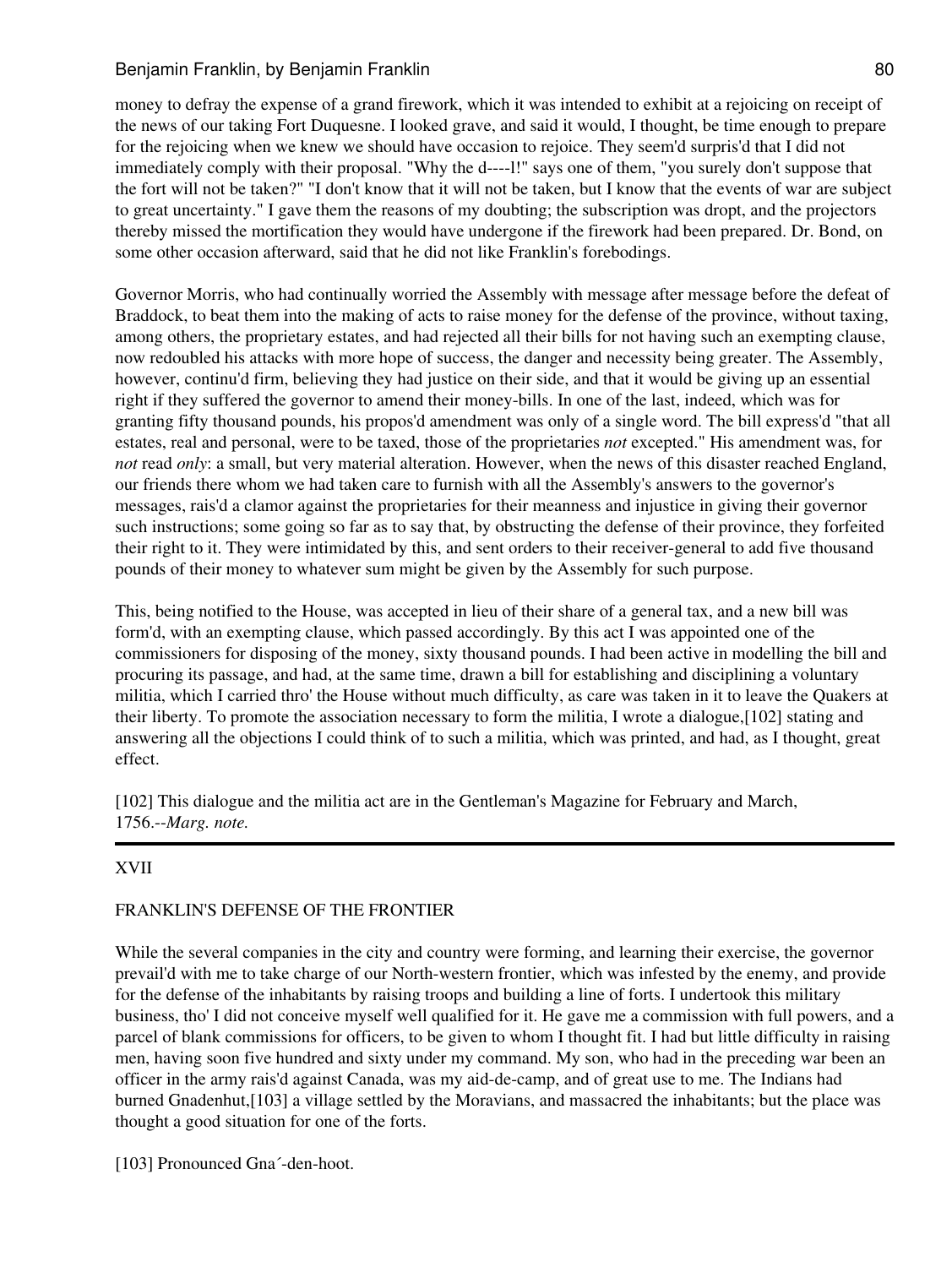In order to march thither, I assembled the companies at Bethlehem, the chief establishment of those people. I was surprised to find it in so good a posture of defense; the destruction of Gnadenhut had made them apprehend danger. The principal buildings were defended by a stockade; they had purchased a quantity of arms and ammunition from New York, and had even plac'd quantities of small paving stones between the windows of their high stone houses, for their women to throw down upon the heads of any Indians that should attempt to force into them. The armed brethren, too, kept watch, and reliev'd as methodically as in any garrison town. In conversation with the bishop, Spangenberg, I mention'd this my surprise; for, knowing they had obtained an act of Parliament exempting them from military duties in the colonies, I had suppos'd they were conscientiously scrupulous of bearing arms. He answer'd me that it was not one of their established principles, but that, at the time of their obtaining that act, it was thought to be a principle with many of their people. On this occasion, however, they, to their surprise, found it adopted by but a few. It seems they were either deceiv'd in themselves, or deceiv'd the Parliament; but common sense, aided by present danger, will sometimes be too strong for whimsical opinions.

It was the beginning of January when we set out upon this business of building forts. I sent one detachment toward the Minisink, with instructions to erect one for the security of that upper part of the country, and another to the lower part, with similar instructions; and I concluded to go myself with the rest of my force to Gnadenhut, where a fort was tho't more immediately necessary. The Moravians procur'd me five waggons for our tools, stores, baggage, etc.

Just before we left Bethlehem, eleven farmers, who had been driven from their plantations by the Indians, came to me requesting a supply of firearms, that they might go back and fetch off their cattle. I gave them each a gun with suitable ammunition. We had not march'd many miles before it began to rain, and it continued raining all day; there were no habitations on the road to shelter us, till we arriv'd near night at the house of a German, where, and in his barn, we were all huddled together, as wet as water could make us. It was well we were not attack'd in our march, for our arms were of the most ordinary sort, and our men could not keep their gun locks[104] dry. The Indians are dexterous in contrivances for that purpose, which we had not. They met that day the eleven poor farmers above mentioned, and killed ten of them. The one who escap'd inform'd that his and his companions' guns would not go off, the priming being wet with the rain.

[104] Flint-lock guns, discharged by means of a spark struck from flint and steel into powder (priming) in an open pan.

[Illustration: "We had not march'd many miles before it began to rain"]

The next day being fair, we continu'd our march, and arriv'd at the desolated Gnadenhut. There was a saw-mill near, round which were left several piles of boards, with which we soon hutted ourselves; an operation the more necessary at that inclement season, as we had no tents. Our first work was to bury more effectually the dead we found there, who had been half interr'd by the country people.

The next morning our fort was plann'd and mark'd out, the circumference measuring four hundred and fifty-five feet, which would require as many palisades to be made of trees, one with another, of a foot diameter each. Our axes, of which we had seventy, were immediately set to work to cut down trees, and, our men being dexterous in the use of them, great despatch was made. Seeing the trees fall so fast, I had the curiosity to look at my watch when two men began to cut at a pine; in six minutes they had it upon the ground, and I found it of fourteen inches diameter. Each pine made three palisades of eighteen feet long, pointed at one end. While these were preparing, our other men dug a trench all round, of three feet deep, in which the palisades were to be planted; and, our waggons, the bodies being taken off, and the fore and hind wheels separated by taking out the pin which united the two parts of the perch,[105] we had ten carriages, with two horses each, to bring the palisades from the woods to the spot. When they were set up, our carpenters built a stage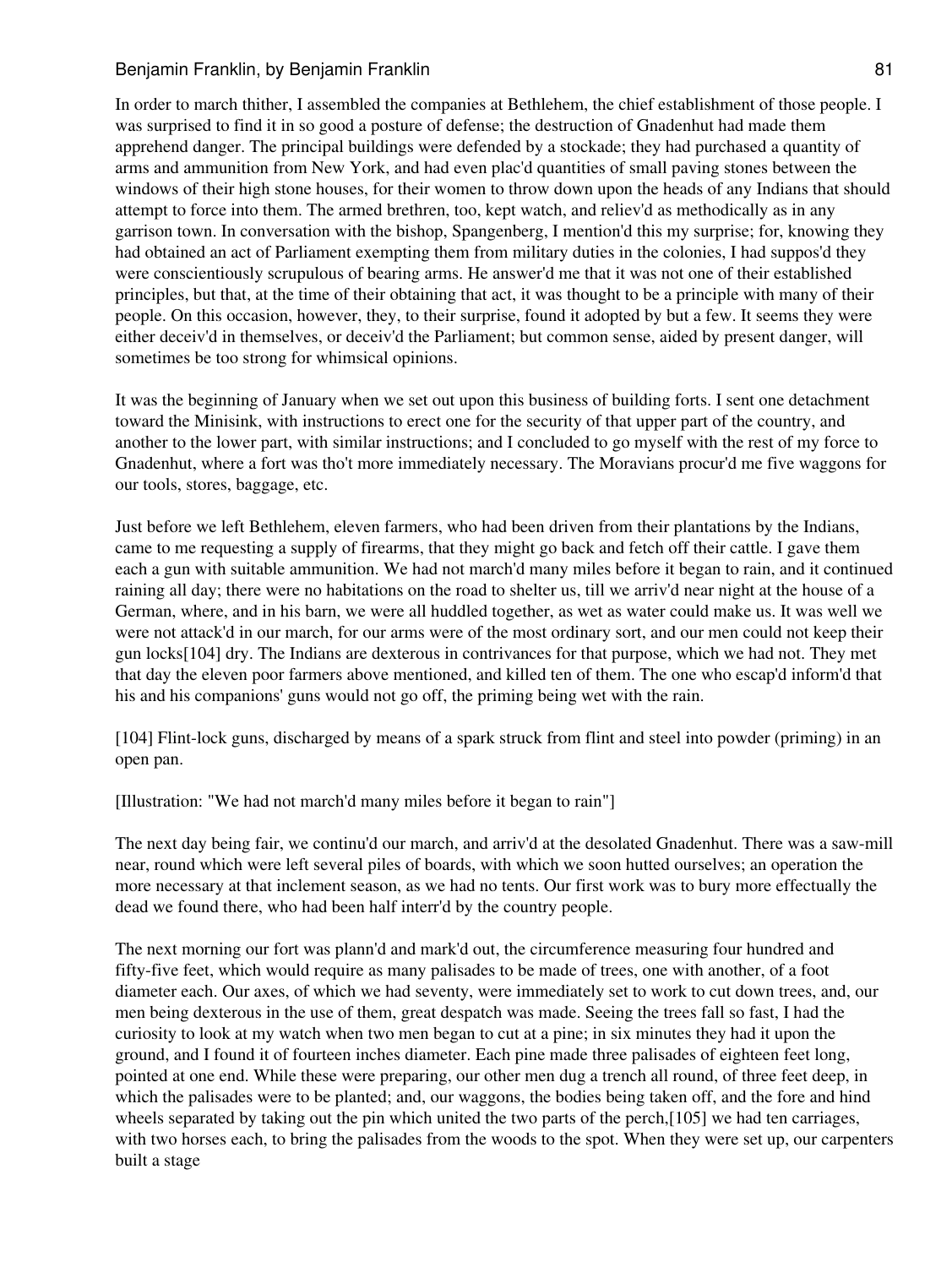[Illustration: "Our axes ... were immediately set to work to cut down trees"]

of boards all round within, about six feet high, for the men to stand on when to fire thro' the loopholes. We had one swivel gun, which we mounted on one of the angles, and fir'd it as soon as fix'd, to let the Indians know, if any were within hearing, that we had such pieces; and thus our fort, if such a magnificent name may be given to so miserable a stockade, was finish'd in a week, though it rain'd so hard every other day that the men could not work.

[105] Here the pole connecting the front and rear wheels of a wagon.

This gave me occasion to observe, that, when men are employ'd, they are best content'd; for on the days they worked they were good-natur'd and cheerful, and, with the consciousness of having done a good day's work, they spent the evening jollily; but on our idle days they were mutinous and quarrelsome, finding fault with their pork, the bread, etc., and in continual ill-humour, which put me in mind of a sea-captain, whose rule it was to keep his men constantly at work; and, when his mate once told him that they had done everything, and there was nothing further to employ them about, *"Oh," says he, "make them scour the anchor."*

This kind of fort, however contemptible, is a sufficient defense against Indians, who have no cannon. Finding ourselves now posted securely, and having a place to retreat to on occasion, we ventur'd out in parties to scour the adjacent country. We met with no Indians, but we found the places on the neighbouring hills where they had lain to watch our proceedings. There was an art in their contrivance of those places that seems worth mention. It being winter, a fire was necessary for them; but a common fire on the surface of the ground would by its light have discover'd their position at a distance. They had therefore dug holes in the ground about three feet diameter, and somewhat deeper; we saw where they had with their hatchets cut off the charcoal from the sides of burnt logs lying in the woods. With these coals they had made small fires in the bottom of the holes, and we observ'd among the weeds and grass the prints of their bodies, made by their laying all round, with their legs hanging down in the holes to keep their feet warm, which, with them, is an essential point. This kind of fire, so manag'd, could not discover them, either by its light, flame, sparks, or even smoke: it appear'd that their number was not great, and it seems they saw we were too many to be attacked by them with prospect of advantage.

We had for our chaplain a zealous Presbyterian minister, Mr. Beatty, who complained to me that the men did not generally attend his prayers and exhortations. When they enlisted, they were promised, besides pay and provisions, a gill of rum a day, which was punctually serv'd out to them, half in the morning, and the other half in the evening; and I observed they were as punctual in attending to receive it; upon which I said to Mr. Beatty, "It is, perhaps, below the dignity of your profession to act as steward of the rum, but if you were to deal it out and only just after prayers, you would have them all about you." He liked the tho't, undertook the office, and, with the help of a few hands to measure out the liquor, executed it to satisfaction, and never were prayers more generally and more punctually attended; so that I thought this method preferable to the punishment inflicted by some military laws for non-attendance on divine service.

I had hardly finish'd this business, and got my fort well stor'd with provisions, when I receiv'd a letter from the governor, acquainting me that he had call'd the Assembly, and wished my attendance there, if the posture of affairs on the frontiers was such that my remaining there was no longer necessary. My friends, too, of the Assembly, pressing me by their letters to be, if possible, at the meeting, and my three intended forts being now compleated, and the inhabitants contented to remain on their farms under that protection, I resolved to return; the more willingly, as a New England officer, Colonel Clapham, experienced in Indian war, being on a visit to our establishment, consented to accept the command. I gave him a commission, and, parading the garrison, had it read before them, and introduc'd him to them as an officer who, from his skill in military affairs, was much more fit to command them than myself; and, giving them a little exhortation, took my leave. I was escorted as far as Bethlehem, where I rested a few days to recover from the fatigue I had undergone. The first night, being in a good bed, I could hardly sleep, it was so different from my hard lodging on the floor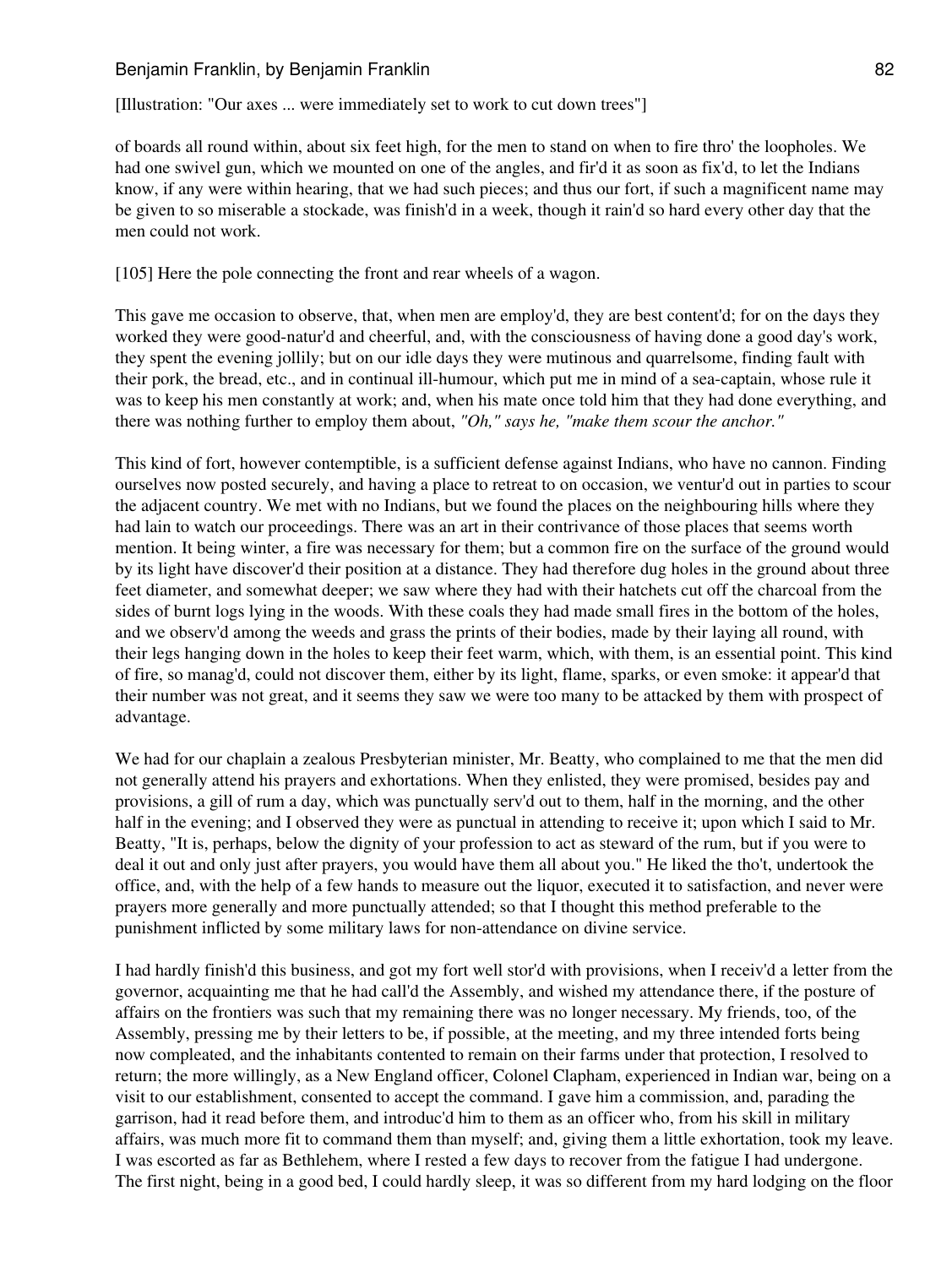of our hut at Gnaden wrapt only in a blanket or two.

While at Bethlehem, I inquir'd a little into the practice of the Moravians: some of them had accompanied me, and all were very kind to me. I found they work'd for a common stock, ate at common tables, and slept in common dormitories, great numbers together. In the dormitories I observed loopholes, at certain distances all along just under the ceiling, which I thought judiciously placed for change of air. I was at their church, where I was entertain'd with good musick, the organ being accompanied with violins, hautboys, flutes, clarinets, etc. I understood that their sermons were not usually preached to mixed congregations of men, women, and children, as is our common practice, but that they assembled sometimes the married men, at other times their wives, then the young men, the young women, and the little children, each division by itself. The sermon I heard was to the latter, who came in and were plac'd in rows on benches; the boys under the conduct of a young man, their tutor, and the girls conducted by a young woman. The discourse seem'd well adapted to their capacities, and was delivered in a pleasing, familiar manner, coaxing them, as it were, to be good. They behav'd very orderly, but looked pale and unhealthy, which made me suspect they were kept too much within doors, or not allow'd sufficient exercise.

I inquir'd concerning the Moravian marriages, whether the report was true that they were by lot. I was told that lots were us'd only in particular cases; that generally, when a young man found himself dispos'd to marry, he inform'd the elders of his class, who consulted the elder ladies that govern'd the young women. As these elders of the different sexes were well acquainted with the tempers and dispositions of their respective pupils, they could best judge what matches were suitable, and their judgments were generally acquiesc'd in; but if, for example, it should happen that two or three young women were found to be equally proper for the young man, the lot was then recurred to. I objected, if the matches are not made by the mutual choice of the parties, some of them may chance to be very unhappy. "And so they may," answer'd my informer, "if you let the parties chuse for themselves;" which, indeed, I could not deny.

Being returned to Philadelphia, I found the association went on swimmingly, the inhabitants that were not Quakers having pretty generally come into it, formed themselves into companies, and chose their captains, lieutenants, and ensigns, according to the new law. Dr. B. visited me, and gave me an account of the pains he had taken to spread a general good liking to the law, and ascribed much to those endeavours. I had had the vanity to ascribe all to my *Dialogue*; however, not knowing but that he might be in the right, I let him enjoy his opinion, which I take to be generally the best way in such cases. The officers, meeting, chose me to be colonel of the regiment, which I this time accepted. I forget how many companies we had, but we paraded about twelve hundred well-looking men, with a company of artillery, who had been furnished with six brass field-pieces, which they had become so expert in the use of as to fire twelve times in a minute. The first time I reviewed my regiment they accompanied me to my house, and would salute me with some rounds fired before my door, which shook down and broke several glasses of my electrical apparatus. And my new honour proved not much less brittle; for all our commissions were soon after broken by a repeal of the law in England.

During this short time of my colonelship, being about to set out on a journey to Virginia, the officers of my regiment took it into their heads that it would be proper for them to escort me out of town, as far as the Lower Ferry. Just as I was getting on horseback they came to my door, between thirty and forty, mounted, and all in their uniforms. I had not been previously acquainted with the project, or I should have prevented it, being naturally averse to the assuming of state on any occasion; and I was a good deal chagrin'd at their appearance, as I could not avoid their accompanying me. What made it worse was, that, as soon as we began to move, they drew their swords and rode with them naked all the way. Somebody wrote an account of this to the proprietor, and it gave him great offense. No such honour had been paid him when in the province, nor to any of his governors; and he said it was only proper to princes of the blood royal, which may be true for aught I know, who was, and still am, ignorant of the etiquette in such cases.

This silly affair, however, greatly increased his rancour against me, which was before not a little, on account of my conduct in the Assembly respecting the exemption of his estate from taxation, which I had always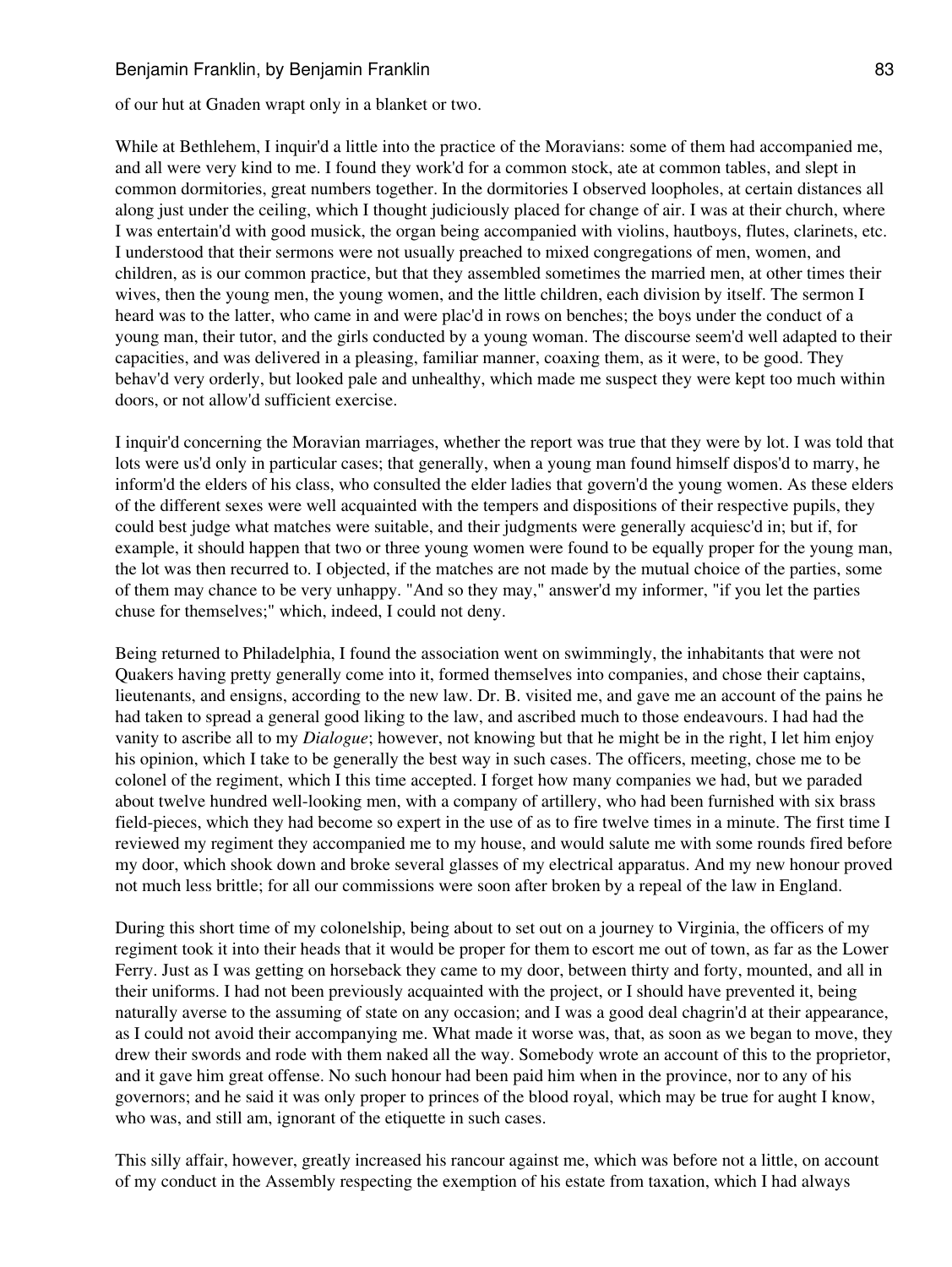oppos'd very warmly, and not without severe reflections on his meanness and injustice of contending for it. He accused me to the ministry as being the great obstacle to the King's service, preventing, by my influence in the House, the proper form of the bills for raising money, and he instanced this parade with my officers as a proof of my having an intention to take the government of the province out of his hands by force. He also applied to Sir Everard Fawkener, the postmaster-general, to deprive me of my office; but it had no other effect than to procure from Sir Everard a gentle admonition.

Notwithstanding the continual wrangle between the governor and the House, in which I, as a member, had so large a share, there still subsisted a civil intercourse between that gentleman and myself, and we never had any personal difference. I have sometimes since thought that his little or no resentment against me, for the answers it was known I drew up to his messages, might be the effect of professional habit, and that, being bred a lawyer, he might consider us both as merely advocates for contending clients in a suit, he for the proprietaries and I for the Assembly. He would, therefore, sometimes call in a friendly way to advise with me on difficult points, and sometimes, tho' not often, take my advice.

We acted in concert to supply Braddock's army with provisions; and, when the shocking news arrived of his defeat, the governor sent in haste for me, to consult with him on measures for preventing the desertion of the back counties. I forget now the advice I gave; but I think it was, that Dunbar should be written to, and prevail'd with, if possible, to post his troops on the frontiers for their protection, till, by reinforcements from the colonies, he might be able to proceed on the expedition. And, after my return from the frontier, he would have had me undertake the conduct of such an expedition with provincial troops, for the reduction of Fort Duquesne, Dunbar and his men being otherwise employed; and he proposed to commission me as general. I had not so good an opinion of my military abilities as he profess'd to have, and I believe his professions must have exceeded his real sentiments; but probably he might think that my popularity would facilitate the raising of the men, and my influence in Assembly, the grant of money to pay them, and that, perhaps, without taxing the proprietary estate. Finding me not so forward to engage as he expected, the project was dropt, and he soon after left the government, being superseded by Captain Denny.

# XVIII

#### SCIENTIFIC EXPERIMENTS

Before I proceed in relating the part I had in public affairs under this new governor's administration, it may not be amiss here to give some account of the rise and progress of my philosophical reputation.

In 1746, being at Boston, I met there with a Dr. Spence, who was lately arrived from Scotland, and show'd me some electric experiments. They were imperfectly perform'd, as he was not very expert; but, being on a subject quite new to me, they equally surpris'd and pleased me. Soon after my return to Philadelphia, our library company receiv'd from Mr. P. Collinson, Fellow of the Royal Society[106] of London, a present of a glass tube, with some account of the use of it in making such experiments. I eagerly seized the opportunity of repeating what I had seen at Boston; and, by much practice, acquired great readiness in performing those, also, which we had an account of from England, adding a number of new ones. I say much practice, for my house was continually full, for some time, with people who came to see these new wonders.

[106] The Royal Society of London for Improving Natural Knowledge was founded in 1660 and holds the foremost place among English societies for the advancement of science.

To divide a little this incumbrance among my friends, I caused a number of similar tubes to be blown at our glass-house, with which they furnish'd themselves, so that we had at length several performers. Among these, the principal was Mr. Kinnersley, an ingenious neighbour, who, being out of business, I encouraged to undertake showing the experiments for money, and drew up for him two lectures, in which the experiments were rang'd in such order, and accompanied with such explanations in such method, as that the foregoing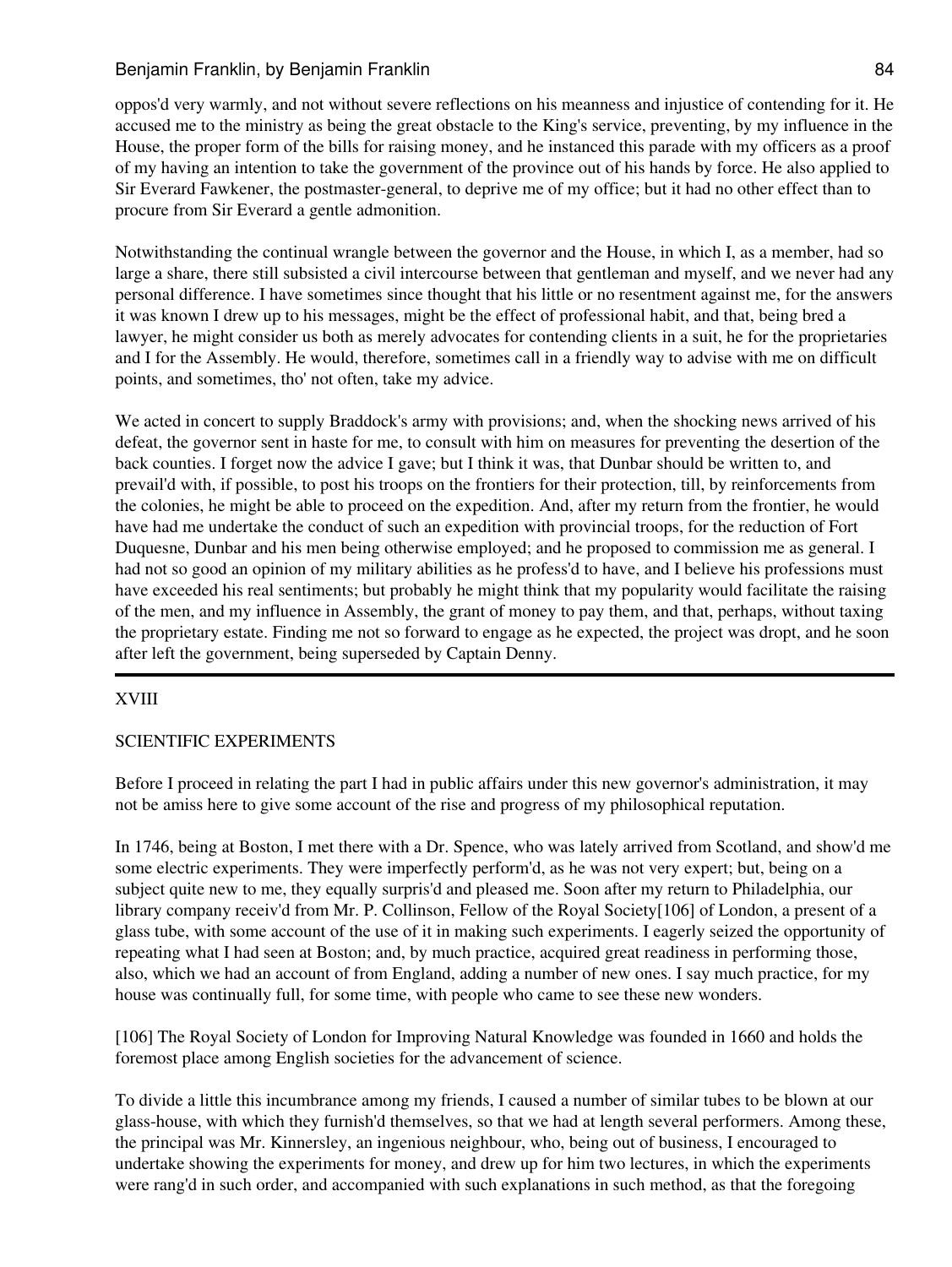should assist in comprehending the following. He procur'd an elegant apparatus for the purpose, in which all the little machines that I had roughly made for myself were nicely form'd by instrument-makers. His lectures were well attended, and gave great satisfaction; and after some time he went thro' the colonies, exhibiting them in every capital town, and pick'd up some money. In the West India islands, indeed, it was with difficulty the experiments could be made, from the general moisture of the air.

Oblig'd as we were to Mr. Collinson for his present of the tube, etc., I thought it right he should be inform'd of our success in using it, and wrote him several letters containing accounts of our experiments. He got them read in the Royal Society, where they were not at first thought worth so much notice as to be printed in their Transactions. One paper, which I wrote for Mr. Kinnersley, on the sameness of lightning with electricity,[107] I sent to Dr. Mitchel, an acquaintance of mine, and one of the members also of that society, who wrote me word that it had been read, but was laughed at by the connoisseurs. The papers, however, being shown to Dr. Fothergill, he thought them of too much value to be stifled, and advis'd the printing of them. Mr. Collinson then gave them to *Cave* for publication in his Gentleman's Magazine; but he chose to print them separately in a pamphlet, and Dr. Fothergill wrote the preface. Cave, it seems, judged rightly for his profit, for by the additions that arrived afterward, they swell'd to a quarto volume, which has had five editions, and cost him nothing for copy-money.

### [107] See page 327.

It was, however, some time before those papers were much taken notice of in England. A copy of them happening to fall into the hands of the Count de Buffon,[108] a philosopher deservedly of great reputation in France, and, indeed, all over Europe, he prevailed with M. Dalibard[109] to translate them into French, and they were printed at Paris. The publication offended the Abbé Nollet, preceptor in Natural Philosophy to the royal family, and an able experimenter, who had form'd and publish'd a theory of electricity, which then had the general vogue. He could not at first believe that such a work came from America, and said it must have been fabricated by his enemies at Paris, to decry his system. Afterwards, having been assur'd that there really existed such a person as Franklin at Philadelphia, which he had doubted, he wrote and published a volume of Letters, chiefly address'd to me, defending his theory, and denying the verity of my experiments, and of the positions deduc'd from them.

[108] A celebrated French naturalist (1707-1788).

[109] Dalibard, who had translated Franklin's letters to Collinson into French, was the first to demonstrate, in a practical application of Franklin's experiment, that lightning and electricity are the same. "This was May 10th, 1752, one month before Franklin flew his famous kite at Philadelphia and proved the fact himself."--McMaster.

I once purpos'd answering the abbé, and actually began the answer; but, on consideration that my writings contained a description of experiments which anyone might repeat and verify, and if not to be verifi'd, could not be defended; or of observations offer'd as conjectures, and not delivered dogmatically, therefore not laying me under any obligation to defend them; and reflecting that a dispute between two persons, writing in different languages, might be lengthened greatly by mistranslations, and thence misconceptions of one another's meaning, much of one of the abbé's letters being founded on an error in the translation, I concluded to let my papers shift for themselves, believing it was better to spend what time I could spare from public business in making new experiments, than in disputing about those already made. I therefore never answered M. Nollet, and the event gave me no cause to repent my silence; for my friend M. le Roy, of the Royal Academy of Sciences, took up my cause and refuted him; my book was translated into the Italian, German, and Latin languages; and the doctrine it contain'd was by degrees universally adopted by the philosophers of Europe, in preference to that of the abbé; so that he lived to see himself the last of his sect, except Monsieur B----, of Paris, his *élève* and immediate disciple.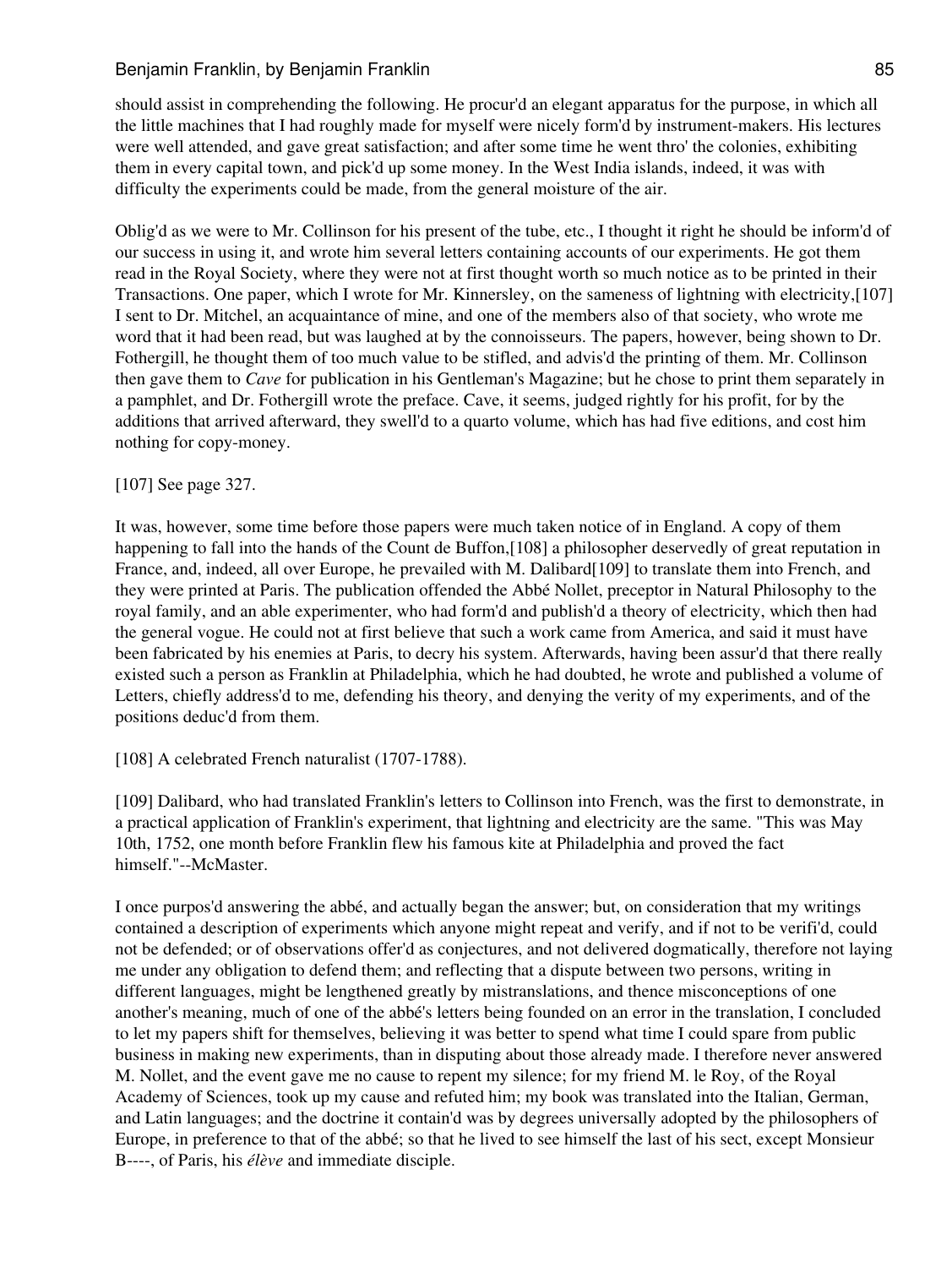What gave my book the more sudden and general celebrity, was the success of one of its proposed experiments, made by Messrs. Dalibard and De Lor at Marly, for drawing lightning from the clouds. This engag'd the public attention everywhere. M. de Lor, who had an apparatus for experimental philosophy, and lectur'd in that branch of science, undertook to repeat what he called the *Philadelphia Experiments*; and, after they were performed before the king and court, all the curious of Paris flocked to see them. I will not swell this narrative with an account of that capital experiment, nor of the infinite pleasure I receiv'd in the success of a similar one I made soon after with a kite at Philadelphia, as both are to be found in the histories of electricity.

Dr. Wright, an English physician, when at Paris, wrote to a friend, who was of the Royal Society, an account of the high esteem my experiments were in among the learned abroad, and of their wonder that my writings had been so little noticed in England. The society, on this, resum'd the consideration of the letters that had been read to them; and the celebrated Dr. Watson drew up a summary account of them, and of all I had afterwards sent to England on the subject, which he accompanied with some praise of the writer. This summary was then printed in their Transactions; and some members of the society in London, particularly the very ingenious Mr. Canton, having verified the experiment of procuring lightning from the clouds by a pointed rod, and acquainting them with the success, they soon made me more than amends for the slight with which they had before treated me. Without my having made any application for that honour, they chose me a member, and voted that I should be excus'd the customary payments, which would have amounted to twenty-five guineas; and ever since have given me their Transactions gratis. They also presented me with the gold medal of Sir Godfrey Copley[110] for the year 1753, the delivery of which was accompanied by a very handsome speech of the president, Lord Macclesfield, wherein I was highly honoured.

[110] An English baronet (died in 1709), donator of a fund of £100, "in trust for the Royal Society of London for improving natural knowledge."

#### [Illustration: Gold medal of Sir Godfrey Copley.]

#### XIX

### AGENT OF PENNSYLVANIA IN LONDON

Our new governor, Captain Denny, brought over for me the before mentioned medal from the Royal Society, which he presented to me at an entertainment given him by the city. He accompanied it with very polite expressions of his esteem for me, having, as he said, been long acquainted with my character. After dinner, when the company, as was customary at that time, were engag'd in drinking, he took me aside into another room, and acquainted me that he had been advis'd by his friends in England to cultivate a friendship with me, as one who was capable of giving him the best advice, and of contributing most effectually to the making his administration easy; that he therefore desired of all things to have a good understanding with me, and he begged me to be assured of his readiness on all occasions to render me every service that might be in his power. He said much to me, also, of the proprietor's good disposition towards the province, and of the advantage it might be to us all, and to me in particular, if the opposition that had been so long continu'd to his measures was dropt, and harmony restor'd between him and the people; in effecting which, it was thought no one could be more serviceable than myself; and I might depend on adequate acknowledgments and recompenses, etc., etc. The drinkers, finding we did not return immediately to the table, sent us a decanter of Madeira, which the governor made liberal use of, and in proportion became more profuse of his solicitations and promises.

My answers were to this purpose: that my circumstances, thanks to God, were such as to make proprietary favours unnecessary to me; and that, being a member of the Assembly, I could not possibly accept of any; that, however, I had no personal enmity to the proprietary, and that, whenever the public measures he propos'd should appear to be for the good of the people, no one should espouse and forward them more zealously than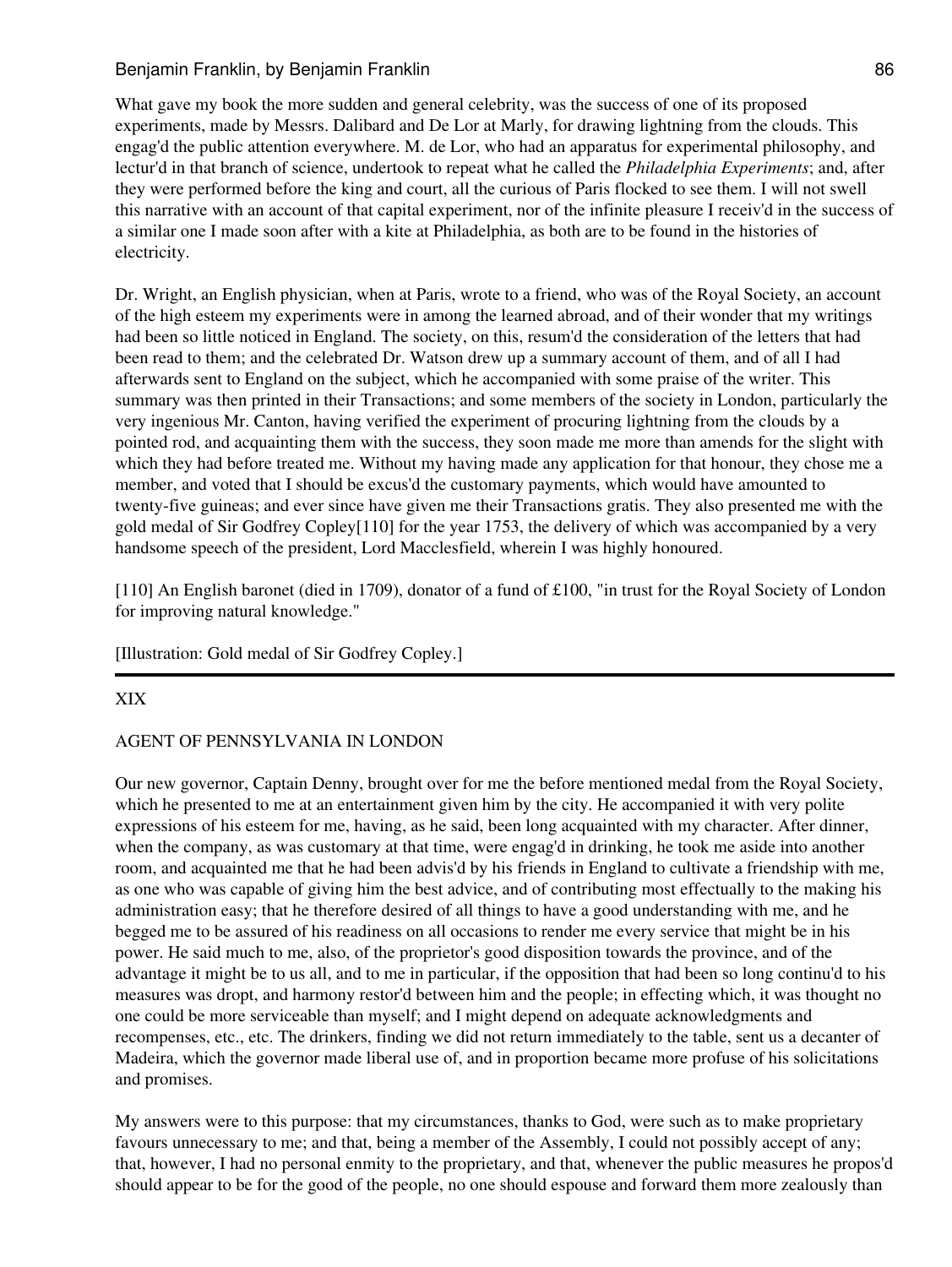myself; my past opposition having been founded on this, that the measures which had been urged were evidently intended to serve the proprietary interest, with great prejudice to that of the people; that I was much obliged to him (the governor) for his professions of regard to me, and that he might rely on everything in my power to make his administration as easy as possible, hoping at the same time that he had not brought with him the same unfortunate instruction his predecessor had been hampered with.

On this he did not then explain himself; but when he afterwards came to do business with the Assembly, they appear'd again, the disputes were renewed, and I was as active as ever in the opposition, being the penman, first, of the request to have a communication of the instructions, and then of the remarks upon them, which may be found in the votes of the time, and in the Historical Review I afterward publish'd. But between us personally no enmity arose; we were often together; he was a man of letters, had seen much of the world, and was very entertaining and pleasing in conversation. He gave me the first information that my old friend Jas. Ralph was still alive; that he was esteem'd one of the best political writers in England; had been employed in the dispute[111] between Prince Frederic and the king, and had obtain'd a pension of three hundred a year; that his reputation was indeed small as a poet, Pope having damned his poetry in the *Dunciad*,[112] but his prose was thought as good as any man's.

[111] Quarrel between George II and his son, Frederick, Prince of Wales, who died before his father.

[112] A satirical poem by Alexander Pope directed against various contemporary writers.

The Assembly finally finding the proprietary obstinately persisted in manacling their deputies with instructions inconsistent not only with the privileges of the people, but with the service of the crown, resolv'd to petition the king against them, and appointed me their agent to go over to England, to present and support the petition. The House had sent up a bill to the governor, granting a sum of sixty thousand pounds for the king's use (ten thousand pounds of which was subjected to the orders of the then general, Lord Loudoun), which the governor absolutely refus'd to pass, in compliance with his instructions.

I had agreed with Captain Morris, of the packet at New York, for my passage, and my stores were put on board, when Lord Loudoun arriv'd at Philadelphia, expressly, as he told me, to endeavour an accommodation between the governor and Assembly, that his majesty's service might not be obstructed by their dissensions. Accordingly, he desir'd the governor and myself to meet him, that he might hear what was to be said on both sides. We met and discussed the business. In behalf of the Assembly, I urged all the various arguments that may be found in the public papers of that time, which were of my writing, and are printed with the minutes of the Assembly; and the governor pleaded his instructions, the bond he had given to observe them, and his ruin if he disobey'd, yet seemed not unwilling to hazard himself if Lord Loudoun would advise it. This his lordship did not chuse to do, though I once thought I had nearly prevail'd with him to do it; but finally he rather chose to urge the compliance of the Assembly; and he entreated me to use my endeavours with them for that purpose, declaring that he would spare none of the king's troops for the defense of our frontiers, and that, if we did not continue to provide for that defense ourselves, they must remain expos'd to the enemy.

I acquainted the House with what had pass'd, and, presenting them with a set of resolutions I had drawn up, declaring our rights, and that we did not relinquish our claim to those rights, but only suspended the exercise of them on this occasion thro' *force*, against which we protested, they at length agreed to drop that bill, and frame another conformable to the proprietary instructions. This of course the governor pass'd, and I was then at liberty to proceed on my voyage. But, in the meantime, the packet had sailed with my sea-stores, which was some loss to me, and my only recompense was his lordship's thanks for my service, all the credit of obtaining the accommodation falling to his share.

He set out for New York before me; and, as the time for dispatching the packet-boats was at his disposition, and there were two then remaining there, one of which, he said, was to sail very soon, I requested to know the precise time, that I might not miss her by any delay of mine. His answer was, "I have given out that she is to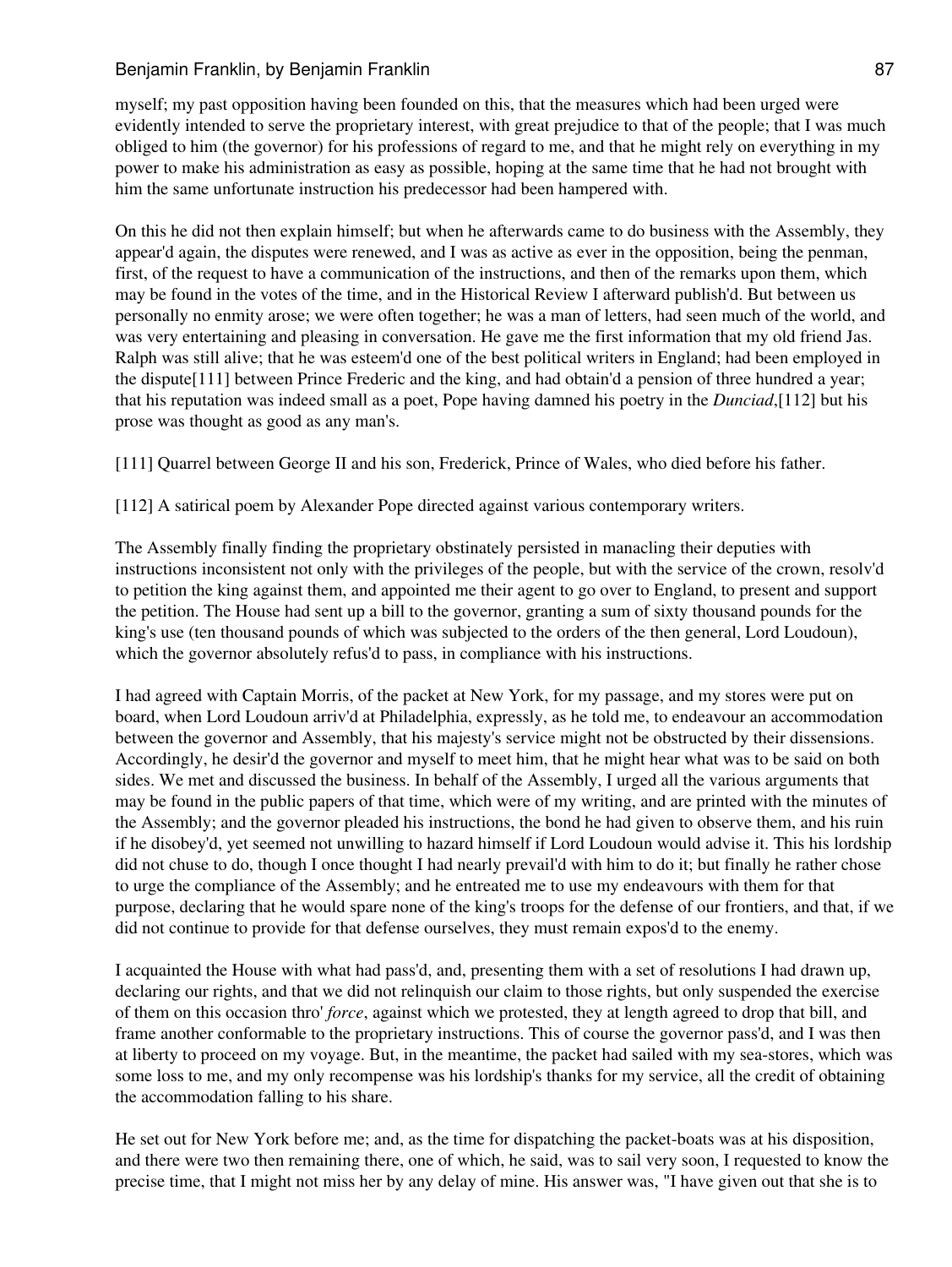### Benjamin Franklin, by Benjamin Franklin **Benjamin 88** 88

sail on Saturday next; but I may let you know, *entre nous*, that if you are there by Monday morning, you will be in time, but do not delay longer." By some accidental hindrance at a ferry, it was Monday noon before I arrived, and I was much afraid she might have sailed, as the wind was fair; but I was soon made easy by the information that she was still in the harbor, and would not move till the next day. One would imagine that I was now on the very point of departing for Europe. I thought so; but I was not then so well acquainted with his lordship's character, of which *indecision* was one of the strongest features. I shall give some instances. It was about the beginning of April that I came to New York, and I think it was near the end of June before we sail'd. There were then two of the packet-boats, which had been long in port, but were detained for the general's letters, which were always to be ready to-morrow. Another packet arriv'd; she too was detain'd; and, before we sail'd, a fourth was expected. Ours was the first to be dispatch'd, as having been there longest. Passengers were engaged in all, and some extremely impatient to be gone, and the merchants uneasy about their letters, and the orders they had given for insurance (it being war time) for fall goods; but their anxiety avail'd nothing; his lordship's letters were not ready; and yet whoever waited on him found him always at his desk, pen in hand, and concluded he must needs write abundantly.

Going myself one morning to pay my respects, I found in his antechamber one Innis, a messenger of Philadelphia, who had come from thence express with a packet from Governor Denny for the general. He delivered to me some letters from my friends there, which occasion'd my inquiring when he was to return, and where he lodg'd, that I might send some letters by him. He told me he was order'd to call to-morrow at nine for the general's answer to the governor, and should set off immediately. I put my letters into his hands the same day. A fortnight after I met him again in the same place. "So, you are soon return'd, Innis?" "*Return'd*! no, I am not *gone* yet." "How so?" "I have called here by order every morning these two weeks past for his lordship's letter, and it is not yet ready." "Is it possible, when he is so great a writer? for I see him constantly at his escritoire." "Yes," says Innis, "but he is like St. George on the signs, *always on horseback, and never rides on*." This observation of the messenger was, it seems, well founded; for, when in England, I understood that Mr. Pitt[113] gave it as one reason for removing this general, and sending Generals Amherst and Wolfe, *that the minister never heard from him, and could not know what he was doing*.

[113] William Pitt, first Earl of Chatham (1708-1778), a great English statesman and orator. Under his able administration, England won Canada from France. He was a friend of America at the time of our Revolution.

This daily expectation of sailing, and all the three packets going down to Sandy Hook, to join the fleet there, the passengers thought it best to be on board, lest by a sudden order the ships should sail, and they be left behind. There, if I remember right, we were about six weeks, consuming our sea-stores, and oblig'd to procure more. At length the fleet sail'd, the general and all his army on board, bound to Louisburg, with the intent to besiege and take that fortress; all the packet-boats in company ordered to attend the general's ship, ready to receive his dispatches when they should be ready. We were out five days before we got a letter with leave to part, and then our ship quitted the fleet and steered for England. The other two packets he still detained, carried them with him to Halifax, where he stayed some time to exercise the men in sham attacks upon sham forts, then altered his mind as to besieging Louisburg, and returned to New York, with all his troops, together with the two packets above mentioned, and all their passengers! During his absence the French and savages had taken Fort George, on the frontier of that province, and the savages had massacred many of the garrison after capitulation.

I saw afterwards in London Captain Bonnell, who commanded one of those packets. He told me that, when he had been detain'd a month, he acquainted his lordship that his ship was grown foul, to a degree that must necessarily hinder her fast sailing, a point of consequence for a packet-boat, and requested an allowance of time to heave her down and clean her bottom. He was asked how long time that would require. He answered, three days. The general replied, "If you can do it in one day, I give leave; otherwise not; for you must certainly sail the day after to-morrow." So he never obtain'd leave, though detained afterwards from day to day during full three months.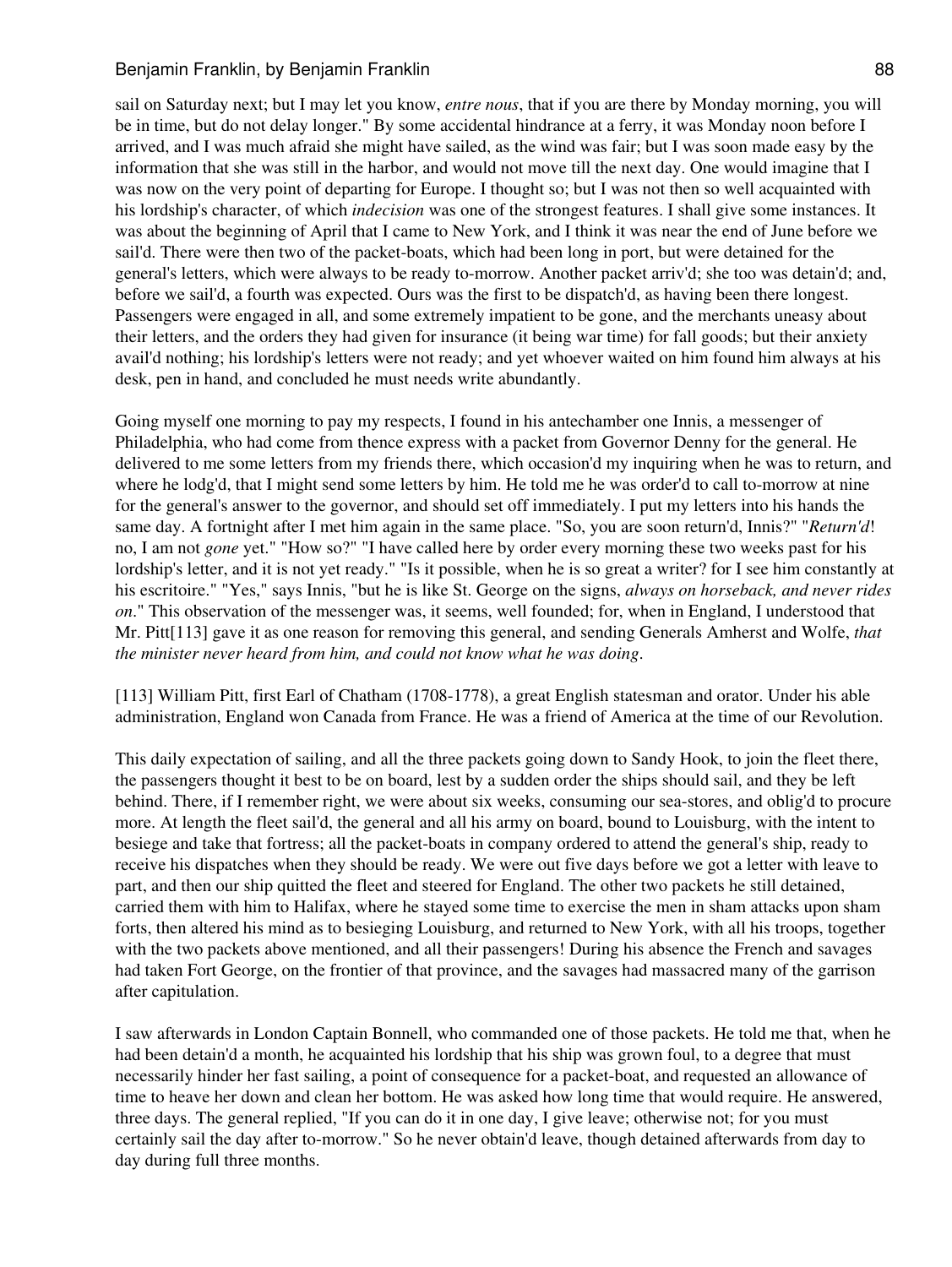### Benjamin Franklin, by Benjamin Franklin **Benjamin 89** 89

I saw also in London one of Bonnell's passengers, who was so enrag'd against his lordship for deceiving and detaining him so long at New York, and then carrying him to Halifax and back again, that he swore he would sue him for damages. Whether he did or not, I never heard; but, as he represented the injury to his affairs, it was very considerable.

On the whole, I wonder'd much how such a man came to be intrusted[114] with so important a business as the conduct of a great army; but, having since seen more of the great world, and the means of obtaining, and motives for giving places, my wonder is diminished. General Shirley, on whom the command of the army devolved upon the death of Braddock, would, in my opinion, if continued in place, have made a much better campaign than that of Loudoun in 1757, which was frivolous, expensive, and disgraceful to our nation beyond conception; for, tho' Shirley was not a bred soldier, he was sensible and sagacious in himself, and attentive to good advice from others, capable of forming judicious plans, and quick and active in carrying them into execution. Loudoun, instead of defending the colonies with his great army, left them totally expos'd while he paraded idly at Halifax, by which means Fort George was lost, besides, he derang'd all our mercantile operations, and distress'd our trade, by a long embargo on the exportation of provisions, on pretence of keeping supplies from being obtain'd by the enemy, but in reality for beating down their price in favour of the contractors, in whose profits, it was said, perhaps from suspicion only, he had a share. And, when at length the embargo was taken off, by neglecting to send notice of it to Charlestown, the Carolina fleet was detain'd near three months longer, whereby their bottoms were so much damaged by the worm that a great part of them foundered in their passage home.

[114] This relation illustrates the corruption that characterized English public life in the eighteenth century. (See page 308). It was gradually overcome in the early part of the next century.

Shirley was, I believe, sincerely glad of being relieved from so burdensome a charge as the conduct of an army must be to a man unacquainted with military business. I was at the entertainment given by the city of New York to Lord Loudoun, on his taking upon him the command. Shirley, tho' thereby superseded, was present also. There was a great company of officers, citizens, and strangers, and, some chairs having been borrowed in the neighborhood, there was one among them very low, which fell to the lot of Mr. Shirley. Perceiving it as I sat by him, I said, "They have given you, sir, too low a seat." "No matter," says he, "Mr. Franklin, I find *a low seat* the easiest."

While I was, as afore mention'd, detain'd at New York, I receiv'd all the accounts of the provisions, etc., that I had furnish'd to Braddock, some of which accounts could not sooner be obtain'd from the different persons I had employ'd to assist in the business. I presented them to Lord Loudoun, desiring to be paid the balance. He caus'd them to be regularly examined by the proper officer, who, after comparing every article with its voucher, certified them to be right; and the balance due for which his lordship promis'd to give me an order on the paymaster. This was, however, put off from time to time; and tho' I call'd often for it by appointment, I did not get it. At length, just before my departure, he told me he had, on better consideration, concluded not to mix his accounts with those of his predecessors. "And you," says he, "when in England, have only to exhibit your accounts at the treasury, and you will be paid immediately."

I mention'd, but without effect, the great and unexpected expense I had been put to by being detain'd so long at New York, as a reason for my desiring to be presently paid; and on my observing that it was not right I should be put to any further trouble or delay in obtaining the money I had advanc'd, as I charged no commission for my service, "O, Sir," says he, "you must not think of persuading us that you are no gainer; we understand better those affairs, and know that every one concerned in supplying the army finds means, in the doing it, to fill his own pockets." I assur'd him that was not my case, and that I had not pocketed a farthing; but he appear'd clearly not to believe me; and, indeed, I have since learnt that immense fortunes are often made in such employments. As to my balance, I am not paid it to this day, of which more hereafter.

Our captain of the paquet had boasted much, before we sailed, of the swiftness of his ship; unfortunately,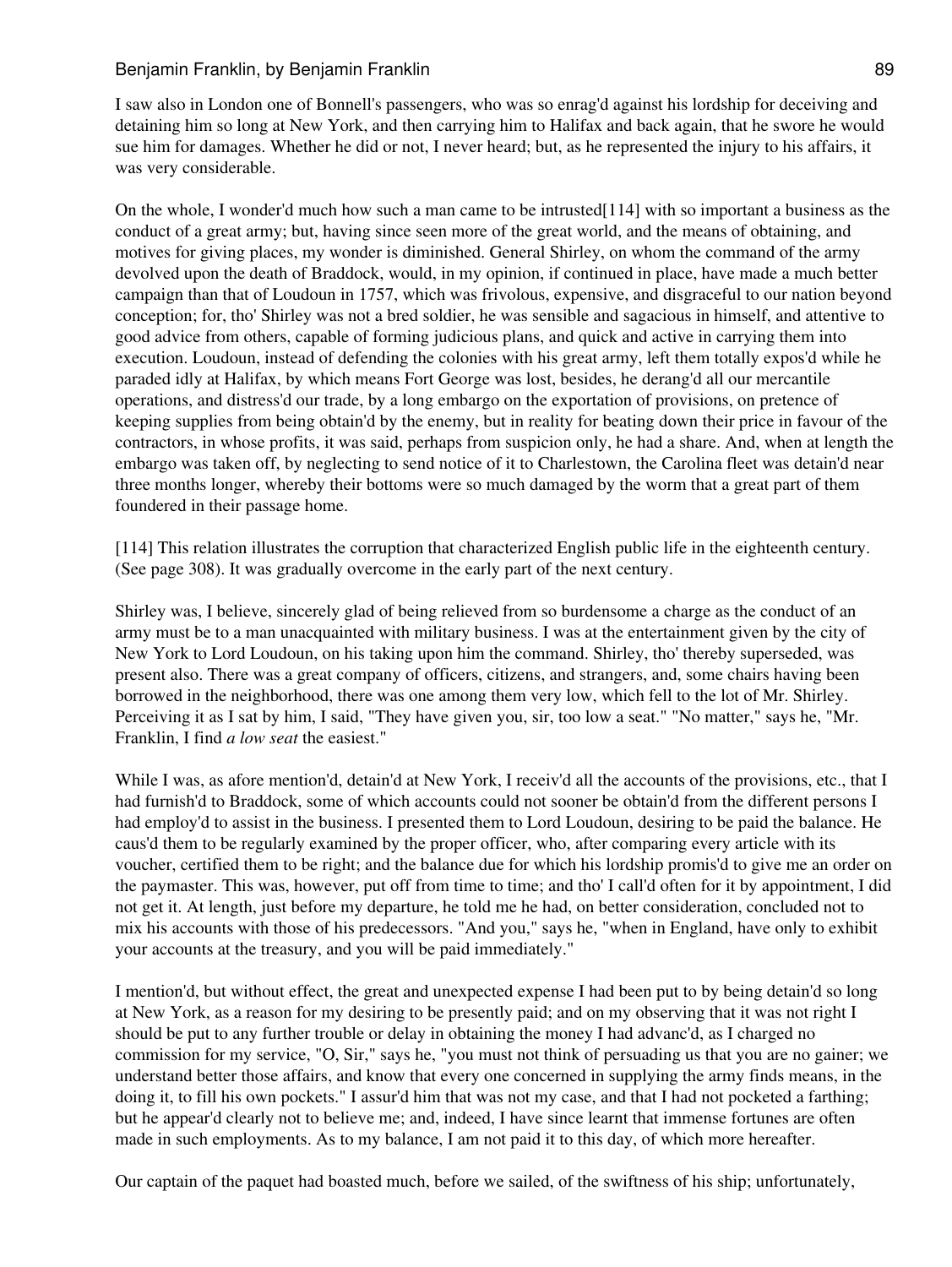when we came to sea, she proved the dullest of ninety-six sail, to his no small mortification. After many conjectures respecting the cause, when we were near another ship almost as dull as ours, which, however, gain'd upon us, the captain ordered all hands to come aft, and stand as near the ensign staff as possible. We were, passengers included, about forty persons. While we stood there, the ship mended her pace, and soon left her neighbour far behind, which prov'd clearly what our captain suspected, that she was loaded too much by the head. The casks of water, it seems, had been all plac'd forward; these he therefore order'd to be mov'd further aft, on which the ship recover'd her character, and proved the best sailer in the fleet.

The captain said she had once gone at the rate of thirteen knots, which is accounted thirteen miles per hour. We had on board, as a passenger, Captain Kennedy, of the Navy, who contended that it was impossible, and that no ship ever sailed so fast, and that there must have been some error in the division of the log-line, or some mistake in heaving the log.[115] A wager ensu'd between the two captains, to be decided when there should be sufficient wind. Kennedy thereupon examin'd rigorously the log-line, and, being satisfi'd with that, he determin'd to throw the log himself. Accordingly some days after, when the wind blew very fair and fresh, and the captain of the paquet, Lutwidge, said he believ'd she then went at the rate of thirteen knots, Kennedy made the experiment, and own'd his wager lost.

[115] A piece of wood shaped and weighted so as to keep it stable when in the water. To this is attached a line knotted at regular distances. By these devices it is possible to tell the speed of a ship.

The above fact I give for the sake of the following observation. It has been remark'd, as an imperfection in the art of ship-building, that it can never be known, till she is tried, whether a new ship will or will not be a good sailer; for that the model of a good-sailing ship has been exactly follow'd in a new one, which has prov'd, on the contrary, remarkably dull. I apprehend that this may partly be occasion'd by the different opinions of seamen respecting the modes of lading, rigging, and sailing of a ship; each has his system; and the same vessel, laden by the judgment and orders of one captain, shall sail better or worse than when by the orders of another. Besides, it scarce ever happens that a ship is form'd, fitted for the sea, and sail'd by the same person. One man builds the hull, another rigs her, a third lades and sails her. No one of these has the advantage of knowing all the ideas and experience of the others, and, therefore, cannot draw just conclusions from a combination of the whole.

Even in the simple operation of sailing when at sea, I have often observ'd different judgments in the officers who commanded the successive watches, the wind being the same. One would have the sails trimm'd sharper or flatter than another, so that they seem'd to have no certain rule to govern by. Yet I think a set of experiments might be instituted; first, to determine the most proper form of the hull for swift sailing; next, the best dimensions and properest place for the masts; then the form and quantity of sails, and their position, as the wind may be; and, lastly, the disposition of the lading. This is an age of experiments, and I think a set accurately made and combin'd would be of great use. I am persuaded, therefore, that ere long some ingenious philosopher will undertake it, to whom I wish success.

#### [Illustration: Sailing ship]

We were several times chas'd in our passage, but out-sail'd every thing, and in thirty days had soundings. We had a good observation, and the captain judg'd himself so near our port, Falmouth, that, if we made a good run in the night, we might be off the mouth of that harbor in the morning, and by running in the night might escape the notice of the enemy's privateers, who often cruis'd near the entrance of the channel. Accordingly, all the sail was set that we could possibly make, and the wind being very fresh and fair, we went right before it, and made great way. The captain, after his observation, shap'd his course, as he thought, so as to pass wide of the Scilly Isles; but it seems there is sometimes a strong indraught setting up St. George's Channel, which deceives seamen and caused the loss of Sir Cloudesley Shovel's squadron. This indraught was probably the cause of what happened to us.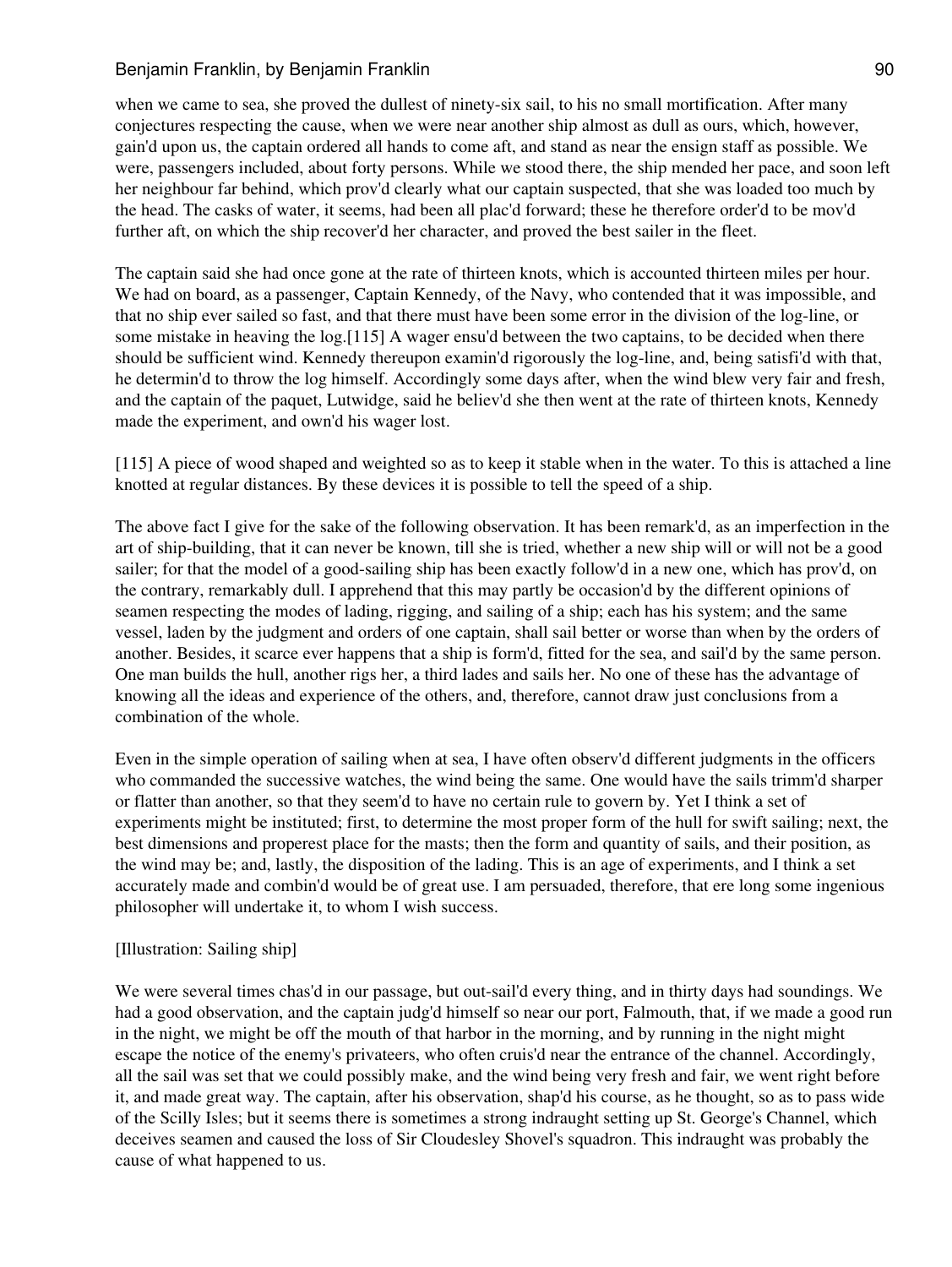We had a watchman plac'd in the bow, to whom they often called, "*Look well out before there*," and he as often answered, "*Ay, ay*"; but perhaps had his eyes shut, and was half asleep at the time, they sometimes answering, as is said, mechanically; for he did not see a light just before us, which had been hid by the studding-sails from the man at the helm, and from the rest of the watch, but by an accidental yaw of the ship was discover'd, and occasion'd a great alarm, we being very near it, the light appearing to me as big as a cartwheel. It was midnight, and our captain fast asleep; but Captain Kennedy, jumping upon deck, and seeing the danger, ordered the ship to wear round, all sails standing; an operation dangerous to the masts, but it carried us clear, and we escaped shipwreck, for we were running right upon the rocks on which the lighthouse was erected. This deliverance impressed me strongly with the utility of lighthouses, and made me resolve to encourage the building more of them in America if I should live to return there.

In the morning it was found by the soundings, etc., that we were near our port, but a thick fog hid the land from our sight. About nine o'clock the fog began to rise, and seem'd to be lifted up from the water like the curtain at a play-house, discovering underneath, the town of Falmouth, the vessels in its harbor, and the fields that surrounded it. This was a most pleasing spectacle to those who had been so long without any other prospects than the uniform view of a vacant ocean, and it gave us the more pleasure as we were now free from the anxieties which the state of war occasion'd.

I set out immediately, with my son, for London, and we only stopt a little by the way to view Stonehenge[116] on Salisbury Plain, and Lord Pembroke's house and gardens, with his very curious antiquities at Wilton. We arrived in London the 27th of July, 1757.[117]

[116] A celebrated prehistoric ruin, probably of a temple built by the early Britons, near Salisbury, England. It consists of inner and outer circles of enormous stones, some of which are connected by stone slabs.

[117] "Here terminates the *Autobiography*, as published by Wm. Temple Franklin and his successors. What follows was written in the last year of Dr. Franklin's life, and was never before printed in English."--Mr. Bigelow's note in his edition of 1868.

As soon as I was settled in a lodging Mr. Charles had provided for me, I went to visit Dr. Fothergill, to whom I was strongly recommended, and whose counsel respecting my proceedings I was advis'd to obtain. He was against an immediate complaint to government, and thought the proprietaries should first be personally appli'd to, who might possibly be induc'd by the interposition and persuasion of some private friends, to accommodate matters amicably. I then waited on my old friend and correspondent, Mr. Peter Collinson, who told me that John Hanbury, the great Virginia merchant, had requested to be informed when I should arrive, that he might carry me to Lord Granville's,[118] who was then President of the Council and wished to see me as soon as possible. I agreed to go with him the next morning. Accordingly Mr. Hanbury called for me and took me in his carriage to that nobleman's, who receiv'd me with great civility; and after some questions respecting the present state of affairs in America and discourse thereupon, he said to me: "You Americans have wrong ideas of the nature of your constitution; you contend that the king's instructions to his governors are not laws, and think yourselves at liberty to regard or disregard them at your own discretion. But those instructions are not like the pocket instructions given to a minister going abroad, for regulating his conduct in some trifling point of ceremony. They are first drawn up by judges learned in the laws; they are then considered, debated, and perhaps amended in Council, after which they are signed by the king. They are then, so far as they relate to you, the *law of the land*, for the king is the Legislator of the Colonies,"[119] I told his lordship this was new doctrine to me. I had always understood from our charters that our laws were to be made by our Assemblies, to be presented indeed to the king for his royal assent, but that being once given the king could not repeal or alter them. And as the Assemblies could not make permanent laws without his assent, so neither could he make a law for them without theirs. He assur'd me I was totally mistaken. I did not think so, however, and his lordship's conversation having a little alarm'd me as to what might be the sentiments of the court concerning us, I wrote it down as soon as I return'd to my lodgings. I recollected that about 20 years before, a clause in a bill brought into Parliament by the ministry had propos'd to make the king's instructions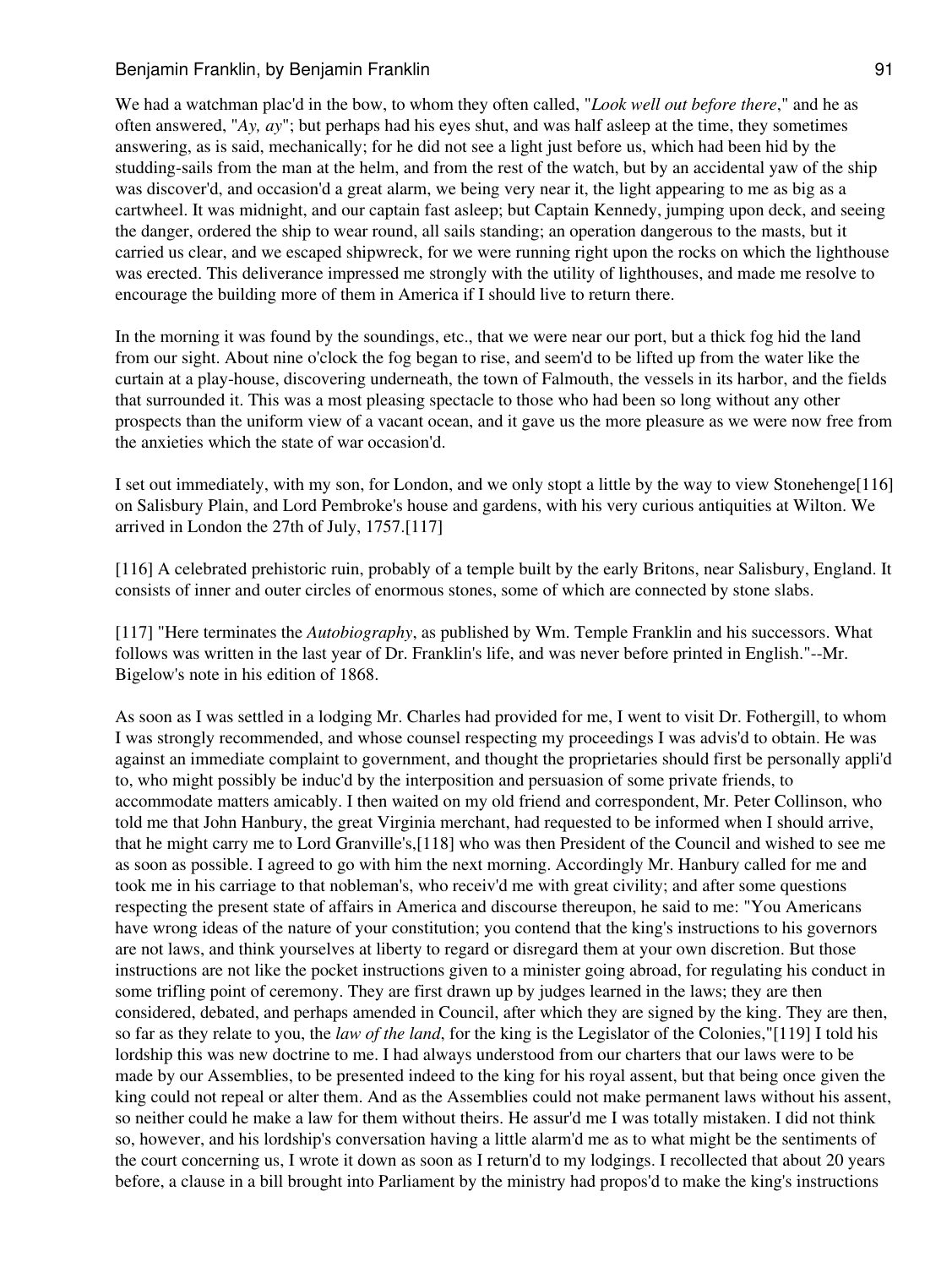laws in the colonies, but the clause was thrown out by the Commons, for which we adored them as our friends and friends of liberty, till by their conduct towards us in 1765 it seem'd that they had refus'd that point of sovereignty to the king only that they might reserve it for themselves.

[118] George Granville or Grenville (1712-1770). As English premier from 1763 to 1765, he introduced the direct taxation of the American Colonies and has sometimes been called the immediate cause of the Revolution.

[119] This whole passage shows how hopelessly divergent were the English and American views on the relations between the mother country and her colonies. Grenville here made clear that the Americans were to have no voice in making or amending their laws. Parliament and the king were to have absolute power over the colonies. No wonder Franklin was alarmed by this new doctrine. With his keen insight into human nature and his consequent knowledge of American character, he foresaw the inevitable result of such an attitude on the part of England. This conversation with Grenville makes these last pages of the *Autobiography* one of its most important parts.

After some days, Dr. Fothergill having spoken to the proprietaries, they agreed to a meeting with me at Mr. T. Penn's house in Spring Garden. The conversation at first consisted of mutual declarations of disposition to reasonable accommodations, but I suppose each party had its own ideas of what should be meant by *reasonable*. We then went into consideration of our several points of complaint, which I enumerated. The proprietaries justify'd their conduct as well as they could, and I the Assembly's. We now appeared very wide, and so far from each other in our opinions as to discourage all hope of agreement. However, it was concluded that I should give them the heads of our complaints in writing, and they promis'd then to consider them. I did so soon after, but they put the paper into the hands of their solicitor, Ferdinand John Paris, who managed for them all their law business in their great suit with the neighbouring proprietary of Maryland, Lord Baltimore, which had subsisted 70 years, and wrote for them all their papers and messages in their dispute with the Assembly. He was a proud, angry man, and as I had occasionally in the answers of the Assembly treated his papers with some severity, they being really weak in point of argument and haughty in expression, he had conceived a mortal enmity to me, which discovering itself whenever we met, I declin'd the proprietary's proposal that he and I should discuss the heads of complaint between our two selves, and refus'd treating with anyone but them. They then by his advice put the paper into the hands of the Attorney and Solicitor-General for their opinion and counsel upon it, where it lay unanswered a year wanting eight days, during which time I made frequent demands of an answer from the proprietaries, but without obtaining any other than that they had not yet received the opinion of the Attorney and Solicitor-General. What it was when they did receive it I never learnt, for they did not communicate it to me, but sent a long message to the Assembly drawn and signed by Paris, reciting my paper, complaining of its want of formality, as a rudeness on my part, and giving a flimsy justification of their conduct, adding that they should be willing to accommodate matters if the Assembly would send out *some person of candour* to treat with them for that purpose, intimating thereby that I was not such.

[Illustration: "We now appeared very wide, and so far from each other in our opinions as to discourage all hope of agreement"]

The want of formality or rudeness was, probably, my not having address'd the paper to them with their assum'd titles of True and Absolute Proprietaries of the Province of Pennsylvania, which I omitted as not thinking it necessary in a paper, the intention of which was only to reduce to a certainty by writing, what in conversation I had delivered *viva voce*.

But during this delay, the Assembly having prevailed with Gov'r Denny to pass an act taxing the proprietary estate in common with the estates of the people, which was the grand point in dispute, they omitted answering the message.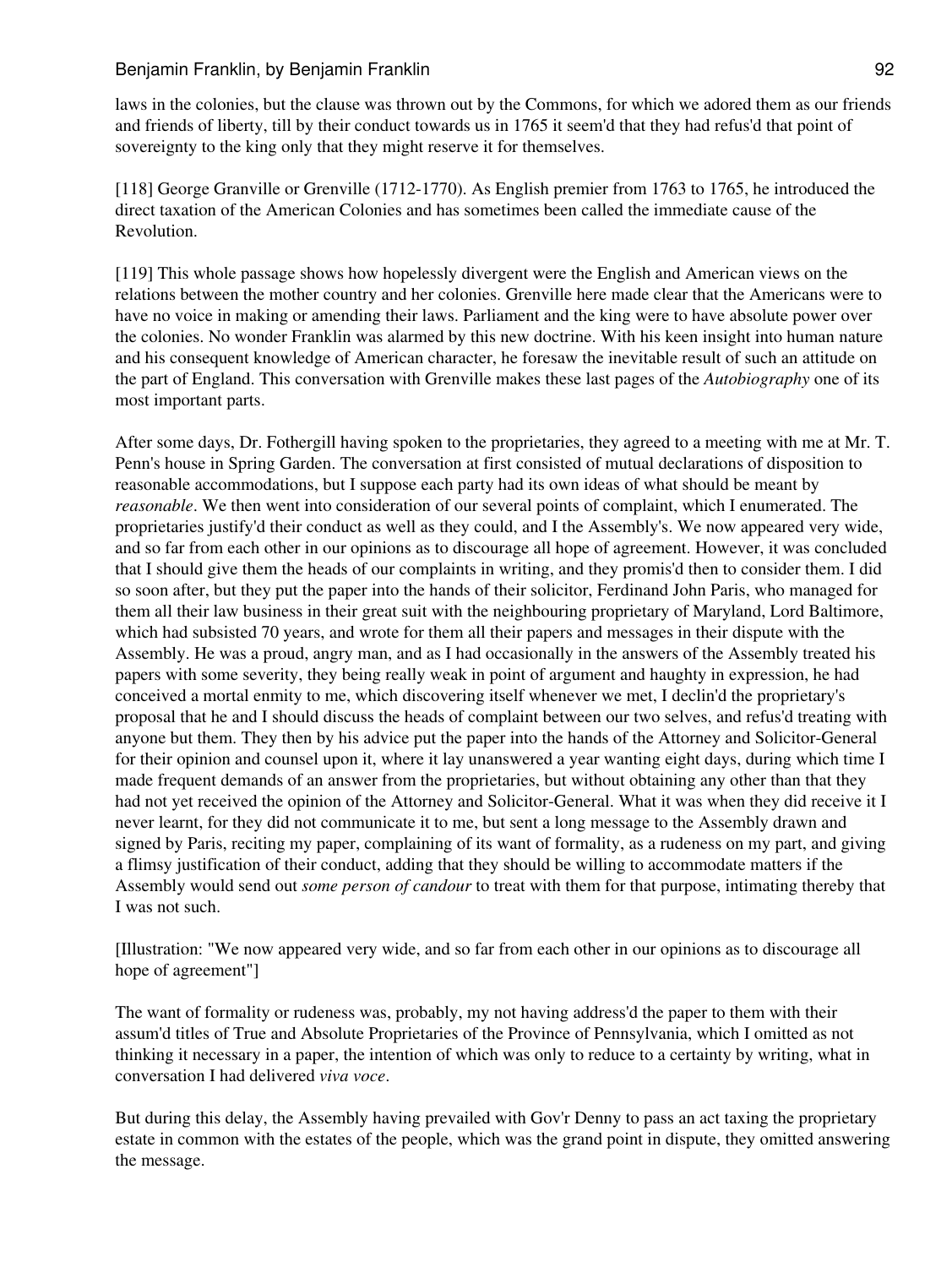When this act however came over, the proprietaries, counselled by Paris, determined to oppose its receiving the royal assent. Accordingly they petitioned the king in Council, and a hearing was appointed in which two lawyers were employ'd by them against the act, and two by me in support of it. They alledg'd that the act was intended to load the proprietary estate in order to spare those of the people, and that if it were suffer'd to continue in force, and the proprietaries, who were in odium with the people, left to their mercy in proportioning the taxes, they would inevitably be ruined. We reply'd that the act had no such intention, and would have no such effect. That the assessors were honest and discreet men under an oath to assess fairly and equitably, and that any advantage each of them might expect in lessening his own tax by augmenting that of the proprietaries was too trifling to induce them to perjure themselves. This is the purport of what I remember as urged by both sides, except that we insisted strongly on the mischievous consequences that must attend a repeal, for that the money, £100,000, being printed and given to the king's use, expended in his service, and now spread among the people, the repeal would strike it dead in their hands to the ruin of many, and the total discouragement of future grants, and the selfishness of the proprietors in soliciting such a general catastrophe, merely from a groundless fear of their estate being taxed too highly, was insisted on in the strongest terms. On this, Lord Mansfield, one of the counsel, rose, and beckoning me took me into the clerk's chamber, while the lawyers were pleading, and asked me if I was really of opinion that no injury would be done the proprietary estate in the execution of the act. I said certainly. "Then," says he, "you can have little objection to enter into an engagement to assure that point." I answer'd, "None at all." He then call'd in Paris, and after some discourse, his lordship's proposition was accepted on both sides; a paper to the purpose was drawn up by the Clerk of the Council, which I sign'd with Mr. Charles, who was also an Agent of the Province for their ordinary affairs, when Lord Mansfield returned to the Council Chamber, where finally the law was allowed to pass. Some changes were however recommended and we also engaged they should be made by a subsequent law, but the Assembly did not think them necessary; for one year's tax having been levied by the act before the order of Council arrived, they appointed a committee to examine the proceedings of the assessors, and on this committee they put several particular friends of the proprietaries. After a full enquiry, they unanimously sign'd a report that they found the tax had been assess'd with perfect equity.

The Assembly looked into my entering into the first part of the engagement, as an essential service to the Province, since it secured the credit of the paper money then spread over all the country. They gave me their thanks in form when I return'd. But the proprietaries were enraged at Governor Denny for having pass'd the act, and turn'd him out with threats of suing him for breach of instructions which he had given bond to observe. He, however, having done it at the instance of the General, and for His Majesty's service, and having some powerful interest at court, despis'd the threats and they were never put in execution.... [unfinished]

[Illustration: Medal with inscription: BENJ. FRANLIN NATUS BOSTON XVII, JAN. MDCCVI.]

#### APPENDIX

#### ELECTRICAL KITE

To Peter Collinson

[Philadelphia], Oct. 19, 1752.

Sir,

As frequent mention is made in public papers from Europe of the success of the *Philadelphia* experiment for drawing the electric fire from clouds by means of pointed rods of iron erected on high buildings, &c., it may be agreeable to the curious to be informed, that the same experiment has succeeded in *Philadelphia*, though made in a different and more easy manner, which is as follows: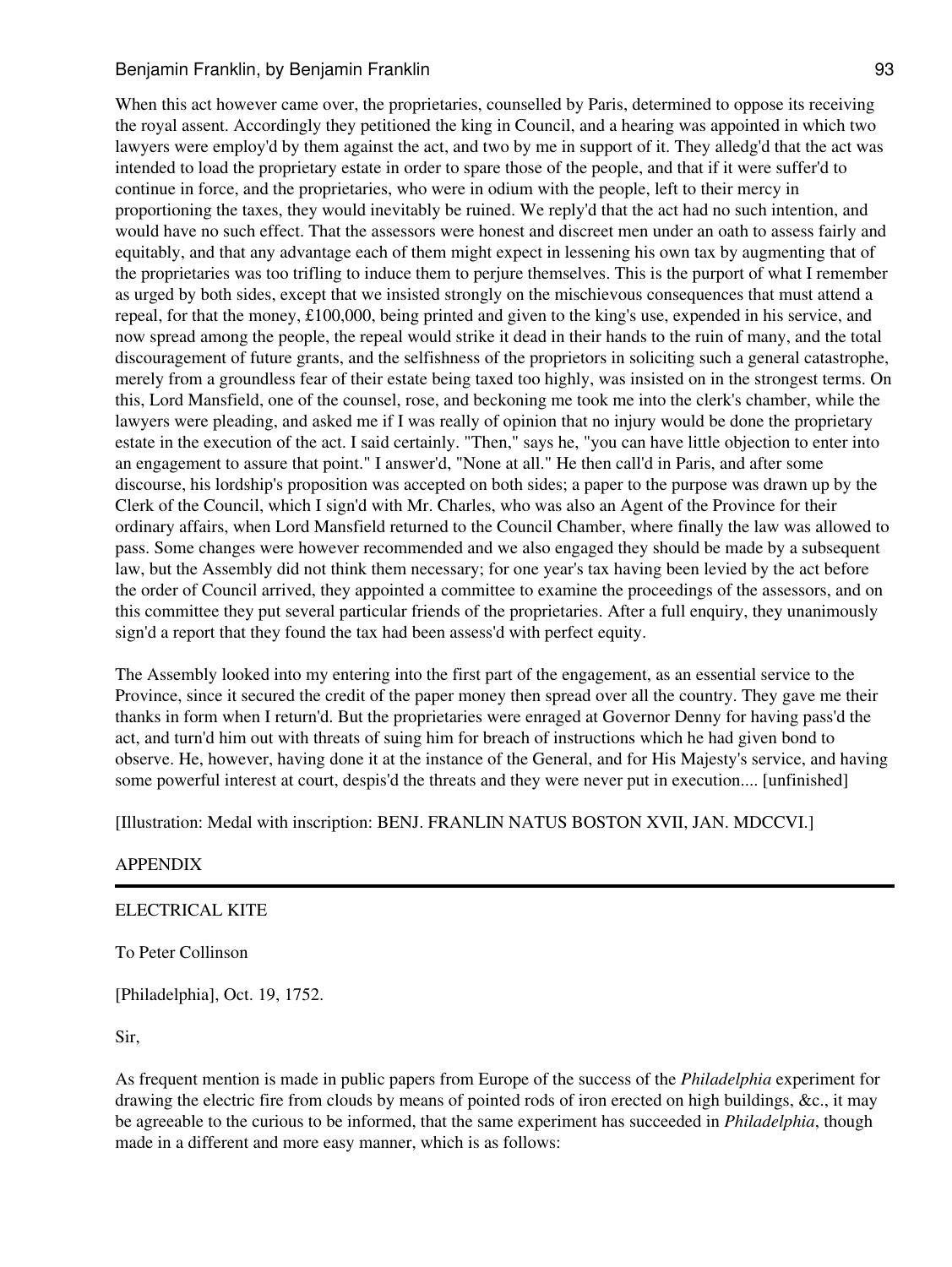Make a small cross of two light strips of cedar, the arms so long as to reach to the four corners of a large, thin silk handkerchief when extended; tie the corners of the handkerchief to the extremities of the cross, so you have the body of a kite; which being properly accommodated with a tail, loop, and string, will rise in the air, like those made of paper; but this being of silk, is fitter to bear the wet and wind of a thunder-gust without tearing. To the top of the upright stick of the cross is to be fixed a very sharp-pointed wire, rising a foot or more above the wood. To the end of the twine, next the hand, is to be tied a silk ribbon, and where the silk and twine join, a key may be fastened. This kite is to be raised when a thunder-gust appears to be coming on, and the person who holds the string must stand within a door or window, or under some cover, so that the silk ribbon may not be wet; and care must be taken that the twine does not touch the frame of the door or window. As soon as any of the thunder clouds come over the kite, the pointed wire will draw the electric fire from them, and the kite, with all the twine will be electrified, and the loose filaments of the twine will stand out every way and be attracted by an approaching finger. And when the rain has wet the kite and twine, so that it can conduct the electric fire freely, you will find it stream out plentifully from the key on the approach of your knuckle. At this key the phial may be charged; and from electric fire thus obtained, spirits may be kindled, and all the electric experiments be performed, which are usually done by the help of a rubbed glass globe or tube, and thereby the sameness of the electric matter with that of lightning completely demonstrated.

B. Franklin.

[Illustration: "You will find it stream out plentifully from the key on the approach of your knuckle"]

[Illustration: Father *Abraham* in his STUDY with the following text:

The Shade of Him who Counsel can bestow, Still pleas'd to teach, and yet not proud to know; Unbias'd or by Favour or by Spite; Nor dully prepossess'd, nor blindly right; Thô learn'd, well-bred; and, thô well-bred, sincere; Modestly bold, and humanely severe; Who to a Friend his Faults can sweetly show. And gladly praise the Merit of a Foe. Here, there he sits, his chearful Aid to lend; A firm, unshaken, uncorrupted Friend, Averse alike to flatter or offend.

*Printed by* Benjamin Mecom, *at the* New Printing-Office, (*near the* Town-House, *in* Boston) *where* BOOKS *are Sold, and* PRINTING-WORK *done, Cheap*.

He's rarely *warm* in Censure or in Praise:

*Good-Nature, Wit*, and *Judgment* round him wait; And thus he sits *inthron'd* in *Classick-State*:

To Failings mild, but zealous for Desert; The clearest Head, and the sincerest Heart.

Few Men deserve our *Passion* either Ways.]

From "Father Abraham's Speech," 1760. Reproduced from a copy at the New York Public Library.

# THE WAY TO WEALTH

(From "Father Abraham's Speech," forming the preface to Poor *Richard's Almanac* for 1758.)

It would be thought a hard Government that should tax its People one-tenth Part of their *Time*, to be employed in its Service. But *Idleness* taxes many of us much more, if we reckon all that is spent in absolute *Sloth*, or doing of nothing, with that which is spent in idle Employments or Amusements, that amount to nothing. *Sloth*, by bringing on Diseases, absolutely shortens Life. *Sloth, like Rust, consumes faster than Labor wears; while the used key is always bright, as Poor Richard says. But dost thou love Life, then do not squander Time, for that's the stuff Life is made of, as Poor Richard* says. How much more than is necessary do we spend in sleep,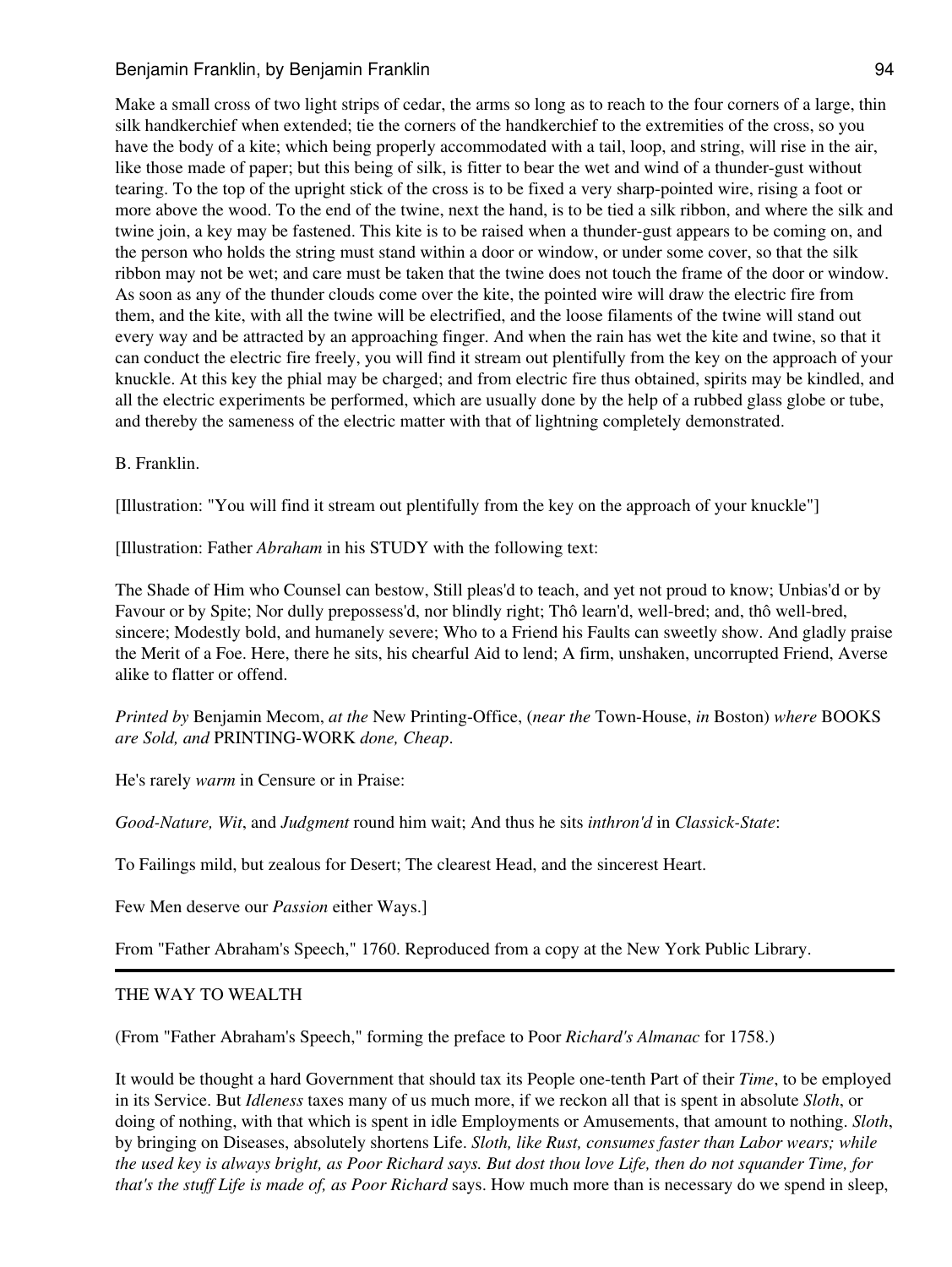forgetting that *The sleeping Fox catches no Poultry*, and that *There will be sleeping enough in the Grave*, as *Poor Richard* says.

*If Time be of all Things the most precious, wasting Time must be, as Poor Richard* says, *the greatest Prodigality*; since, as he elsewhere tells us, *Lost Time is never found again; and what we call Time enough, always proves little enough*: Let us then up and be doing, and doing to the Purpose; so by Diligence shall we do more with less Perplexity. *Sloth makes all Things difficult, but Industry all easy*, as *Poor Richard* says; and *He that riseth late must trot all Day, and shall scarce overtake his Business at Night; while Laziness travels so slowly, that Poverty soon overtakes him*, as we read in *Poor Richard*, who adds, *Drive thy Business, let not that drive thee*; and *Early to Bed, and early to rise, makes a Man healthy, wealthy, and wise.*

*Industry need not wish, and he that lives upon Hope will die fasting.*

*There are no Gains without Pains.*

*He that hath a Trade hath an Estate; and he that hath a Calling, hath an Office of Profit and Honor*; but then the *Trade* must be worked at, and the *Calling* well followed, or neither the *Estate* nor the *Office* will enable us to pay our Taxes.

What though you have found no Treasure, nor has any rich Relation left you a Legacy, *Diligence is the Mother of Good-luck*, as *Poor Richard* says, *and God gives all Things to Industry*.

*One To-day is worth two To-morrows*, and farther, *Have you somewhat to do To-morrow, do it To-day*.

If you were a Servant, would you not be ashamed that a good Master should catch you idle? Are you then your own Master, *be ashamed to catch yourself idle*.

Stick to it steadily; and you will see great Effects, for *Constant Dropping wears away Stones*, and by *Diligence and Patience the Mouse ate in two the Cable*; and *Little Strokes fell great Oaks*.

Methinks I hear some of you say, *Must a Man afford himself no Leisure*? I will tell thee, my friend, what *Poor Richard* says, *Employ thy Time well, if thou meanest to gain Leisure; and, since thou art not sure of a Minute, throw not away an Hour*. Leisure, is Time for doing something useful; this Leisure the diligent Man will obtain, but the lazy Man never; so that, as *Poor Richard* says, *A Life of Leisure and a Life of Laziness are two things*.

*Keep thy Shop, and thy Shop will keep thee*; and again, *If you would have your business done, go; if not, send.*

If you would have a faithful Servant, and one that you like, serve yourself.

*A little Neglect may breed great Mischief:* adding, *for want of a Nail the Shoe was lost; for want of a Shoe the Horse was lost; and for want of a Horse the Rider was lost, being overtaken and slain by the Enemy; all for the want of Care about a Horse-shoe Nail*.

So much for Industry, my Friends, and Attention to one's own Business; but to these we must add *Frugality*.

*What maintains one Vice, would bring up two Children*. You may think perhaps, that a *little* Tea, or a *little* Punch now and then, Diet a *little* more costly, Clothes a *little* finer, and a *little* Entertainment now and then, can be no *great* Matter; but remember what *Poor Richard* says, *Many a Little makes a Mickle.*

*Beware of little expenses; A small Leak will sink a great Ship*; and again, *Who Dainties love, shall Beggars prove*; and moreover, *Fools make Feasts, and wise Men eat them.*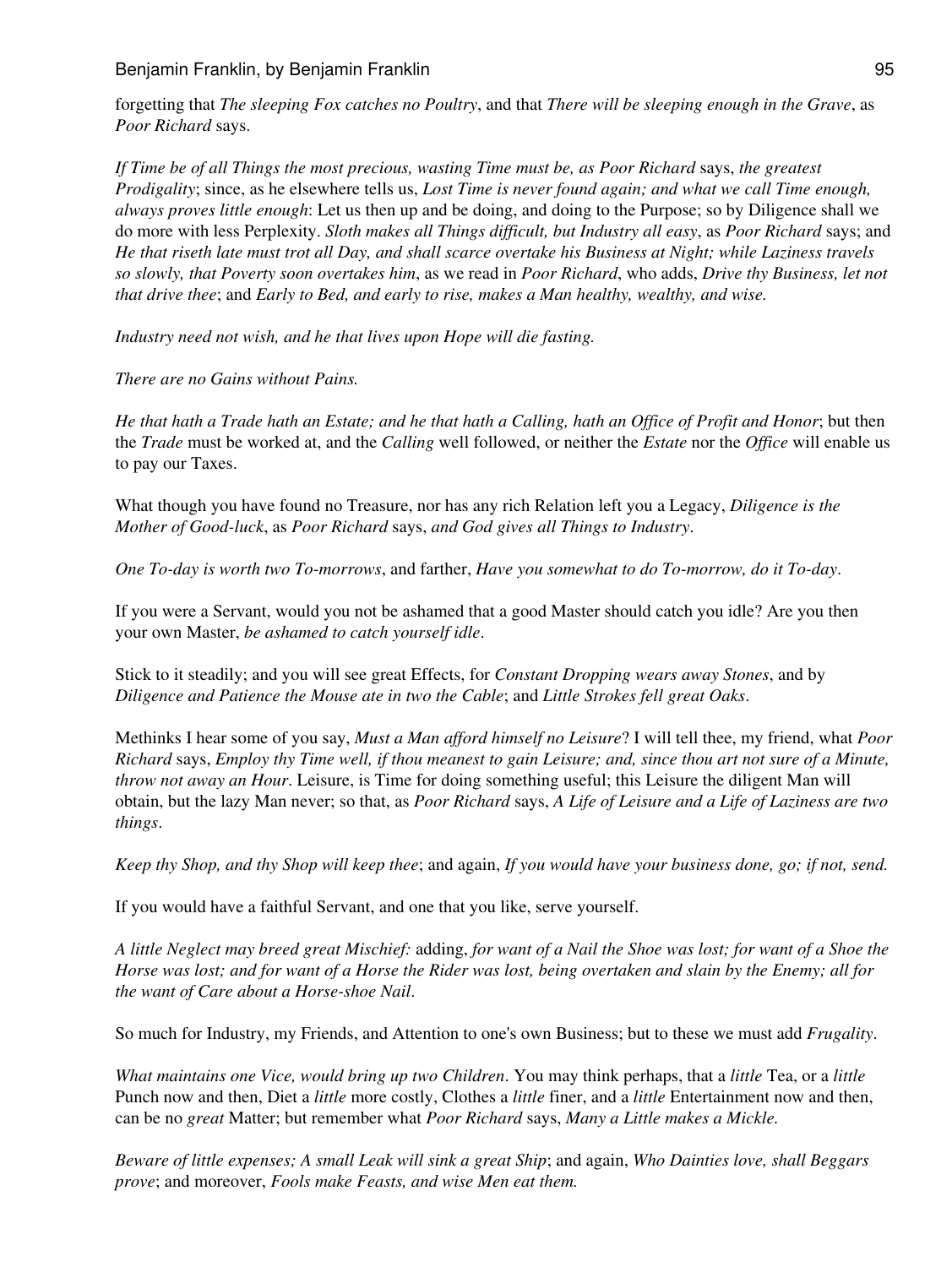Buy what thou hast no Need of, and ere long thou shalt sell thy Necessaries.

If you would know the Value of Money, go and try to borrow some; for, he that goes a borrowing goes a sorrowing.

The second Vice is Lying, the first is running in Debt.

*Lying rides upon Debt's Back*.

Poverty often deprives a Man of all Spirit and Virtue: '*Tis hard for an empty Bag to stand upright*.

And now to conclude, *Experience keeps a dear School, but Fools will learn in no other, and scarce in that*; for it is true, *we may give Advice, but we cannot give Conduct*, as *Poor Richard* says: However, remember this, *They that won't be counseled, can't be helped*, as *Poor Richard* says: and farther, That *if you will not hear Reason, she'll surely rap your Knuckles*.

### THE WHISTLE

To Madame Brillon

Passy, November 10, 1779.

I am charmed with your description of Paradise, and with your plan of living there; and I approve much of your conclusion, that, in the meantime, we should draw all the good we can from this world. In my opinion, we might all draw more good from it than we do, and suffer less evil, if we would take care not to give too much for whistles. For to me it seems, that most of the unhappy people we meet with, are become so by neglect of that caution.

You ask what I mean? You love stories, and will excuse my telling one of myself.

When I was a child of seven year old, my friends, on a holiday, filled my pocket with coppers. I went directly to a shop where they sold toys for children; and being charmed with the sound of a *whistle*, that I met by the way in the hands of another boy, I voluntarily offered and gave all my money for one. I then came home, and went whistling all over the house, much pleased with my *whistle*, but disturbing all the family. My brothers, and sisters, and cousins, understanding the bargain I had made, told me I had given four times as much for it as it was worth; put me in mind what good things I might have bought with the rest of the money; and laughed at me so much for my folly, that I cried with vexation; and the reflection gave me more chagrin than the *whistle* gave me pleasure.

This, however, was afterwards of use to me, the impression continuing on my mind; so that often, when I was tempted to buy some unnecessary thing, I said to myself, *Don't give too much for the whistle*; and I saved my money.

As I grew up, came into the world, and observed the actions of men, I thought I met with many, very many, who *gave too much for the whistle*.

When I saw one too ambitious of court favor, sacrificing his time in attendance on levees, his repose, his liberty, his virtue, and perhaps his friends, to attain it, I have said to myself, *This man gives too much for his whistle*.

When I saw another fond of popularity, constantly employing himself in political bustles, neglecting his own affairs, and ruining them by neglect, *He pays, indeed*, said I, *too much for his whistle*.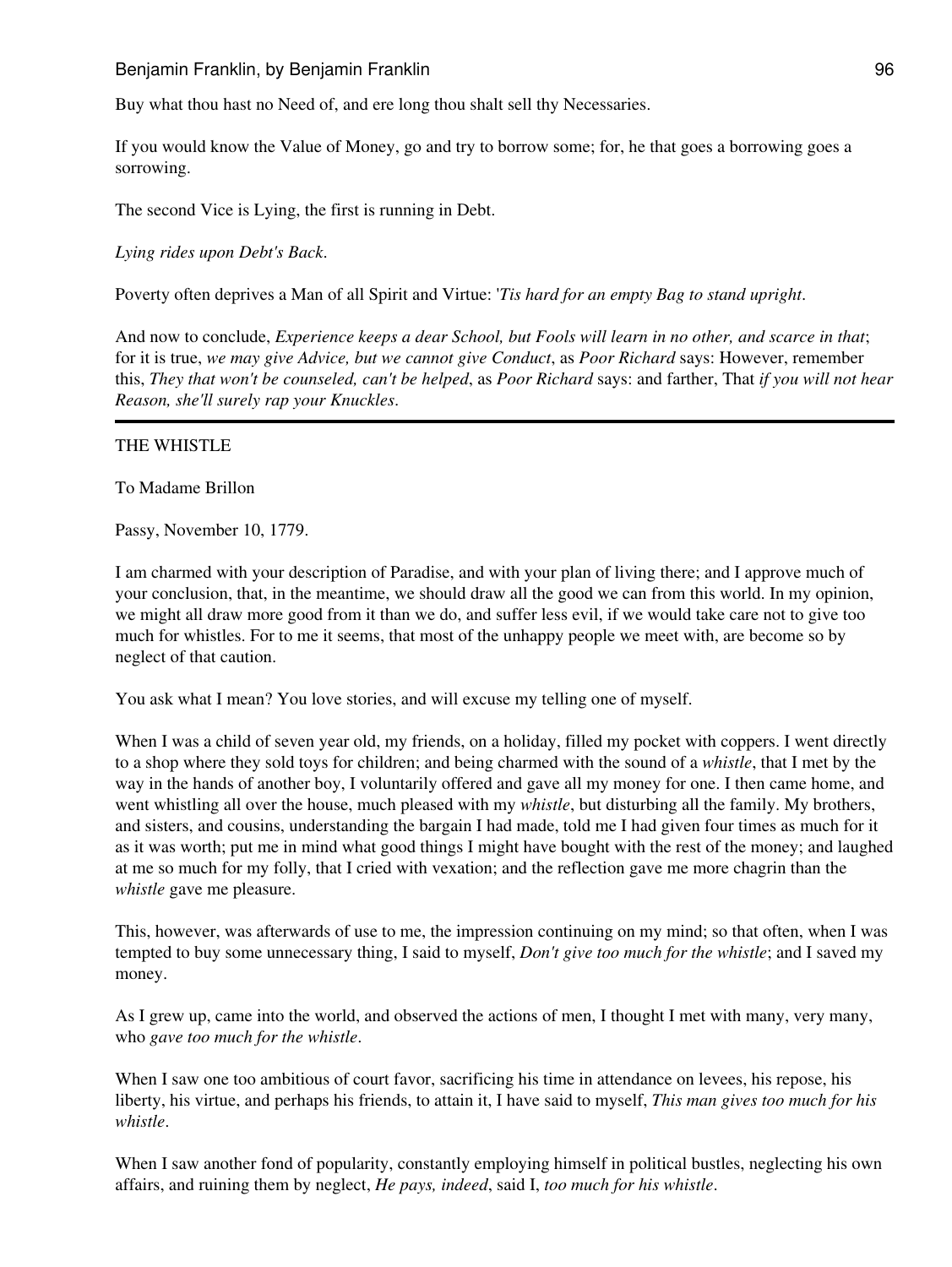If I knew a miser who gave up every kind of comfortable living, all the pleasure of doing good to others, all the esteem of his fellow citizens, and the joys of benevolent friendship, for the sake of accumulating wealth, *Poor man*, said I, *you pay too much for your whistle*.

When I met with a man of pleasure, sacrificing every laudable improvement of the mind, or of his fortune, to mere corporeal sensations, and ruining his health in their pursuit, *Mistaken man*, said I, *you are providing pain for yourself, instead of pleasure; you give too much for your whistle*.

If I see one fond of appearance, or fine clothes, fine houses, fine furniture, fine equipages, all above his fortune, for which he contracts debts, and ends his career in a prison, *Alas*! say I, *he has paid dear, very dear, for his whistle*.

When I see a beautiful, sweet-tempered girl married to an ill-natured brute of a husband, *What a pity*, say I, *that she should pay so much for a whistle*!

In short, I conceive that great part of the miseries of mankind are brought upon them by the false estimates they have made of the value of things, and by their *giving too much for their whistles*.

Yet I ought to have charity for these unhappy people, when I consider, that, with all this wisdom of which I am boasting, there are certain things in the world so tempting, for example, the apples of King John, which happily are not to be bought; for if they were put to sale by auction, I might very easily be led to ruin myself in the purchase, and find that I had once more given too much for the *whistle*.

Adieu, my dear friend, and believe me ever yours very sincerely and with unalterable affection,

### B. Franklin.

# A LETTER TO SAMUEL MATHER

Passy, May 12, 1784.

Revd Sir,

It is now more than 60 years since I left Boston, but I remember well both your father and grandfather, having heard them both in the pulpit, and seen them in their houses. The last time I saw your father was in the beginning of 1724, when I visited him after my first trip to Pennsylvania. He received me in his library, and on my taking leave showed me a shorter way out of the house through a narrow passage, which was crossed by a beam overhead. We were still talking as I withdrew, he accompanying me behind, and I turning partly towards him, when he said hastily, "*Stoop, stoop!*" I did not understand him, till I felt my head hit against the beam. He was a man that never missed any occasion of giving instruction, and upon this he said to me, "*You are young, and have the world before you; stoop as you go through it, and you will miss many hard thumps*." This advice, thus beat into my head, has frequently been of use to me; and I often think of it, when I see pride mortified, and misfortunes brought upon people by their carrying their heads too high.

B. Franklin.

# THE END

#### BIBLIOGRAPHY

The last and most complete edition of Franklin's works is that by the late Professor Albert H. Smyth, published in ten volumes by the Macmillan Company, New York, under the title, *The Writings of Benjamin*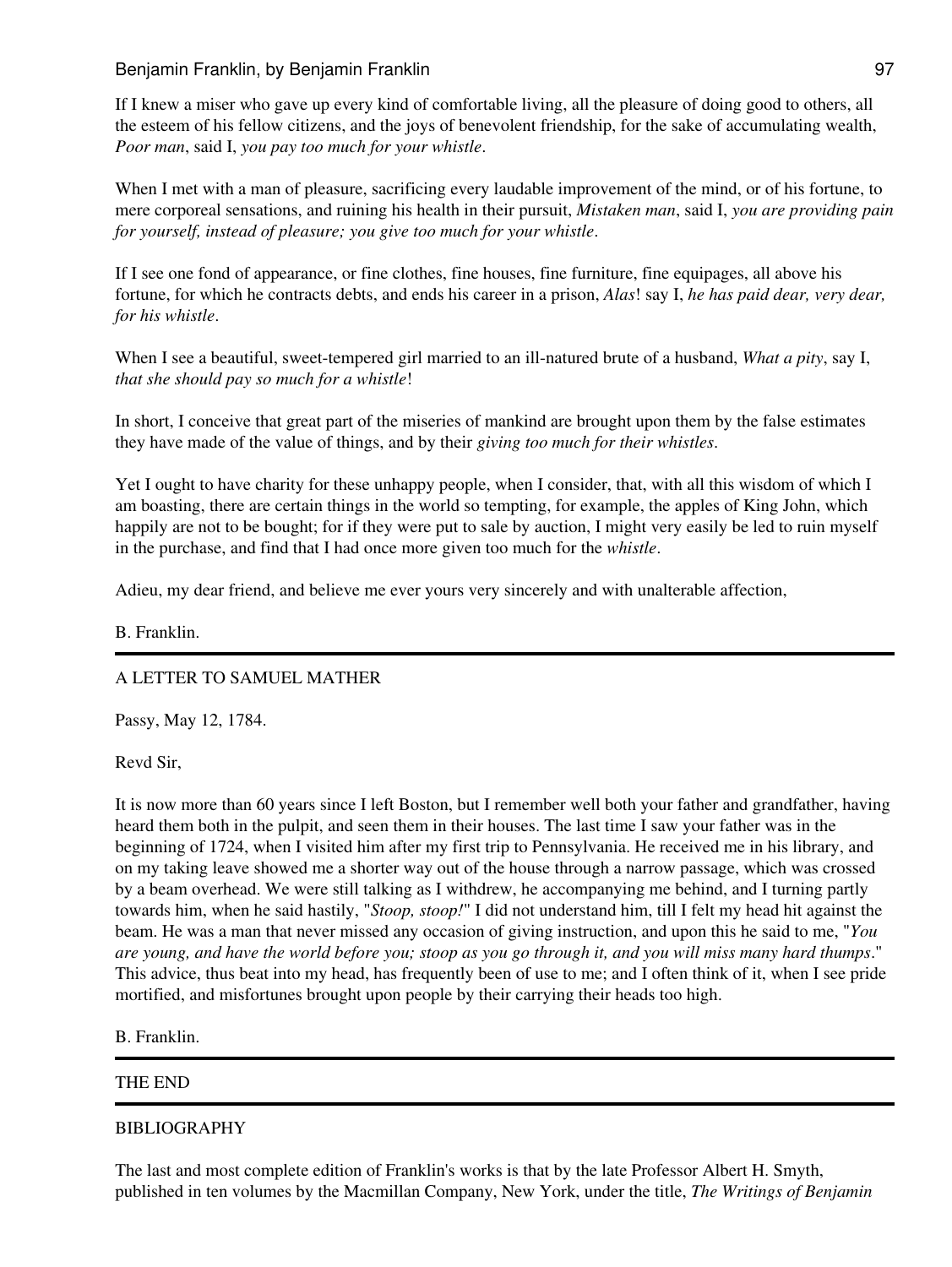Benjamin Franklin, by Benjamin Franklin **Example 1988** 98

*Franklin*. The other standard edition is the *Works of Benjamin Franklin* by John Bigelow (New York, 1887). Mr. Bigelow's first edition of the *Autobiography* in one volume was published by the J. B. Lippincott Company of Philadelphia in 1868. The life of Franklin as a writer is well treated by J. B. McMaster in a volume of *The American Men of Letters Series*; his life as a statesman and diplomat, by J. T. Morse, *American Statesmen Series*, one volume; Houghton, Mifflin Company publish both books. A more exhaustive account of the life and times of Franklin may be found in James Parton's *Life and Times of Benjamin Franklin* (2 vols., New York, 1864). Paul Leicester Ford's *The Many-Sided Franklin* is a most chatty and readable book, replete with anecdotes and excellently and fully illustrated. An excellent criticism by Woodrow Wilson introduces an edition of the *Autobiography* in *The Century Classics* (Century Co., New York, 1901). Interesting magazine articles are those of E. E. Hale, *Christian Examiner*, lxxi, 447; W. P. Trent, *McClure's Magazine*, viii, 273; John Hay, *The Century Magazine*, lxxi, 447.

See also the histories of American literature by C. F. Richardson, Moses Coit Tyler, Brander Matthews, John Nichol, and Barrett Wendell, as well as the various encyclopedias. An excellent bibliography of Franklin is that of Paul Leicester Ford, entitled *A List of Books Written by, or Relating to Benjamin Franklin* (New York, 1889).

The following list of Franklin's works contains the more interesting publications, together with the dates of first issue.

### *1722. Dogood Papers.*

Letters in the style of Addison's *Spectator*, contributed to James Franklin's newspaper and signed "Silence Dogood."

*1729. The Busybody.*

A series of essays published in Bradford's Philadelphia *Weekly Mercury*, six of which only are ascribed to Franklin. They are essays on morality, philosophy and politics, similar to the *Dogood Papers*.

*1729. A Modest Enquiry into the Nature and Necessity of a Paper Currency.*

*1732. to 1757. Prefaces to Poor Richard's Almanac.*

Among these are *Hints for those that would be Rich*, 1737; and *Plan for saving one hundred thousand pounds to New Jersey, 1756*.

1*743. A Proposal for Promoting Useful Knowledge Among the British Plantations in America.*

"This paper appears to contain the first suggestion, in any public form, for an *American Philosophical Society*." Sparks.

*1744. An Account of the New Invented Pennsylvania Fire-Places.*

*1749. Proposals Relating to the Education of Youth in Pennsylvania.*

Contains the plan for the school which later became the University of Pennsylvania.

*1752. Electrical Kite.*

A description of the famous kite experiment, first written in a letter to Peter Collinson, dated Oct. 19, 1752, which was published later in the same year in *The Gentleman's Magazine*.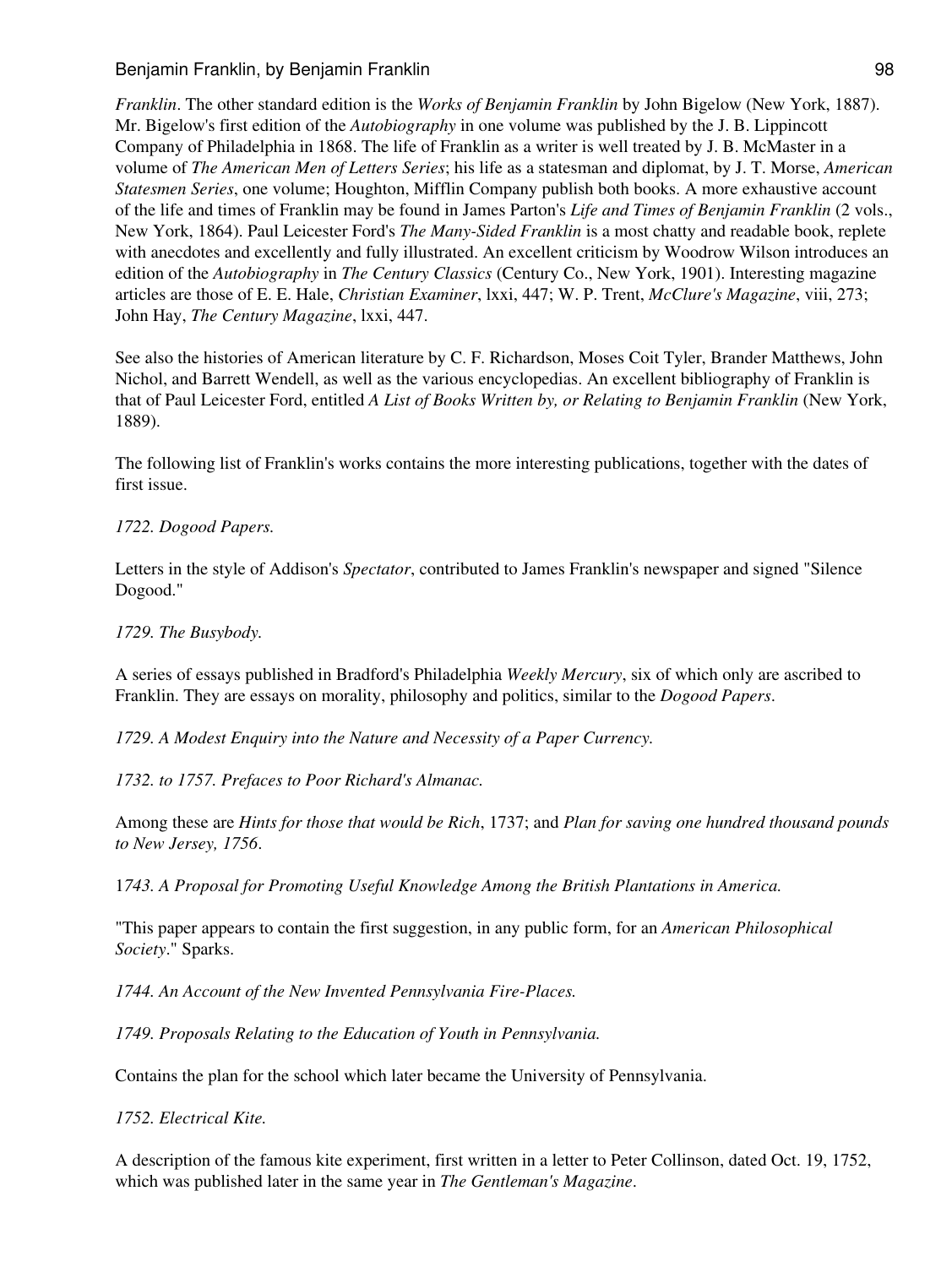Benjamin Franklin, by Benjamin Franklin **Example 1998** Senjamin Pranchin 99

*1754. Plan of Union.*

A plan for the union of the colonies presented to the colonial convention at Albany.

*1755. A Dialogue Between X, Y and Z.*

An appeal to enlist in the provincial army for the defense of Pennsylvania.

*1758. Father Abraham's Speech.*

Published as a preface to Poor Richard's Almanac and gathering into one writing the maxims of Poor Richard, which had already appeared in previous numbers of the Almanac. *The Speech* was afterwards published in pamphlet form as the *Way to Wealth*.

*1760. Of the Means of disposing the Enemy to Peace.*

A satirical plea for the prosecution of the war against France.

*1760. The Interest of Great Britain Considered, with regard to her Colonies, and the Acquisitions of Canada and Guadaloupe.*

*1764. Cool Thoughts on the Present Situation of our Public Affairs.*

A pamphlet favoring a Royal Government for Pennsylvania in exchange for that of the Proprietors.

*1766. The Examination of Doctor Benjamin Franklin, etc., in The British House of Commons, Relative to The Repeal of The American Stamp Act.*

*1773. Rules by which A Great Empire May Be Reduced to a Small One.*

Some twenty satirical rules embodying the line of conduct England was pursuing with America.

*1773. An Edict of The King of Prussia.*

A satire in which the King of Prussia was made to treat England as England was treating America because England was originally settled by Germans.

*1777. Comparison of Great Britain and the United States in Regard to the Basis of Credit in The Two Countries.*

One of several similar pamphlets written to effect loans for the American cause.

*1782. On the Theory of the Earth.*

The best of Franklin's papers on geology.

*1782. Letter purporting to emanate from a petty German Prince and to be addressed to his officer in Command in America.*

*1785. On the Causes and Cure of Smoky Chimneys.*

*1786. Retort Courteous.*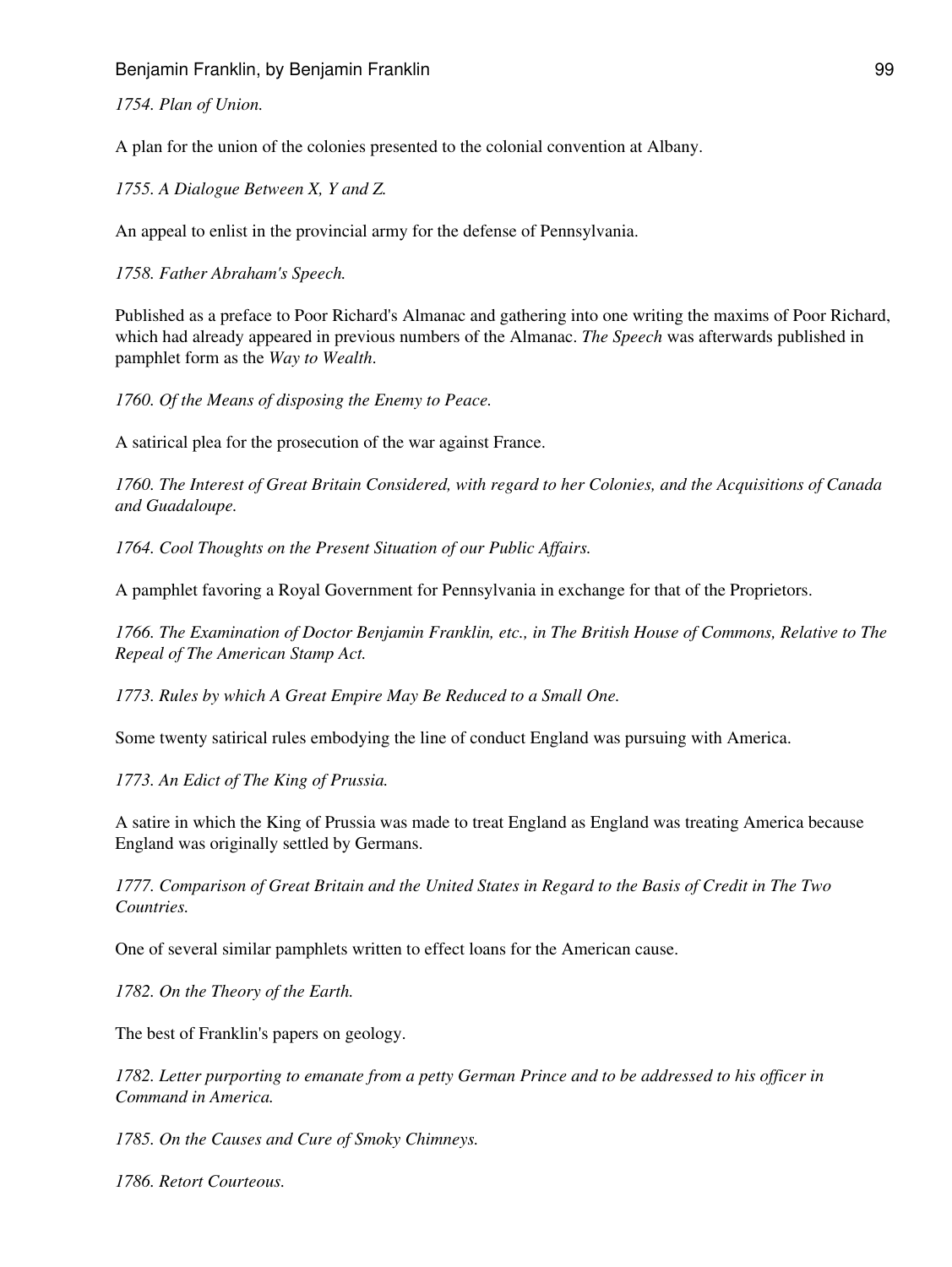*Sending Felons to America.*

Answers to the British clamor for the payment of American debts.

1789. *Address to the Public from the Pennsylvania Society for Promoting Abolition of Slavery.*

1789. *An Account of the Supremest Court of Judicature in Pennsylvania, viz. The Court of the Press.*

1790. *Martin's Account of his Consulship.*

A parody of a pro-slavery speech in Congress.

1791. *Autobiography.*

The first edition.

1818. *Bagatelles.*

The Bagatelles were first published in 1818 in William Temple Franklin's edition of his grandfather's works. The following are the most famous of these essays and the dates when they were written:

1774? *A Parable Against Persecution.*

Franklin called this the LI Chapter of Genesis.

1774? *A Parable on Brotherly Love.*

1778. *The Ephemera, an Emblem of Human Life.*

A new rendition of an earlier essay on Human Vanity.

1779. *The Story of the Whistle.*

1779? *The Levee.*

1779? *Proposed New Version of the Bible.*

Part of the first chapter of *Job* modernized.

(1779. Published) *The Morals of Chess.*

1780? *The Handsome and Deformed Leg.*

1780. *Dialogue between Franklin and the Gout.*

(Published in 1802.)

1802. *A Petition of the Left Hand.*

1806. *The Art of Procuring Pleasant Dreams.*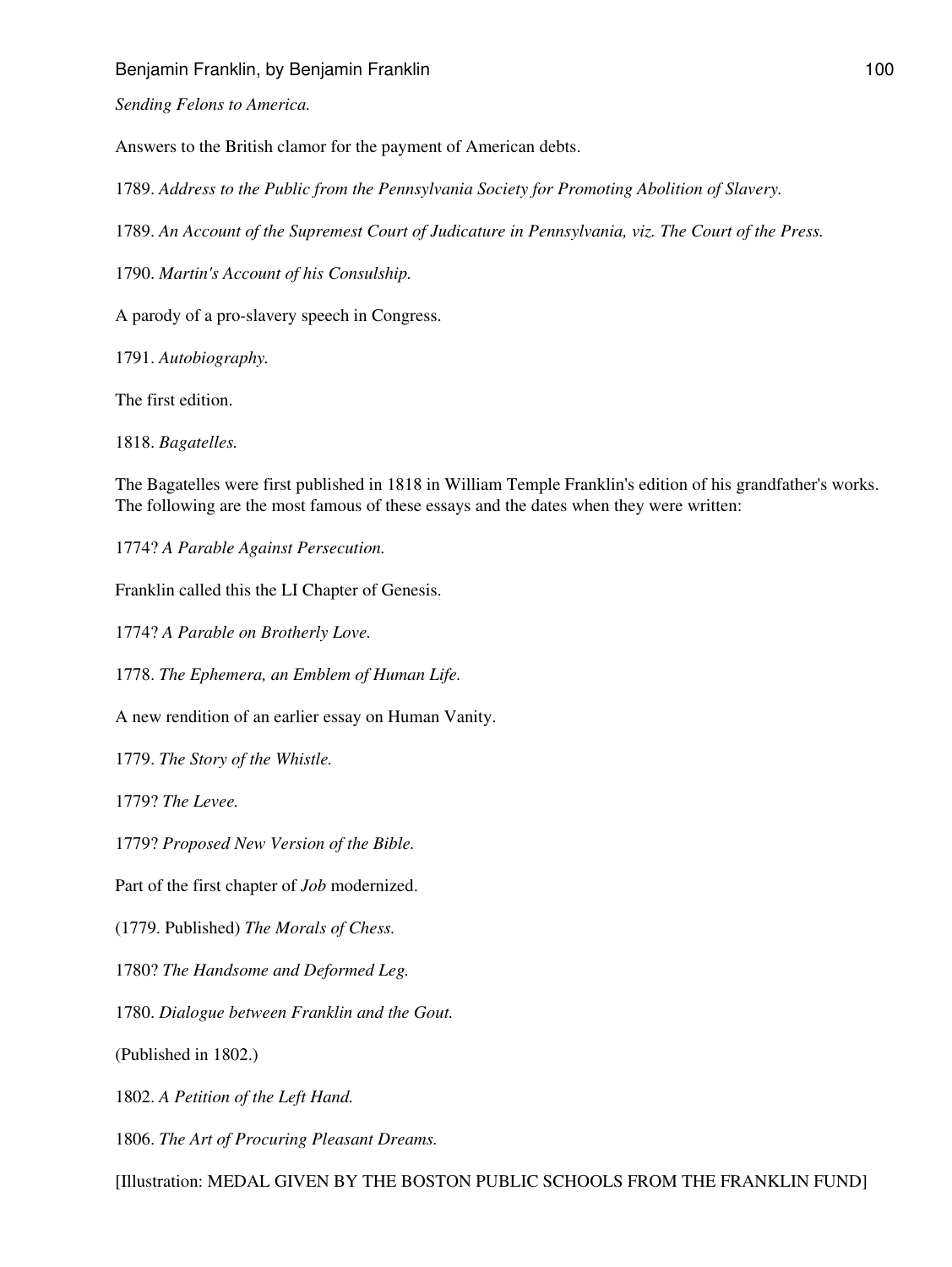[Transcriptions of newspaper pages]

[Page 1 of *The Pennsylvania Gazette*,].

Numb. XL.

THE

Pennsylvania *GAZETTE*. Containing the freshest Advices Foreign and Domestick.

From Thursday, September 25. to Thursday, October 2. 1729.

*The* Pennsylvania Gazette *being now to be carry'd on by other Hands, the Reader may expect some Account of the Method we design to proceed in.*

*Upon a View of Chambers's great Dictionaries, from whence were taken the Materials of the* Universal Instructor in all Arts and Sciences, *which usually made the First Part of this Paper, we find that besides their containing many Things abstruse or insignificant to us, it will probably be fifty Years before the Whole can be gone thro' in this Manner of Publication. There are likewise in those Books continual References from Things under one Letter of the Alphabet to those under another, which relate to the same Subject, and are necessary to explain and compleat it; those are taken in their Turn may perhaps be Ten Years distant; and since it is likely that they who desire to acquaint themselves with any particular Art or Science, would gladly have the whole before them in a much less Time, we believe our Readers will not think such a Method of communicating Knowledge to be a proper One.*

*However, tho' we do not intend to continue the Publication of those Dictionaries in a regular Alphabetical Method, as has hitherto been done; yet as several Things exhibited from them in the Course of these Papers, have been entertaining to such of the Curious, who never had and cannot have the Advantage of good Libraries; and as there are many Things still behind, which being in this Manner made generally known, may perhaps become of considerable Use, by giving such Hints to the excellent natural Genius's of our Country, as may contribute either to the Improvement of our present Manufactures, or towards the Invention of new Ones; we propose from Time to Time to communicate such particular Parts as appear to be of the most general Consequence.*

*As to the* Religious Courtship, *Part of which has been retal'd to the Publick in these Papers, the Reader may be inform'd, that the whole Book will probably in a little Time be printed and bound up by it-self; and those who approve of it, will doubtless be better pleas'd to have it entire, than in this broken interrupted Manner.*

*There are many who have long desired to see a good News-Paper in* Pennsylvania; *and we hope those Gentlemen who are able, will contribute towards the making This such. We ask Assistance, because we are fully sensible, that to publish a good New-Paper is not so easy an Undertaking as many People imagine it to be. The Author of a Gazette (in the Opinion of the Learned) ought to be qualified with an extensive Acquaintance with Languages, a great Easiness and Command of Writing and Relating Things cleanly and intelligibly, and in few Words; he should be able to speak of War both by Land and Sea; be well acquainted with Geography, with the History of the Time, with the several Interests of Princes and States, the Secrets of Courts, and the Manners and Customs of all Nations. Men thus accomplish'd are very rare in this remote Part of the World; and it would be well if the Writer of these Papers could make up among his Friends what is wanting in himself.*

*Upon the Whole, we may assure the Publick, that as far as the Encouragement we meet with will enable us, no Care and Pains shall be omitted, that may make the* Pennsylvania Gazette *as agreeable and useful an*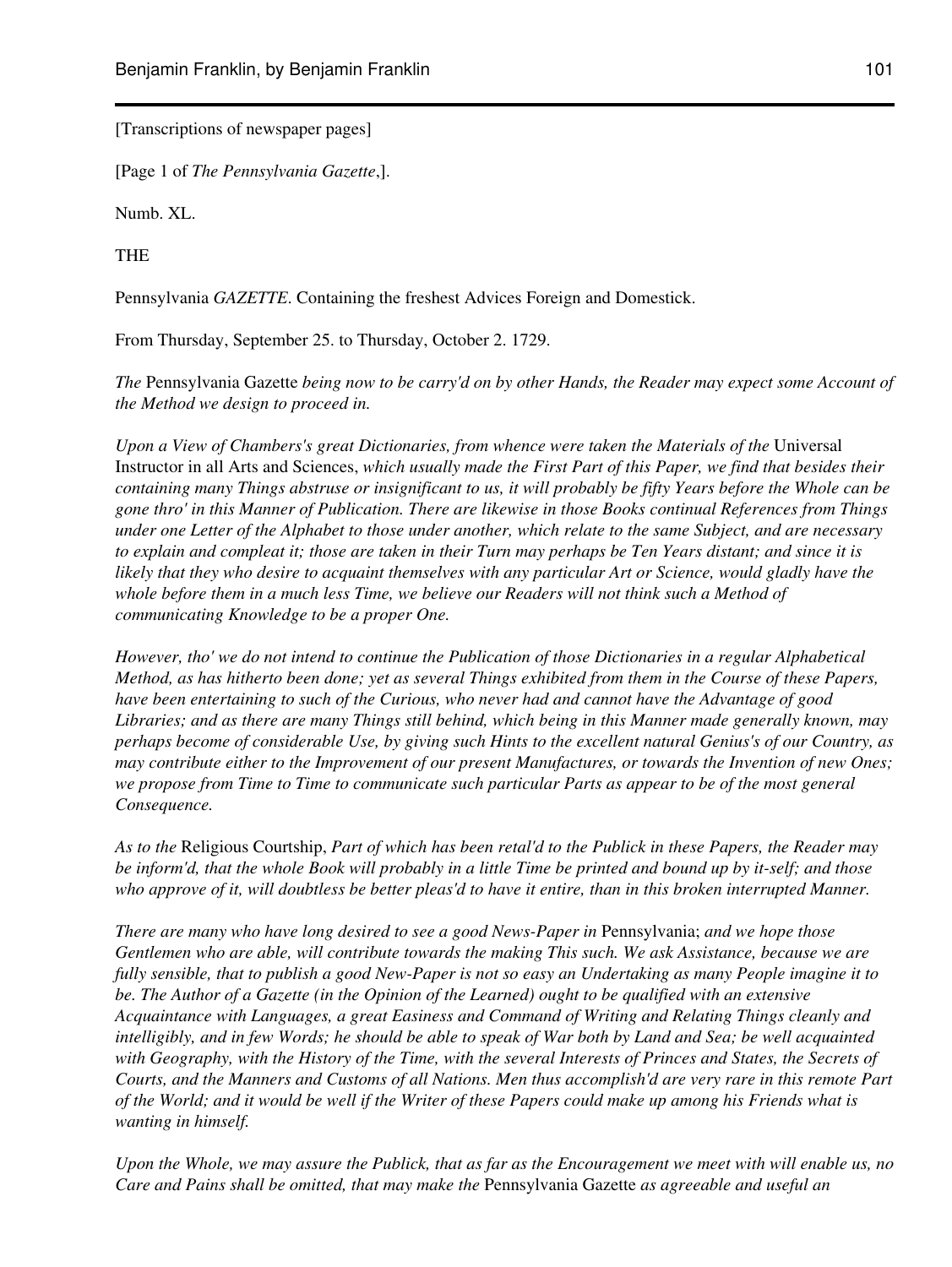*Entertainment as the Nature of the Thing will allow.*

The Following is the last Message sent by his Excellency Governor *Burnet*, to the House of Representatives in *Boston*.

### *Gentlemen of the House of Representatives,*

It is not with so vain a Hope as to convince you, that I take the Trouble to answer your Messages, but, if possible, to open the Eyes of the deluded People whom you represent, and whom you are at so much Pains to keep in Ignorance of the true State of their Affairs. I need not go further for an undeniable Proof of this Endeavour to blind them, than your ordering the Letter of Messieurs *Wilks* and *Belcher* of the 7th of *June* last to your Speaker to be published. This Letter is said (in *Page* 1. of your Votes) *to inclose a Copy of the Report of the Lords of the Committee of His Majesty's Privy Council, with his Majesty's Approbation and Orders thereon in Council*; Yet these Gentlemen had at the same time the unparallell'd Presumption to write to the Speaker in this Manner; *You'll observe by the Conclusion, what is proposed to be the Consequence of your not complying with his Majesty's Instruction (the whole Matter to be laid*

### [Page 4 of *The Pennsylvania Gazette*.]

\*terfeited but those of 13 *d*. And it is remarkable that all Attempts of this Kind upon the Paper Money of this and the neighbouring Provinces, have been detected and met with ill Success.

*Custom-House, Philadelphia*, Entred Inwards.

Sloop Hope, Elias Naudain, from Boston. Sloop Dove, John Howel, from Antigua. Brigt, Pennswood, Thomas Braly, from Madera.

#### *Entred Outwards.*

Scooner John, Thomas Wright, to Boston. Brigt. Richard and William, W. Mayle, for Lisbon. Ship Diligence, James Bayley, for Maryland

#### *Cleared for Departure.*

Ship London Hope, Thomas Annis, for London. Ship John and Anna, James Sherley, for Plymouth.

#### Advertisements.

To be Sold by *Edward Shippen*, choice Hard Soap, very Reasonable.

Run away on the 25th of *September* past, from *Rice Prichard* of *Whiteland* in *Chester* County, a Servant Man named *John Cresswel*, of a middle Stature and ruddy Countenance, his Hair inclining to Red: He had on when he went away, a little white short Wig, an old Hat, Drugget Wastcoat, the Body lined with Linnen; coarse Linnen Breeches, grey woollen Stockings, and round toe'd Shoes.

Whoever shall secure the said Servant so that his Master may have him again, shall have *Three Pounds* Reward, and reasonable Charges paid, by

#### *Rice Prichard.*

Run away on the 10th of *September* past, from *William Dewees* of *Germantown* Township, in *Philadelphia* County, a Servant Man named *Mekbizedarh Arnold*, of a middle Stature and reddish curled Hair: He had on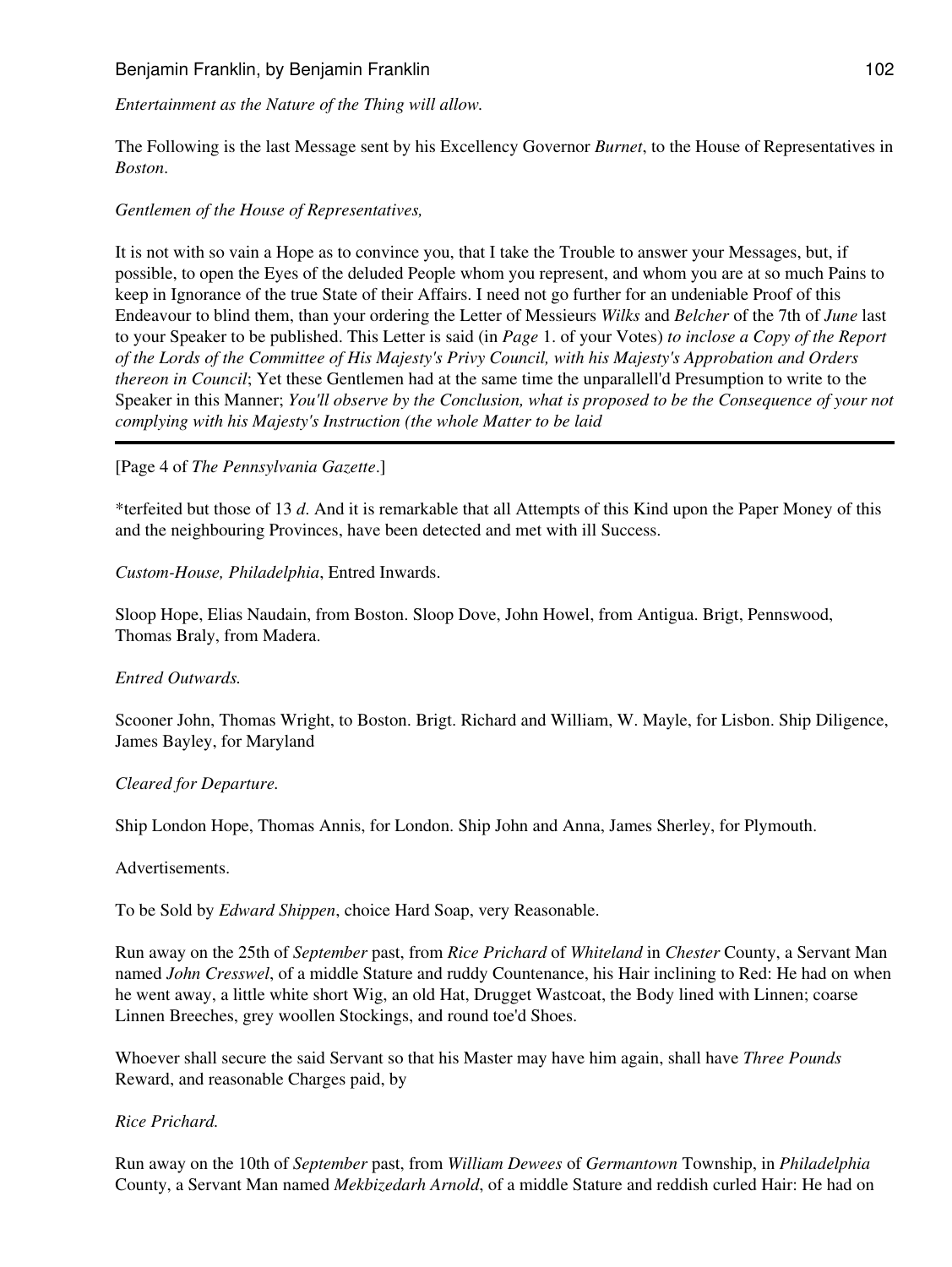when he went away, a good Felt Hat, a dark Cinnamon-colour'd Coat, black Drugget Jacket, mouse-colour'd drugget Breeches, grey Stockings, and new Shoes.

Whoever secures the said Runaway, so that his Master may have him again, shall have *Twenty Shillings* Reward, and reasonable Charges paid, by me

### *William Dewees.*

*Lately Re-printed and Sold at the New Printing-Office near the Market.*

The *PSALMS* of *David*, Imitated in the Language of the *New Testament*, and apply'd to the Christian State and Worship By *I. Watts*, V D M The Seventh Edition.

N. B. *This Work has met with such a general good Reception and Esteem among the Protestant Dissenters in* Great Britain, &c. *whether* Presbyterians, Independents, *or* Baptists, *that Six large Impressions before This have been sold off in a very short Time.*

*The chief Design of this excellent Performance (as the Author acquaints us in his Advertisement to the Reader) is "to improve* Psalmody *or* Religious Singing," *and so encourage and assist the frequent Practice of it in publick Assemblies and private Families with more Honour and Delight; yet the Reading of it may also entertain the Parlour and the Closet with devout Pleasure and holy Meditations. Therefore he would request his Readers, at proper Seasons, to peruse it thro', and among 340 sacred Hymns they may find out several that suit their own Case and Temper, or the Circumstances of their Families or Friends, they may teach their Children such as are proper for their Age and by treasuring them in their Memory they may be furnish'd for pious Retirement, or may entertain their Friends with holy Melody.*

Lately Imported from *London*, by *Johu Le*, and are to be sold by him at the lowest Prices, either by Wholesale or Retale, at his Shop in *Market Street*, over against the *Presbyterian* Meeting-House, these Goods following, *viz.*

Callicoes, divers Sorts. Hollands, and several sorts of Sheeting Linnen. Several sorts of Diapers and Table-Cloths. Several sorts of Cambricks. Mantua Silks, and Grassets. Beryllan, and plain Callimanco. Tamie yard-wide. Men's dyed shammie Gloves. Women's *Ditto*, Lamb. Stitching Silk, Thread and Silk. Twist for Women. Silk and Ribbands. Double Thread Stockings. Men's white shammie Gloves. Silk Handkerchiefs, & other sorts of Handkerchiefs. Men's glaz'd Gloves, Topp'd. Men's Shoe-Buckles, Bath-metal. Masks for Women. Several sorts of Penknives. Plain metal Buttons for Men's Coats and Jackets. Ivory Case-Knives, and several sorts of Pocket-Knives. Dowlasses several sorts. Huckabags, and Russia Linnen. Oznaburghs. Several sorts of Looking Glasses. Garlicks and brown Holland. Bag-Holland *Ditto*. Several sorts of Druggets. Fine Kerseys. Superfine double-mill'd Drab. Broad-Cloths. London Shalloons. Fine and coarse Hats. Men and Women's *English* Shoes. Stockings, several sorts, for Men, Women and Children. Several sorts of Caps. Women's Bonnets. Several sorts of Horn and Ivory Combs. Gun-powder, Shot, and Flints. Bibles of several sorts. Testaments, Psalters and Primers. Large Paper Books, and small ones, with Pocket-Books, and other Stationary Ware. Several sorts of Checquer'd Linnen. Flannels and Duroys. Scots-Snuff.

# *To be LET by the above Person. One Half of the House he now possesseth.* Enquire of him and know further.

Bibles, Testaments, Psalters, Psalm-Books, Accompt-Books, Bills of Lading bound and unbound, Common Blank Bonds for Money, Bonds with Judgment, Counterbonds, Arbitration Bonds, Arbitration Bonds with Umpirage, Bail Bonds, Counterbonds to save Bail harmless, Bills of Sale, Powers of Attorney, Writs, Summons, Apprentices Indentures, Servants Indentures, Penal Bills, Promisory Notes, &c. all the Blanks in the most authentick Forms, and correctly printed; may be had At the Publishers of this Paper, who perform all above sorts of Printing at reasonable Rates.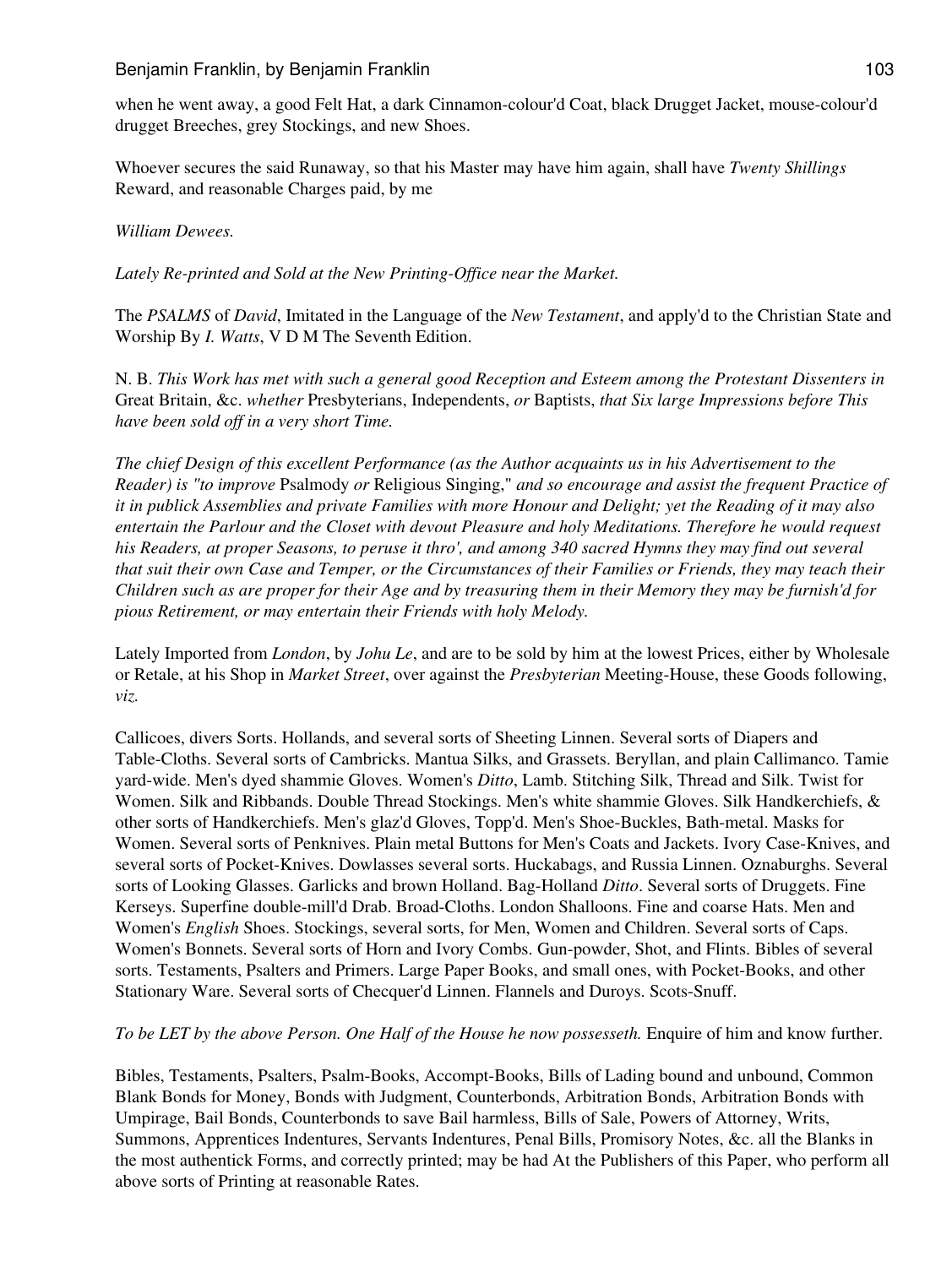Very good Live-Geese Feathers to be sold at *Evan Powel's* in Chesnut-street, next Door but one to *Andrew Hamilton*, Esq;

*Just Published:*

Titan Leeds's Almanack, for the Year, 1730 in his usual plain Method; being far preferable to any yet published in *America* To be Sold by *David Harry* at the late Printing Office of *Samuel Keimer*, at Three Shillings and nine-pence per Dozen.

N. B. *As this Almanack for its Worth has met with universal Reception, it has raised the Price of the Copy to 25l. a year, for which Reason the Printer cannot afford them under the above-mentioned Price: But gives this Friendly Caution to the Publick, That when they buy Almanacks for 3s. a Dozen they must not expect Titan Leeds's, or any so valuable.*

*Speedily will be Published:*

Godfrey's Almanack, for the Year 1730. Containing the Lunations, Eclipses, Judgment of the Weather, the Spring Tides, *Moon's Rising and Setting*, Sun's Rising and Setting, Length of Days, Seven Stars Rising, Southing and Setting, Time of High-Water, Fairs, Courts, and observable Days. Fitted to the Latitude of 40 Degrees, and a Meridian of Five Hours West from London. *Beautifully Printed in Red and Black, on One Side of a large Demi Sheet of Paper, after the London Mariner*. To be Sold by the Printers hereof, at the New Printing-Office near the Market, for 3 *s.* per Dozen.

*Philadelphia*: Printed by *B. Franklin* and *H. Meredith*, at the New Printing-Office near the Market, where Advertisements are taken in, and all Persons may be supplied with this Paper, at *Ten Shillings* a Year.

[First page of *The New England Courant*.]

[N^{0} 19

THE

New-England Courant.

From MONDAY December 4. to MONDAY December 11. 1721.

*On* SYLVIA *the Fair*. A Jingle.

A Swarm of Sparks, young, gay, and bold, Lov'd *Sylvia* long, but she was cold; In'trest and Pride the Nymph control'd, So they in vain their Passion told. At last came Dalman, he was old; Nay, he was ugly, but had Gold. He came, and saw, and took the Hold, While t'other Beaux their Loss Condol'd. Some say, she's Wed; I say, she's sold.

*The Letter against Inoculating the Small Pox, (Sign'd Absinthium) giving an Account of the Number of Persons who have dy'd under that Operation, will be Inserted in our next.*

FOREIGN AFFAIRS.

*Ispahan, March 6.* The Conspiracy form'd by the Grand Vizir last January was Twelvemonth, with design to make himself King of Persia, was seasonably discover'd, and himself and Accomplices secured; since which the State hath enjoy'd its former Tranquility, and a new Vizir is appointed in his room, The old one's Eyes being both put out, he is kept alive (but in Prison) to make him discover all his Riches; which must be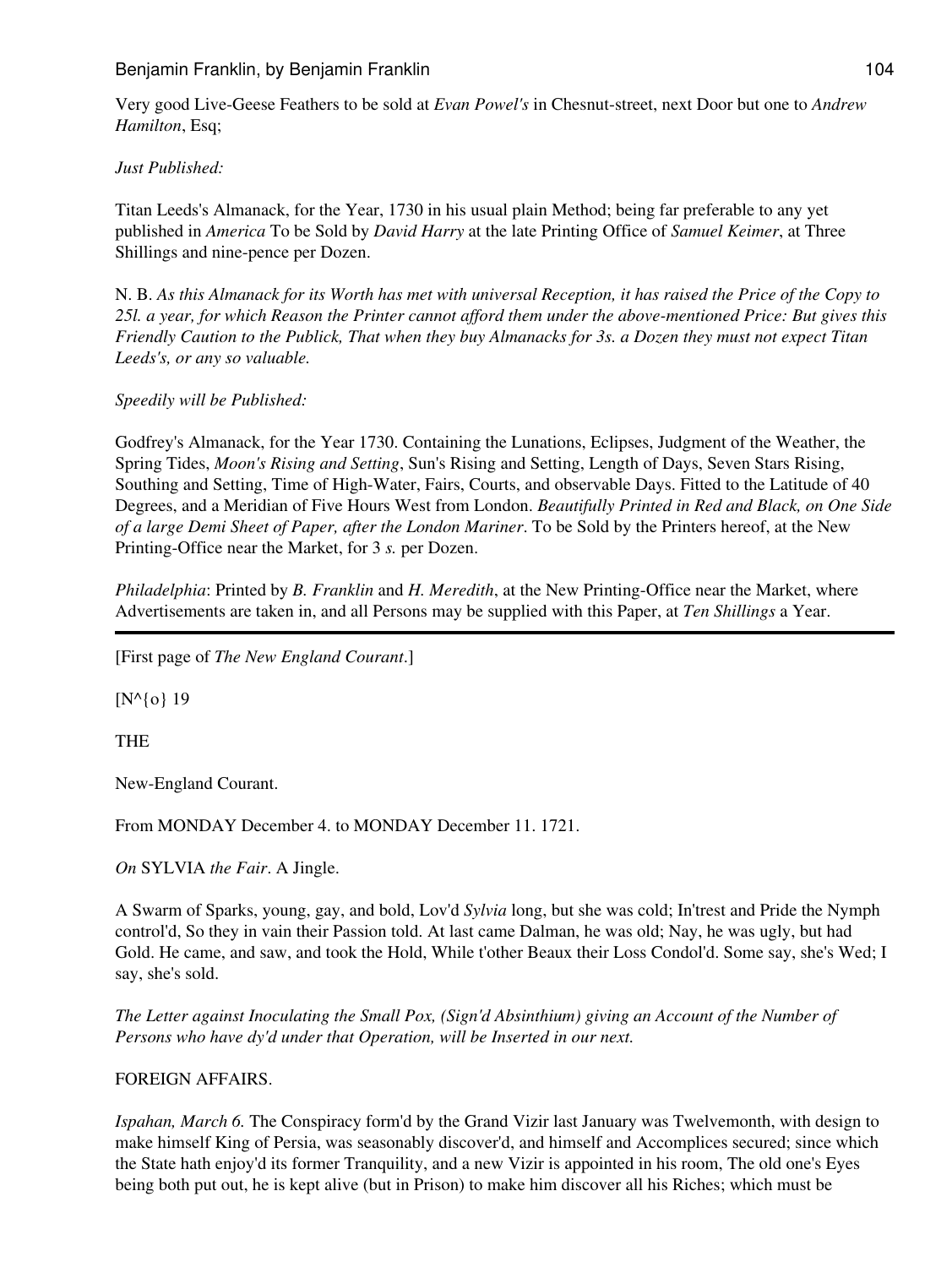immensely great, since they found in one of his Chests four hundred thousand Persian Ducats, beside Foreign Coin, and in another Place abundance of Jewels, Gold and Silver; and so in proportion among several of his Accomplices; by the help of which Treasure they hoped to compass their Ends.

*Tripoli, July 12.* As soon as our Squadron fitted out against the Famous Baffaw Gianur, Cogia, appear'd off Dasna and Bengan, with two thousand five hundred Moorish Horse, and a thousand Foot, and skirmish'd a little with his Squadron, he abandon'd both those Places, and fled to the Island of Serby in the Territories of Tunis; But the Bey of that Place having deny'd him Shelter, he sail'd farther away, in a French Barque, we know not whether; and his own Galleys and Barques, are gone after him, so that we are now entirely rid of that troublesome Guest. Our Rovers keep all in Port, for Fear of the Malteze.

*Cadiz, Aug. 12.* The Flota is expected Home from the West-Indies before the End of this Month. Thirteen Pieces of Cannon and two Mortars were lately sent from hence to Ceuta. The three Spanish Men of War of 50 to 60 Guns each, which carried the Spanish Cardinals to Italy, are now at Alicant: It is said they are to join the Dutch Vice-Admiral, who is now in this Bay with four Ships of his Squadron of 50 Guns each, and cruize against the Algerines. Wheat and Barley being very cheap in these Parts, great Quantities have been sent lately to the Canaries, where for some Time past the Inhabitants have been in great Want of Corn. On the 9th Instant died Mr. Charles, His Britannick Majesty's Consul at St. Lucas.

*Berne, Aug. 20.* The Deputies of this Canton who went to the Diet at Frawenfeldt, are now assembled at Baden with those of Zurich and Glaris, to regulate certain Affairs relating to the Town and County of Baden, which formerly belonged to the Eight Eldest Cantons, but in the last Swiss War was given up to Zurich and Berne in Propriety, with a Reservation to the Canton of Glaris (which is mostly Protestant) of the Share it had before in the Sovereignty of that District. The three Deputies of Zurich, Lucern &c Ury, who were commissioned by the late General Dyet to go to Wilchingen, to try to compose the Differences which have been long standing between the Inhabitants of that Place and the Canton of Schafhuysen whose Subjects they are, have offered those Inhabitonts a full Pardon for all past Misbehavior, and the Maintenance of their Privileges for the future, provided they forthwith return to their Duty; but it is advised that those of Wilchingen persist hitherto in this Disobedience.

*Schaffhausen Sept. 1.* They write from Italy, that the Plague is no longer observ'd at Marseilles, Aix, & several other Places; and that at Toulon it is very much decreas'd: But alas! how should it be otherwise, when the Distemper hath hardly any Objects left to work upon? At Arles it is likewise abated, we fear for the same Reason. Mean while, it spreads in the Gevaudan; and two large Villages in the Neighbourhood of Frejus were attack'd the beginning of this Month. The French Court hath prohibited all communication with the Gevaudan upon severe Penalties. The Plague is certainly got into the small Town of Marvegue in that District, which Town is shut in by eight hundred Men. Letters from Geneva say, the two Battalions employ'd in surrounding La Canourgue, are infected; and that Maages is very much suspected. The Marquis de Quelus had retired to a Castle near Avignon; but the Sickness being got among his Domesticks, he was fled farther away.

*Paris, Sept. 5.* The District over which the Duke of Berwick is to have the Command, extends to the Borders of the Bourbonnois; and the Court puts a great Confidence in the Care of that General to hinder the Infection from spreading. The Marquis de Verceil is actually drawing Lines to shut in the Gevaudan; and twelve Regiments of Foot, and as many of Dragoons, are marching to reinforce the Troops already posted on that side. The Plague seems to have almost spent itself in Provence. Tho' it is yet a great way off of us, Men talk nevertheless of laying up Magazines of all sort of Provisions here, and of making twenty thousand Beds, to be set up in the Hospitals and Tennis-Courts.

*Hague, Sept. 9.* The Deputies of our Admiralties had, last Saturday, an extraordinary Conference with those of the States General, upon the spreading of a Report, that ten or twelve Persons died daily at a certain Place in Normandy, which was therefore suspected to have received the Contagion; But upon the matter, it doth not appear there was the least Foundation for such a Report; tho' it is too plain the Distemper gains ground space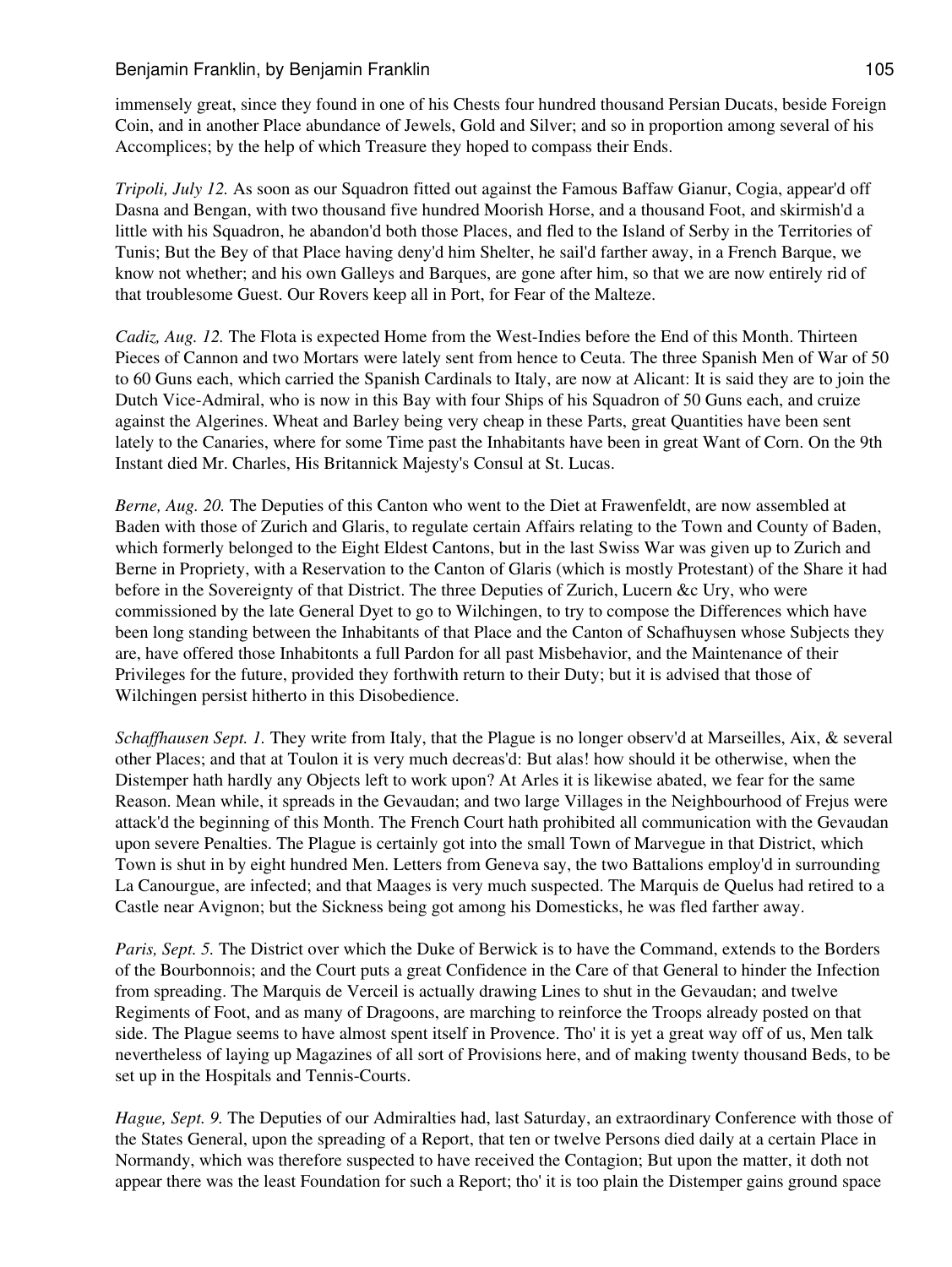in the Southern Parts of France.

We can by no means penetrate into the Designs of the Czar; who, notwithstanding 'tis confidently written that the Peace between him and Sweden is as good as concluded, hath a Fleet of thirty Men of War and two hundred Galleys at Sea near Aland. However, an Express gone by from Stockholm, doth not confirm.

[End of trancriptions.]

End of the Project Gutenberg EBook of Autobiography of Benjamin Franklin, by Benjamin Franklin

\*\*\* END OF THIS PROJECT GUTENBERG EBOOK AUTOBIOGRAPHY OF BENJAMIN FRANKLIN \*\*\*

\*\*\*\*\* This file should be named 20203-8.txt or 20203-8.zip \*\*\*\*\* This and all associated files of various formats will be found in: http://www.gutenberg.org/2/0/2/0/20203/

Produced by Turgut Dincer, Brian Sogard and the Online Distributed Proofreading Team at http://www.pgdp.net

Updated editions will replace the previous one--the old editions will be renamed.

Creating the works from public domain print editions means that no one owns a United States copyright in these works, so the Foundation (and you!) can copy and distribute it in the United States without permission and without paying copyright royalties. Special rules, set forth in the General Terms of Use part of this license, apply to copying and distributing Project Gutenberg-tm electronic works to protect the PROJECT GUTENBERG-tm concept and trademark. Project Gutenberg is a registered trademark, and may not be used if you charge for the eBooks, unless you receive specific permission. If you do not charge anything for copies of this eBook, complying with the rules is very easy. You may use this eBook for nearly any purpose such as creation of derivative works, reports, performances and research. They may be modified and printed and given away--you may do practically ANYTHING with public domain eBooks. Redistribution is subject to the trademark license, especially commercial redistribution.

# \*\*\* START: FULL LICENSE \*\*\*

# THE FULL PROJECT GUTENBERG LICENSE PLEASE READ THIS BEFORE YOU DISTRIBUTE OR USE THIS WORK

To protect the Project Gutenberg-tm mission of promoting the free distribution of electronic works, by using or distributing this work (or any other work associated in any way with the phrase "Project Gutenberg"), you agree to comply with all the terms of the Full Project Gutenberg-tm License (available with this file or online at http://gutenberg.org/license).

Section 1. General Terms of Use and Redistributing Project Gutenberg-tm electronic works

1.A. By reading or using any part of this Project Gutenberg-tm electronic work, you indicate that you have read, understand, agree to and accept all the terms of this license and intellectual property (trademark/copyright) agreement. If you do not agree to abide by all the terms of this agreement, you must cease using and return or destroy all copies of Project Gutenberg-tm electronic works in your possession. If you paid a fee for obtaining a copy of or access to a Project Gutenberg-tm electronic work and you do not agree to be bound by the terms of this agreement, you may obtain a refund from the person or entity to whom you paid the fee as set forth in paragraph 1.E.8.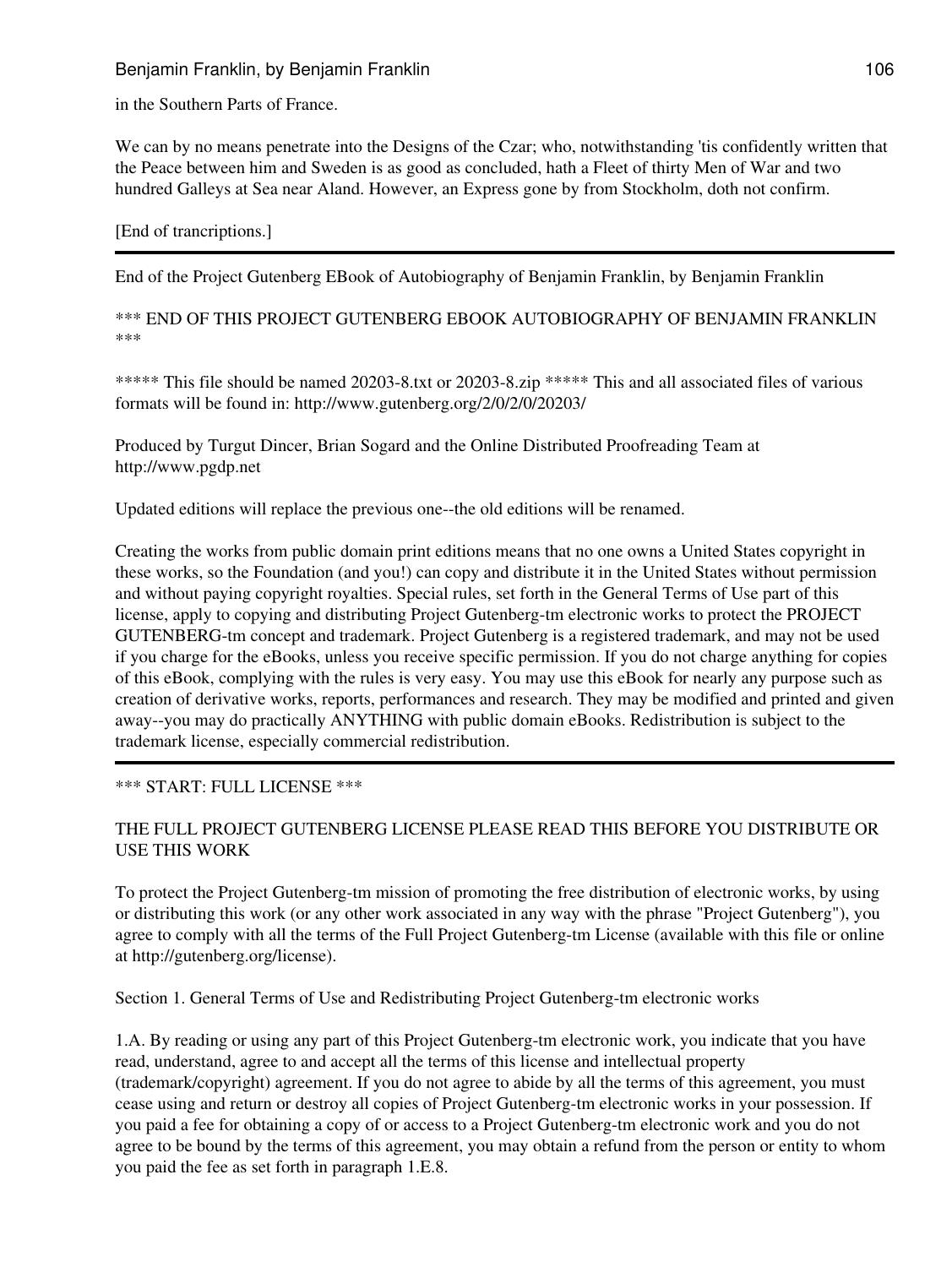1.B. "Project Gutenberg" is a registered trademark. It may only be used on or associated in any way with an electronic work by people who agree to be bound by the terms of this agreement. There are a few things that you can do with most Project Gutenberg-tm electronic works even without complying with the full terms of this agreement. See paragraph 1.C below. There are a lot of things you can do with Project Gutenberg-tm electronic works if you follow the terms of this agreement and help preserve free future access to Project Gutenberg-tm electronic works. See paragraph 1.E below.

1.C. The Project Gutenberg Literary Archive Foundation ("the Foundation" or PGLAF), owns a compilation copyright in the collection of Project Gutenberg-tm electronic works. Nearly all the individual works in the collection are in the public domain in the United States. If an individual work is in the public domain in the United States and you are located in the United States, we do not claim a right to prevent you from copying, distributing, performing, displaying or creating derivative works based on the work as long as all references to Project Gutenberg are removed. Of course, we hope that you will support the Project Gutenberg-tm mission of promoting free access to electronic works by freely sharing Project Gutenberg-tm works in compliance with the terms of this agreement for keeping the Project Gutenberg-tm name associated with the work. You can easily comply with the terms of this agreement by keeping this work in the same format with its attached full Project Gutenberg-tm License when you share it without charge with others.

1.D. The copyright laws of the place where you are located also govern what you can do with this work. Copyright laws in most countries are in a constant state of change. If you are outside the United States, check the laws of your country in addition to the terms of this agreement before downloading, copying, displaying, performing, distributing or creating derivative works based on this work or any other Project Gutenberg-tm work. The Foundation makes no representations concerning the copyright status of any work in any country outside the United States.

1.E. Unless you have removed all references to Project Gutenberg:

1.E.1. The following sentence, with active links to, or other immediate access to, the full Project Gutenberg-tm License must appear prominently whenever any copy of a Project Gutenberg-tm work (any work on which the phrase "Project Gutenberg" appears, or with which the phrase "Project Gutenberg" is associated) is accessed, displayed, performed, viewed, copied or distributed:

This eBook is for the use of anyone anywhere at no cost and with almost no restrictions whatsoever. You may copy it, give it away or re-use it under the terms of the Project Gutenberg License included with this eBook or online at www.gutenberg.org

1.E.2. If an individual Project Gutenberg-tm electronic work is derived from the public domain (does not contain a notice indicating that it is posted with permission of the copyright holder), the work can be copied and distributed to anyone in the United States without paying any fees or charges. If you are redistributing or providing access to a work with the phrase "Project Gutenberg" associated with or appearing on the work, you must comply either with the requirements of paragraphs 1.E.1 through 1.E.7 or obtain permission for the use of the work and the Project Gutenberg-tm trademark as set forth in paragraphs 1.E.8 or 1.E.9.

1.E.3. If an individual Project Gutenberg-tm electronic work is posted with the permission of the copyright holder, your use and distribution must comply with both paragraphs 1.E.1 through 1.E.7 and any additional terms imposed by the copyright holder. Additional terms will be linked to the Project Gutenberg-tm License for all works posted with the permission of the copyright holder found at the beginning of this work.

1.E.4. Do not unlink or detach or remove the full Project Gutenberg-tm License terms from this work, or any files containing a part of this work or any other work associated with Project Gutenberg-tm.

1.E.5. Do not copy, display, perform, distribute or redistribute this electronic work, or any part of this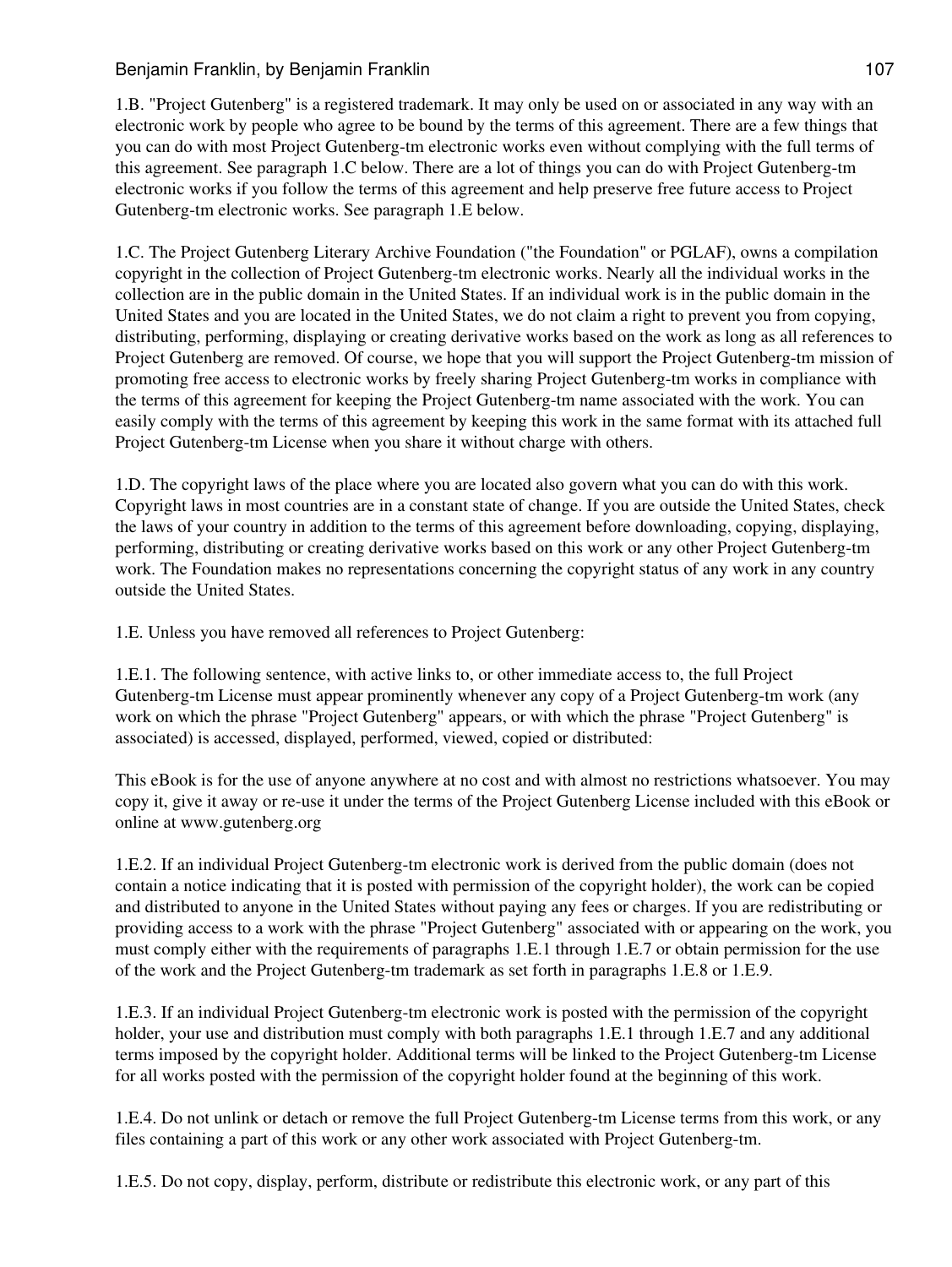electronic work, without prominently displaying the sentence set forth in paragraph 1.E.1 with active links or immediate access to the full terms of the Project Gutenberg-tm License.

1.E.6. You may convert to and distribute this work in any binary, compressed, marked up, nonproprietary or proprietary form, including any word processing or hypertext form. However, if you provide access to or distribute copies of a Project Gutenberg-tm work in a format other than "Plain Vanilla ASCII" or other format used in the official version posted on the official Project Gutenberg-tm web site (www.gutenberg.org), you must, at no additional cost, fee or expense to the user, provide a copy, a means of exporting a copy, or a means of obtaining a copy upon request, of the work in its original "Plain Vanilla ASCII" or other form. Any alternate format must include the full Project Gutenberg-tm License as specified in paragraph 1.E.1.

1.E.7. Do not charge a fee for access to, viewing, displaying, performing, copying or distributing any Project Gutenberg-tm works unless you comply with paragraph 1.E.8 or 1.E.9.

1.E.8. You may charge a reasonable fee for copies of or providing access to or distributing Project Gutenberg-tm electronic works provided that

- You pay a royalty fee of 20% of the gross profits you derive from the use of Project Gutenberg-tm works calculated using the method you already use to calculate your applicable taxes. The fee is owed to the owner of the Project Gutenberg-tm trademark, but he has agreed to donate royalties under this paragraph to the Project Gutenberg Literary Archive Foundation. Royalty payments must be paid within 60 days following each date on which you prepare (or are legally required to prepare) your periodic tax returns. Royalty payments should be clearly marked as such and sent to the Project Gutenberg Literary Archive Foundation at the address specified in Section 4, "Information about donations to the Project Gutenberg Literary Archive Foundation."

- You provide a full refund of any money paid by a user who notifies you in writing (or by e-mail) within 30 days of receipt that s/he does not agree to the terms of the full Project Gutenberg-tm License. You must require such a user to return or destroy all copies of the works possessed in a physical medium and discontinue all use of and all access to other copies of Project Gutenberg-tm works.

- You provide, in accordance with paragraph 1.F.3, a full refund of any money paid for a work or a replacement copy, if a defect in the electronic work is discovered and reported to you within 90 days of receipt of the work.

- You comply with all other terms of this agreement for free distribution of Project Gutenberg-tm works.

1.E.9. If you wish to charge a fee or distribute a Project Gutenberg-tm electronic work or group of works on different terms than are set forth in this agreement, you must obtain permission in writing from both the Project Gutenberg Literary Archive Foundation and Michael Hart, the owner of the Project Gutenberg-tm trademark. Contact the Foundation as set forth in Section 3 below.

# 1.F.

1.F.1. Project Gutenberg volunteers and employees expend considerable effort to identify, do copyright research on, transcribe and proofread public domain works in creating the Project Gutenberg-tm collection. Despite these efforts, Project Gutenberg-tm electronic works, and the medium on which they may be stored, may contain "Defects," such as, but not limited to, incomplete, inaccurate or corrupt data, transcription errors, a copyright or other intellectual property infringement, a defective or damaged disk or other medium, a computer virus, or computer codes that damage or cannot be read by your equipment.

1.F.2. LIMITED WARRANTY, DISCLAIMER OF DAMAGES - Except for the "Right of Replacement or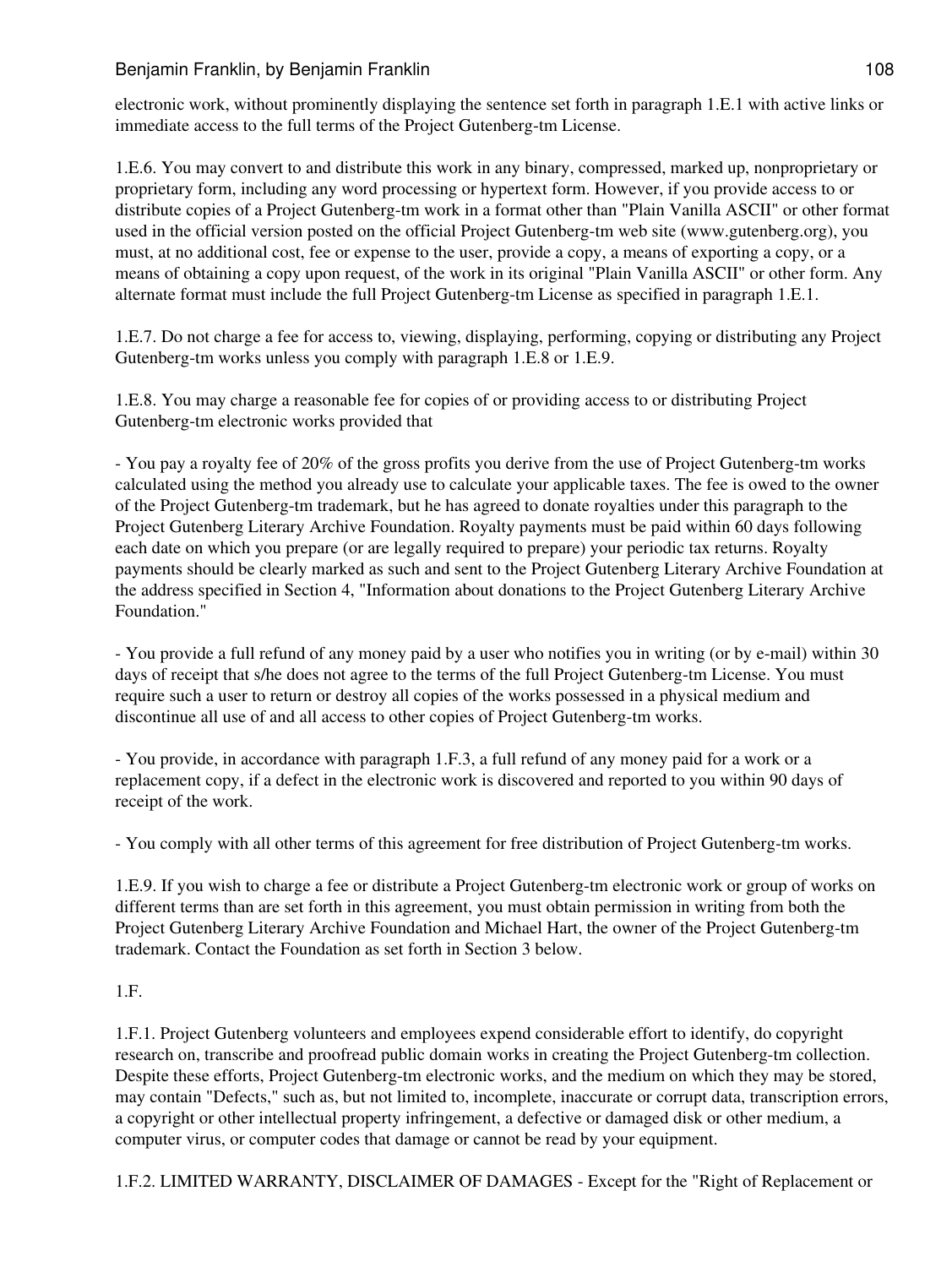## Benjamin Franklin, by Benjamin Franklin 109

Refund" described in paragraph 1.F.3, the Project Gutenberg Literary Archive Foundation, the owner of the Project Gutenberg-tm trademark, and any other party distributing a Project Gutenberg-tm electronic work under this agreement, disclaim all liability to you for damages, costs and expenses, including legal fees. YOU AGREE THAT YOU HAVE NO REMEDIES FOR NEGLIGENCE, STRICT LIABILITY, BREACH OF WARRANTY OR BREACH OF CONTRACT EXCEPT THOSE PROVIDED IN PARAGRAPH F3. YOU AGREE THAT THE FOUNDATION, THE TRADEMARK OWNER, AND ANY DISTRIBUTOR UNDER THIS AGREEMENT WILL NOT BE LIABLE TO YOU FOR ACTUAL, DIRECT, INDIRECT, CONSEQUENTIAL, PUNITIVE OR INCIDENTAL DAMAGES EVEN IF YOU GIVE NOTICE OF THE POSSIBILITY OF SUCH DAMAGE.

1.F.3. LIMITED RIGHT OF REPLACEMENT OR REFUND - If you discover a defect in this electronic work within 90 days of receiving it, you can receive a refund of the money (if any) you paid for it by sending a written explanation to the person you received the work from. If you received the work on a physical medium, you must return the medium with your written explanation. The person or entity that provided you with the defective work may elect to provide a replacement copy in lieu of a refund. If you received the work electronically, the person or entity providing it to you may choose to give you a second opportunity to receive the work electronically in lieu of a refund. If the second copy is also defective, you may demand a refund in writing without further opportunities to fix the problem.

1.F.4. Except for the limited right of replacement or refund set forth in paragraph 1.F.3, this work is provided to you 'AS-IS' WITH NO OTHER WARRANTIES OF ANY KIND, EXPRESS OR IMPLIED, INCLUDING BUT NOT LIMITED TO WARRANTIES OF MERCHANTIBILITY OR FITNESS FOR ANY PURPOSE.

1.F.5. Some states do not allow disclaimers of certain implied warranties or the exclusion or limitation of certain types of damages. If any disclaimer or limitation set forth in this agreement violates the law of the state applicable to this agreement, the agreement shall be interpreted to make the maximum disclaimer or limitation permitted by the applicable state law. The invalidity or unenforceability of any provision of this agreement shall not void the remaining provisions.

## 1.F.6. **INDEMNITY**

- You agree to indemnify and hold the Foundation, the trademark owner, any agent or employee of the Foundation, anyone providing copies of Project Gutenberg-tm electronic works in accordance with this agreement, and any volunteers associated with the production, promotion and distribution of Project Gutenberg-tm electronic works, harmless from all liability, costs and expenses, including legal fees, that arise directly or indirectly from any of the following which you do or cause to occur: (a) distribution of this or any Project Gutenberg-tm work, (b) alteration, modification, or additions or deletions to any Project Gutenberg-tm work, and (c) any Defect you cause.

Section 2. Information about the Mission of Project Gutenberg-tm

Project Gutenberg-tm is synonymous with the free distribution of electronic works in formats readable by the widest variety of computers including obsolete, old, middle-aged and new computers. It exists because of the efforts of hundreds of volunteers and donations from people in all walks of life.

Volunteers and financial support to provide volunteers with the assistance they need, is critical to reaching Project Gutenberg-tm's goals and ensuring that the Project Gutenberg-tm collection will remain freely available for generations to come. In 2001, the Project Gutenberg Literary Archive Foundation was created to provide a secure and permanent future for Project Gutenberg-tm and future generations. To learn more about the Project Gutenberg Literary Archive Foundation and how your efforts and donations can help, see Sections 3 and 4 and the Foundation web page at http://www.pglaf.org.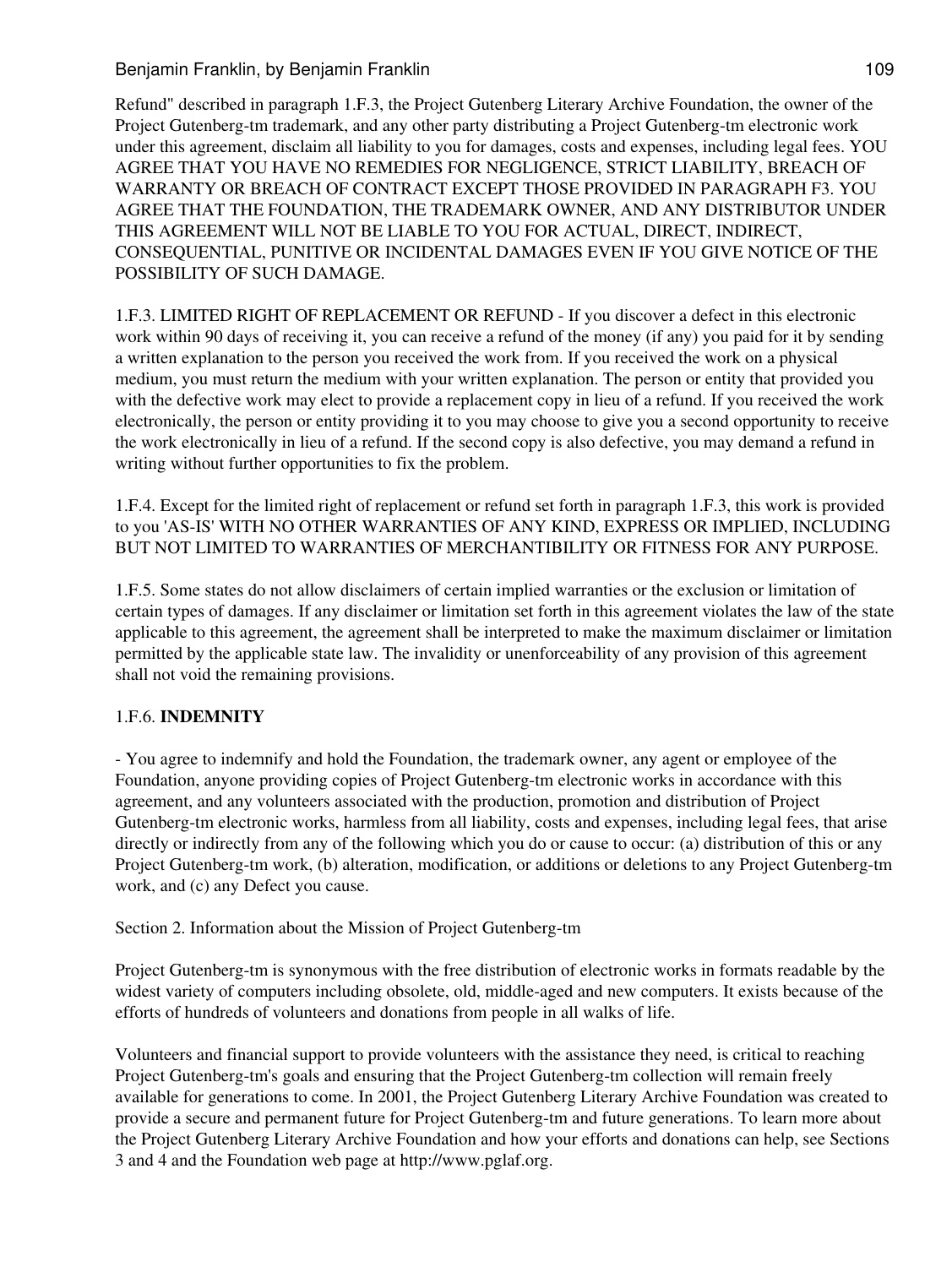## Benjamin Franklin, by Benjamin Franklin 110

Section 3. Information about the Project Gutenberg Literary Archive Foundation

The Project Gutenberg Literary Archive Foundation is a non profit  $501(c)(3)$  educational corporation organized under the laws of the state of Mississippi and granted tax exempt status by the Internal Revenue Service. The Foundation's EIN or federal tax identification number is  $64-6221541$ . Its  $501(c)(3)$  letter is posted at http://pglaf.org/fundraising. Contributions to the Project Gutenberg Literary Archive Foundation are tax deductible to the full extent permitted by U.S. federal laws and your state's laws.

The Foundation's principal office is located at 4557 Melan Dr. S. Fairbanks, AK, 99712., but its volunteers and employees are scattered throughout numerous locations. Its business office is located at 809 North 1500 West, Salt Lake City, UT 84116, (801) 596-1887, email business@pglaf.org. Email contact links and up to date contact information can be found at the Foundation's web site and official page at http://pglaf.org

For additional contact information: Dr. Gregory B. Newby Chief Executive and Director gbnewby@pglaf.org

Section 4. Information about Donations to the Project Gutenberg Literary Archive Foundation

Project Gutenberg-tm depends upon and cannot survive without wide spread public support and donations to carry out its mission of increasing the number of public domain and licensed works that can be freely distributed in machine readable form accessible by the widest array of equipment including outdated equipment. Many small donations (\$1 to \$5,000) are particularly important to maintaining tax exempt status with the IRS.

The Foundation is committed to complying with the laws regulating charities and charitable donations in all 50 states of the United States. Compliance requirements are not uniform and it takes a considerable effort, much paperwork and many fees to meet and keep up with these requirements. We do not solicit donations in locations where we have not received written confirmation of compliance. To SEND DONATIONS or determine the status of compliance for any particular state visit http://pglaf.org

While we cannot and do not solicit contributions from states where we have not met the solicitation requirements, we know of no prohibition against accepting unsolicited donations from donors in such states who approach us with offers to donate.

International donations are gratefully accepted, but we cannot make any statements concerning tax treatment of donations received from outside the United States. U.S. laws alone swamp our small staff.

Please check the Project Gutenberg Web pages for current donation methods and addresses. Donations are accepted in a number of other ways including checks, online payments and credit card donations. To donate, please visit: http://pglaf.org/donate

Section 5. General Information About Project Gutenberg-tm electronic works.

Professor Michael S. Hart is the originator of the Project Gutenberg-tm concept of a library of electronic works that could be freely shared with anyone. For thirty years, he produced and distributed Project Gutenberg-tm eBooks with only a loose network of volunteer support.

Project Gutenberg-tm eBooks are often created from several printed editions, all of which are confirmed as Public Domain in the U.S. unless a copyright notice is included. Thus, we do not necessarily keep eBooks in compliance with any particular paper edition.

Most people start at our Web site which has the main PG search facility: